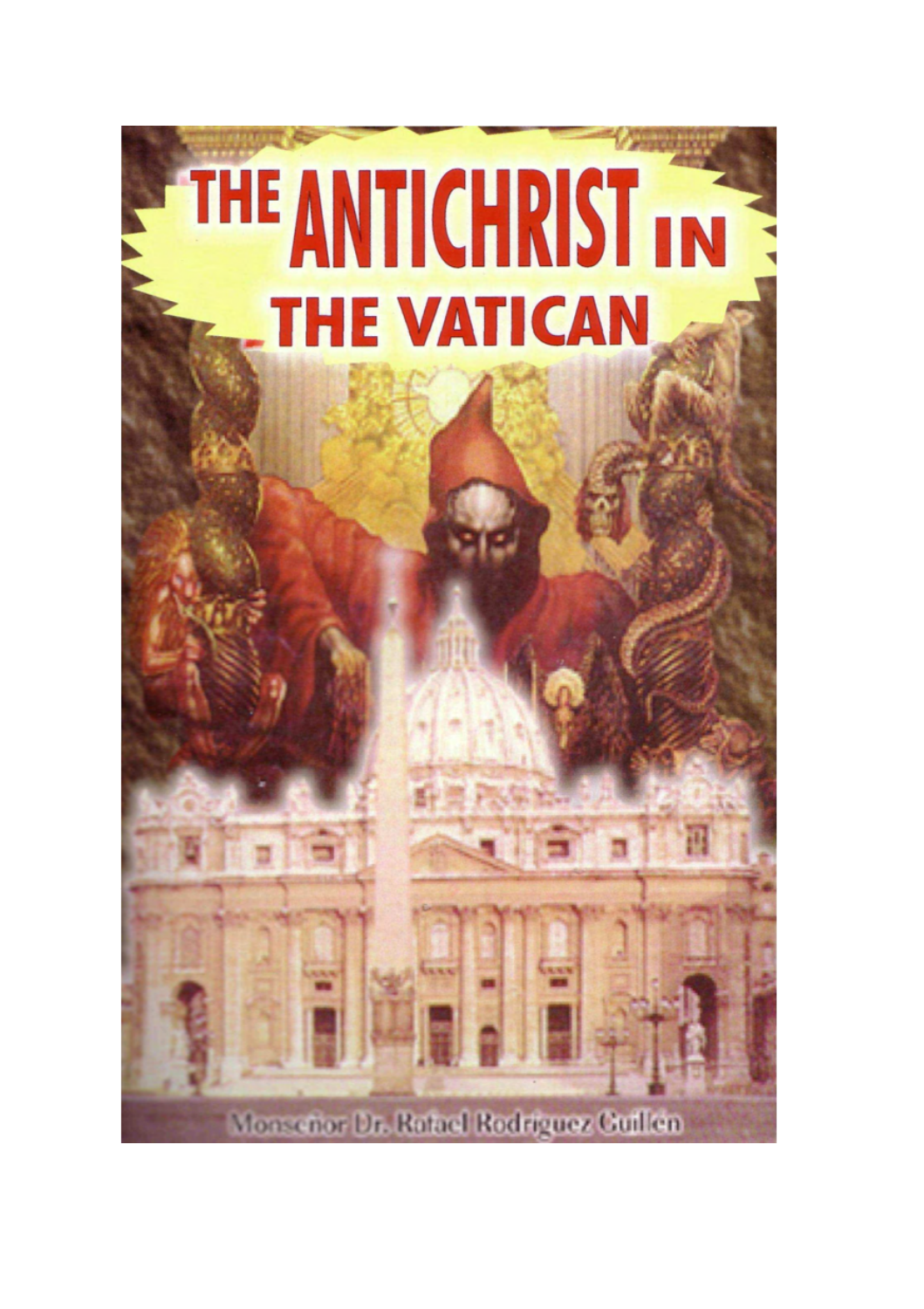# GENERAL INDEX PG.

| THE CHRISTIAN REFORMERS AND THE ANTICHRIST 12        |  |
|------------------------------------------------------|--|
|                                                      |  |
|                                                      |  |
|                                                      |  |
|                                                      |  |
| THE POWER OF THE ANTICHRIST FROM                     |  |
|                                                      |  |
| THE ANTICHRIST FROM THE VATICAN                      |  |
|                                                      |  |
|                                                      |  |
| THE ANTICHRIST AND ITS ABILITY                       |  |
|                                                      |  |
|                                                      |  |
| THE ANTICHRIST AND ITS PARTY POLITIC OF THE          |  |
|                                                      |  |
| THE ANTICHRIST AND THE ADORATION TO VIRGIN MARIA  24 |  |
|                                                      |  |
|                                                      |  |
|                                                      |  |
|                                                      |  |
|                                                      |  |
|                                                      |  |
|                                                      |  |
|                                                      |  |
|                                                      |  |
|                                                      |  |
|                                                      |  |
|                                                      |  |
|                                                      |  |
|                                                      |  |
|                                                      |  |
|                                                      |  |
|                                                      |  |
|                                                      |  |
|                                                      |  |
|                                                      |  |
|                                                      |  |
|                                                      |  |
|                                                      |  |
|                                                      |  |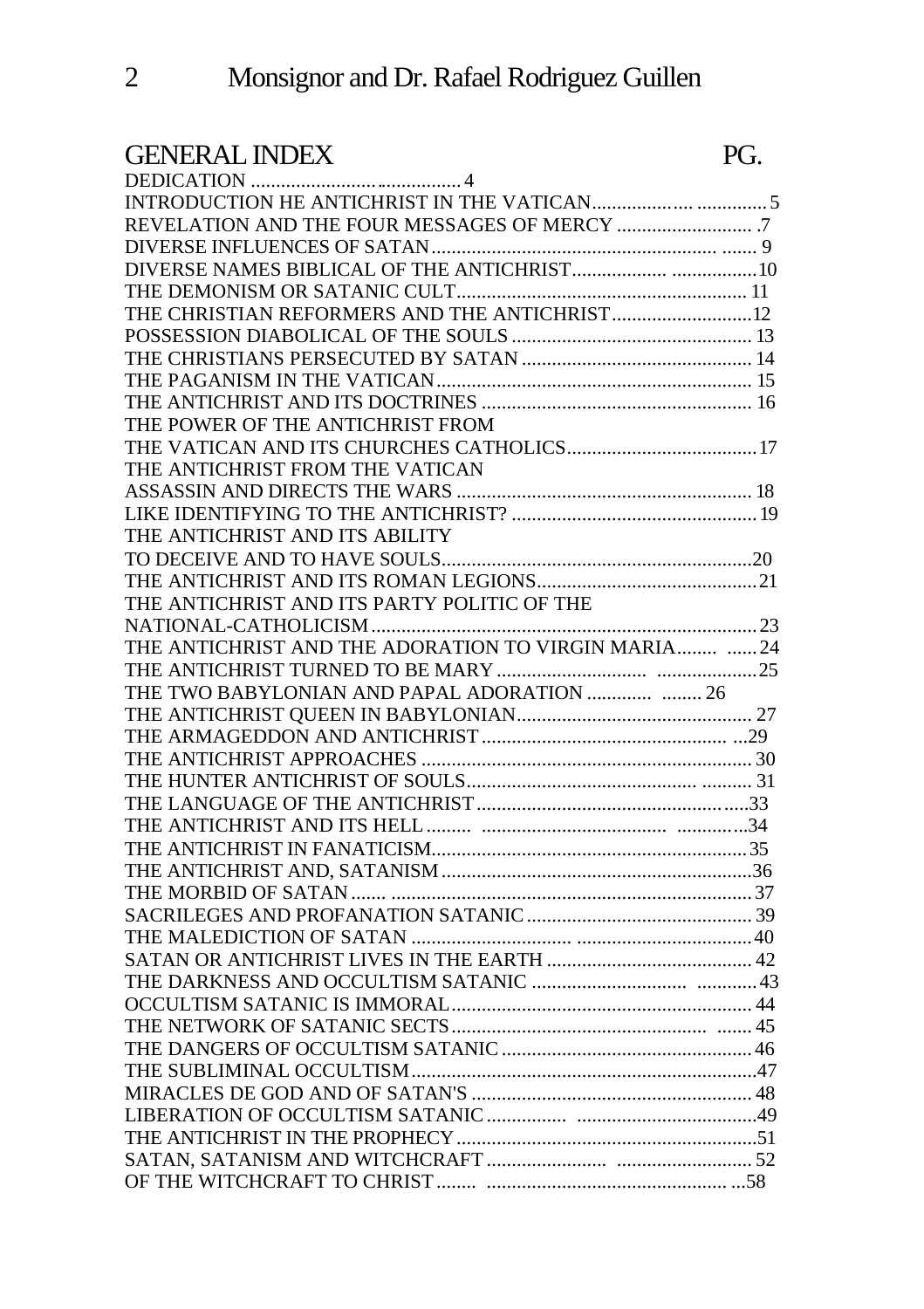# The Antichrist in the Vatican 3

| THE POLITICAL OF ANTICHRIST AND THE USA IN                  |  |
|-------------------------------------------------------------|--|
|                                                             |  |
|                                                             |  |
| THE STATE MILITARY DE CHRIST AND                            |  |
|                                                             |  |
|                                                             |  |
| THE MAFIA OF THE VATICAN IS DIRECTED BY                     |  |
|                                                             |  |
| ANTICHRIST IN THE VATICAN, IMAGE OF BEAST AND OF DRAGOON 88 |  |
|                                                             |  |
|                                                             |  |
|                                                             |  |
|                                                             |  |
|                                                             |  |
| THE MAFIA OF THE VATICAN SURROUNDS TO THE POPE 94           |  |
|                                                             |  |
| THE ANTICHRIST AND THE NEW WORLD ORDER ARE IMMINENT .97     |  |
| THE GREAT CONFLICT BETWEEN CHRIST AND ANTICHRIST 98         |  |
|                                                             |  |
|                                                             |  |
| SATAN HAS COVERED WITH SMOKE SCREENS THE                    |  |
|                                                             |  |
|                                                             |  |
|                                                             |  |
| THE SECT OF THE VATICAN IS DIRECTED BY THE ANTICHRIST. 110  |  |
|                                                             |  |
|                                                             |  |
|                                                             |  |
|                                                             |  |
|                                                             |  |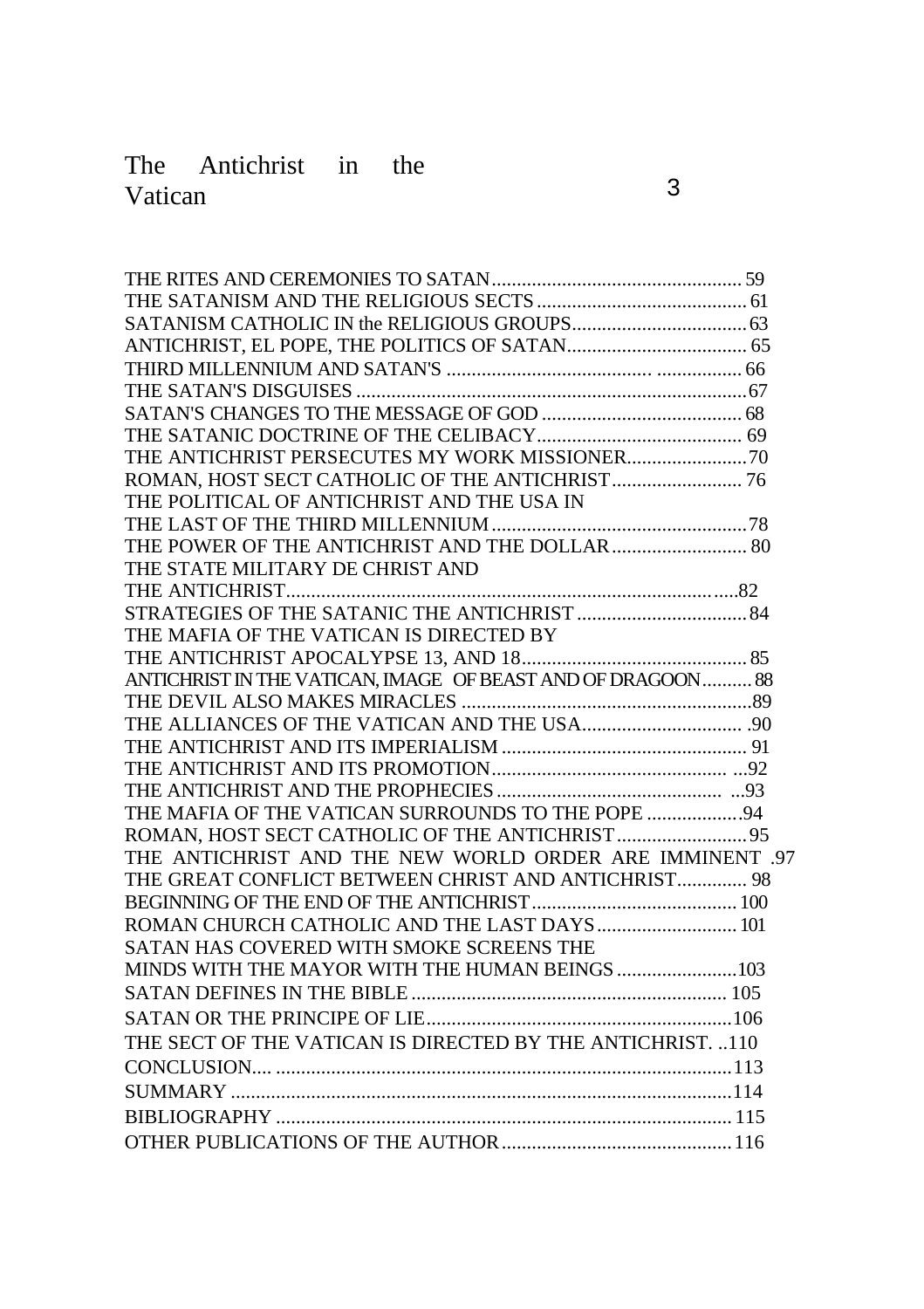# DEDICATION

I dedicate my hook "the Antichrist in the Vatican" of religious, critic on the Vatican and, that the Gentleman, has had to good to inspire to me and for the salvation of the souls, on which it is the church that Christ founds on the Earth, and what they are the catholic churches and other called churches Christian, and that l can demonstrate scientifically, that they are not it, and to open consience to the million honest Catholics whom they ignore to the Antichrist and which they are looking for the truth. It has taken to all a life, being monsignor and priest to me in the catholic church and minister in the evangelical churches, of to me to have graduated in catholic and evangelical seminaries, in theology, history of the Vatican, with two doctorates in Philosophy and Letters and Sciences of the Education, and with a Masters in Divinity, in order to be able to prove and with true arguments, which is Christianity and what it is Catholicism, that is founding Jesus Christ of the Christian Church and that is the Roman Pontiff, founder of the catholic Church, along with the Roman Emperors from the low average age, and that is to Antichrist or Satan, the devil, the demon. All my experiences and studies, during 40 years search of my salvation and of holly church of Christ, I give them by or used, if with my writings, wide-awake consciences, raise doubts, to my catholic and evangelical brothers, and so that they can know, if really they are members of the blessed church that Jesus Christ founds, and that goes way of the salvation, or on the contrary are members, of a church apostate, who has itself separated of the lessons of Christ and who is taking them to the perdition.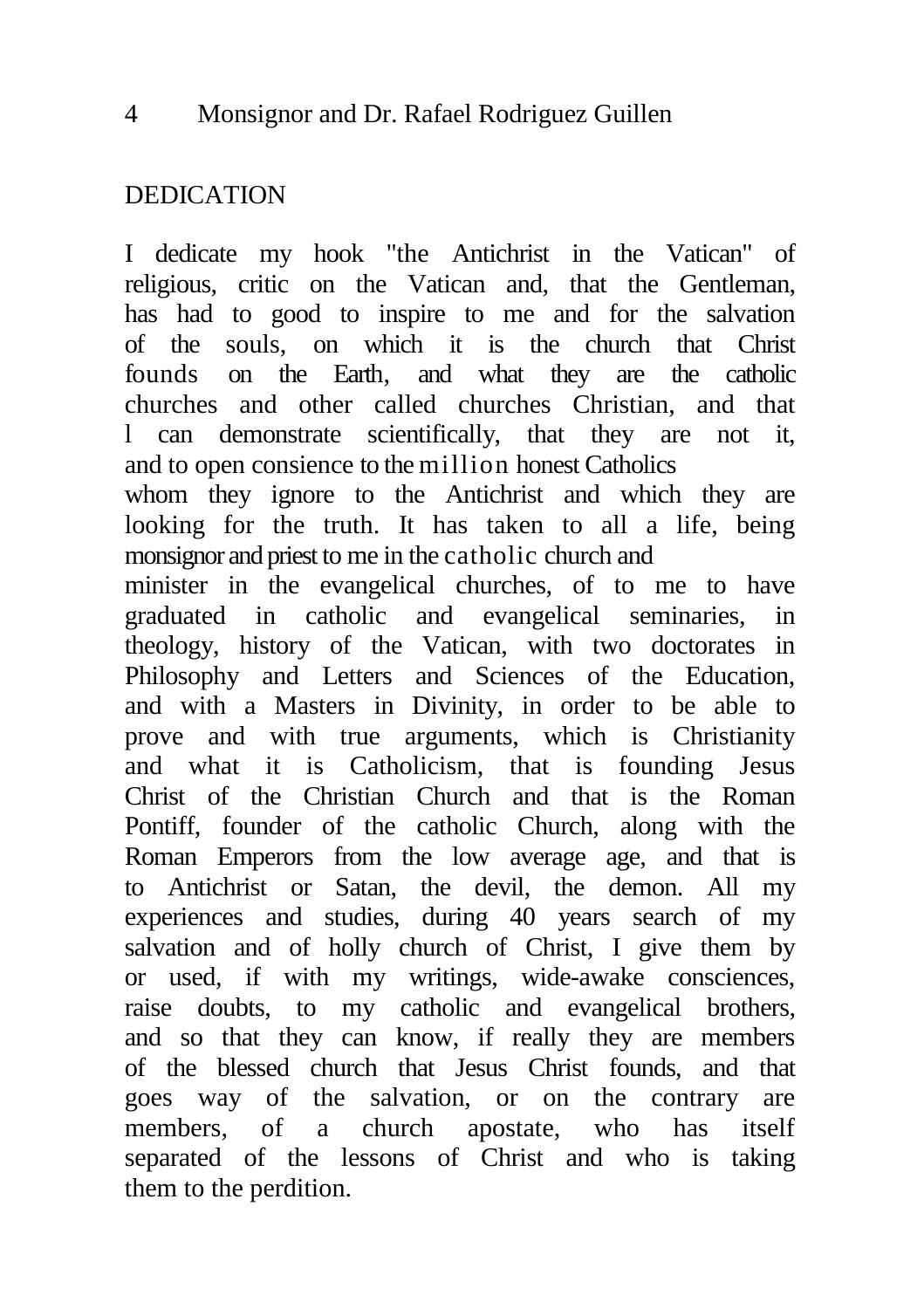#### **INTRODUCTION** THE ANTICHRIST IN THE VATICAN

The subject that I set out to study, on Satan and its power in the Earth, summarizes all the 24 books that the Gentleman has allowed who, has been able to write about the false Christianity and the its homologous Catholicism, have been the 24 subjects, that I have had to investigate, during all my life, to be able to find answers to the questions and doubts that I became, on the true Church that Jesus Christ founds on the Earth, if this one were protestant, catholic or denominational, if they were really Christian and non apostates. I could write a book and that I title "the Church that Jesus Christ Cover". A Biblical study, after finishing to my Masters in Divinity, and other 24 books of religious critic, to differentiate what is Christianity and what is Catholicism or Protestantism. I investigate deviations Biblical, theological, philosophical, historical , that separate both churches, although all of them says to be called Christian churches. After to have concluded my thesis and to know deceit and falsifications, that encounter in the Catholicism and its separated daughters, the union with the Protestantism, I get to demonstrate that they cannot be Churches of Christ, by his deviations and loss of the salvation message, having distorted the lessons and constructing new churches, with their catechisms, encyclicals, dogmas and canons, clearing the only authority of Christ and being usurped by the Pope and the leaders of other churches. I reach the conclusion, and that I present display in this last book that I write and that are a summary of the others, that the cause and founder of the Catholicism, not it can enemy imposter of Christ, and that all the Christians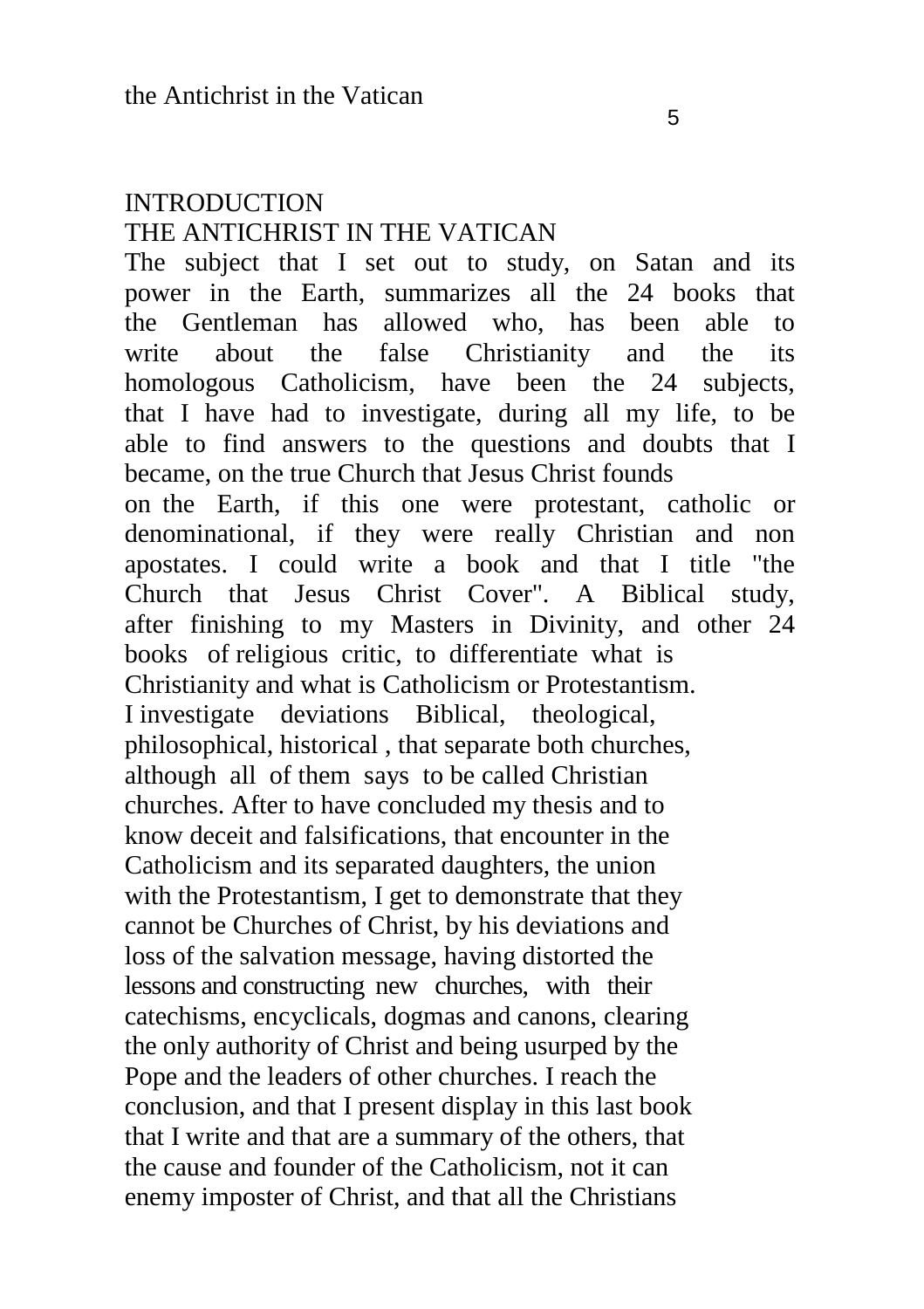we know, that this enemy and usurper of the divine powers, cannot be another one, but the Antichrist, whose powers we already found them challenging from the beginnings of the church of Christ. It is for that reason, that in this last book that I write, I summarize, and I blame to Satan of his victories and challenges that it has on the souls, being able to affirm, that either next to third millennium, and to coming of Sir, is very few of Christians, those that fulfill the rules established by Christ and in order to the salvation, and are many those that Catholics or protestants are called, whose works demonstrate that they are not Christian, although want to be called Christian. Satan the Antichrist has confused and is deceiving the Catholics and thousand of souls members of other churches, separated and daughters of the mother of all fornication, and who still maintain the umbilical cord and pacts with the antichrist of the Vatican. We approached the third millennium and the prophecies of the apocalypse are being fulfilled, of apostasy general, world-wide demoralization, powers of the antichrist in the governments, even democratic calls, in the international courts, the UN and UNESCO, agreeing and turning to the Roman Catholicism, center of hypocritical solutions, using the antichrist falsely the Christianity, to deceive and to confuse to the world, like only church that will save of the corruption and crisis which we lived, being thus, that all those that does not fulfill Biblical mandates will perish in the Satan claws.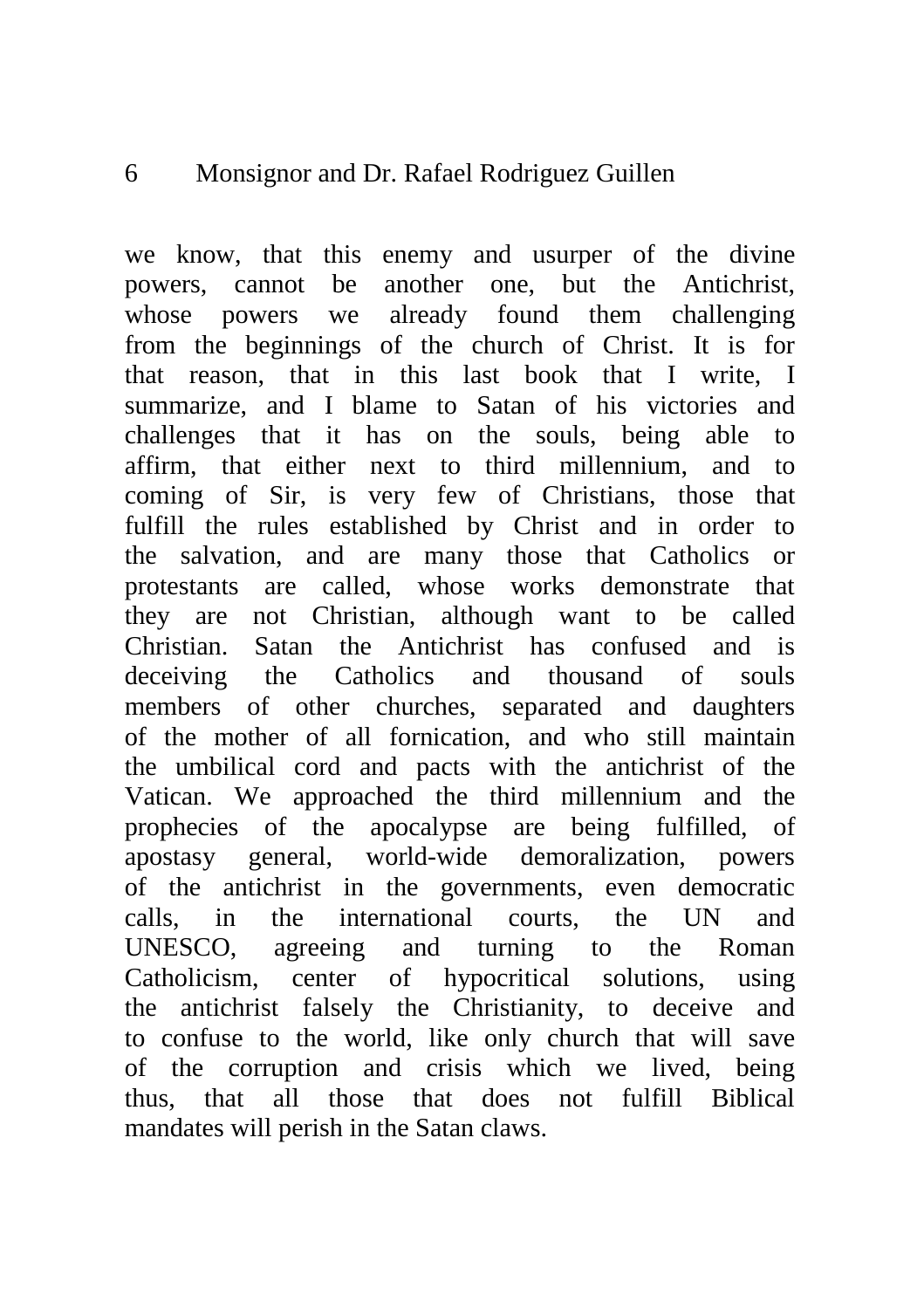# REVELATION AND THE FOUR MESSAGES OF MERCY

To be able to understand the powers of the antichrist and their representative the Pope in the Vatican, we must begin studying the four prophetic messages that at the end of the times are mentioned to us in Chapters Ap 14:6. 18:1 and that says Here "is the patience of the saints, those that keep the orders from God and the faith of Jesus".

The second Message, "and another angel followed, saying to him." He come down from heaven, having great power, Babylon, that great city, because she has given to drink all the nations of the wine of the rage of her fornication "Is the Vatican and its Pontiff the representative of them freckle two of Babylon, adulterating the salvation message with false lessons. The woman who rides beast 666. The message of the third Rev. angel. 14:9.10.11 "Y the third angel continued saying them in high voice" If some adores to the beast and its image, and takes the signal in its front, or in his hand "This also it drinks of the wine of the wrath of God, which is thrown pure in the chalice of its wrath and will be tormented with fire and sulfur in front of the holy angels and the Lamb", "and the smoke of the torment of them raises for always never. And those that adore to the beast and its image are rest neither night, nor whatever it will take the signal from his name ". The final message of the fourth Rev. angel. 18:16,

prophesy the fall one of the antichrist in spite of apostasy "and after these things I saw another angel descend end from the Sky having great power and the Earth was illuminated of its glory. And it cried out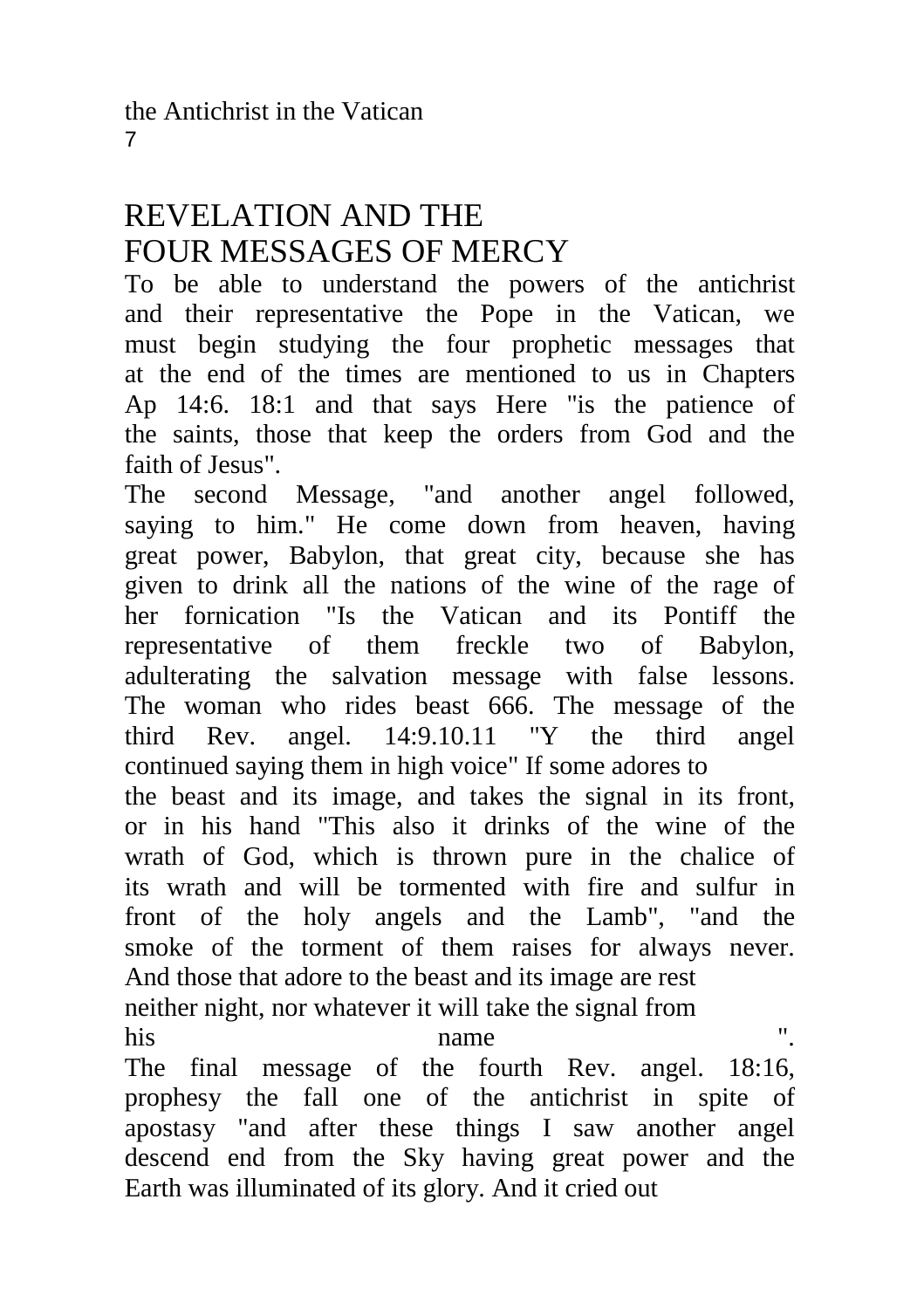with strength in high voice, saying: "Come down the great Babylon, and is made room of demons, and habitation of all impure spirit, and lodges of all dirty and loathsome birds. Because all the people, have drunk of the wine of the rage of their fornication, and the Earth kings have fornicated with her, and the Earth merchants have become rich of the power of their delights", "and I heard another voice of the sky that said, You leave her, town mine, because you are not participant of its sins, and that you do not receive from his plagues, "because its sins have arrived until the sky, and God has remembered its badness." Return to her has given you, Pay to her the double one according to its works, in the chalice that she gave you to drink give to her to drink dubbing." In these four messages of the angels, we can define and know very well, who is the antichrist and its powers of the Great Babylon, room of demons and habitation of all impure spirit". It is the Vatican and its Popes representing the powers of the antichrist, the seat and habitation of the demons and center of a false Christianity, that the Christianity name has given to drink Con the chalice of sins and perdition of the souls. This affirmation of the apocalypse on the antichrist powerful and sealed king with the 666 of the beast, all the Christian reformers attribute to the Roman Pontiff to the Pope Vicarious to it Filii Dei, (Latin words mean :"God Son") that is to say, to which he has made overthrow Christ and occupy his place sacrilege, apostatize million Christians.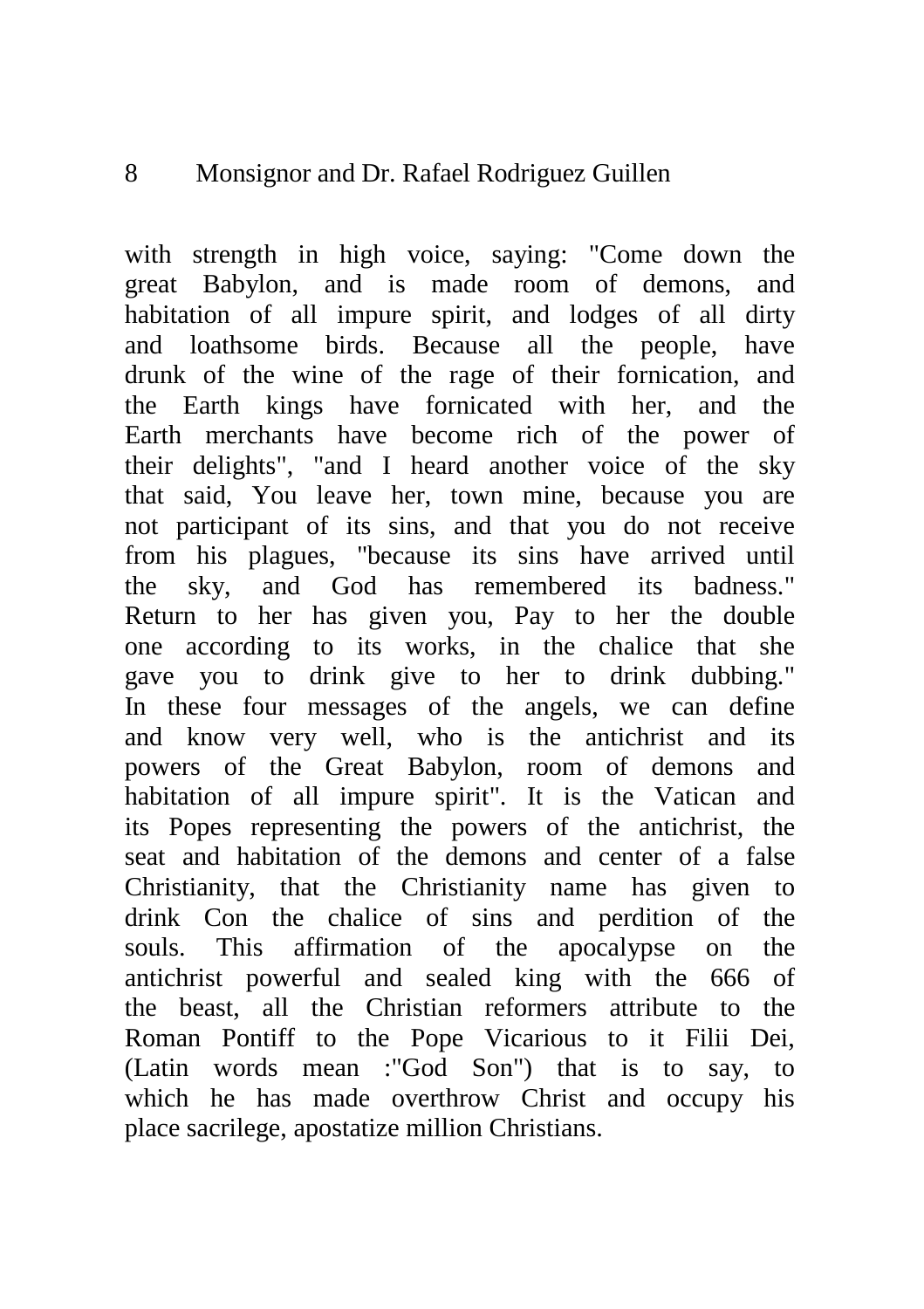#### DIVERSE INFLUENCES OF SATAN

To be able to know Satan and of the way that he work in the perdition of the souls, confusing, deceiving and to be made appear with divine powers and disguised of angel of Maria in its appearances in forms of animals, objects etc. I am going to mention to the some names of its powers that the devil uses in its arts occult that you must be warned if she does not want to fall in his claws, very difficult to leave time possessed of your soul. The diverse manifestations that in the hidden arts, acts Satan and that their possessed practice them I can divide following the alphabetical order in that enumerate Kurt and Koch, in its book "the Dictionary of the Devil", and that servant guarantees with his experiences of spiritual guide, of monsignor and priest in his ministry and Christian pastoral during fifty years. The divination, the amulets, Anthroposophy , ( Science

of the human astrology, atheism, Witchcraft, Read of playing aids, letters of protection, Clarivident color Therapeutic , diagnosis by the Iris, days and significant dates, spiritualism, cult to the deceased and purgatory. fanaticism, fetishism, andantes fire, Glosolaly, spells, heresies, hypnosis, occultist Literature, white and black lunarmancy, magic, mesmerism, magical methods of treatment, magical death, oniroman company, pacts of blood, psychoanalysis, Psychoanalysis Psychometric, magical protection, quiromancy symbolism numerical, superstitions, mental suggestion, modern theology, transference, umbanda and macumba, twig and he is Satan and his possessed children those that fulfill his mandate. And arts.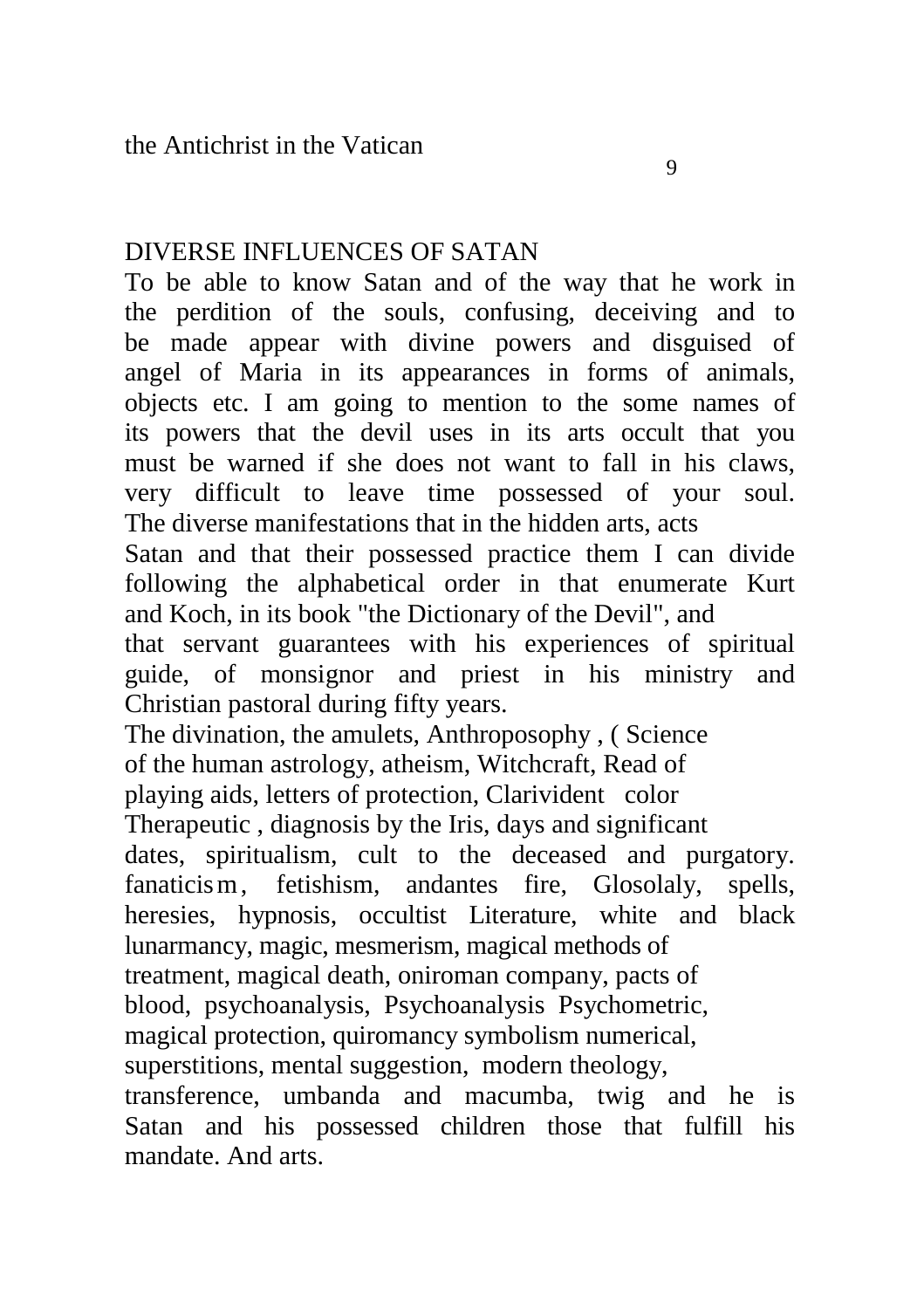#### DIVERSE NAMES BIBLICAL OF THE ANTICHRIST

To be able to define to the antichrist, we have to consult firstly to the bible in the Old and New Testament, and will be able to know, its diverse names, its powers, its mission to destroy Christ, to occupy its place, to persecute the believers in God, to defy and to pervert to the souls to take them to hell. Same you can know and investigate, who are Satan and its attributes, and as she defines themselves and she appears in the message of God in his revealed word. To only I recommend him it has in its hands a bible of agreements and references with Verse in thematic chain and will find, all the appointments in which appear, Satan, also call demon and devil, will be surprised of being able to collect to its knowledge the infernal figure of the satanic demon and to know its ambush and watching to pervert to the souls and to condemn them to the eternal fire of hell. Satan appears like the devil and Beelzebub, appearing had with great powers and disguised like angel of light, II Co. 11:14. etc. In Mateo 4:l.y Luke 4:2. He appears like adversary of the souls and enemy of all justice Done 10:38. In Mateo, in 15 chapters, it is described to the demon and his authority and powers to us to lose to the souls, and the Luke is noticed to us Thus, that it will be won and thrown by the power of Christ, also. 4:33-41, 9:42. in John. 2:20. la. Co. CAP 1 Tit. 1st. James 2:19 and Apocalypse 9: 20, 18: 2. Es the antichrist in the Vatican that is fulfilling the prophecies Apocalypse 14:12,18 Its dominions in the world want to end the truth.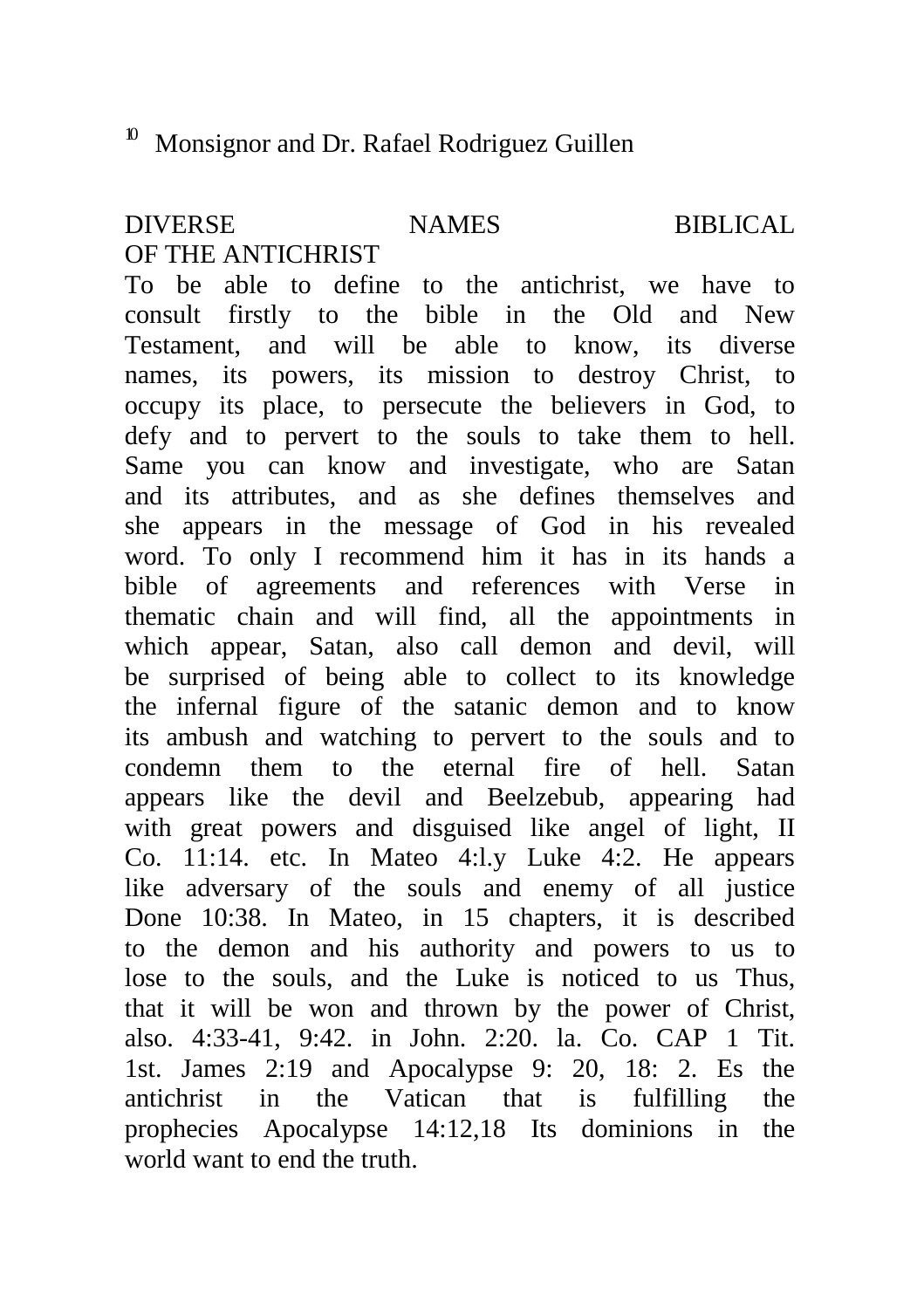# THE DEMONISM OR SATANIC CULT

The beliefs of all the towns and cultures in the existence of malignant spiritual beings and the practice of cult and service to such, is to us wellknown, not only by the historians, but popularly in each city or town that we visit. Before the Christian era, ritual exorcists existed to fight spells, specially in Egypt and Mesopotamia and where she thought that the diseases were caused by invisible malignant beings. The Hebrew religion prohibited magic and the witchcraft of all type, we see in Exodus 22:18, Deut.<br>18:10.12 La rabbinical Literature abounds in 18: 10,12 La rabbinical Literature abounds examples of demonic possession, and the same we see the arrival of Jesus Christ and its encounter it with Satan. The science of the demonology, is nowadays, consulted by priests and fortune tellers of the religions and institutions, dedicated to its study and investigation. It is created by man y psychoanalysts searching for the beyond mysteries, that a 75% of treatment Psychophysics can be diagnosed considering the malignant spiritual powers, and to be able to cure to the patient of the diseases and psychopathology ailments, whose roots are demonic. When the Christianity happened to be the official religion of the Roman Empire, Satan assumed a role but important, during the average Age, its importance was still greater. The satanic inquisition is organized, and Satan with its malignant seizes of the ambush souls of the catholic believers and since then we have been victim and every time in increase, the Satanism is taking to the loss of the Christianity.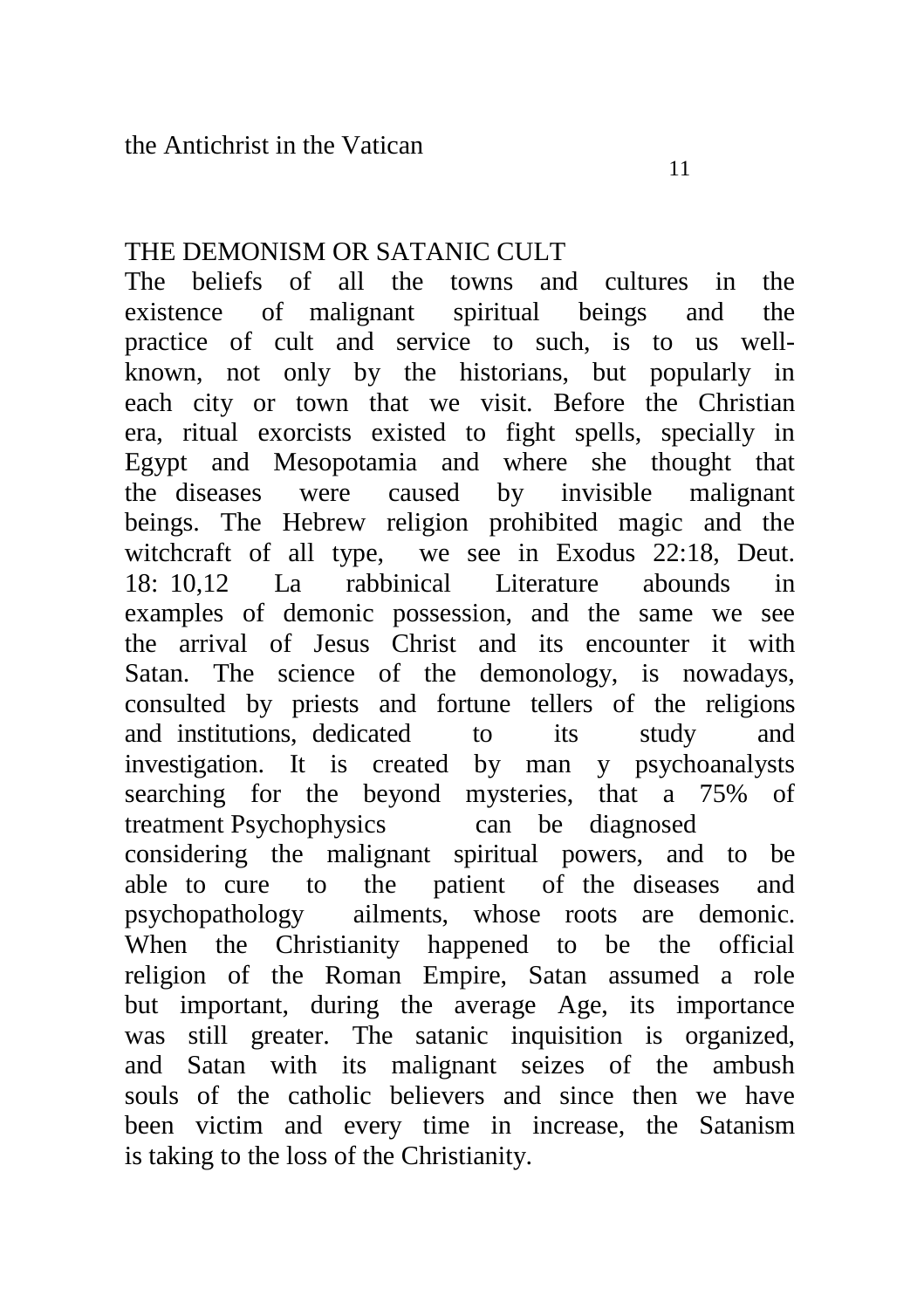# THE CHRISTIAN REFORMERS AND THE **ANTICHRIST**

If we read classic works of the Christian reformers, Martin Luther, Juan Calvin, etc.. all believed in the demonic possession and to be the seat the Vatican or place of seven hills prophesied in the Apocalypse. All of them agree in affirming that it is the Satanism and its rituals or ceremonial catholic with his liturgy the adoration that receives Satan and is deprived to give to him God. As Pablo says very well to dears, in his history of the Christianity, pg. 335 "La fascination caused by the demon, he attracted numerous people to the exorcists to cure his diseases and ritual practiced publicly to face it. Ordered servant like of exorcist, I have been able in name of Christ, to practice exorcisms and to take spiritual consolation to many tormented of the malignant spirit. The philosophical dualism of the God good and badly Satan, can be studied in all universal Literature and be known, the existence of a merciful and forgiving God of the sins of a possessed humanity of vices, ill psychically by a devil that takes to the souls to the eternal perdition. In Mateo 24:4. One lets now to us "You watch that nobody deceives to you". I recommend to him investigates in the Apocalypse. Who is the "Prostitute, and it will find like this servant, a Biblical and historical answer in the Roman catholic church with seat in the Vatican. I recommend to him reads the book "Curtains of smoke "y will be able to know, strategy that Satan uses to hide its perverse intentions and to have the souls.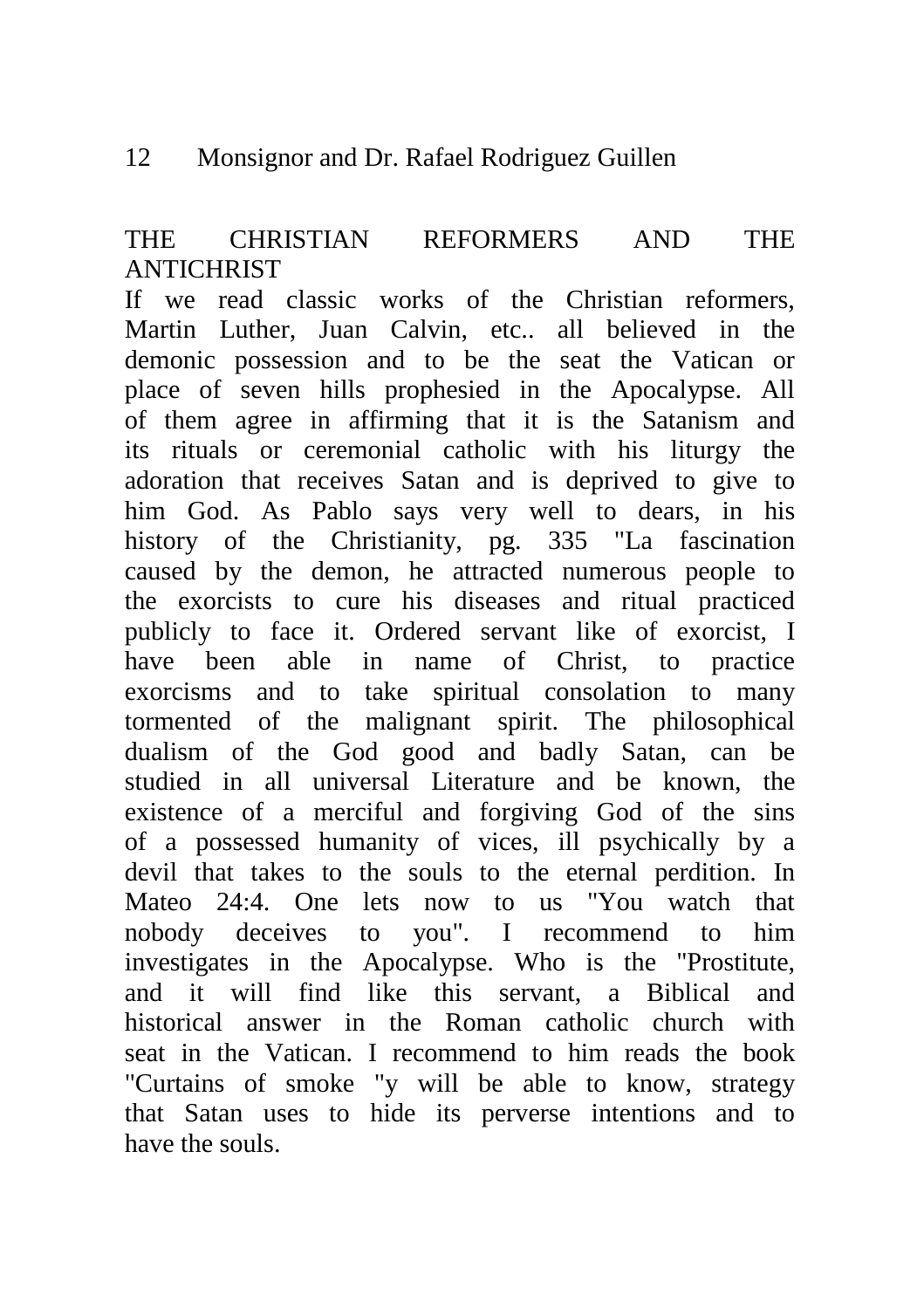POSSESSION DIABOLICAL OF THE SOULS Like priest and exorcist who I am, ordered during 50 years, of spiritual guide in Seville, Spain, missionary, in Panama with the Guaymies natives, in Puerto Rico, Chile, Santo Domingo, Mexico and now in the USA, have been my multiple experiences, of the cases that I have taken part to evacuate of the souls possess of s a t a n i c, his you multiform appearances and so the devil has possess them. From the youngster tormented with conscience scruples and to direct it in the confession, to the healer in the indigenous zone with satanic powers, from the student who has agreed with impure spirits, patient corrupted, to parishioners parochial in whose house, Satan appears to him and disturbs of thousand ways, has been my mission like priest, to the called being, to help him and to practice exorcisms, whose results in the name of Christ have been the solution. A Literature even exists films, that the diabolic action in the souls describes to us, and their effects in the society, my experiences and confrontations with the malignant one have been many, and I do not have the space, to describe them, if I can say to him that Satan has posses itself of a 75% of such believing that is called catholic or protestants, its works, demonstrate to me that they are not of God. I recommend to him very reads the book documented of Malachi Martin titled of "Hostage to the Devil" the hostage or possess the demon ", where it narrates us of the way that Satan has posses to five Americans and have been released, by means of exorcisms and invocations to the power of Jesus Christ.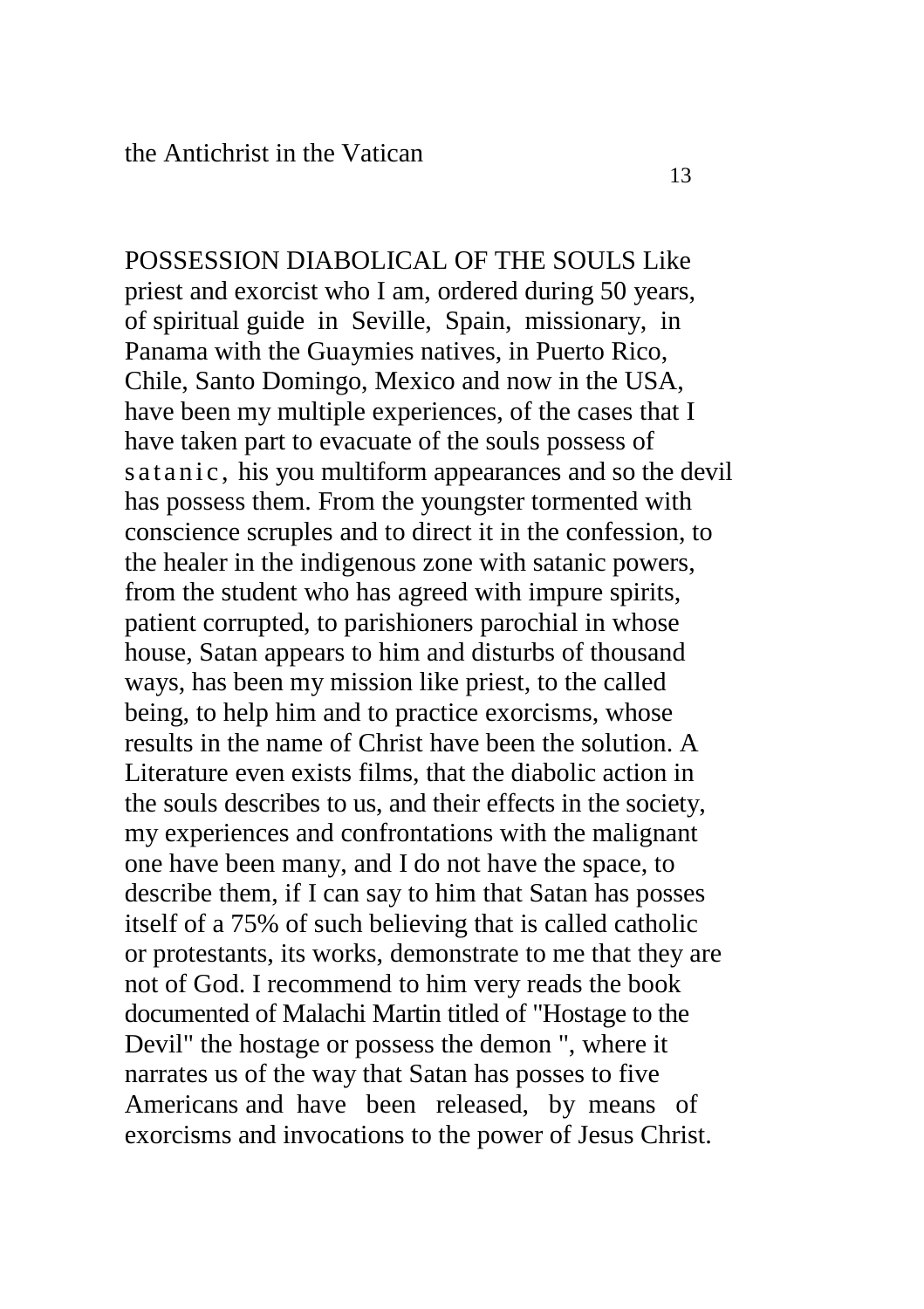# THE CHRISTIANS PERSECUTED BY SATAN

The history of the Christianity, from its Divine Founder Jesus Christ, its Apostles, and disciples demonstrate to us, that the persecutions, scorns, calumnies, that have been victim, are one of their signs and one of their characteristics that prove their divinity. The disciple cannot be greater than the Teacher, and if to Me they also persecuted you to me will persecute to you and also the Teacher says to us: "I have given example You in order that since I also did you have to do it". Jesus Christ Our Divine Teacher, undergoes all class of humiliations, calumnies, persecutions, until dying the condemned and like corrupter and blasphemer. In the catholic church me taught in Latin "exemplum enim dedit ut quecunque ego fecit ita et vos facietis" (the Latin of the Roman empire is spoken and official language is conserved). I have been witness like missionary and evangelist, disciple and Christian, during forty years that I have wanted to preach the salvation gospel, by means of my missionary work, that in the Catholic Church, has been persecuted to me and prohibited to preach gospel by the fact to only preach the dispossess men and more, Catholic Capitalism in conjunction with the rich ones and powerful politicians, did not interest my preaching to him, times slandered me like Communist, and they transferred of parish other times when not wanting to receive nothing by the services was degraded to me of my positions. The Vatican does not tolerate critics, excommunication, silences assassin without concerning the life to him of anybody.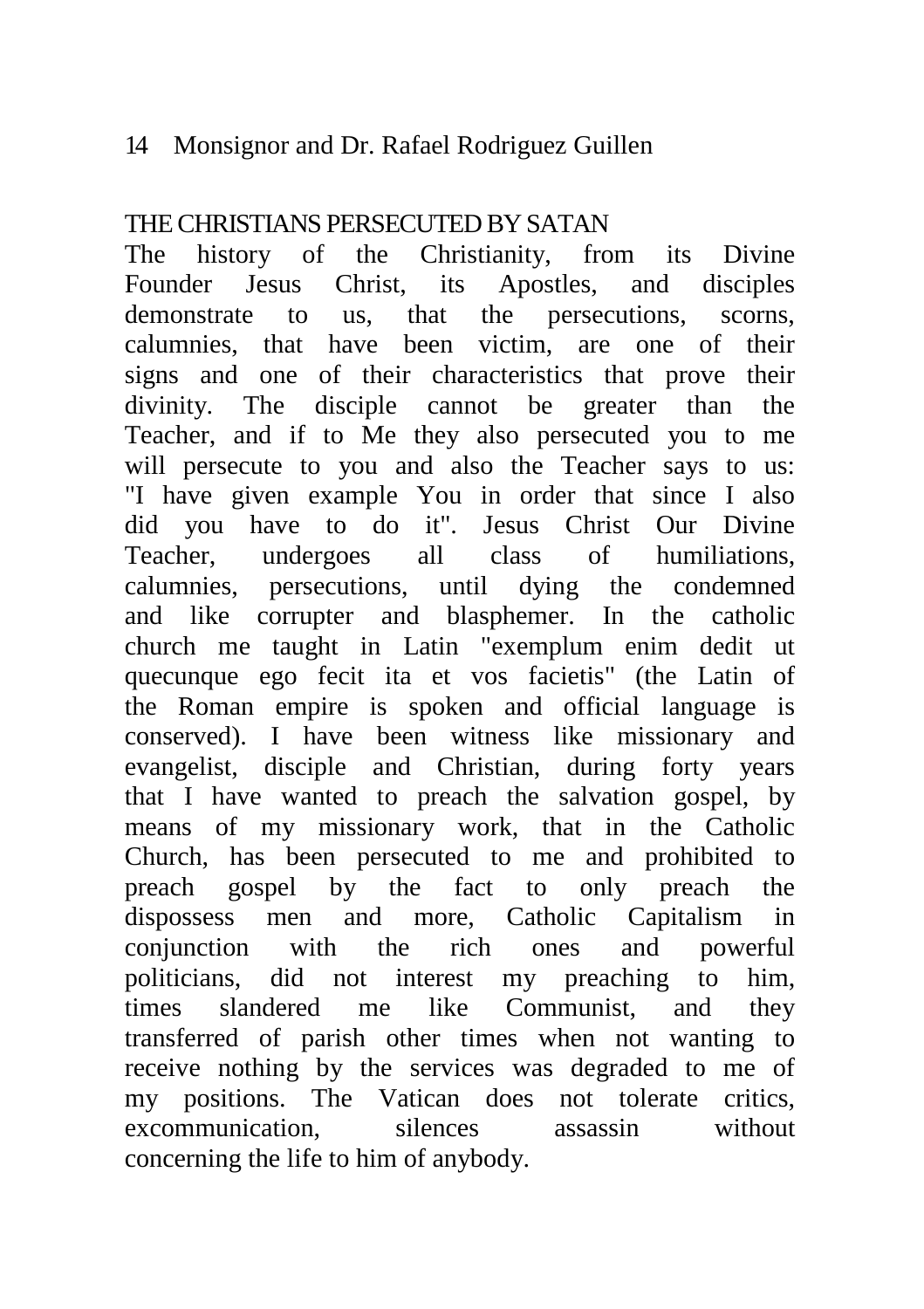THE PAGANISM IN THE VATICAN Martin Careaga, in their book "Pontifex Maximus, Millenarian Dynasty of Priests Wizards" is describing the paganism of the Christianity that prevails by Constantine Emperor when constituting to the Catholicism like obligatory and official religion of its Empire, continuing such pagan rites, clothes, fortune tellers, tiara or crowns Papist obelisk, the virgin Roman vestals pass to be the nuns and celibate monks, of the Babylonian religions. The falsification is related that the Vatican does of the Donation of Constantine and the State Papal. He documents to the "Mystery of the Mass" and its ceremonial magic, the pagan use of the water, and the seven sacraments or sacrileges channels of grace or disguises of such rites of witchcraft, of the way that each sacrament, has been instituted by Satan the antichrist, to have to the souls and to administer an oath them of by life. It is describing and very documented with photography and Vatican writers to us, the reality of the antichrist in the VATICAN, its powers, and dominions reached in three millenary, having been able to deceive million honest believers, being invented all class of myths, appearances of virgins and false saints, dogmas, cannons, catechisms, that have supplanted to the message of God, and has turned to the Catholicism emporium terrestrial but powerful that exists in the earth, prove the author who the antichrist in the Vatican, already in the century of the democracies, and the reason, is being unmasked like an imposter of Christ, and who will be overcome at the end of his life.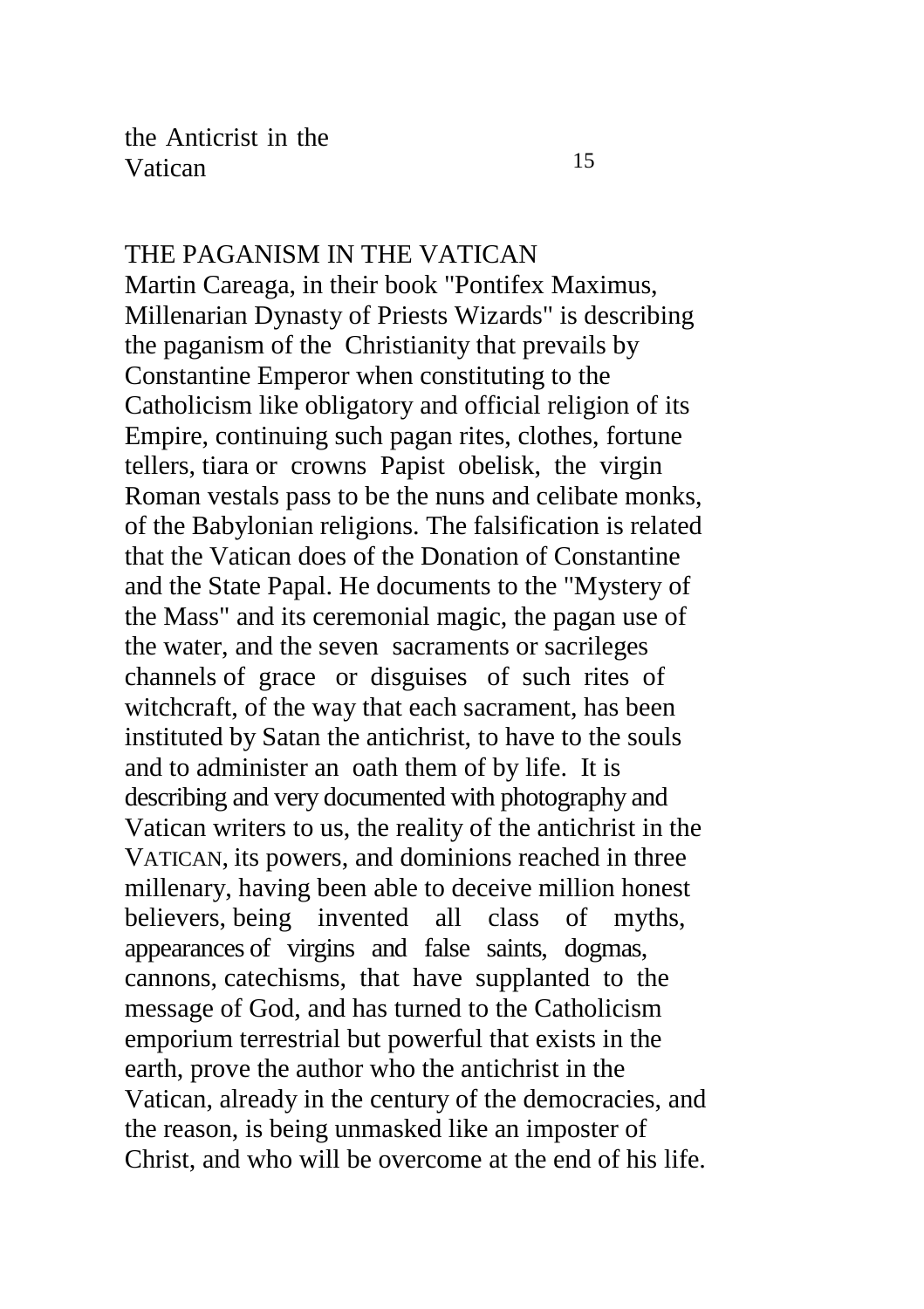# THE ANTICHRIST AND ITS DOCTRINES

Their powers have used the antichrist, using Doctrines and lessons, with the name of Christians, being false and from ours childhood, we have memorizing them and that has washed the brain to us, very difficult to be able to take them of the conscience and to change them by the truth, Biblical, moral, theological etc. One of the authors which it documents, until which point the demon takes possession from the souls and washes to the brain and its will, to turn it its ally, is Ted Patrick and its 285 book of pg. "Let Our Children Go" and where it narrates to us like can rescue all young possessed of demon, who has been deceive in the cultist sinister sects and where Satan is his leader y masterful infernal. In my studies of investigation have be sciences of the demonology of particular interest, dice to my spiritual mission and as it guides and exorcist. I same I have arrived at the conclusion, that during twelve long years shut in a seminary of the catholic cultist sect, the brain had been washed to me, and that stops to leave this washing, me has cost 50 years and to have to make two scientific doctorates and a masters in divinity in evangelical seminaries. I have been able to write in book "the Catholic Sect where" I have demonstrated that they washed the brain to me and was victim. The antichrist very astute and its scholastic lessons of a false philosophy has dominated to the world from the age middle He written a book on the scholasticism or false lessons Catholics you can understand better when you are reading my books.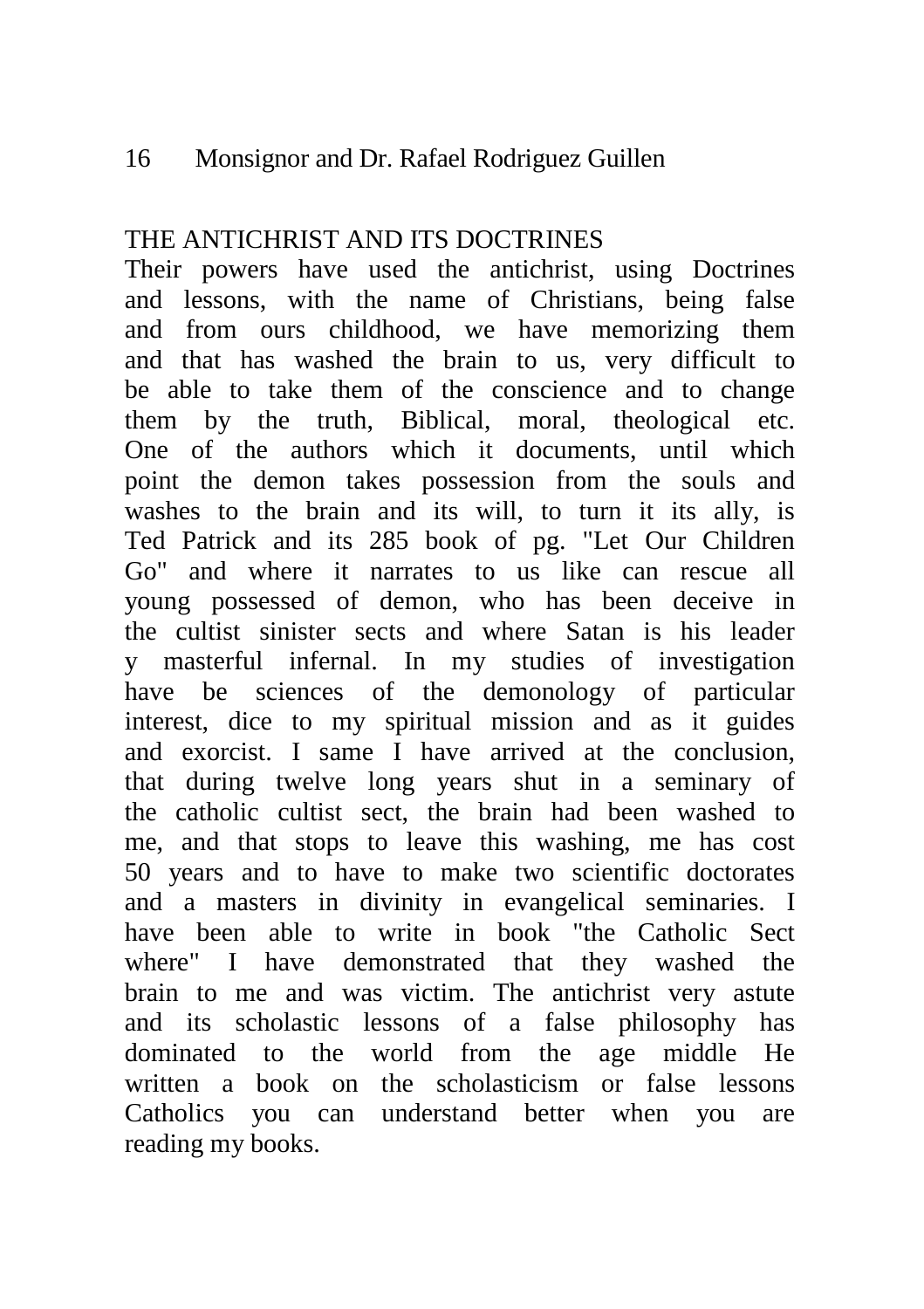THE POWER OF THE ANTICHRIST FROM THE VATICAN AND ITS CHURCHES CATHOLICS In the 25 books that I have written to define to the Christianity and its blessed church in the Earth, whose founder is Jesus Christ, and in my constant search like historian of the Vatican to define the Vatican and the catholic church, whose founders are the Popes and emperors that agree to the civil union, religious, I reach conclusions, that to respect their opinion, and not wishing but to clarify this so important point and in order to the salvation, to help to pro bar it scientifically, because they are two different histories. When not having the space in my brief articles and to be demonstrating to the world power of the Vatican and its leader the antichrist, I have written a book documented on the subject and where I analyze, of the way that Satan or antichrist has been seized, of the wealth and since it has used to the catholic churches, his Roman legions of friars and nuns, parish priests, nuncios, bishops, archbishops, it delegates two pontifical ones, for, to have an office in each town and each city of the five continents. The Vatican writer Nino Lobello the beautiful thing, between his books, writes one that titles "The Vatican Empire". You he will surprise and as we lived under the economic dominion of the antichrist, that already directs from the Vatican, until the American dollar. You will know the plans the antichrist for the next millenary and as the prophecies apocalyptic of the end of the times are being fulfilled, and where the antichrist, defying to Christ, will lose the battle, but she will drag to thousands that they will apostatize and they will be persecuted.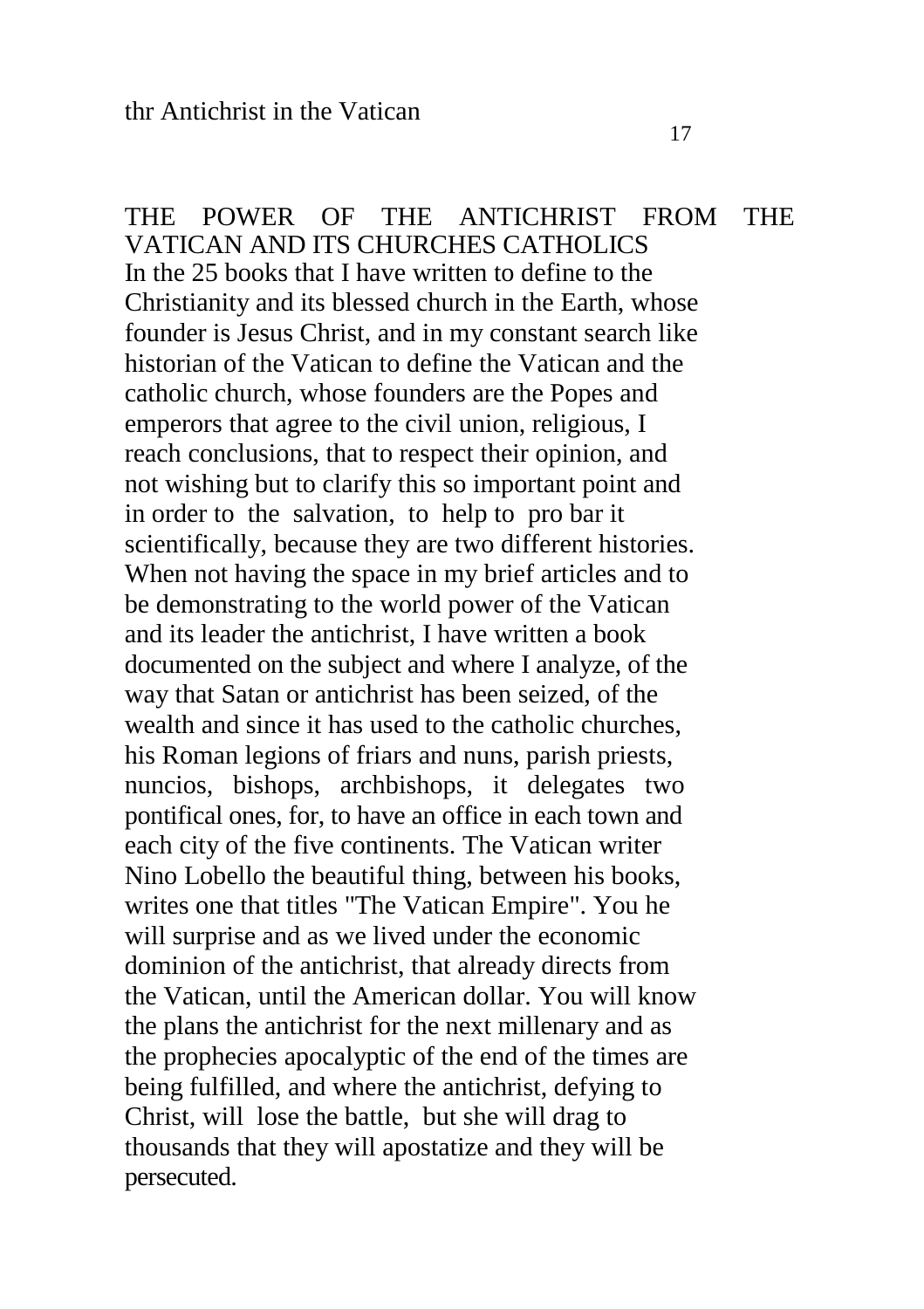## THE ANTICHRIST FROM THE VATICAN ASSASSIN AND DIRECTS THE WARS

I have been able to collect, for my Vatican library Thousands of books, and Vatican authors, who have discovered the truth, of which is the Earth Antichrist and its vicar the Pope of Rome. For servant their writings and trustworthy documentation, have done to me, to write and in Spanish, because it does not exist but in English, about 24 books, and where I am narrating of these teachers, a history not known and always silenced with excommunicate and ecclesiastical censorship's. One of these great teachers, is Avro Manhattan, its 17 books, all related to true history of which it is the Vatican, it will be surprised like servant, of a history of the Vatican that is not known and that makes ignore to the antichrist and its world-wide powers. Between its books, I recommend "The to him Vatican in the World Politics" was the first book, that providence fell in my hands in a used book bookstore, and that was on to the aware and conscience to me, to know the truth the lie of the Vatican and its leader the Pope or antichrist. I finish receiving seven books, of this tremendous author, many have been retired of the bookstores and prohibited their reprint. Another one of its books is called "Murder in the Vatican" is to say: The Vatican like center of complots and murders, of deaths to its Christian opponents and reformers, the persecutions against the separated Christians of blunt and the catholic intellectuals, who criticize their corruption, is described skillfully in this book, that I recommend to him reads, to be understood.

# LIKE IDENTIFYING TO THE ANTICHRIST?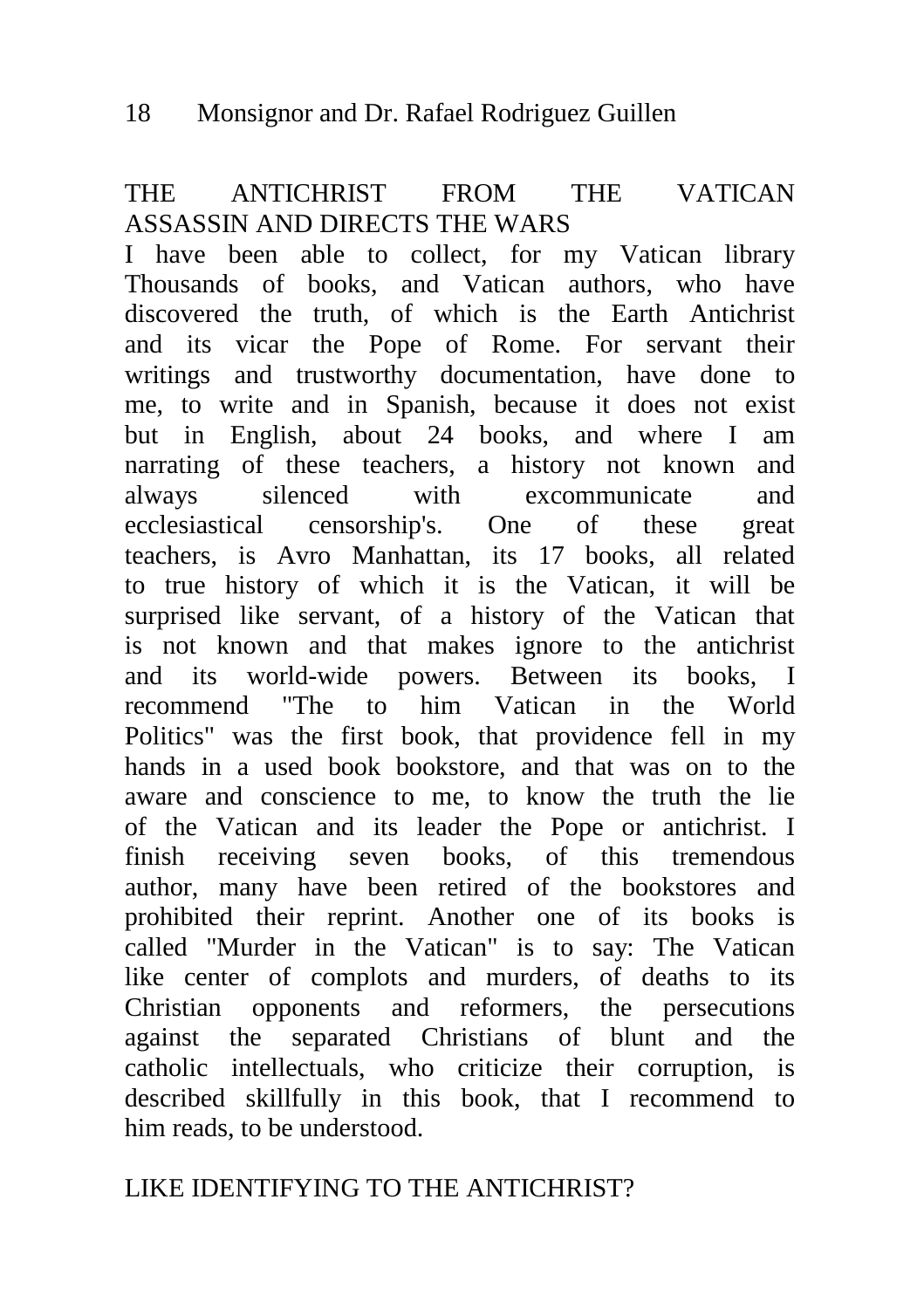The Antichrist is same Satan, when it rebelled against God and Miguel in the sky. Satan was the antichrist when it approached Adam and Eva with custom of a serpent in the Eden, Satan was the antichrist, when it killed to Christ in the cross. And Satan will be the antichrist in that universal government who is hung

over the world in a near future. The Apostle Pablo in his epistle of II Thessalonians Cap 2,3.4 describes to the antichrist very clearly, and thus, the Christians during two thousand years have maintained it to define it. "Because Christ will not come without before he comes apostasy, and shows the sin man, the antichrist, the perdition son, which is against and it rises against everything what flame of God or is the object of cult. that feels in the temple of God like God, becoming to pass through God" As indicates author Marvin Moore very well, in its book "the Antichrist and the New 26 World order" pg. "This antichrist exactly has the same motivation of Satan in the sky, the rebellion against God, the desire of being like God, and settling down in the temple of This antichrist like Satan in the v. 9 are " False, Bad and whose coming is by Satan work. In Mateo 24,24 one lets now us the Christians "Who will rise false Christ and will signal great and prodigies, in

such a way that they will still deceive, if it is possible, selects. It's amazing as Satan custom itself and will

appear of multiform figures, in Fatima , Lourdes and thousands of sanctuaries.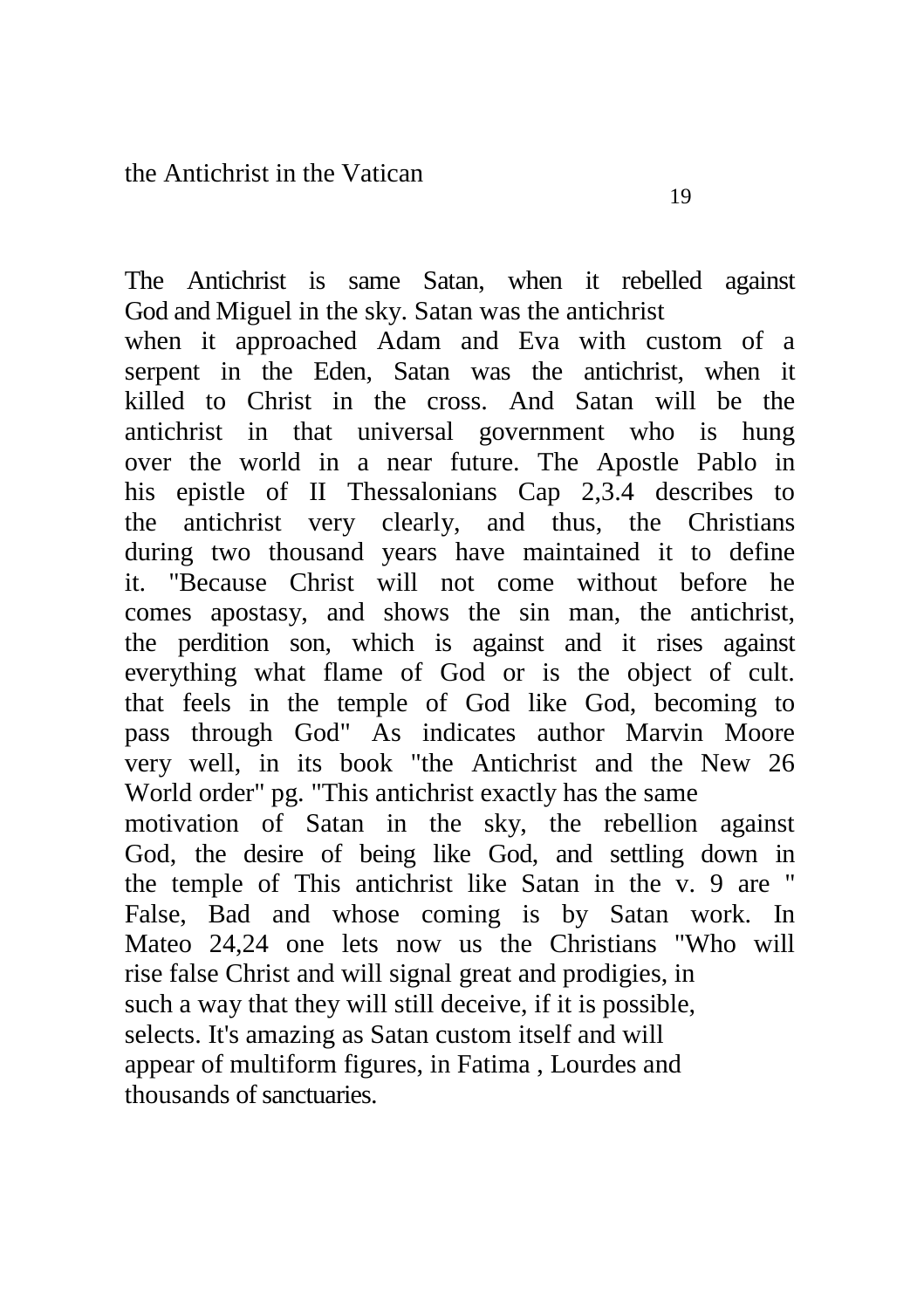# THE ANTICHRIST AND ITS ABILITY TO DECEIVE AND TO HAVE SOULS.

Elena G. of White, to who God inspires and it reveals him in his books, teachings of Christianity authentic and genuine, and wishes to reform deviations satanic that they have degenerated to church catholic and protestant, that has separated of message of salvation, to that I consider my teacher in the 24 books that I have written, I copy of its book the Conflict of the Centuries pg. 723 on the antichrist the following thing: "Satan has been having been preparing itself for a long time its last effort to deceive the world... Little by little Satan has prepared the way for its masterpiece of seduction, the development of the spiritualism. Until it has not managed now to completely make his aims, but it will obtain it in just a short time that separate to us of the aim. All except which the power of God and the faith in their Word are protected by, will be surrounded in that deceit "I have been able to prove and to write a book to which I title, the false philosophy of the catholic scholasticism, and where I demonstrate, of the way that the false lessons of this catholic philosophy, has seeded in the culture of the West, a false Christianity, from the average age, of the way that this philosophy washed the brain to me and it made believe the lie me by truth and educated to me in a seminary dehumanizing to me and turning to me a God and with divine powers. Satan the antichrist and its vicar the Pope in the Vatican, seeded the satanic doctrines and changes the salvation message, in losing for the souls.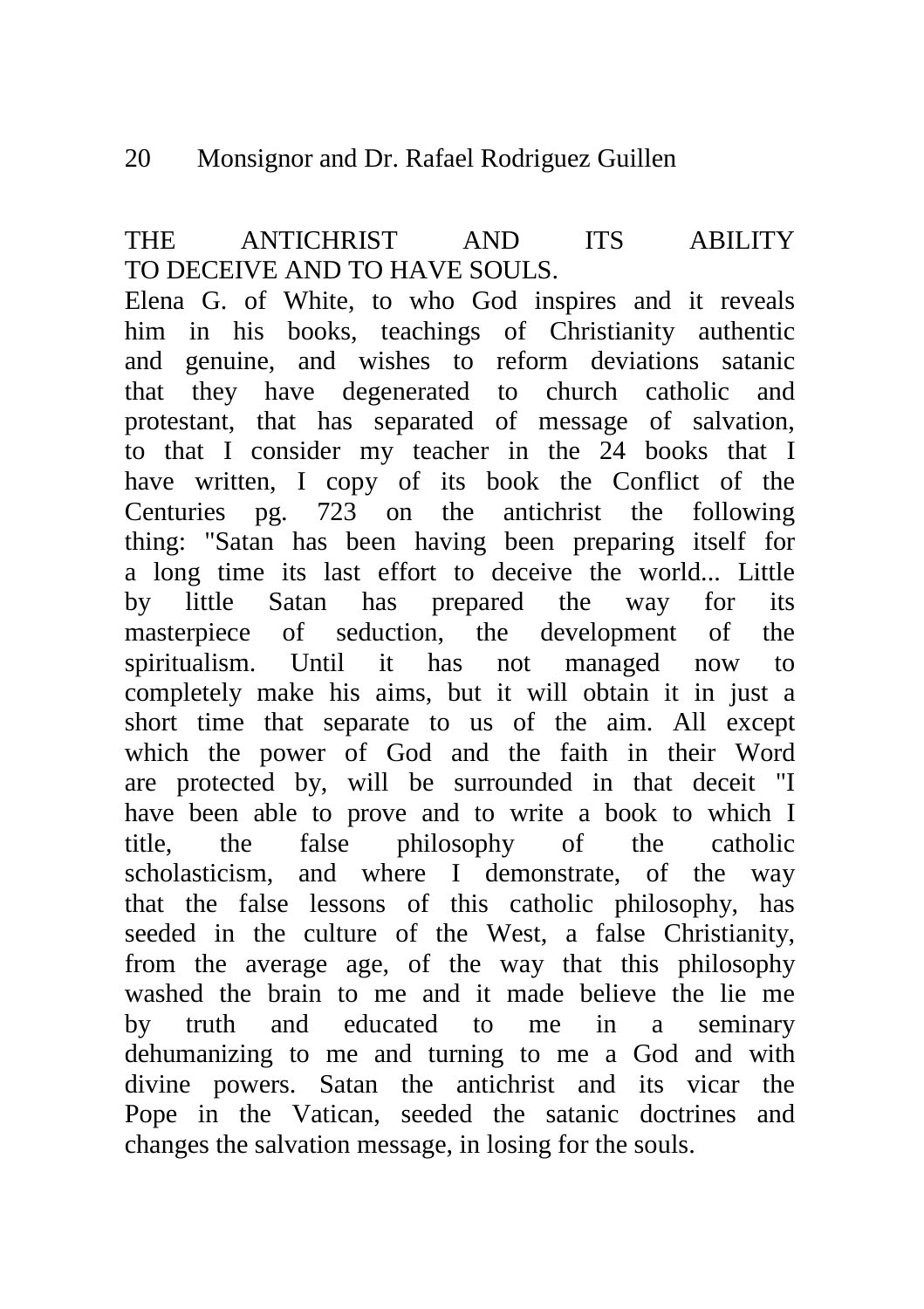#### THE ANTICHRIST AND ITS ROMAN LEGIONS

In ve stigating in the true history of which it is the Vatican and its false Catholicism, are to say, the other face of a currency that has been made us only see like cross, its merits appearing to help the humanity religiously, charitably, educationally, presenting/ displaying his Hierarchy a face of sanctity and its monks examples of sacrifices etc. etc., has been hidden, the true face of this false currency, whose interests are not Christianity, although it has been taught to us from little children, but of ambitions of being able, wealth, political dominion in all the sectors of the society. In order to obtain the antichrist their objectives, count on an army, almost invincible of fanatics had and administered an oath with him. These are their Roman legions. I can divide in three great groups: A .Order Religious, of men and women, who observe different vows, and regulations, thousands of monasteries. B. An Hierarchy of cardinals or princes of the church, who comprise of the Mafia and are those that they together send in the Vatican with his monarch the Pope. C. Office and personnel of Santo Office in the Vatican and each Diocese, thousands of them everywhere, are the same office of Santa Inquisition, who satanically stays and with but power that from the average age. D. Catholic fanatic, groups of thousands of associations, horsemen of Columbus, catholic action, crossed, apostles of the word and same you can consult the directories of each diocese and parishes and will observe, of the way that Satan has organized these Roman legions, to take part at any moment in the social activities, persecuting your opponents and to excommunicate to your better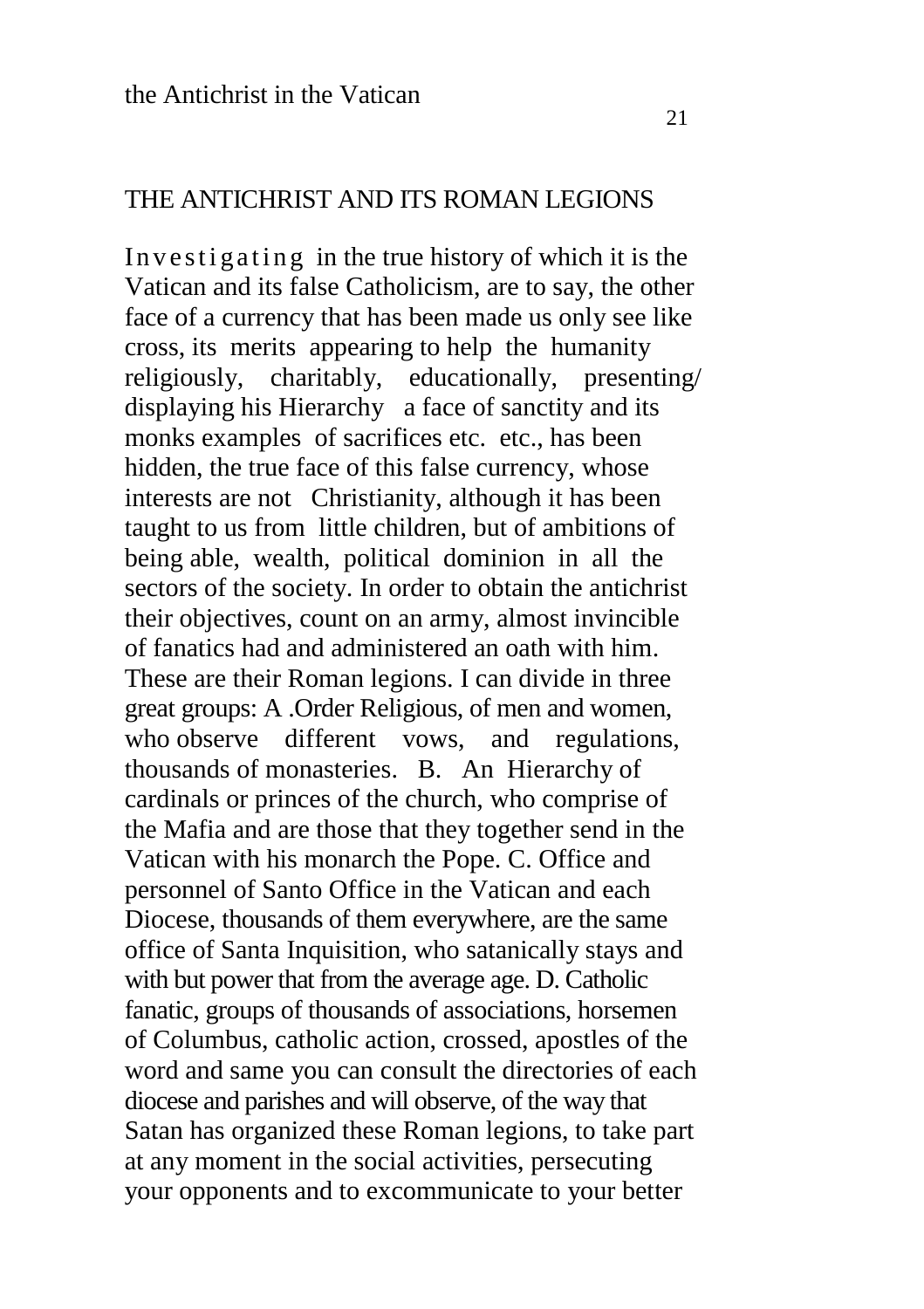intellectual members and faithful Christians. Reviewing the true history of this face of the currency that has falsified to the Christianity to turn it Catholicism, we will see with whichever shrewdness Satan the antichrist and how it has been deceived hiding the true reality to us of which it is the Vatican and its churches catholic, empire of powers, that has seized of the world and it has us possessed to the majority and very few, are those that we defied to its satanic institution are scared to the excommunicate or satanic persecution These Roman legions, directed from the Vatican or antichrist, has been seized of governments, they have assassinated its opponents, and they continue persecuting the catholic who wishes to correct corruption, as it has the tests, this servant that persecute and calumny to me, as I demonstrate in my memories and newspaper that I have written, in fifty years of monsignor and priest. I have a library with but of two thousand units of books and Vatican authors, and that I recommend consults al final of my works in the bibliographical list, among them, I have been able to reach the conclusions and to document, the 23 books that I have written on the Vatican and the antichrist, and that same I have been surprised al to know the true face hypocritical, satanic, that hides to us Vatican.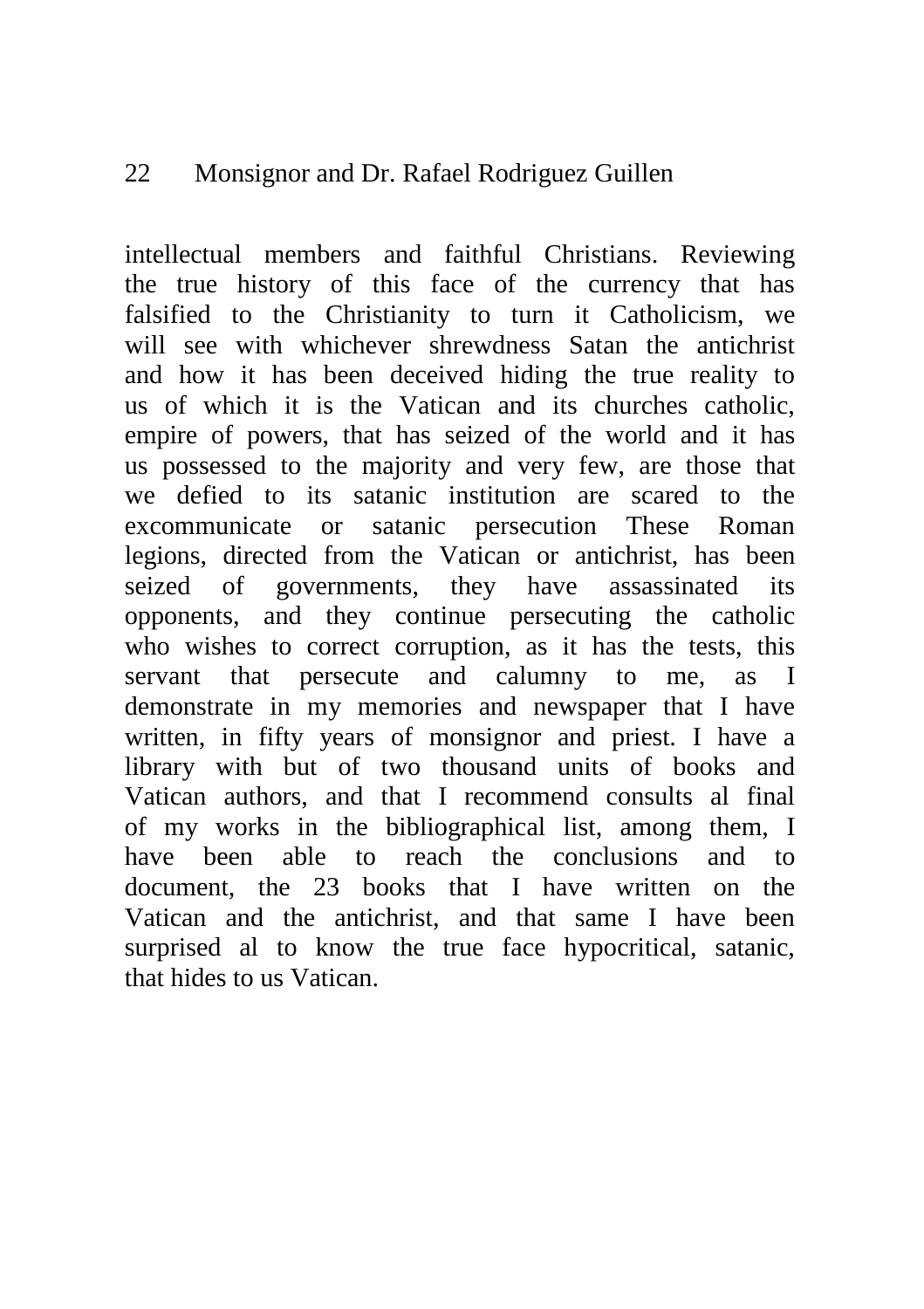#### THE ANTICHRIST AND ITS PARTY POLITIC OF THE NATIONAL-CATHOLICISM

To be able to understand what is the Political State of the Vatican, through the history and of the culture of the West. I recommend to him, it reviews and it consults some book without censorship, of the study of the Humanities and where you will be able, to know the participation the Vatican or antichrist in the world-wide subjects and since it has arrived has to seize and influencing in all the society. In my chair of university in Puerto Rico, I taught to twelve years this subject and I perpared a text book in two volumes for my students, also result of my experiences of university professor in the USA, Spain, Chile, Mexico, have written a book, that I title "the National Catholicism or the Political State of the Vatican" you can acquire it, if she is that she is interested in knowing the truth the antichrist and since has known to infiltrate and to take possession from the souls. Not it would finish, to prove him, of legions Roman and of administered an oath and over taken citizens unconditional of which it counts the antichrist and in its networks, that have been spreader and washing the brain, since they did with servant in the satanic seminary, and to million honest believers in Christ, which deceived, they adore to the antichrist and idolatrous images of Maria and saints, which it is same Satan and antichrist, that has the power to appear in virgin form Maria, to prophesy, of to have formed, a false conscience of fear and fear for the next millennium to million catholic faithful. The world-wide Catholicism that the antichrist wants to carry out, with dictators like the Christian Catholics, Hitler, Mussolini, Franco, and democrats has failed.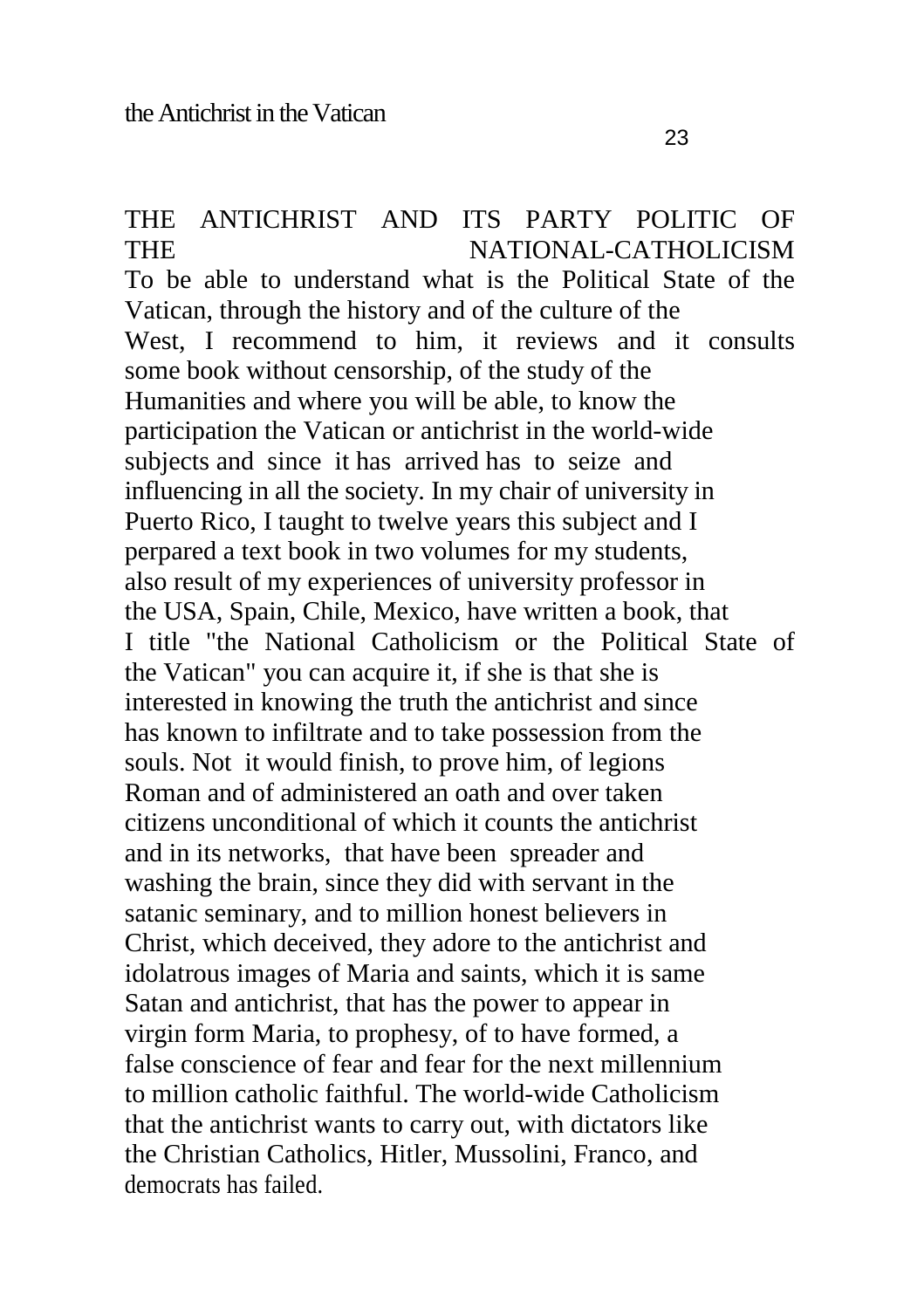# THE ANTICHRIST AND THE ADORATION TO VIRGIN MARIA

One of the victories greater than can be attributed to Satan and for condemnation of the souls, they are its appearances in form of virgin Maria and by all worlds last declarations of the antichrist Juan Pablo II and his Idolatry To Maria trajectory by the sanctuaries and basilicas, its encyclicals, and manifestations, declaring to Maria like the solution to the world-wide crisis, with but powers that Jesus Christ, has caused who, occupies the adoration place that is only due to give God. The million catholic faithful, who adore to the virgin Maria, those that they visit his sanctuaries, those that kneel down in front of their images and say to him go way to the perdition. This satanic victory, is to my to seem falsehood and the great deceit but that has been able to make to have to the souls and to promise a sky to them, when we know that the place and empire or kingdom of Satan are hell. In my book on, "the Biblical Maria and the Catholic Maria" in 120 pg., in my experiences lived in Spain, Seville the Mariana city that exports its Mariana image to America, I am proving, like have been Spanish, Franciscans, Jesuits, Dominican the missionaries etc., those that they placed the images of Maria in the temples of the indigenous goddess Tonatzin and deceived the faith of the Mayan Aztecs and, confusing to them with its goddesses. The antichrist and its messages to the catholic Juan Pablo II, demonstrate once again, to be docile and obedient instrument of Satan, that also turns it an adoration figure and has deceived the catholic. I have written a book on the Lies of the Pope Juan Pablo II." The truly false face of the 666 biblical.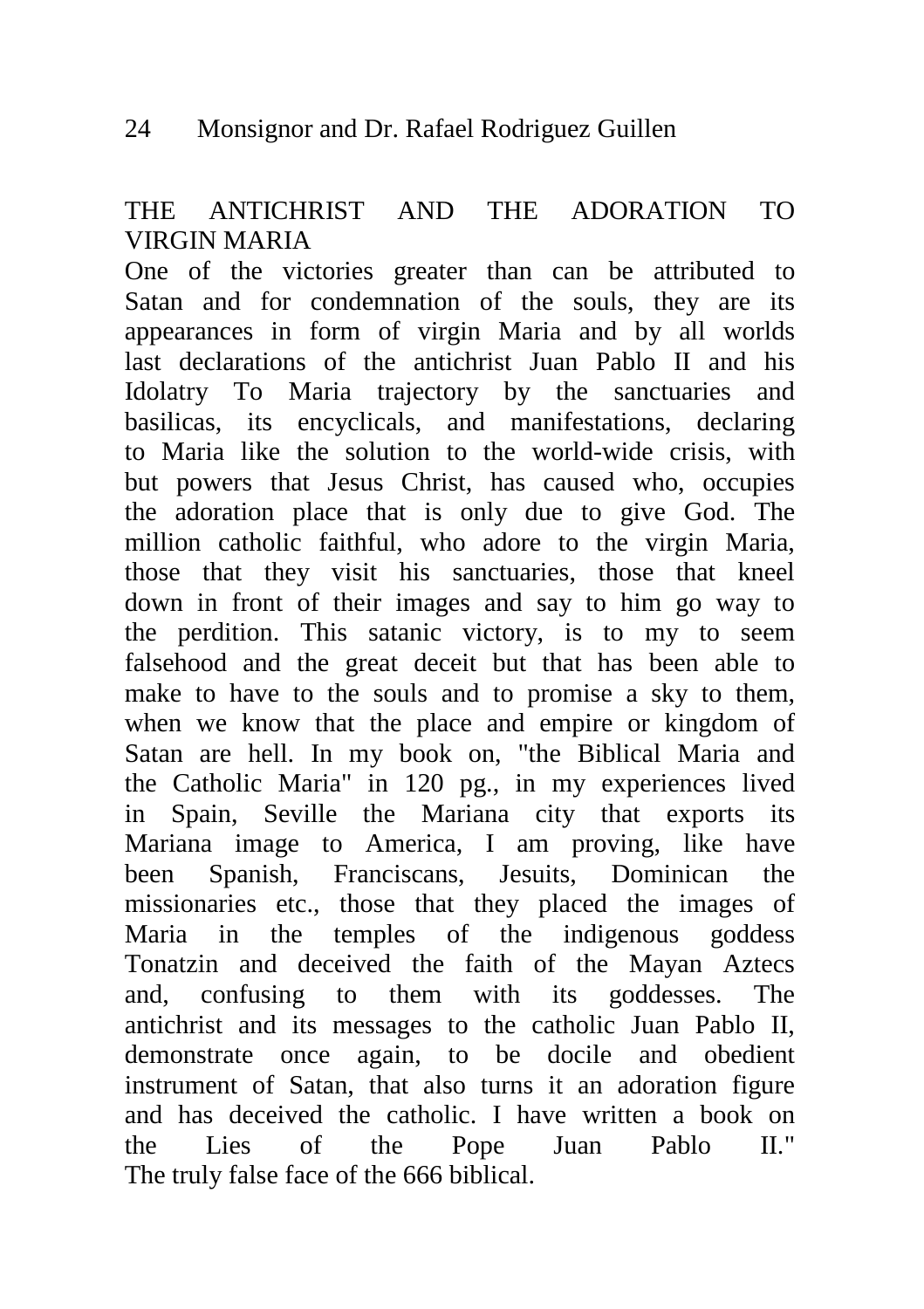## The Antichrist in the Vatican 25

THE ANTICHRIST TURNED TO BE MARY If you of the bible and the paper are studious that the virgin in the church Maria, will be able to be made the question, that became servant: the Virgin Maria, is alive or dead? If it has visited you its sanctuaries and in several nations, or perhaps most holy been born in the Earth of Maria, in the city of Seville Spain, and in whose shield cradle of the catholic devotion appears the Marian city, it will have to make many questions, when seeing to become these images goddesses that perverse to prostitutes to fornicate and their altars and brushes, are always full of offerings of its devotee ones, and I do not say this, to want to perhaps hurt its faith in Maria, but because I was witness in Seville, when I was parish priest, of the thousands of parishioners huts and houses of hiring, of drunks and public sinner those that made kneel before their miraculous images, requested successes in their cloudy businesses to prosper. The subject and the questions on Maria, I have written it in a book, to only reduces me here to say to him, that Maria like any other mortal, is slept and hoping to be judged in the second coming of Christ, who all that story, of Haughtiness , that has been made believe us, of , mediator between God and the men, mother of God, and the humanity, and thousands of invocations that the Spanish missionaries, in cluding a servant, we have brought to America, I to the indigenous zone of Panama hat, where was missionary, and of where when having contact with the evangelical groups, I realize from the brain washing that does the antichrist to me in Spain and never but I will already return to be idolatrous satanic.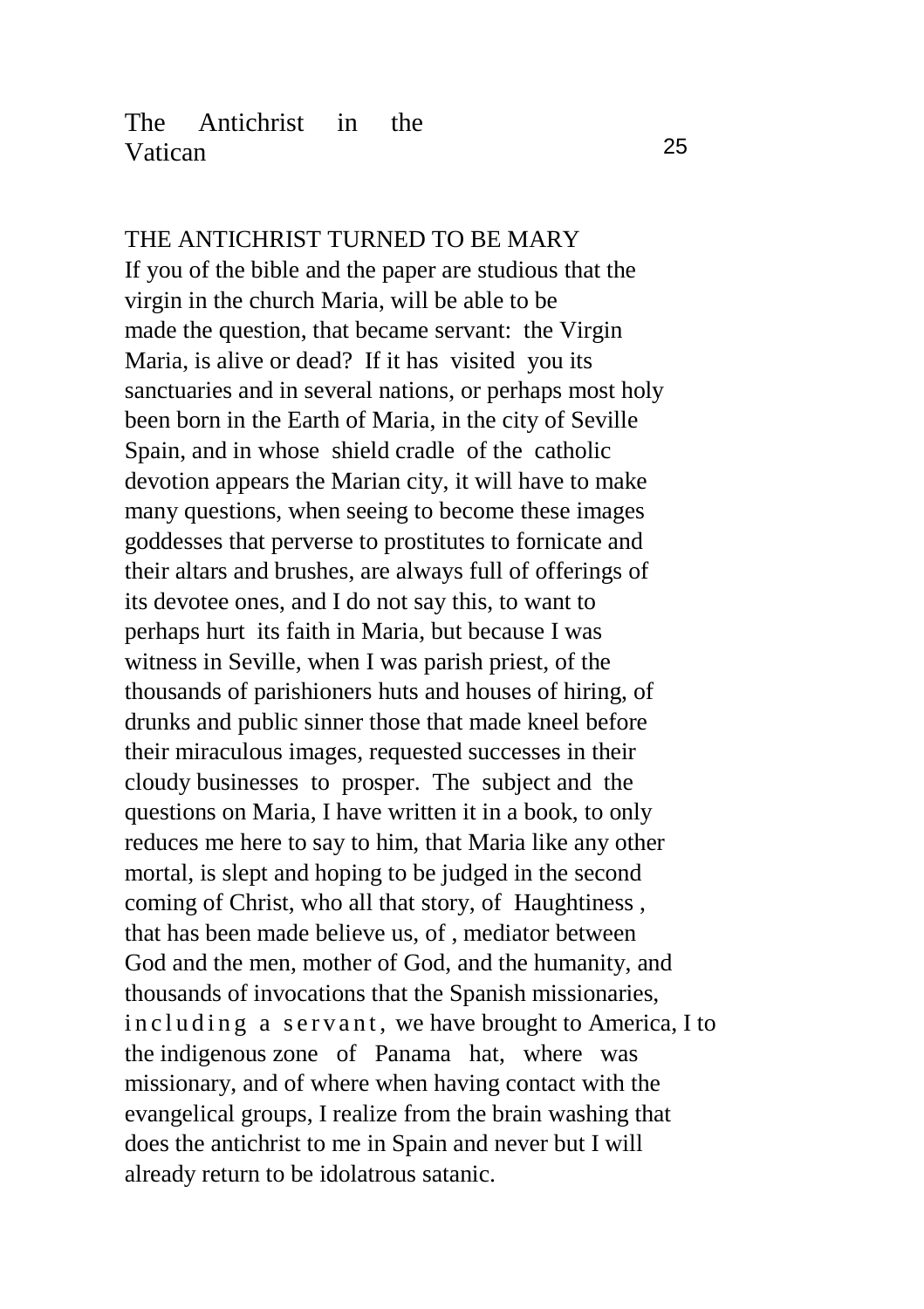# THE TWO BABYLONIAN AND PAPAL ADORATION

One of books better documented on a the antichrist or the adoration to its representative in the Vatican the Pope, is the writing by the Reverend. Alexander Hislop, classic book and that must be read , by all those that must know, the true history of which is Christianity and what it is Catholicism, two histories very different. In seven chapters and 323 pg., the author, is to us proving and scientifically, it is to say based on the bible, history without censorship, theology, moral, archaeology, doctrines it pays , the differences of the Christian systems and the pagans, the reality of the satanic Babylonian and cradles of the antichrist the Vatican and that is prophesied in the bible, and it is recognized by all the Christian reformers, and their differences with a church of God and its remainder or town selected and persecuted by the antichrist or the Vatican. The author is describing to us and with luxury of details, like the antichrist, she has been imposing a calendar of ceremonial celebrations and of rituals, that practiced in the Babylonian of the God Nimrod and its wife, of the false concept inherited in the catholic church on the Trinidad and the mother of God and her son. The Babylonian inheritance of Christmases, the day of the mother, of Passover, San Juan Baptist, Asuncion, a baptism of regeneration, a pagan justification, the sacrifice of the mass, and the seven sacraments with satanic powers to seize of the souls and to administer an oath them for its eternal perdition, the inventions of purgatory and their Babylonian roots, the orations to deaths and their indulgences of thanks and remission of sins I do not have the space and to continue enumerating, as the antichrist and its adoration to the vicar have overthrown God.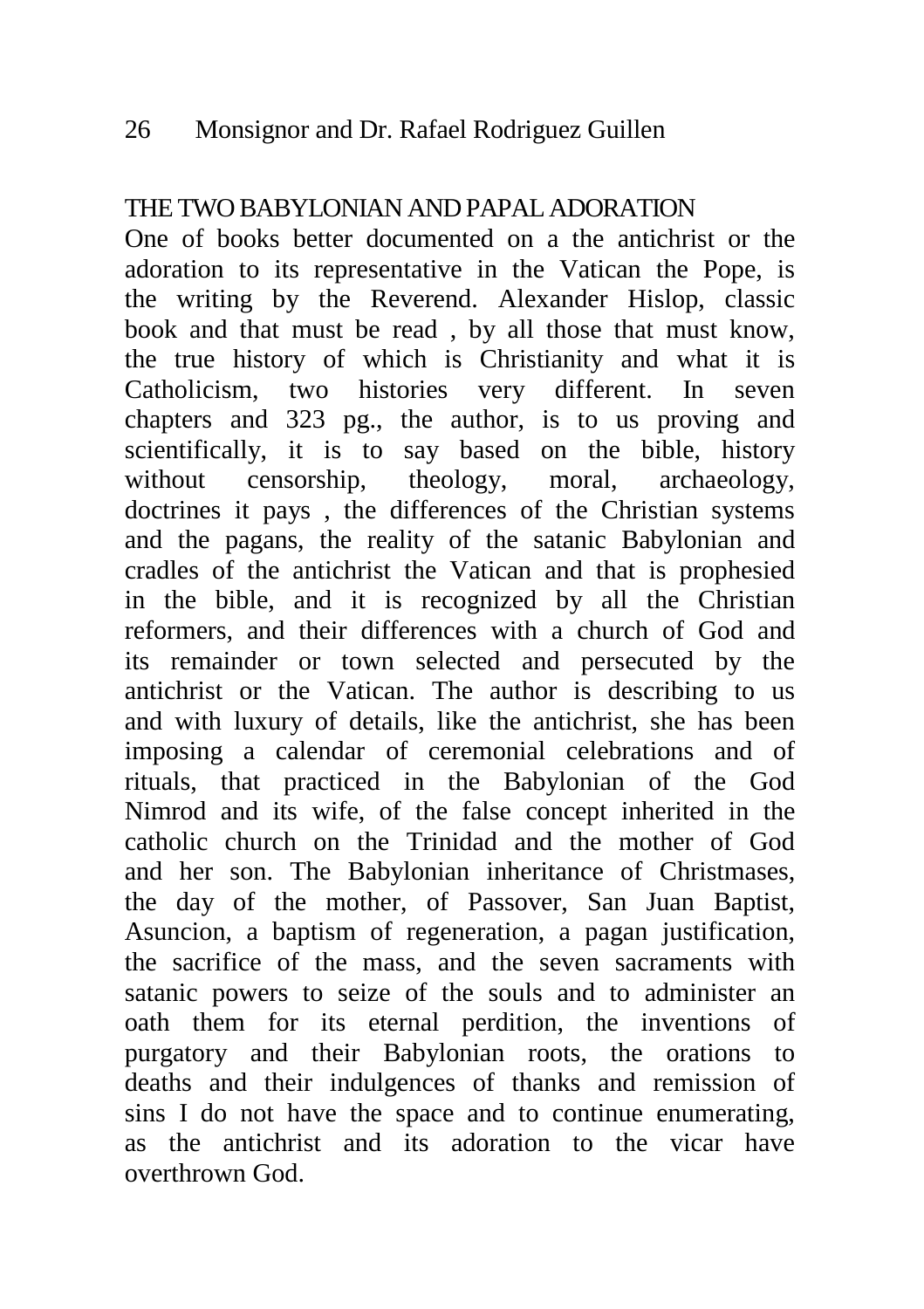#### THE ANTICHRIST QUEEN IN BABYLONIAN

One of the courses that I studied in the evangelical seminary of Puerto Rico, for my Masters in Divinity, on the history of the Protestant Reformation, was the book of Martin Luther "the Captivity of Babylon", helped its study me to include/understand, whichever Luther affirms and proves on Papal and the Vatican, like the new Babylonian who like the old Babylonian that appears in the Old Testament and persecutes the town of God, thus in the New Testament appears the antichrist Babylonian king in the Vatican, blunt the Babylonian one persecuting the Christians. Writer Vatican Ralph Woodrow, writes book, of few that exists translated to the Spanish, who titles "Babylonian Religious Mystery, Old and Modern in 263 pg., us is narrating and in 21 Chapters, Babylonian Cradle of False Religions, and as it were absorbed by the Roman Empire and finally mixed with the Christianity teachings, like servant proves in his writings, that produced ruin of Christianity and Christianity turns sect catholic, and as I prove in my book "the Catholic Sect". Only the surplus that disobeys the Babylonian lessons, is persecuted to him, him excommunicate and as it proves Luther in his book on the Babylonian captivity we lived the Christians and remnant on the town of God, captives, slandered, defamed, calls sects, and being written a false history, on which it is the Christianity and its church Santa, and of which is the Catholicism, that has usurped to Christ and his Church Santa. The author in this book, describes to the cult to the Mother and Son of queen Semiramy and her son God Tammuz, as its adoration were developed, under different names and forms in several countries. As one already mixed with other pagan doctrines and applied titles to cultured Maria, her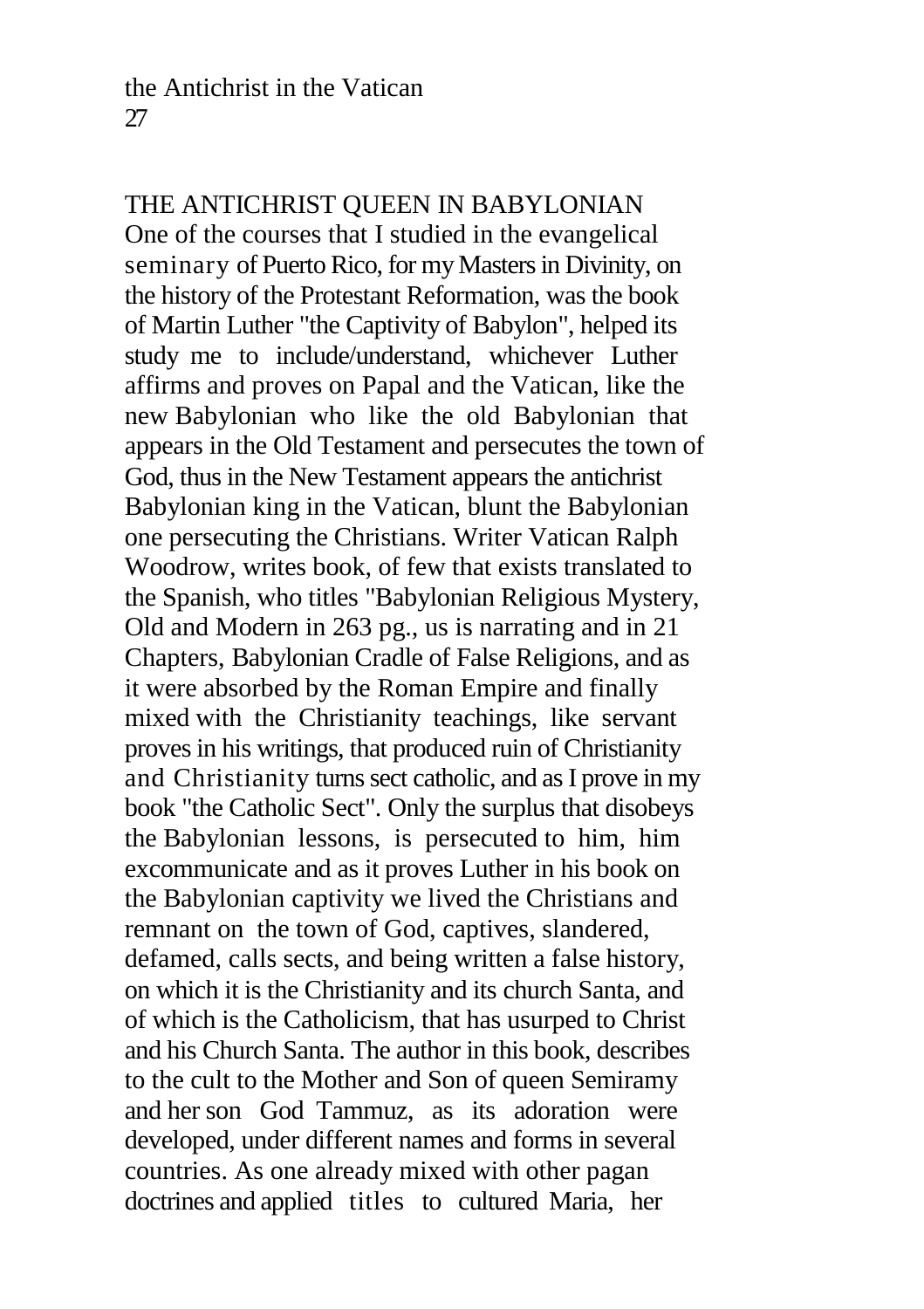deserter of the primitive church, separating it like goddess. In my book on the Maria Biblical and Catholic Maria, I prove, these affirmations that Woodrow does. In his CAP IV that titles saints, and symbol, he demonstrates, that its adoration and idolatry copy of the Gods and pagan goddesses, and which continues the paganism within the catholic cult, its aureoles, paintings, pictures, images, we found it in the pagan temples. What more flame the attention, is when the writer demonstrates, that the obelisk or phallus symbol, the temples, towers, their architectonic ornament are copied and they are imitated and they are exhibited in the seat of the Vatican, like the seven hills in which it is constructed to the Vatican, already are prophesied in the apocalypse, and place of the antichrist, surrounded by wizards and priests. It demonstrates to the author like the symbol de la Cruz, who stops the Christians, is an ignominy symbol and of opprobrium of the bloody death of our Salvador, one has become amulet, it deceives hung in the naked chests, of which Catholics are called, like in the pagan tribes, the symbol de la Cruz already had his origin . y different forms, Your Self can know the ridicule satanic that de la Cruz makes Satan. In 10 CAP 9 and the author presents/displays the religious fraud that has existed in the pagan religions and that continue in the Roman catholic church that the antichrist from the Vatican, the peregrinations to gain the Jubilee directs, the indulgences when blunt visiting and papal blessings. I do not have the space to continue enumerating, on the mass, the traditions, etc.. I recommend the book to him and he will understand to me better in my books, that treatment to write the true history that has been hidden of the Catholicism.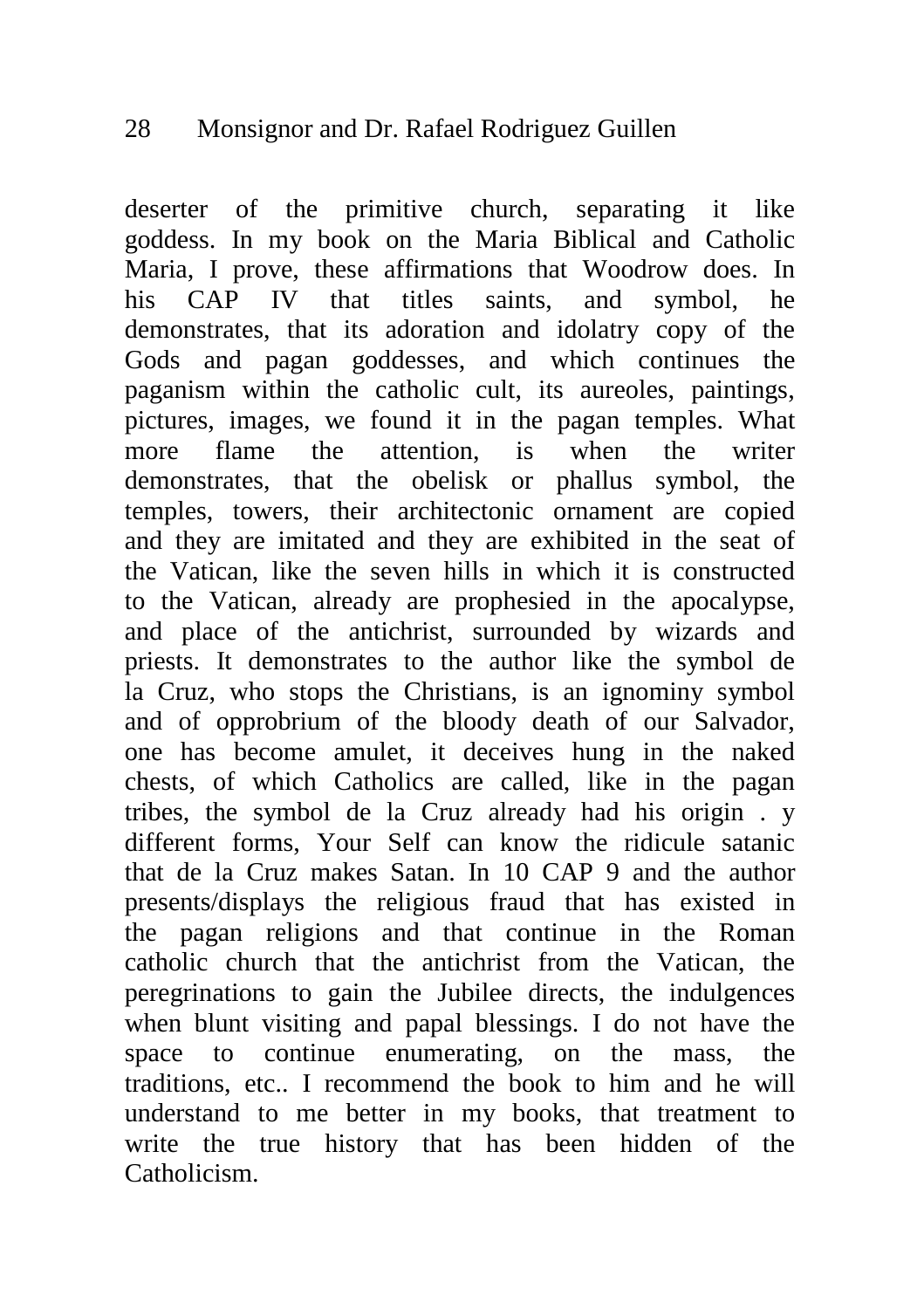#### THE ARMAGEDDON AND ANTICHRIST

One of the books, that have influenced more in my Christian thought, have been the first book that I read in the indigenous zone of Panama without catholic censorship. It was the first explosive pump that arrived at my hands, on the antichrist and the end of the times, the encounter of Christ and the Antichrist, where would be won in the Armageddon that is the place of the Average East and where the final battle will be had, between the forces of the good and of badly, when Jesus Christ returns to the Earth to defy to the antichrist and its enemies and to save his town, the surplus that has fullfilled its rules. The Armageddon word appears one only time in Apocalypse 16.16 "and it reunited them in the place that in Hebrew is called Armageddon", and on this place hundreds of books have been written, that like thousands of Biblical called them, have badly deceive and translated the last events of the end of the times, I had the privilege to read the one that the Witnesses of Jehovah write, and who as much helped me, to come to catch at its moment and its time, that like priest and catholic missionary, Jesus was serving to the antichrist and not to Christ. In Spain the possibility of books without catholic censorship, and less, books like the Armageddon written by the Witnesses of Jehovah did not exist, who very clearly, demonstrated to the antichrist in the Vatican and the corruption of the catholic church. The book of the Armageddon that John F. Walvoord writes or the one of Billy Graham or and others are not Biblical and they separate from message AP 16:16. I recommend the reading to him of all the Apocalypse and so that it can understand to me in this book on the Antichrist the Vatican, and full file the prophecies.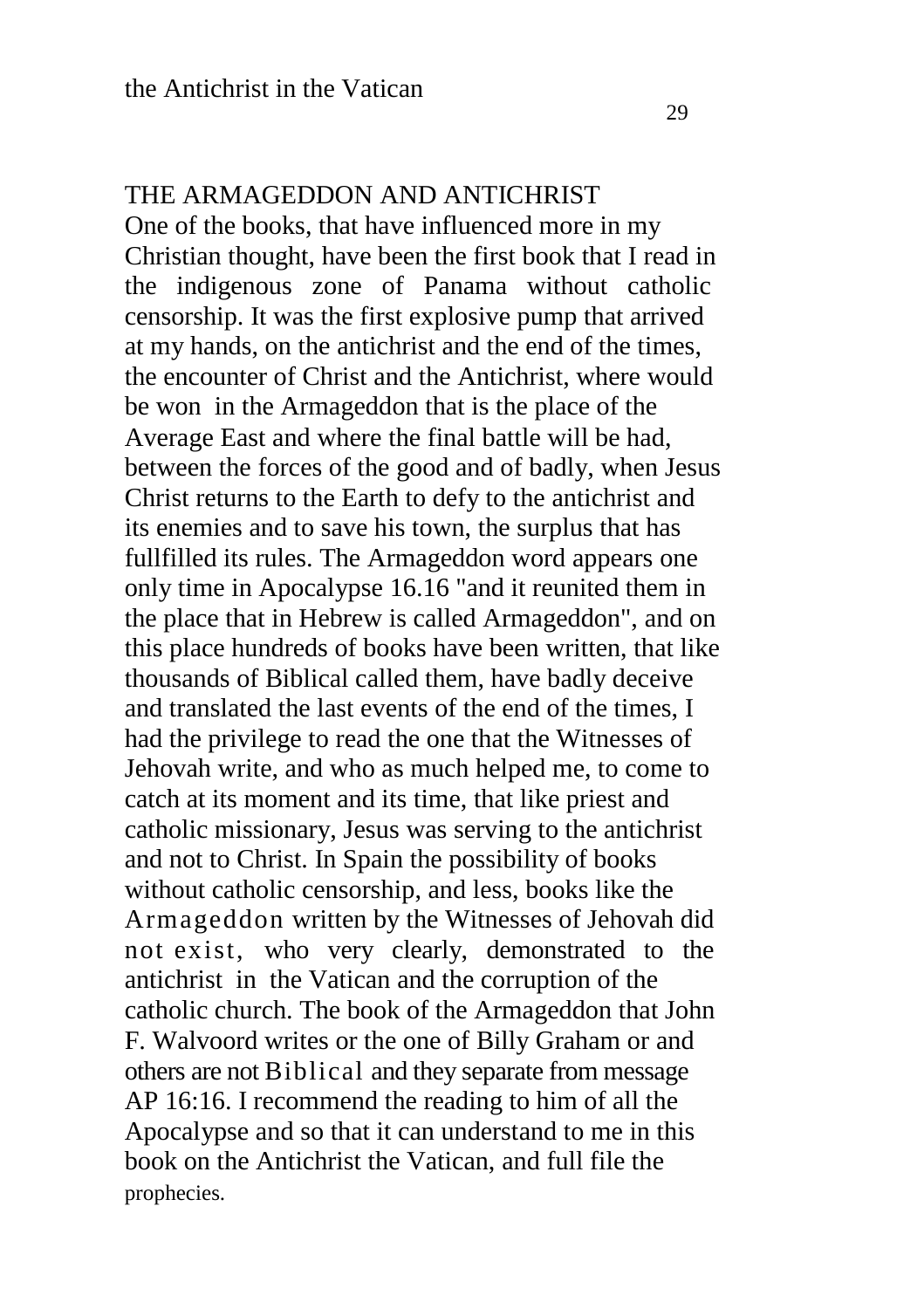# THE ANTICHRIST APPROACHES

Is the book of the Apocalypse or of the Revelations of final times, the one that had to read at great length all the one that creates to be Christian, is the last one of the messages of the sky and whose prophecies have to be fulfilled. So that you can help yourself to understand my writings, and where treatment at all costs to prove that Antichrist or Satan lives in the Vatican, I recommend reads the book "Apocalypse Approaches its Magnificent culmination. In more than 300 pg. and in documented lessons Biblically, you will find, which I would wish to write to him in this work. In Revelation or Apocalypses 1:3. Happy is said to us "is the one that read aloud, and those that hear, the words of this prophecy, and that observe the things that have been written in her, because the indicated time is close." One describes the things that they have to happen soon, the seal of Israel of God, the fight to win, the plagues and earthquakes to us, the Babylonian execution the great one, the day of the judgment of God, the new sky and a new earth, the judgment of infamy rammer, or antichrist, the fight against the ferocious beasts and as King Guerrero prevails in the Weapon . the splendorous city and the chosen ones by God. The moment has arrived and next to the third millennium, to follow the recommendations of the Apostle Juan, who receives from the open sky these revelations of the end of the times says to us: Rev. 22.20 "Which the undeserved kindness of Mr. Jesus Christ is with the saints, Amen See Mr. Jesus, along with Juan all those who we were created to fulfill mandates of the Gentleman, we pray fervently and we need prepare us for the second arrival of the Jesus Christ, and where we will be judged.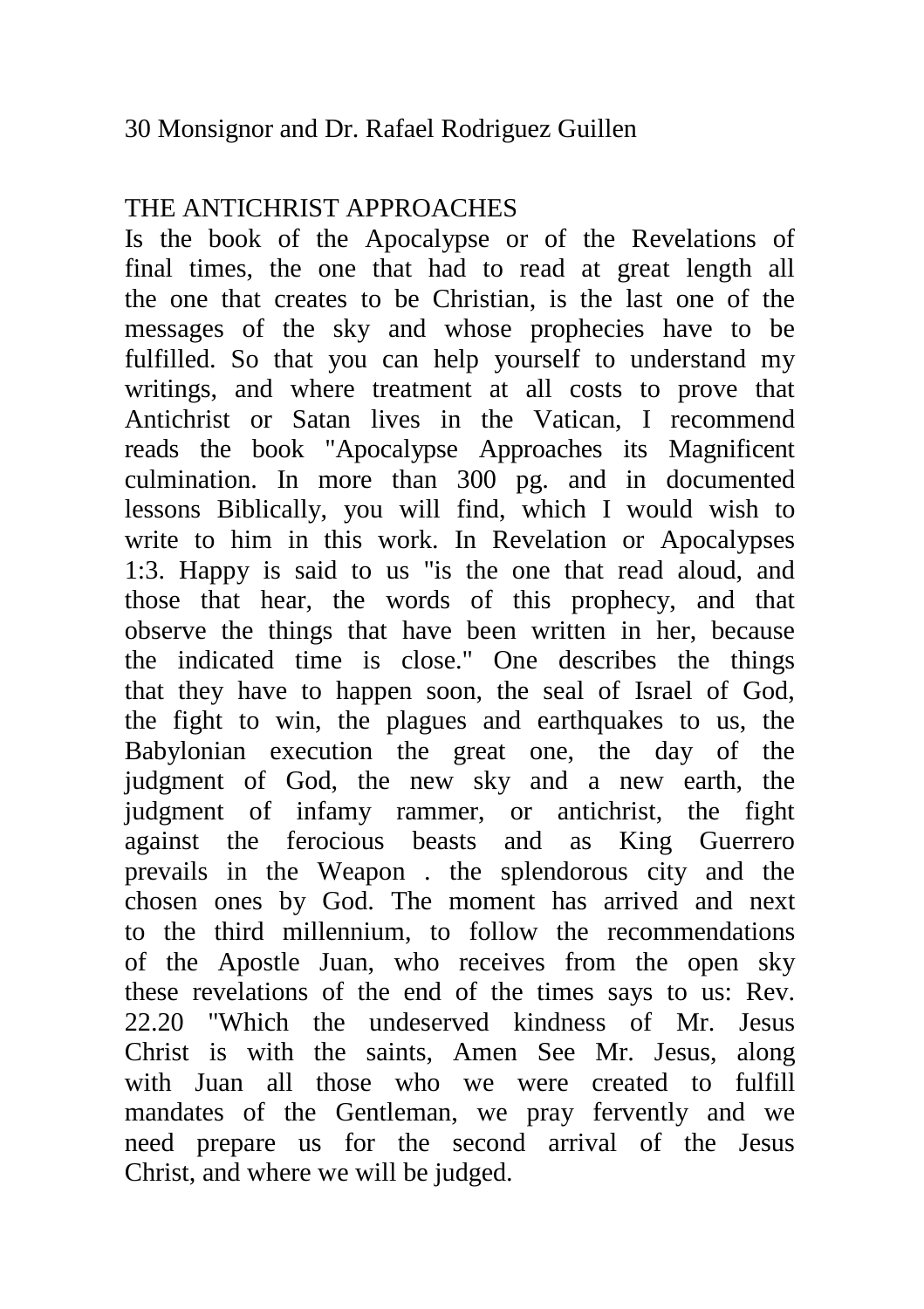# THE HUNTER ANTICHRIST OF SOULS

The tactics of Satan to conquer souls and their programs of recruitment, very is varied, includes all the society, its schools and universities, their seminaries and monasteries, to educate with their false scholastic philosophy, have prepared in centuries, a groups of teachers and intellectuals, social books and programs, with the name of Christian charities etc. etc., that have made believe and seed a vision of divine catholic church, when it is not thus, the Gentleman inspires to me, who servant writes the other real and true face, the hidden side and that is ignored, of which all that propaganda of his that from children we received, they are not of Christ but of Anti Christ and the cleverness of lost Satan Principe of the lie that it has to us deceived and eternally. The writer Thomas W. Wedge, in his book "The Satan Hunter", is describing to us, the form and means that the antichrist uses to seize of the souls and possessed. You must know it. The diabolic battles that are carried out in all the society to impose their dominions, interview a series of people and define the satanic work very well that exerts in the souls, and that are not due to ignore the diabolic participation in the perdition of the world. The satanic action and its adiration by million, that are even called Christians, Catholics or protestants, can be observed in the same churches and conduct of its ministers or priests. In my ministry as it guides spiritual, I can certify of multitude of cases, in which I have had to take part with exorcisms to strip to the souls that had been hunted and hurt by Satan. The author is enumerating in 15 215 CAP and pg. the means whereupon is worth the antichrist or Satan to carry out the perdition of the souls, and to condemn them to hell. Meetings with spiritualist salesmen,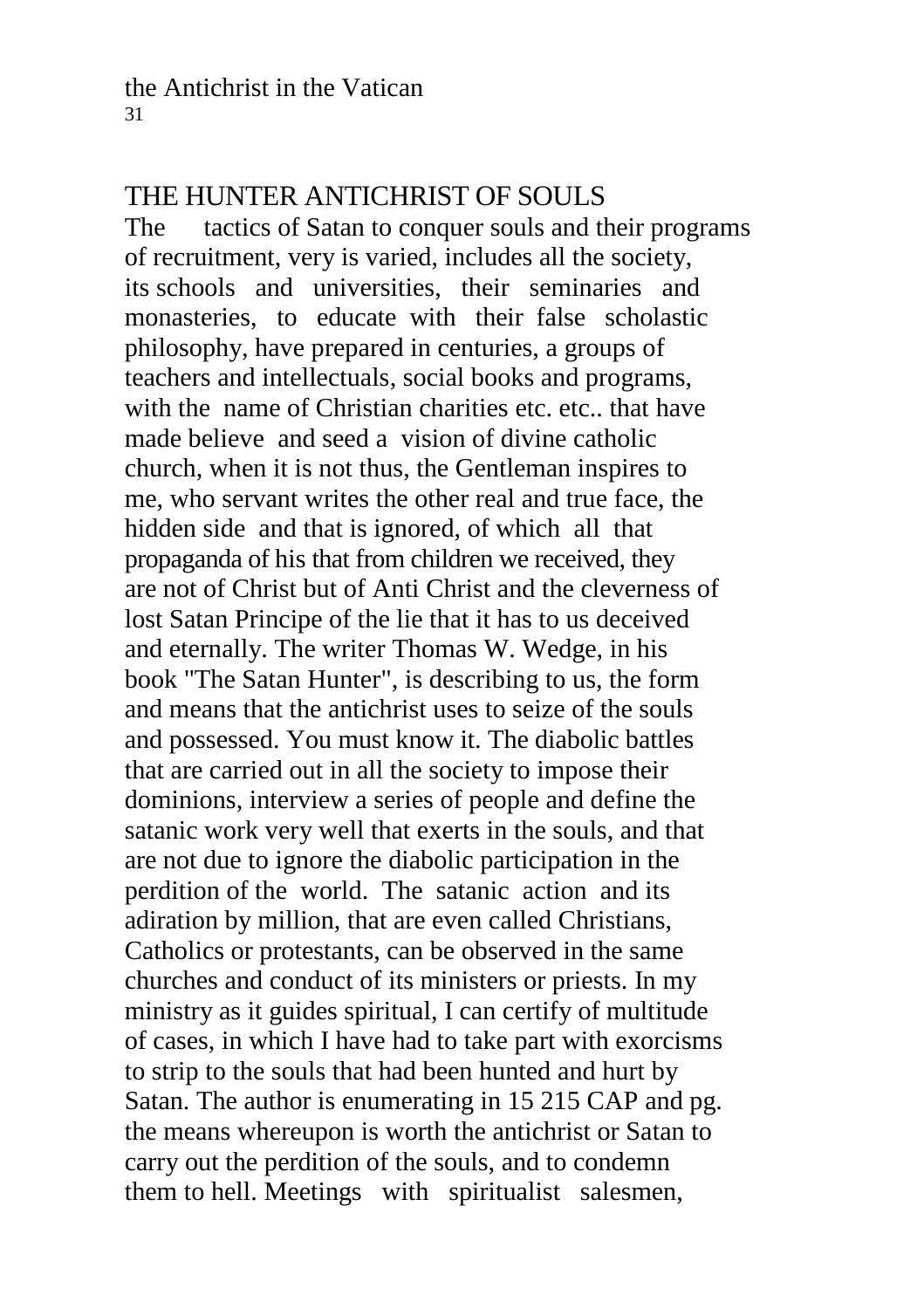assicociations of traditions and where magic likeable or of diversion occurs him to cult to Satan its church or continental institution Continental CASH Ass the Satan hope .he magic to power or Satan in televised programs, circuses, public seats. The messages of Satan, are carried out in radial programs, in music, clothes, gangs of violence, graphite's, symbolic languages, Mafia in their diverse groups, intellectual, drug addiction, nun, is incredible but the programs of these groups, have agreed with Satan. The ritual enumerates the author ceremonies to Satan and invocations that demand their faithful or possessed, blind obedience to assassinate and to commit all class of crimes to chosen of God and the opponents to its programs, in catholic inquisition and the its thousands of associations or they have agreed to in his programs with the Satanism and its laws. It is enumerating as it pleases Satan the use of candles, night lights, candles, Santeria's and his diabolic saints and image and products of plants, bones, animals dissected with magical and curatives powers. It distinguishes very or what they are Satan works and as the devil deceives which is called Christians or Catholics who practice the paganism and its lives, demonstrate that they cannot be Christian, but possessed of the demon, its facts and crimes, have filled the hospitals of incurables diseases, the jails of crimes and most of the homes of anguishes, fears of a false one to live, that it has turned crisis a corrupt society. The Hunter Antichrist from the Vatican and using its legions of masked demons of priests, institutions whose works demonstrate that they are not Christian of the love and pardon of one the church of Christ.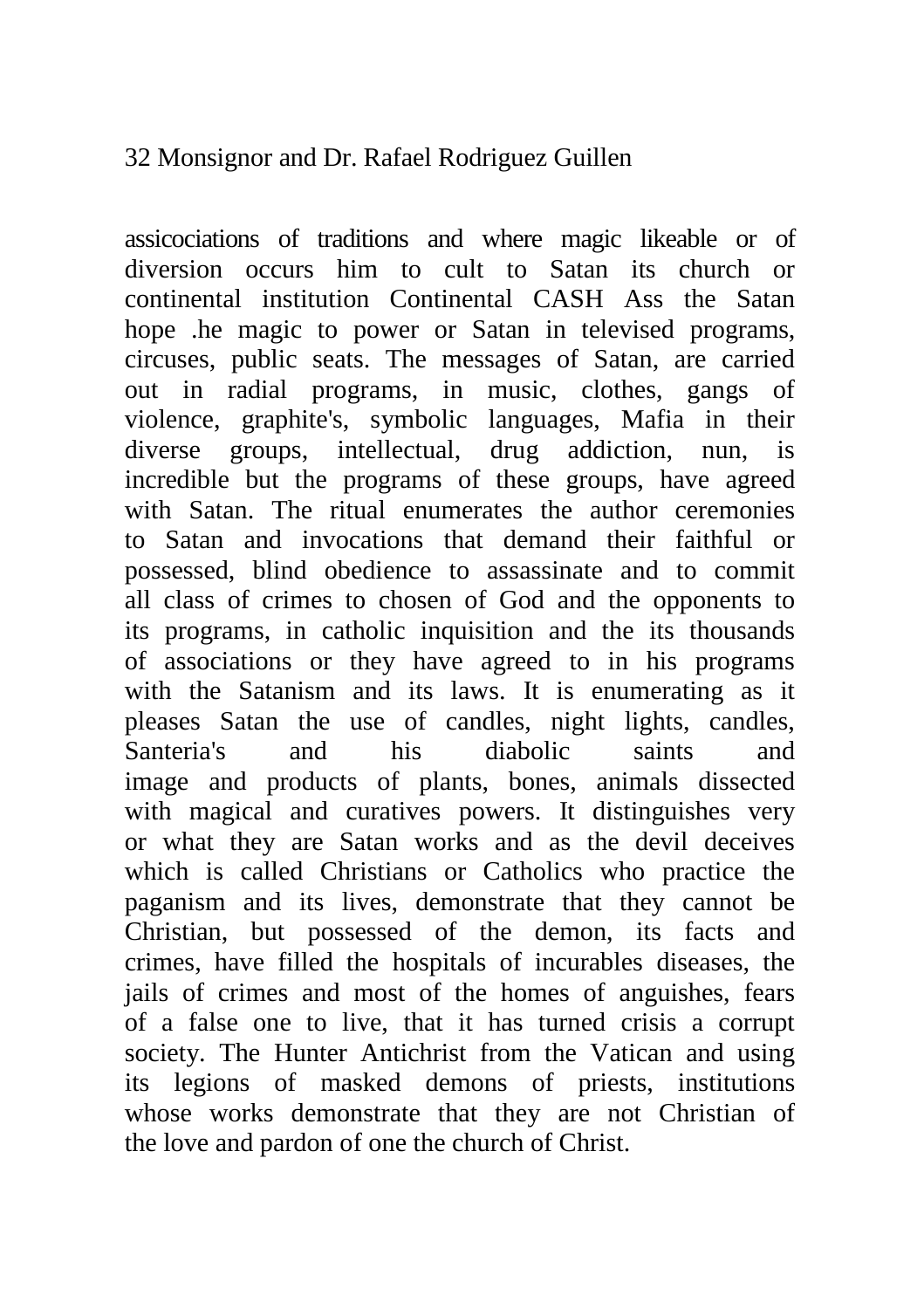#### THE LANGUAGE OF THE ANTICHRIST

Is the science of the language, the one that better define the cultures and evolution and progress of nations En my studies and doctoral thesis on linguistic anthropology, always interested the study to me of the indigenous languages that I had to learn in my missions with the Guaymies Indians in Panama. Between the sections of interest for the study of the language, is the study of Glossolalia or the study of the languages that is used in the religious groups, in my classes of linguistic anthropology in the National University of California, Socio linguistic, Psycholinguistic, etc.. one of the chapters which I had to explain my students, turned Glosolalia or language sacred or sacrilegious. During my studies and investigation by the Pentecostals and charismatic churches, by the phenomenon of faithful who speak strange languages and to which they call Don of the Spirit Santo, I have been able to collect to data and experiences lived, who would deserve a separate book, and like witness also on it to have spoken and to prefer the charismatic Christian groups, that I attended of chaplain and interpreter. I can say to him and with the authority that to me my two doctorates endorse a masters in divinity, and the lived experiences, that I have reached the conclusion, that it is Satan and antichrist, that from the Vatican educating to us in the Latin Roman, prohibiting to read the Holly Bible, having still maintained officially its lessons in Latin, is the clearest test, than Satan has its language and that the science of glosolalia how me has demonstrated it. I have written a book on the false language of Scholasticism and that uses the catholic church from the Vatican, there I am demonstrating, like Satan, prince of men strip, has upset the moral and Biblical order, to deceive.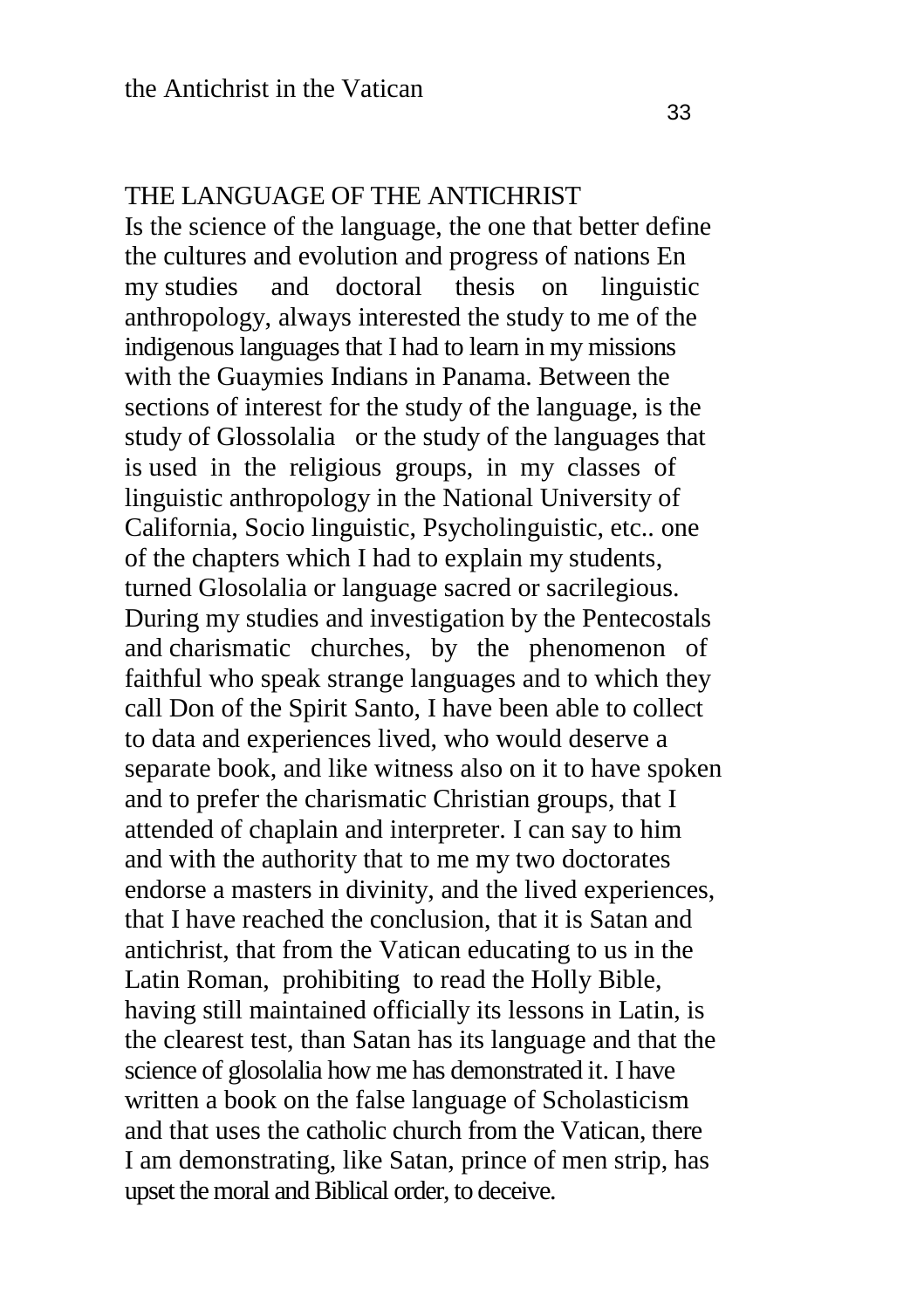#### THE ANTICHRIST AND ITS HELL

Biblically we can know the existence of the kingdom of skies and their followers those that obey mandates of God the surplus of Israel and the Christians, and its celestial church very few and who are persecuted, and the kingdom of Satan here in the Earth that is identified with the Pope in the Vatican and its catholic churches and protestant daughters, who obey slogans of their religious leaders and who have usurped the power to God and very powerful on the earth church representatives of the world have become apostate. In the 25 books of religious critic that I have written, in all I demonstrate and with true and Scientific arguments, having the lived documentation and experiences, that the Christianity is a history very different from the history of the Catholicism and the Protestantism, I prove in my book that the church that Christ founds on the Earth its founder is Christ, while the other churches called apostates Christian have usurped the power of Christ and they have been constituted in churches directed by the antichrist, its founders. The fight of Christ to save the souls of the Satan claws and to take them to hell, is only obtained with the observance of the rules, and these are or clear in the message of salvation in bible, is not enough to be deceived claiming itself to be Christian, catholic or protestant, when their works are satanic . and not of Christ. A immortal Literature has been written to describe what is hell and its sections or places to where they are going to stop the souls that die in sin, if you Lee the Hell of Dante, its immortal drama of the trip that does through hell, and analyzes the seven circles at where the condemned arrives, he will include/understand means and fears that the antichrist already has prepared of sufferings for the eternity and that Jesus Christ and his blessed blood redeems to us.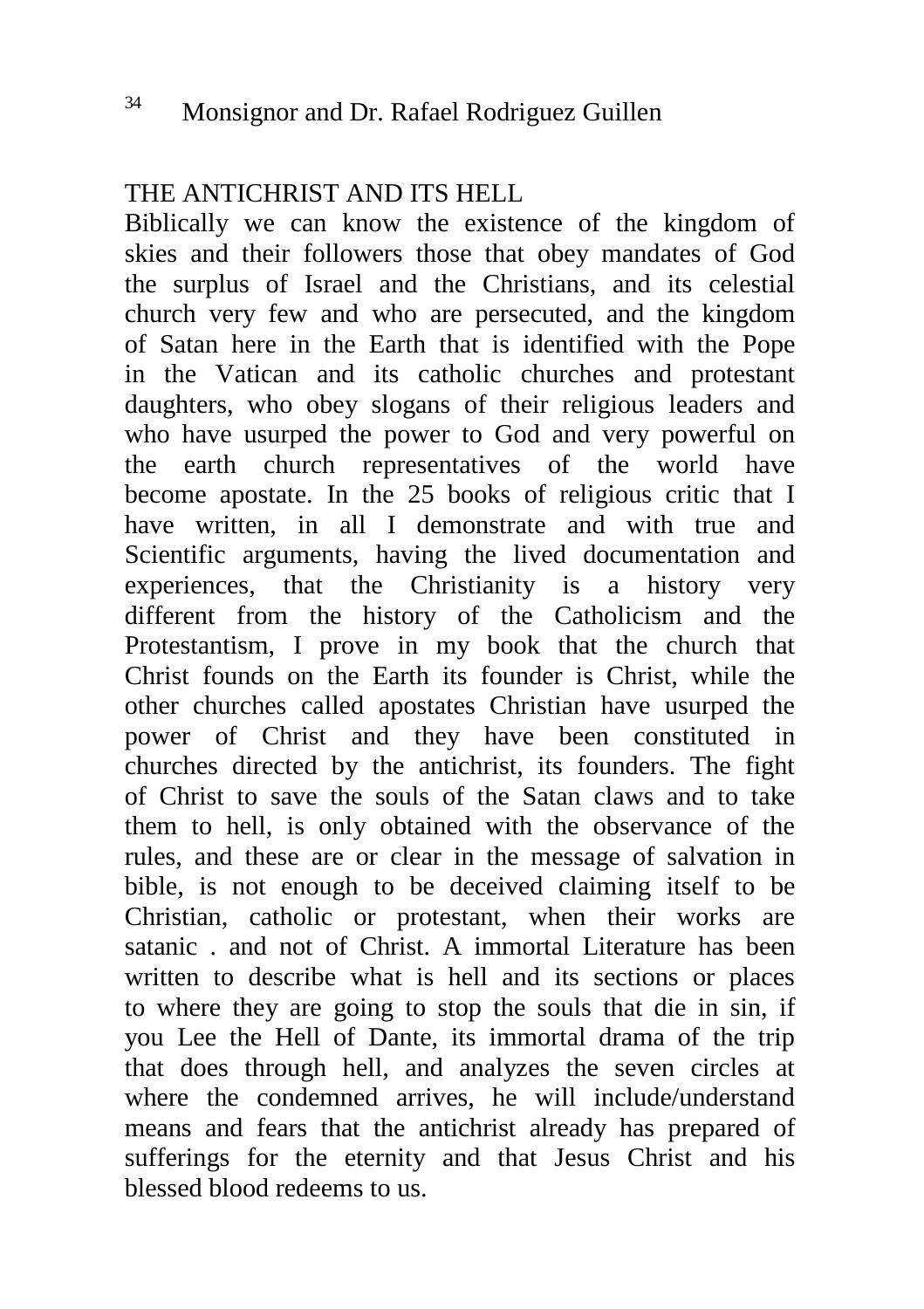#### ANTICHRIST IN FANATICISM

We can to know by history cultures, which the fanatical empires but, have been formed, by their atrocities committed against their enemies and opponents, who from the sacred Pharaoh empire or Mesopotamian , have been the religion and its priests even in the indigenous tribes, the causes of a satanic fanaticism. The Mexican writer Carlos Lopez Rangel, in his book "Atrocities of Fanaticism "En 302 pg., is describing the fanaticism, that carry out, the political dictatorships and parties, the religion, as much Catholicism as Protestantism, and other Fatidic , have caused irreparable damages to the humanity. I myself to the ordered being of priest, my fanaticism, he was as much that a God believed to me and in his name persecuted to the protestants like diabolic sects, burned his churches and in my sermons and parishes, organized to everything a town fanatical and arranged to assassinate to the detractors. I have reached the conclusion that the terrorism and the wars that the humanity has suffered, his author has been Satan, and that has used to the catholic or protestant church in his crusades and warlike conflicts, to obstruct the work of the creation and happiness of the town of God. The antichrist and the its homologous Pope, have considered canons, dogmas, laws, opposites to the Biblical lessons, with a intransigent attitude and not to respect the ideas of the others, have excommunicate and silenced to his opponents and fanatically it has prepared the minds of the catholic faithful, to false and to slander to the town of God. The intolerance and lack of respect to the human rights, are and unequivocal demonstration of the satanic power, that reigns within the Roman catholic church of the Vatican. In my book: "The Vatican is Antidemocratic state" I demonstrate and document the Roman catholic fanaticism.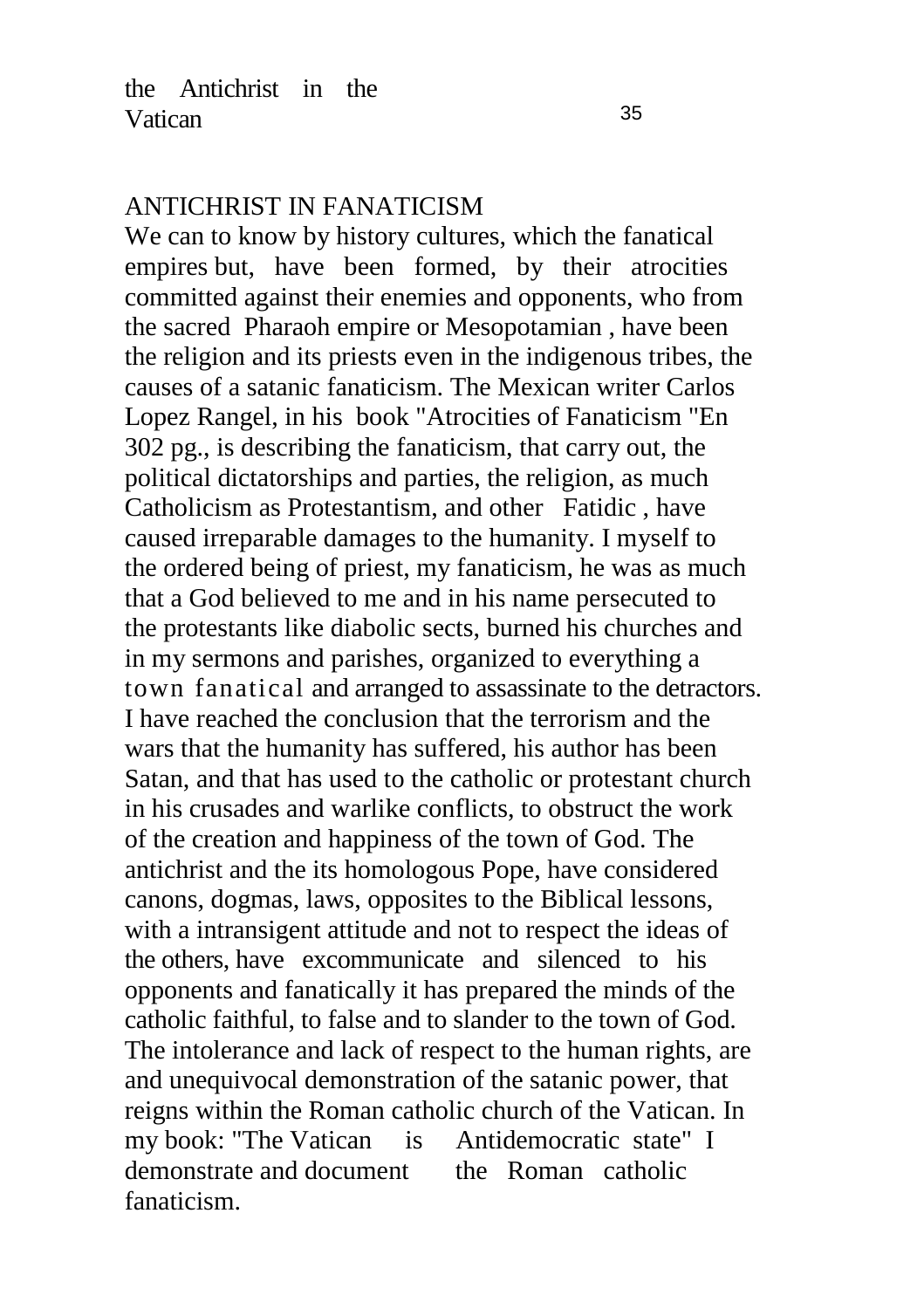# ANTICHRIST AND SATANISM

We are being present at in century XXI revival of adoration idolatrous and Haughtiness of Pope and of virgin Maria, that has usurped and overthrown the cult and the adoration that is due to give him, only to God. In my book on the lies of the Pope Juan Pablo II, I am demonstrating and proving, like this Pope with its Papa movable and nations visited in the five continents, she has revived the faith in the virgin Maria and in its satanic appearances, she has persecuted to the surplus of God, whenever she visits a country and its arrival is prepared to him to the antichrist, its pacts with the presidents and organisms she commits that kneel down to their arrival ,no is but the fulfillment of the apocalyptic prophecies of the end of the times. The writer Mark I Bubeck, in his book The Satanic Revival "and in best to seller" The Adversary "He is narrating in 262 pages and IV Parts, like recognizing the powers of the antichrist in the nations that agree with the Vatican, Like facing the demonic activities and knowing how to use the powers of Christ beneficially, the confidence in his promises that will win to the antichrist, and as I prove in this work, that Christ will overthrow to the antichrist or Satan. The arms that the surplus of God must use and the unit and plan of attack not to let itself win to declare the battle and without fear and directly, to fortify of the spirit of God and its gifts, to invoke in grace state the powers of Christ, I can say to them, that to my books of attack to the antichrist and the rejection that are receiving from protestant Catholics and in Century XXI demonstrates to me, that this apostasy and fear to attack the antichrist, are fulfilled in the apocalypse.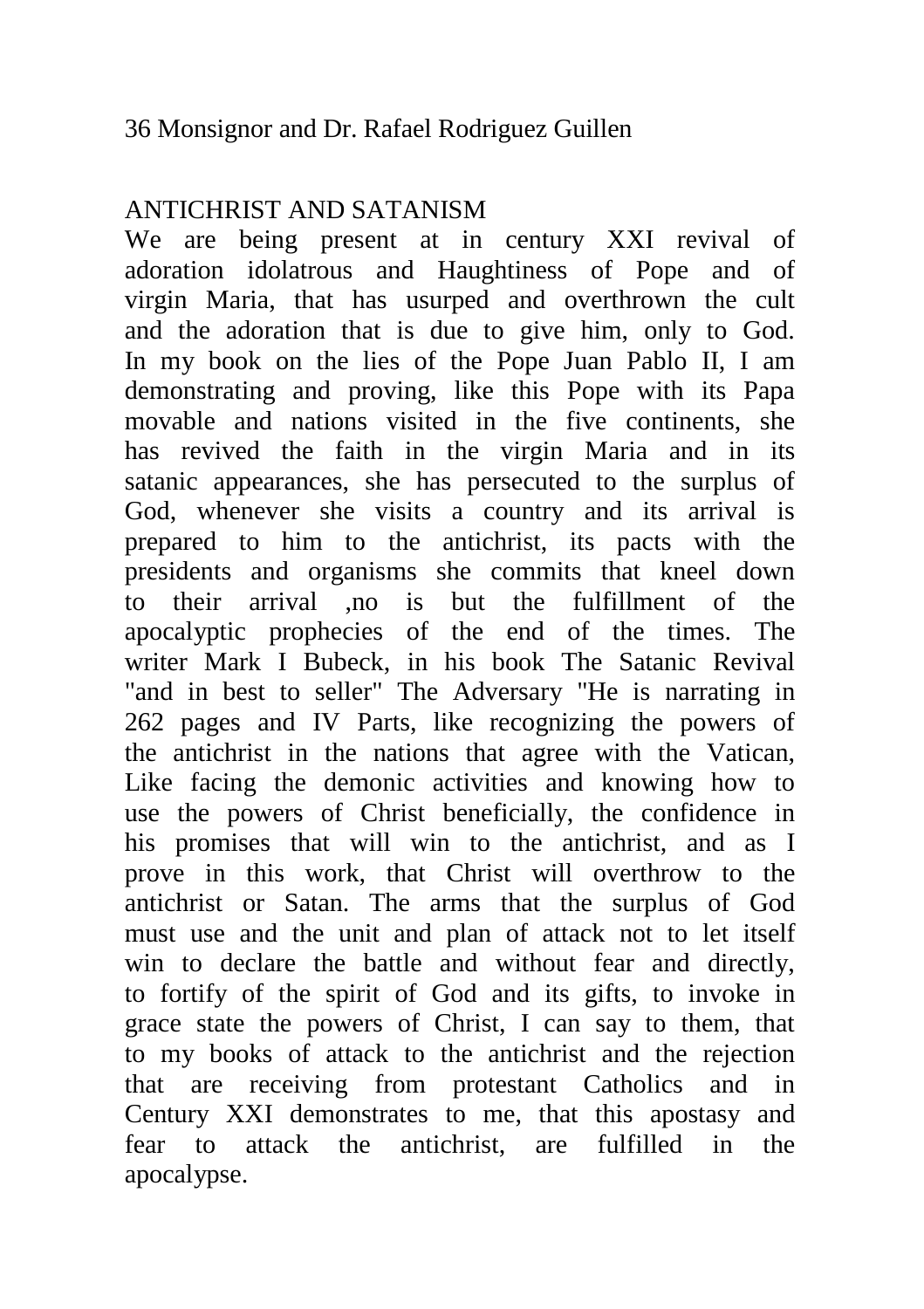#### THE MORBID OF SATAN

I have worried in my missionary work the state about morbid disease in which they live on thousand souls already possess of demonic influences. Morbid is a disease or alteration of the health of the human body, is an unhealthy interest by people and things attraction towards disagreeable events and outside the Christian values. It is to my to understand the morbid in the souls the sinful state in the recreation and affections by everything what it separates to us of God and to want to present/display it hypocritically making fun of the divine rules. I consider that the television with their novels, confession, the magazines the majority and the mass media, inclusively programs of many church, Catholics and protestants, have a morbid and anti Christian pastoral. I arrive at the conclusion and by my studies and experiences in the confession and the direction from the souls, that always I have wanted to help as it guides spiritual, that the Satanism has taken to the crisis and desperation to us and distresses in which the majority lives that is called Christians, but who their morbid works and beliefs disqualify them of being Christian. Those spiritual guides are allied of Satan. The morbid has caused very diverse diseases, its patients, demonstrate a pagan and opposite conduct to the rules, any believer in Christ and that lives and fulfills their mandates, when analyzing the morbid televised programs or hear to their morbid speakers, must extinguish and to let hear as much sweepings and mixtures of all the vices that are wanted to emphasize like humans and Christians, all the sin mortal, is wanted to support and to justify them, pride, gluttony envies etc are wanted to represent like necessary and which there are to teach. Like teacher in psychology, I have been able to find out, the deviations and problems of my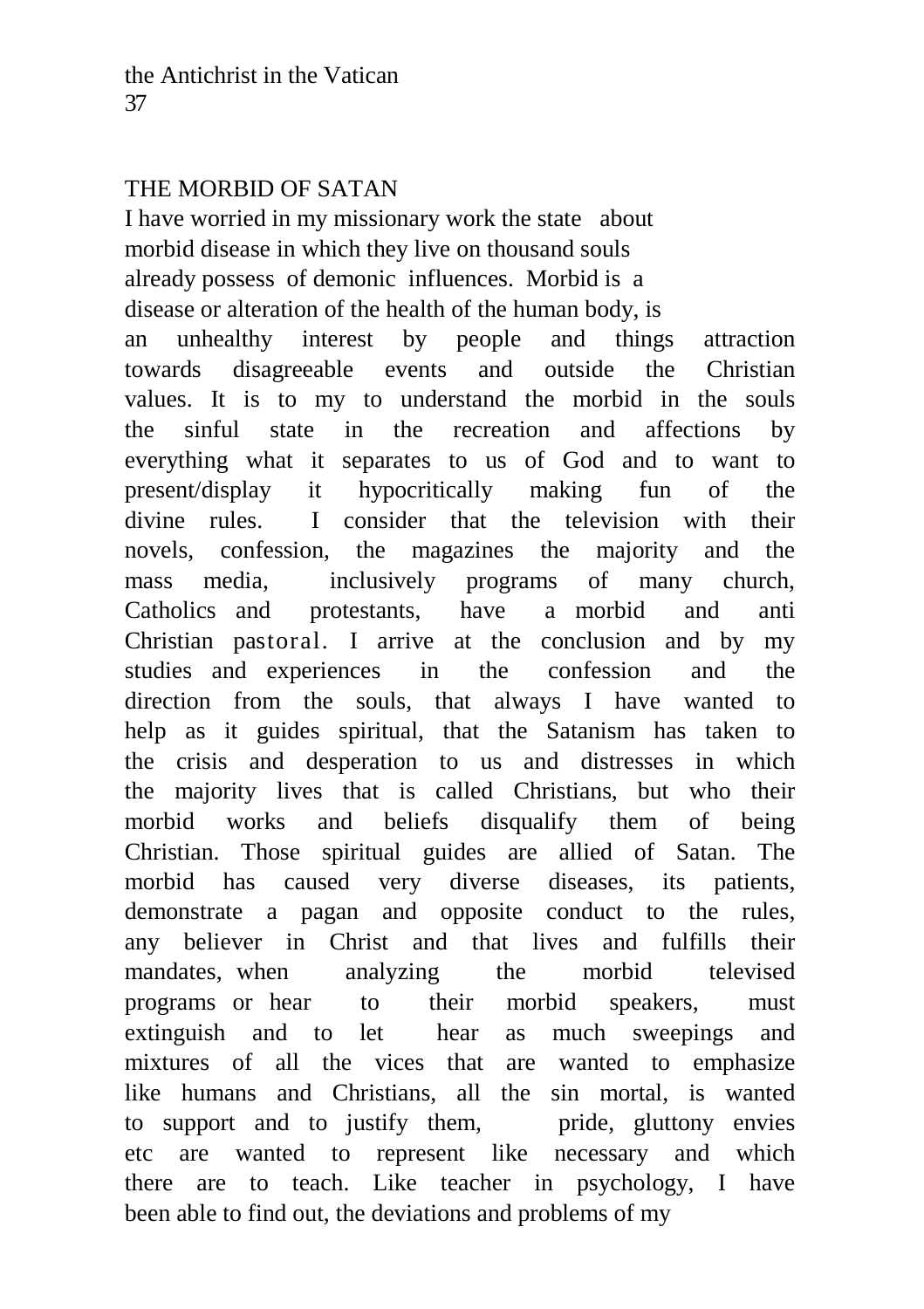students, related to its pathologies or sick. Psychological in diseased of morbid, of undergoes much of acuteness the senses" Edgar Allan Poe." that is to say, of acute and subtleties violence's received by the five senses, he feels a necessity to satiate his anxiety of satanic morbid and thus the demon demands itself, we do not forget that it is Satan, that turn the straight way of salvation and leads it to hell. The ill person of morbid characterizes itself by a constant preoccupation in going deep and wanting to know the more intimate acts of conscience the other people and in taking in public arena with refinement the sufferings and problems of the people and if she has impudent to lead a program of television and of to have turned teacher and guides spiritual of the million viewers or radio listeners, they are damaging unpardonable the Christian moral and they are making it see deceptively like good and for being of God. We observed that the most popular programs and than have greater hearing, are those than we can define as morbid therefore the one of Cristina, D, Francisco, Impact, programs such called of Christian Trinity, ministry Christian that hourly we can see in the television channels, where its singers of opera, preachers healers, satanic orchestras and an exhibition of provocation, invite but that to the oration to which they say to help, they invite to the theater but morbid profanation that can render a town to him to its God. The morbidity has cauterized the minds and the conscience, the senses and feelings, emotions, is separated the town of God and it is taking it in Satan arms. It is teaching to us by Christianity which is Catholicism or Protestantism, ill souls, paganism, Sinning , we are not deceived this is the truth.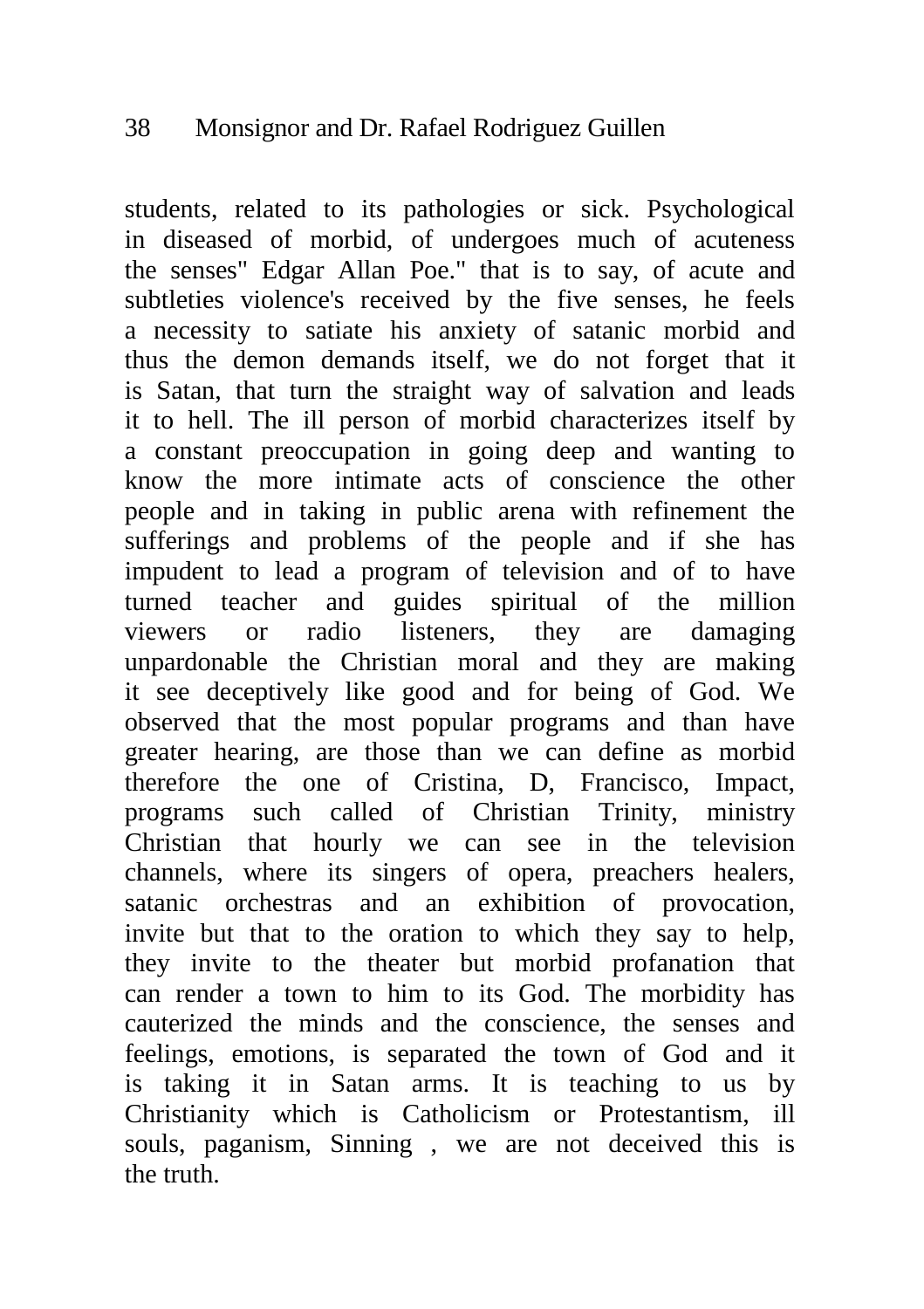SACRILEGES AND PROFANATION SATANIC Any Christian, whose faith in Jesus Christ and love to his church which it demonstrates with his works and example, the respect and veneration that it has of the holy things that live and obey the divine rules, can realize, of the ridicules and the profanation, the scorn and the sacrilegious that become of the asylum, of the Christian values. Always, and from seminary a to the profane and blasphemer of the name of God and its attributes, of the public ridicules that sinners possessed people attract themselves to do, it corrected them and it treated to make amends for them. We lived moments at which Satan has possessed itself of most of conductors of programs and writers in but the diverse fields and their presentations and written, smell of infernal sulfur. It is incredible, to call Christianity to the esoteric mixture, of religion and gnosticism, and to observe in novels, the appearances of images, priests, ministers, whose examples of spiritual guides, had to be of lessons, to appear in their pulpit and temples, monad themselves of most sacred and wanting to interpret a Christianity falsely, to want so call to Catholicism and the same Protestantism a church that Jesus Christ founds, when we see that their founders and lessons are pagan and ridicules of the genuine and authentic Christianity. When we see by the streets the processions of Easter, the images of the cruifix, of a deify Maria, sacraments, satanic seals, of the satanic invention of ultimately, purgatory, immortality, trinity, that the antichrist directs from the Vatican, we can realize, of the Satan dominion that has turned the asylum ridicules sacrilegious.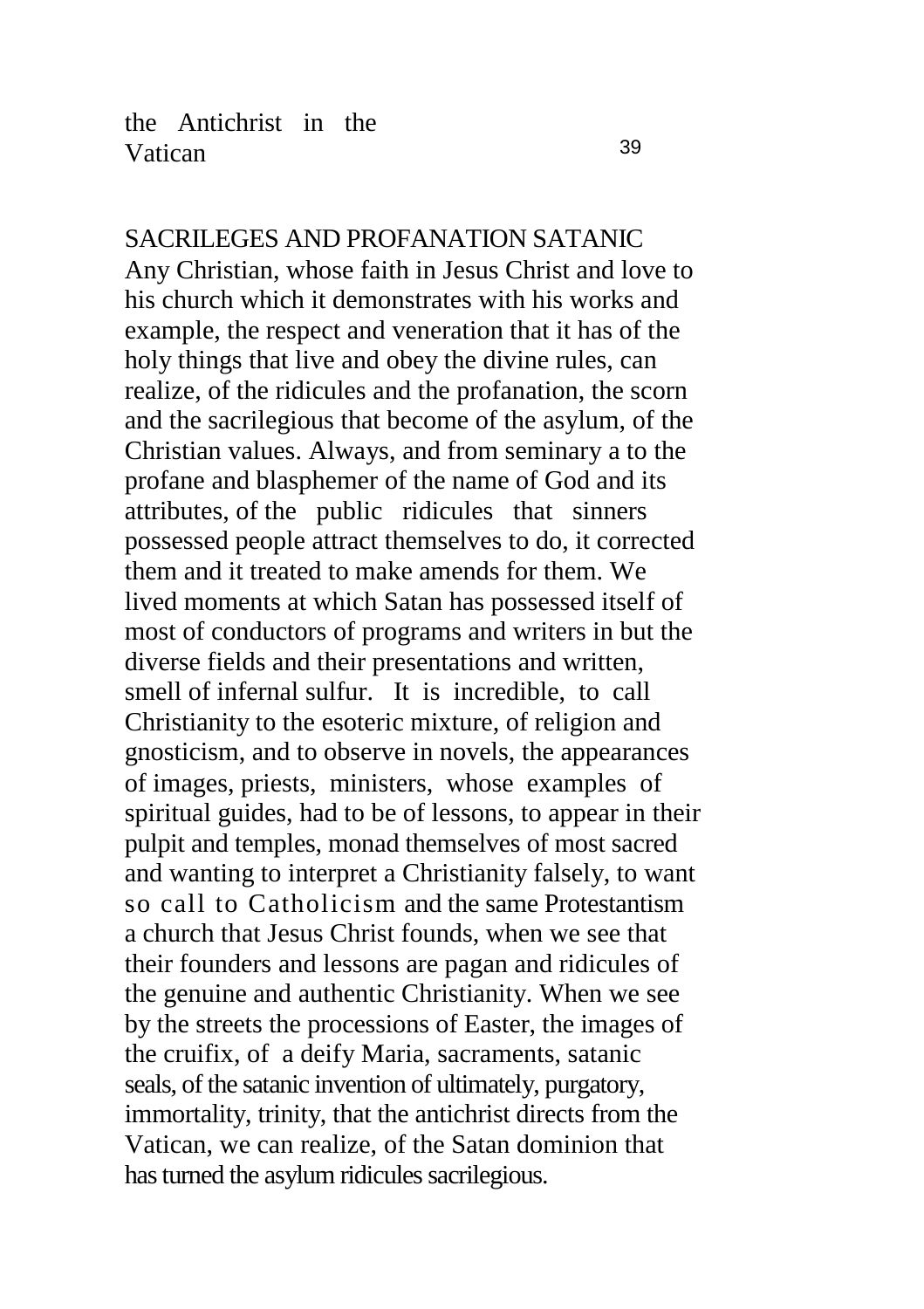# THE MALEDICTION OF SATAN

We ear In our Christian life exist a hidden source of mysterious problems specially and we ears words of imprecation or curse that goes against a person or thing, declaring anger and aversion towards her, wishing him that some damage happens to him. When it is cursed, the intention is to cause bad and ruin to him, and sometimes to wish him until the death. We can study in the bible of agreement, as much in Old as in the New Testament, the meaning to curse, or to blaspheme, curse or anathema, damn or excommunicate to blaspheme, to curse, to vituperate, and will see, of the way that Jehovah uses it against the devil and of the way that the Satanism devil to the souls. In Galatians . 3:13." Christ redeemed to us of the curse of the law, made by us curse, because the one is write Merlot all that is hung in a log". The satanic curses, are originated in the souls, by the existing battle between either the God and badly of Satan, from the creation of the man and or in parries, that has been increased, with the ignorance, inheritance, spirits, laziness in facing the thief of our souls, and mainly participating and collaborating with Satanism institutions and in whose programs, the hand of the antichrist or Satan, catholic or protestant has had themselves with, and whose temples, have become perdition places. I recommend the book of Rebecca Brown and Daniel Curses without Breaking! its causes, solutions and like attacking the problem, satanic. Between some of the causes, that many Christians ignore their possible curses that torment them and that they have when being above satanic territory are the jealousy and hatreds, and social commitments organized by the antichrist, collaborating with offerings and to extend the vice, being left itself to lead by false spiritual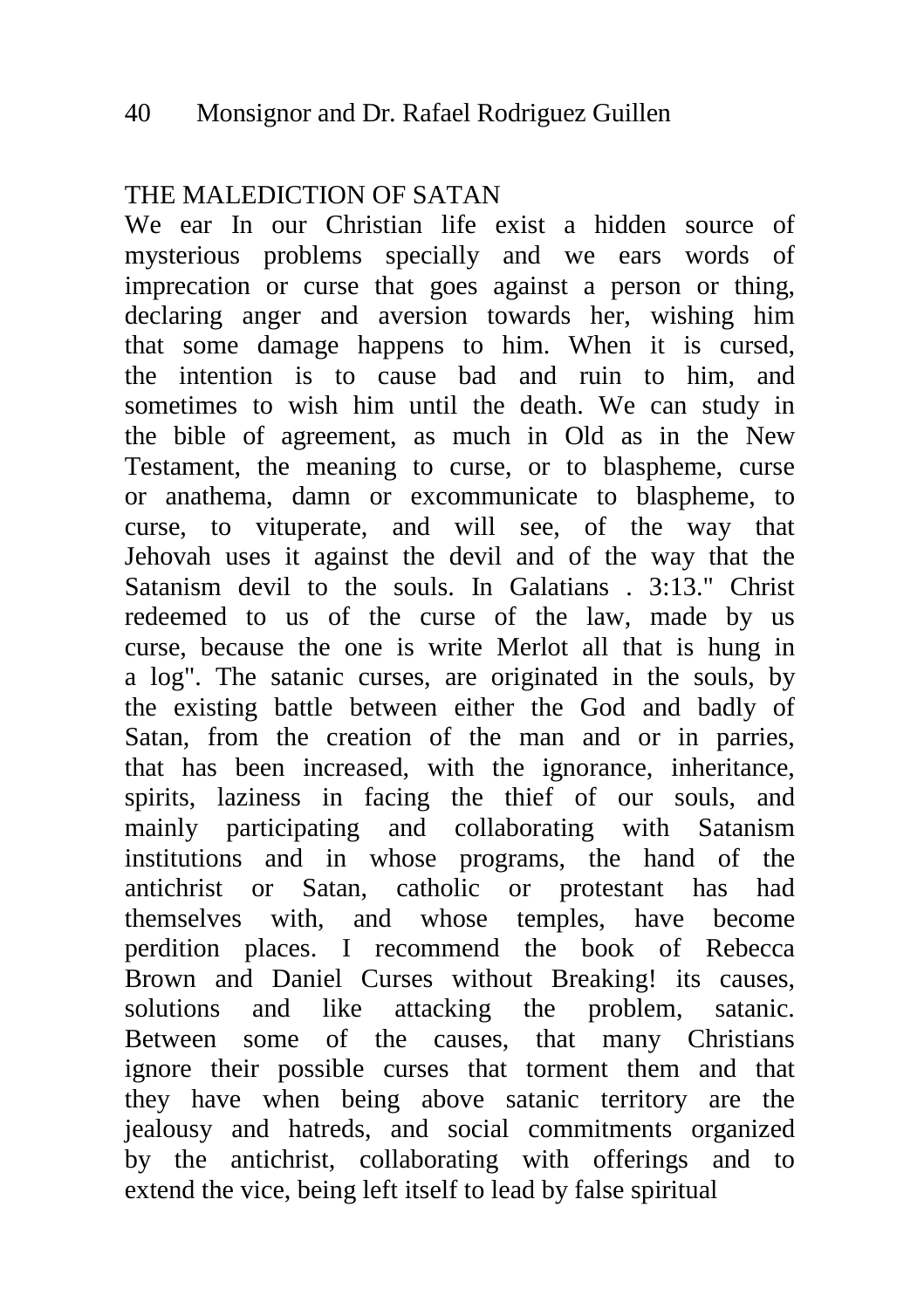guides. Another one of the causes of satanic curse is the use of profane objects, with the name of asylums, as they are the images of the virgin and saints, idolizing to Satan and not to God, also the received

inheritance of the catholic or protestant cult, traditions, solemnities, festivals, commemoration of mortuary rites and spirits of adoration to dead, indulgences, purgatory, black mass and white mass, blasphemies, all satanic against God. The promises unfulfilled and made God. We did not explain why happen good and the mainly Christian ones bad things to them to? Why many are victims of some curse and its lives, are of great volume of anguishes, sufferings, physicists and morals, everything seemed are to him adverse, full of grief and frustrate , their complaints cry out to the sky and seemed not to be hear their orations, catastrophic homes and touched by the Satan hand, I have experiences as it guides spiritual of the necessity that these souls have and look for solutions, sometimes very late then Satan has been possessed of his souls and I have helped them with exorcisms. But there is solution in Christ, winner of Satan and its curses, in the bible instructs the believer, as it can avoid them, and to regenerate his life in Christ his Salvador, most of these Christians, have unfortunately not read and it remembers, these essential spiritual principles and to face the satanic curses, and is why they live under the affliction of curses without leaving them.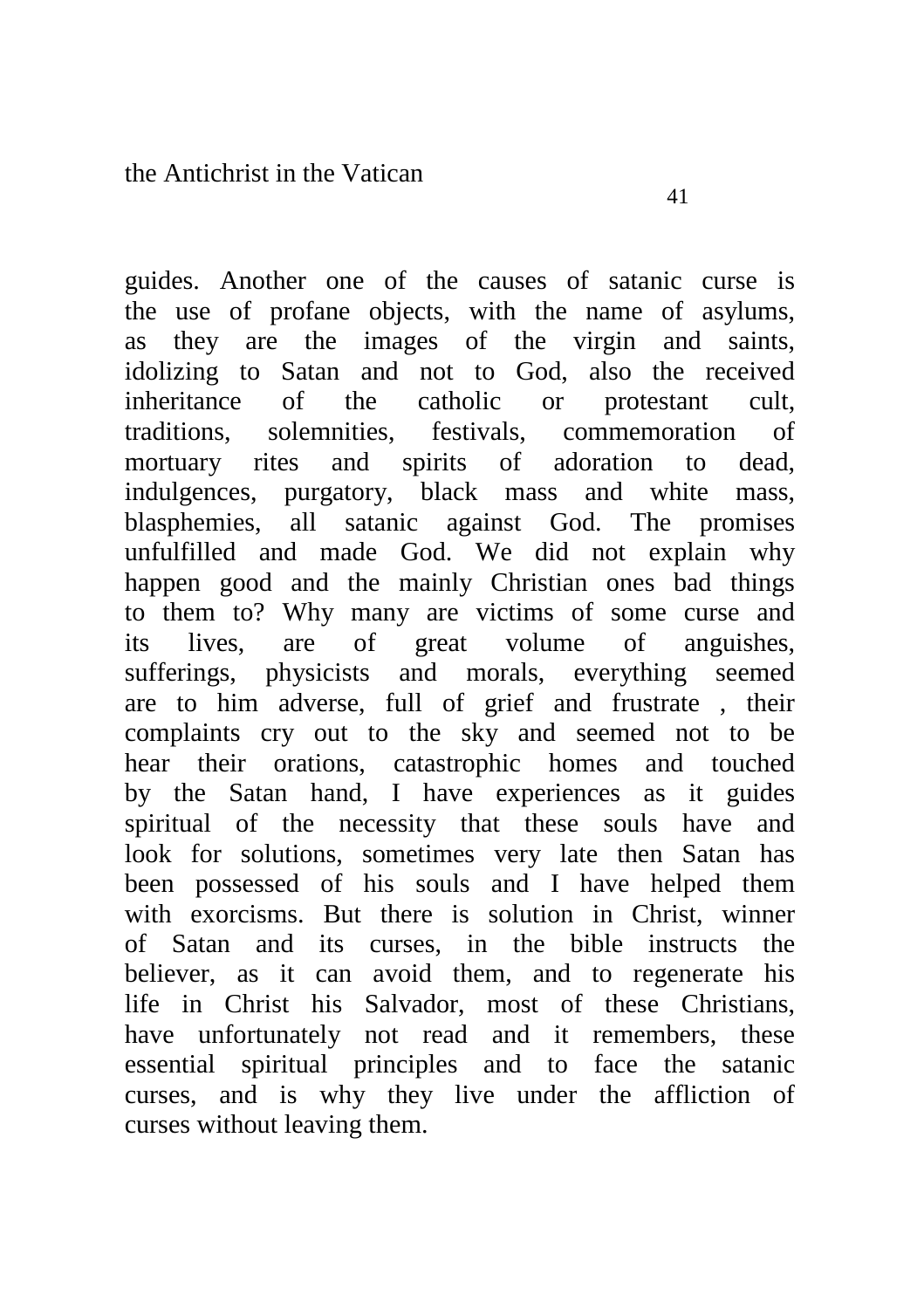SATAN OR ANTICHRIST LIVES IN THE EARTH

We could call to Century XXI the century of the satanic times, and by the dominion and penetration to that it has arrived in all means, social, of civil and ecclesiastical communication of Hierarchy and in such temples, whose God adoration has become in idolatry and pagan activities in mercantilism instead of house of oration and cult to God. He is Satan that has seized of the churches and the cult is paid to him destroyed to God and usurping its power. On which way lives the antichrist or Satan in the planet earth, Hal Lindsey describes itself very well by the author with C. C. Carson in his book "Satan Is Alive and Well on Planet Earth", in twelve Chapters and a Appendix in 239 pg., is to us narrating, in a trip that does by the strange world of the supernatural thing in the Earth, the satanic experiences in the souls and all Earth, becoming of angel of light, virgin Maria, prophesying, teaching false scholastic education from the average age by the catholic church Roman etc.. The manipulation that Satan makes to power itself of the minds and take possession from its souls and bodies, the use of the crystal ball and prophesy, by means of manifestations of strange languages is described and other satanic hidden arts, even false miracles, the author in CAP 10, can demonstrate of the way that can be diagnosed the demonic possession and Suicidal tendencies, radical change of the personality, its impurities and false oaths, the demonic false beliefs that they absorb all his lives and that they increase his Sin life, everything what has upset the order of human happiness, only can be cured by the power of Christ and laws. They are all satanic ones.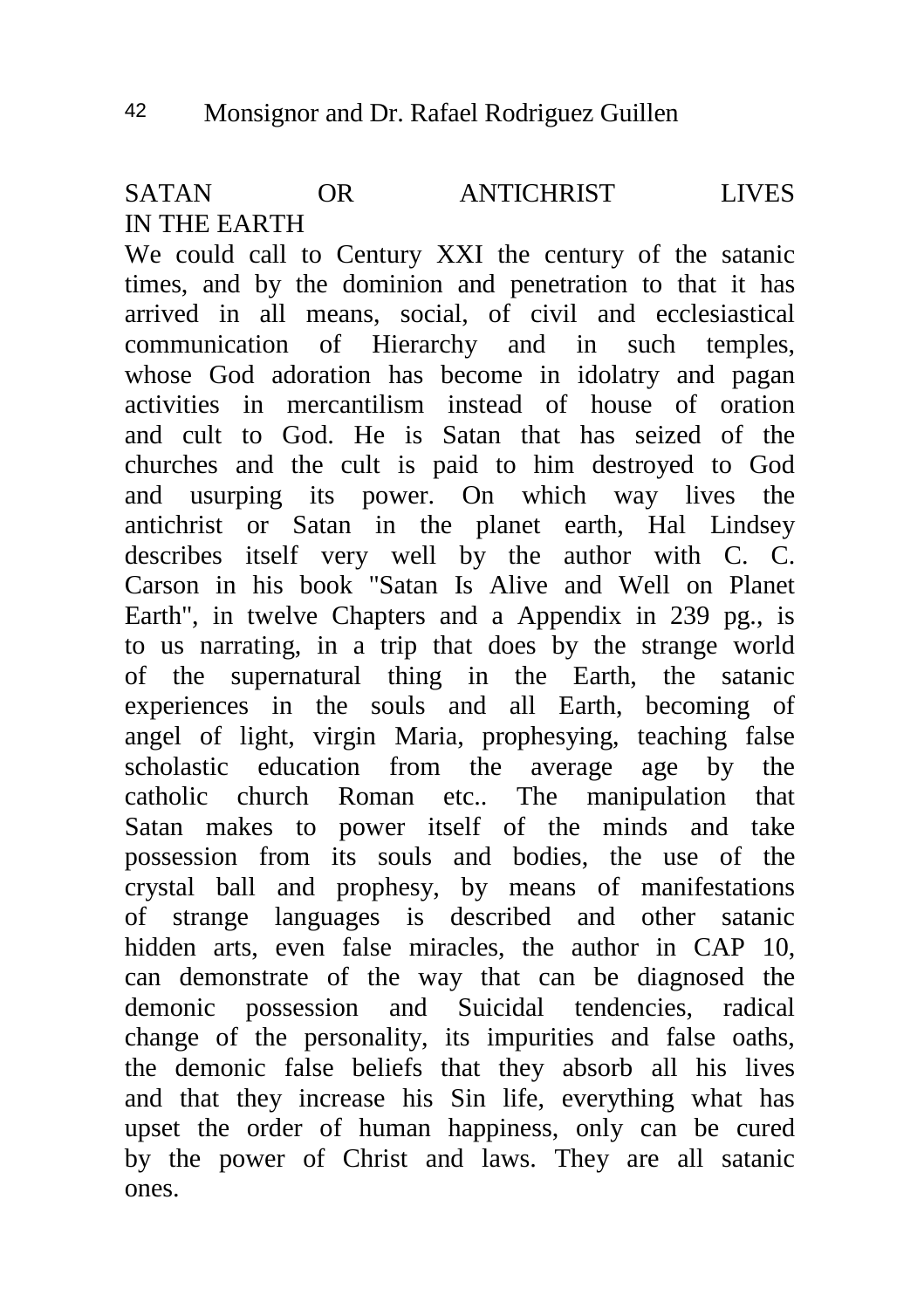## THE DARKNESS AND OCCULTISM SATANIC

The greater difficulty to detect when the facts are of God and when of Satan, is to prevent it the smoke screens and darkness that surrounds to Satan and to hide itself with spiritualist powers, phenomena esoteric and psychic powers. The truth of God is pronounced clear and to the light of his divine Biblical message, it is the sinner prevented by his bad actions, that cannot participate in the spiritual action that the message must exert in its souls. The recognized writer John Ankerberg and John Weldon, analyzes and describes skillfully, the facts about the Satanic Cultist and is responding to difficult questions about the spirits, an appropriate land of Satan. It says "the times to us of the aim are here, the final days of the system de la Cruz" the world it will be swept by a wave of individuals satanic, that will be in Foot military demanding their primogeniture like human beings "the creed of the Nazarene and its race, will be treaded underneath hoofs of mediums, psychic etc the satanic occultism, is powerfully influencing in modern our country, its effects we can see it in the many people who have latent psychic abilities and one magic that us leave confused surprised and, all that occultism, is the masterpiece of the devil. The consequences in the physical and psychological, social souls in most of the called humans modernist, in their agnostic centers and churches, we can know it in its enrollment with the practices the occultism. The esoteric spirits, phenomena and the psychic powers, channeling of communication, the spiritualist ones, fortune tellers, mystics, gurues, chamanes, yogis, psychic and holistic etc.. are all satanic ones.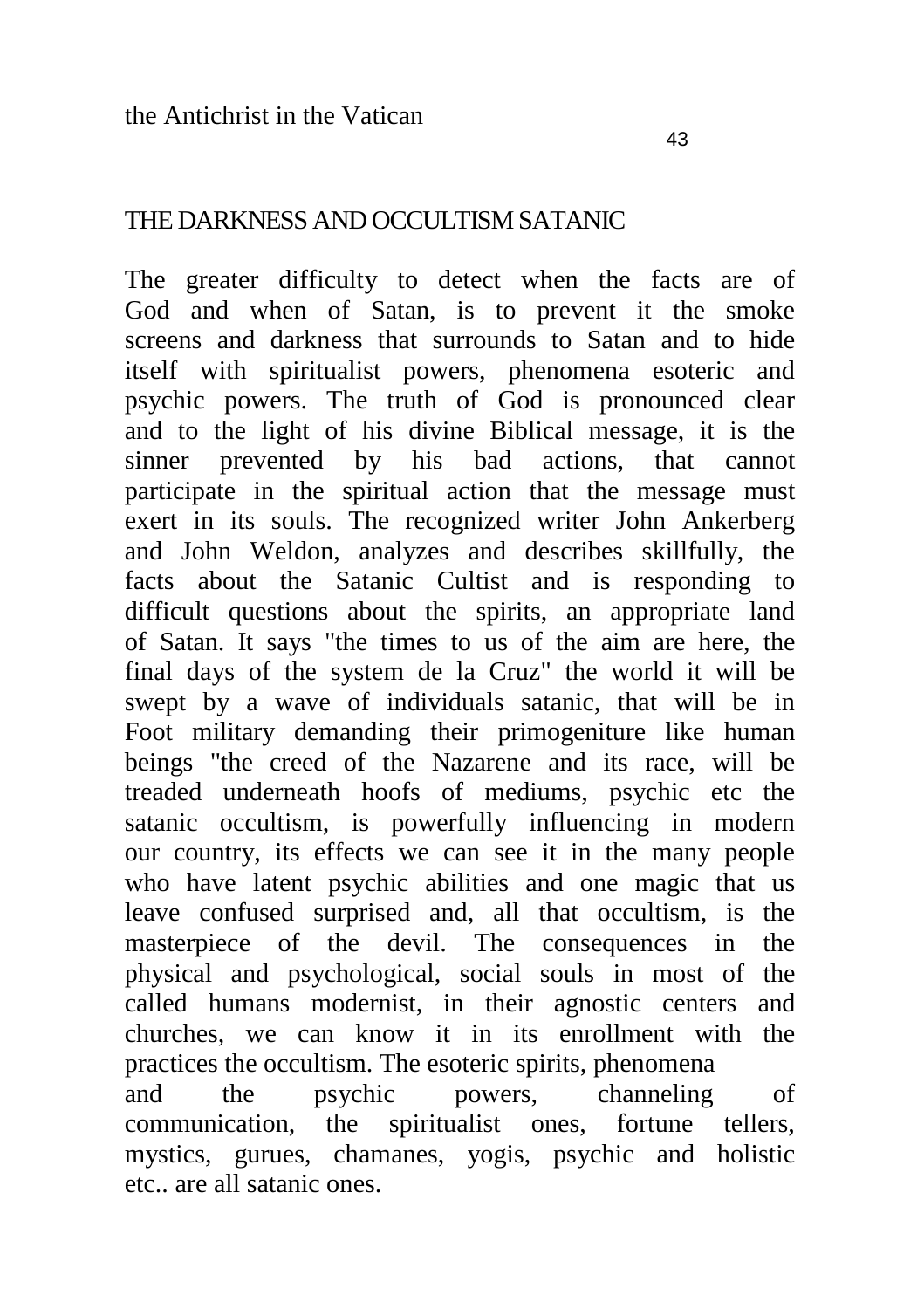## OCCULTISM SATANIC IS IMMORAL

The typical occultist philosophy is immoral, is to say that it essentially does not interest the moral and less Christian norms to him, to which they consider obsolete and outside the cosmic and scientific order, belong to a kingdom and of which it is outside the religious concepts of a creative God, omnipotent and present in everything. The satanic occultism becomes an addiction to the badness for much people, the Dr Unger affirms :"That the people who are put in the occultism often are immoral," In fact the sexual perversion or immorality is so penetrating, that it has seized of the average news and their novels and programs of television reflect the relaxation and satanic deviation in which the marriages etc. live. In my book on the sexual abuses of the clergy, I mention this degeneration and that has been called on to me to live like priest and monsignor. You can acquire it if me she asks for it. An interminable list of sexual deviations, sadomasochism, bestialize, necrofilia, and, still worse things are common in the circles of the occultism, the moral degradation and the losing of which they surrender to the adoration and the service of Satan is horrible. I have in my archives and table of writing, statistics and a bibliographical list on the occultism, that my same one have surprised to me, the studies and investigation of these authors, which I have consulted and who have opened light to me to the tenebrous world of the antichrist and that governs the theology, Biblical adulteration, the catholic moral, has false the same history on the occultism, and tries to present/display the physic powers, and of the seeing, the appearances etc. like of idolatrous God and adoration its demons that appears in virgin form Maria, saints fortune tellers etc. etc.. Everything is satanic.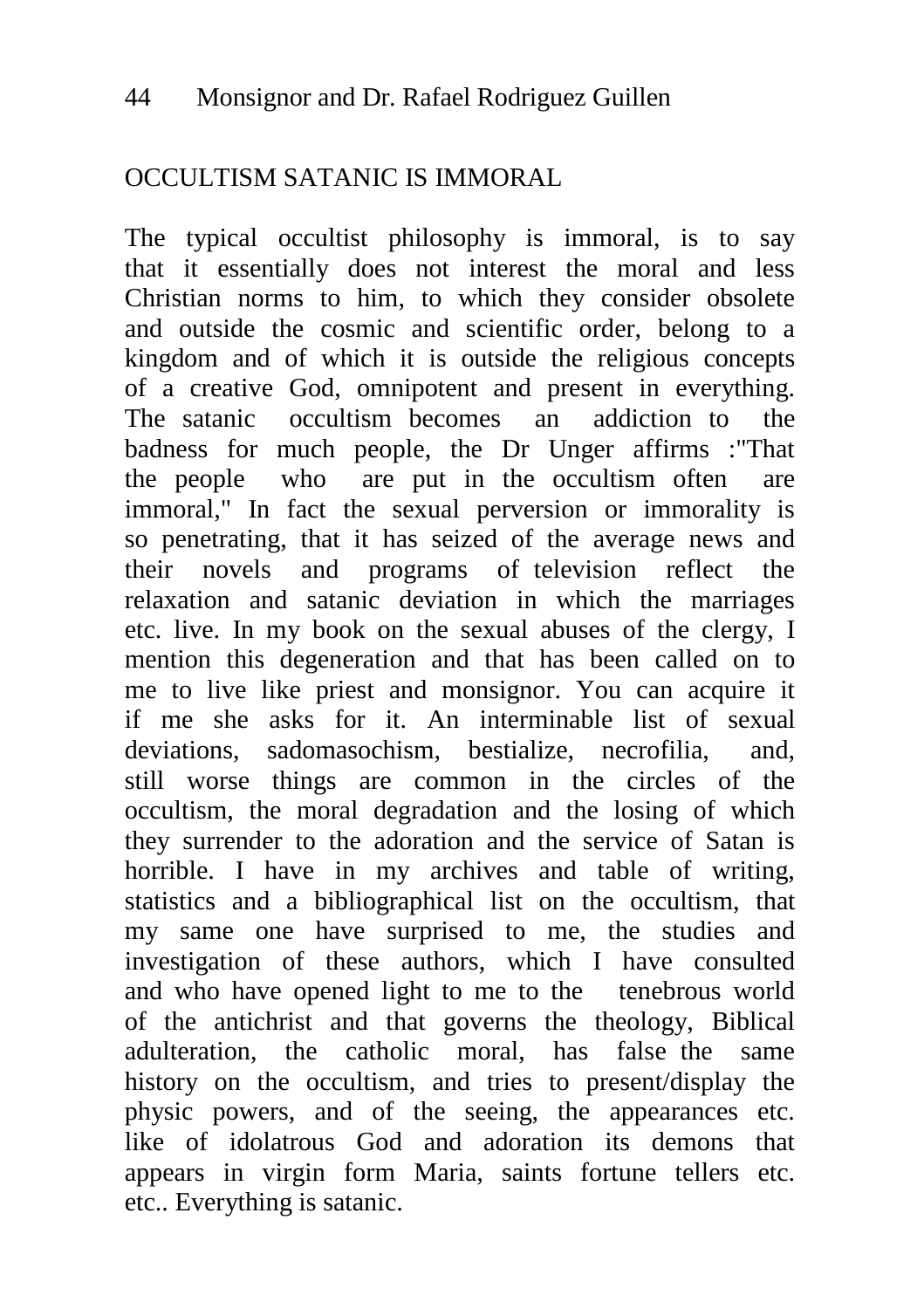### THE NETWORK OF SATANIC SECTS

Exists convincing tests, says John to us Ankerberg., of the existence of a national network of satanic sects,<br>some of which but are defined that others. Some some of which but are defined that provides narcotics, others practice the infantile pornography and the violent sodomy crime, including the murder". The UFOs, the experiences of having been on the brink of madness the death, and the astral experiences of a passed life, trips, the astrology, the mysticism, the canalization of energy, yoga, the psychic health, the letters of the tarot, the contact with dead and other thousand practices of the occultism, mark the modern American panorama, and is guilty with their false democracy to take it to the world with their powers of the dollar and their new catholic or protestant called believers. It says to Ankerberg pg. to us 13 "That the modern soundings of Gallup, Roper and Greenly, bring to light that tens of millions of people have interest in subjects of the occultism or have had experiences with the same one". A national survey, has presented that 67% of the Americans in the present create in the supernatural thing and who 45%, think that there are been in contact with which has died. That the gains coming from seminaries, cassettes and the books that are originated in the spirits oscillate between annual \$ 100 and 400 million mind. The scholar in subjects of sects and occultism Dr Walter Martin, calculated that but of 100 million Americans people were involved in the occultism.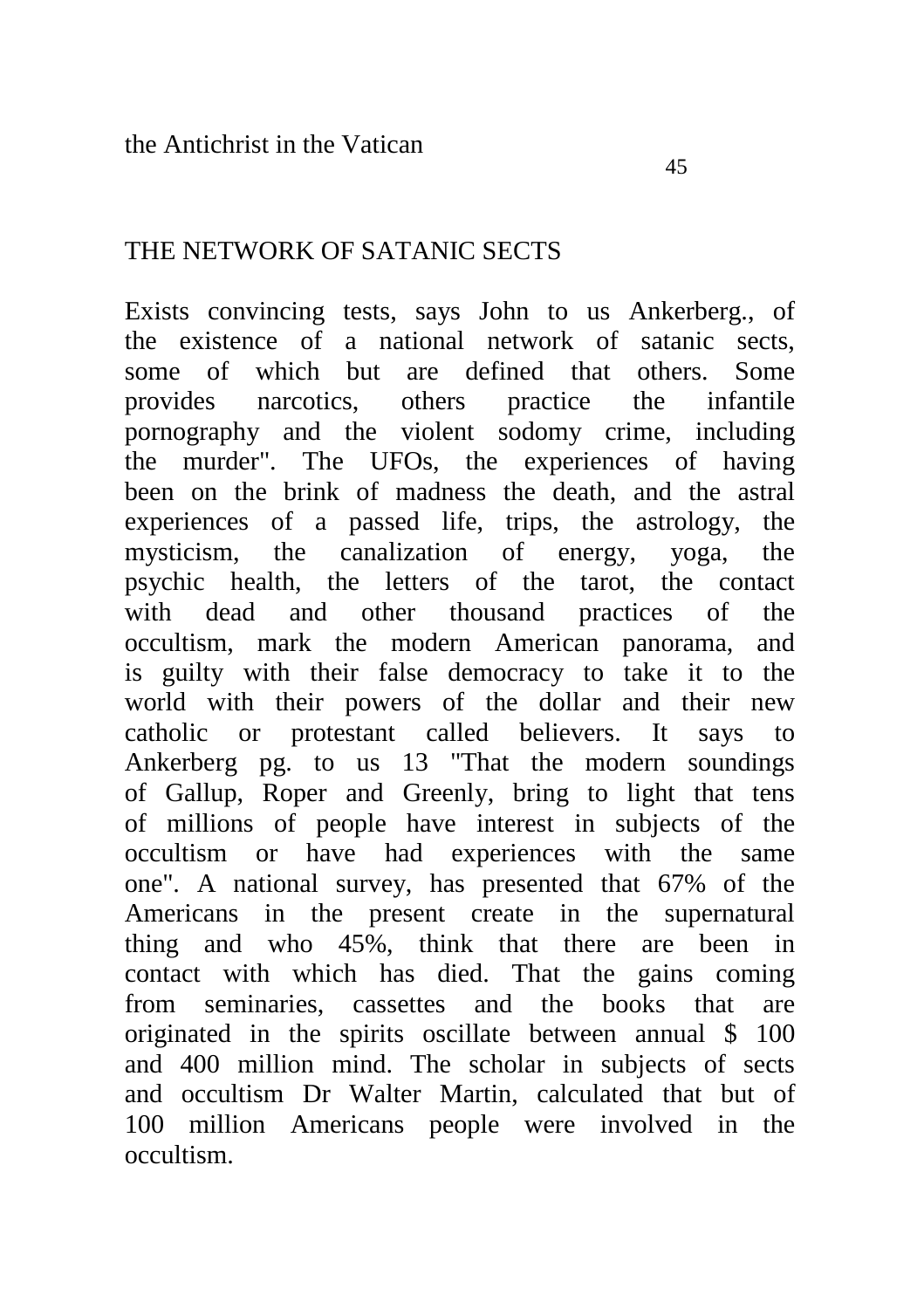## 46 Monsignor and Dr. Rafael Rodriguez Guillen

## THE DANGERS OF OCCULTISM SATANIC

The Project of Spiritual Falsifications of the Dr Brooks Alexander says pg. 35. "Many seems to us to have the calls psychic experiences, without the same ones produce emotional or spiritual damages to him. In the same way it seems clear that the world of the search and the psychic fascination demoniac Involvement is a park of diversions is in danger of diabolic possession if ignores the level of participation and encirclement in the occultism. "In fact he is that nobody knows as the demonic beings in relation to the psychic phenomena build. He exists other extra dimensional forms and of demonic nature or other forms of conscience difficult to warn and to judge in the people involvement. When greater it is the participation, greater is the risk of being catcher satanically. The sub conscientious one, the Psychosomatic , Psychology and phenomena, is a invisible world for the majority and their effects even though are false being scientists, their satanic results are terrible and of origin. I have the experiences as it guides spiritual and university professor, who the theories and solutions that are wanted to apply to the Psychic problems and the more famous teachers or Psychologist, sociologists, theologians, writers , its text books, they have harmed youth and it has taken them crisis to the spiritual in which we lived, have been the causes to get worse, when wanting to remedy the evils, with a indiscernible and flood resistance to the evangelical advice that warns to us and clarifies to demonism.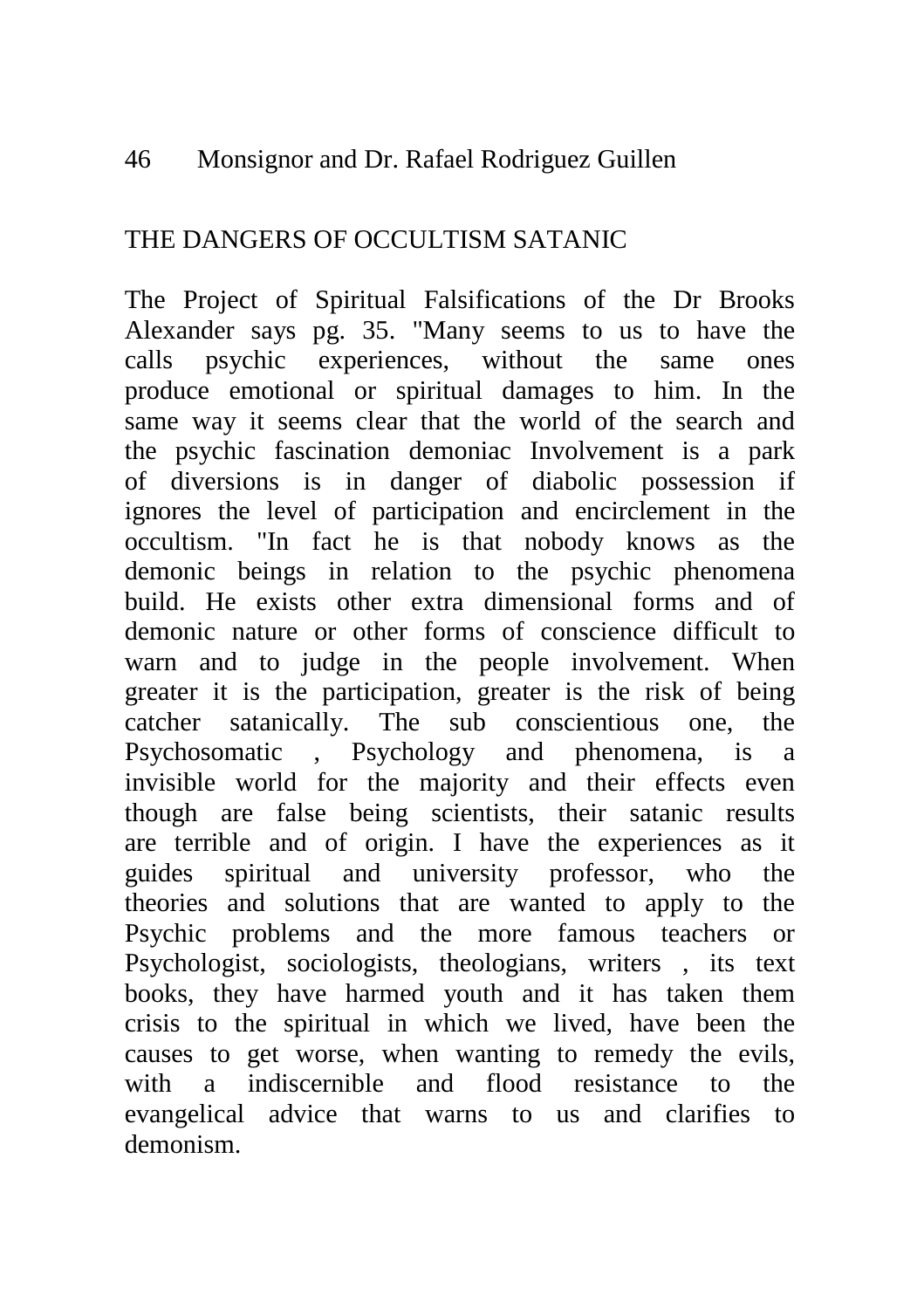# THE SUBLIMINAL OCCULTISM

The idea, emotion or sensation, that by too weak, or other causes, do not arrive to be perceived by the conscience, we called to him subliminal, we can know its effects and its causes without we became jumbled in it or as Christian we have the aid of God. Memory in the University of Puerto Rico, in my classes of Ethic and Religion, which when studying the spiritual phenomena, had a student, who had belonged to one of the bands of young people of the Mafia and that turned Christian shepherd, related their experiences to us lived in that world of satanic occultism's, I heard for the first time the stories that on the subliminal messages could be listened in music, graphite, gestures, satanic vocabulary, positions, conduct strange and different from the society, irreligious and completely immoral. We are being present at or next to the third millennium and when for the Christians, to us it is prepared for the end and coming of the second coming of Christ, who or is delimiting itself, the fields and lands of Christ and their chosen who obey and observe the<br>evangelical mandates and those that are not evangelical mandates and those that are not Christian, that obey and fulfill, the mandates of the arts of the occultism, of the antichrist of the Satanism. Servant in forty years, struggling with the things of the spirit and very interested in knowing the limits and differences between Christianity and Catholicism, Protestantism and other religions, I learned like priest and university professor of religion, power to arrive to base, when an act era of God and when of Satan.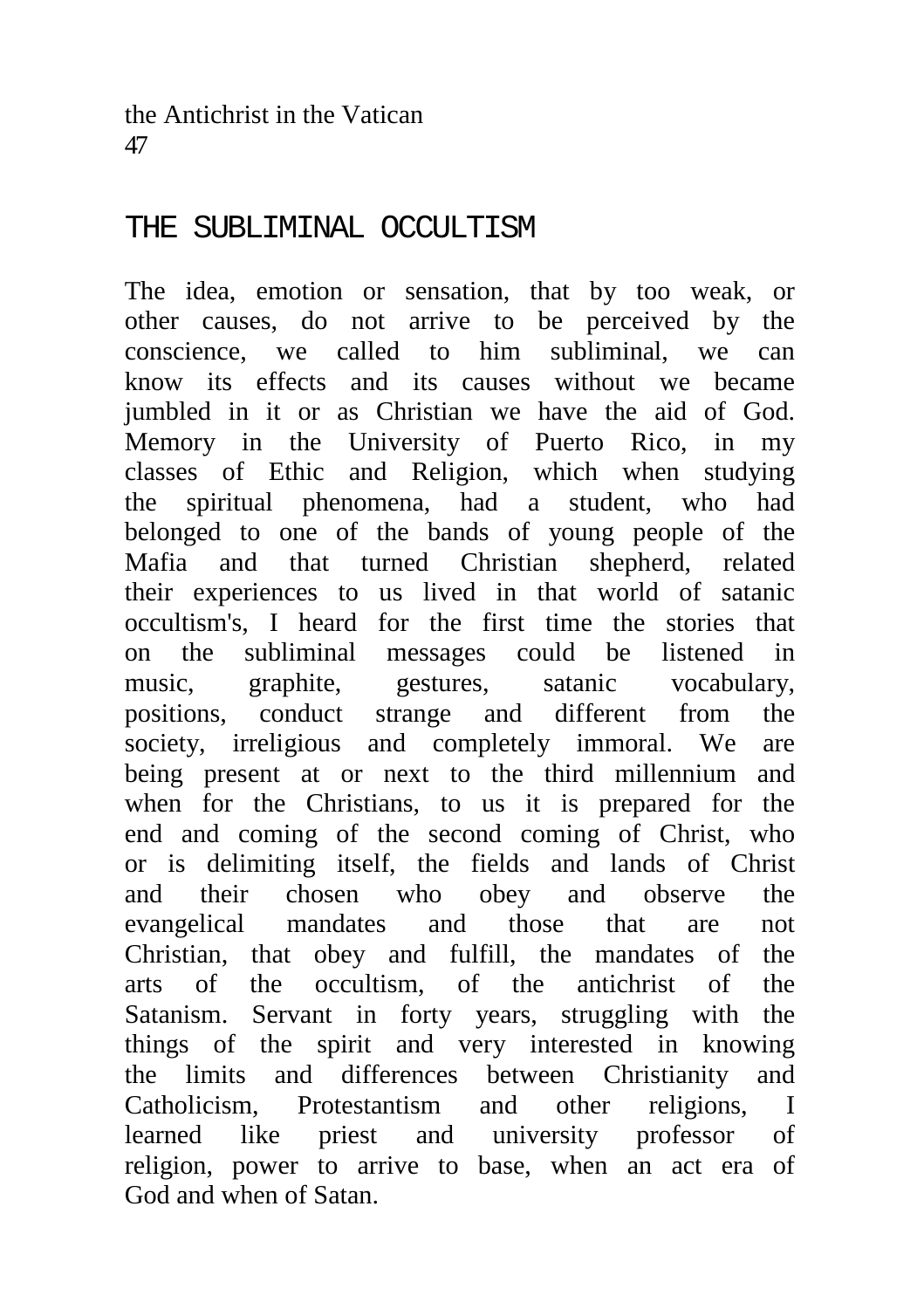#### 48 Monsignor and Dr. Rafael Rodriguez Guillen

## MIRACLES DE GOD AND OF SATAN'S

The origins of the miracles, its source, intentions, results, we can distinguish it and differentiate them. God and the good angels resist to Satan or the demons, Facts 16:16.19, displaying the divine power, reveal or confirm the Ex- divine truth 4.5.29,31.7,5. John. 15:24, Done 2:22. The intention or satanic aim, is to unfold the hidden power, to reveal or to confirm the truth hides and to hide or to falsify the divine truth, or 8,9.10 both. Acts.. II Thessalonians 2,9,10, The magical arts deceive etc.. The miracles of God, lead people to God, being solely in individual salvation. Juan 4.39.10,38. Acts 17.31. The satanic miracles, deceive and lead to people towards false Gods. Deut. 13:1.5, being in destruction of the soul. Cowardly 21.8." But apocalypses and the incredulous ones, abominable and the homicidal ones, the fornicates and wizards, the idolaters and all the Liars will have their part in the lake that burns with fire and sulfur, that is the death second". The Christian miracles are for glorifying Ex- God 9.16 and Juan 11:4.40.42 and his effects of health and salvation by the faith in Jesus Christ, repel in sanctity. On the contrary the false miracles of Satan, are for glorifying to the man or the demons and excluding God. Acts. 13:8,12. They wished to hear the word of God. But resisted Elymas to them, the magician, trying to separate from the faith the proconsul "Servant in my writings, I repeat, that us , and not to confuse gymnastics with the magnesia, the lie by the truth, in it to us the salvation or the condemnation will go.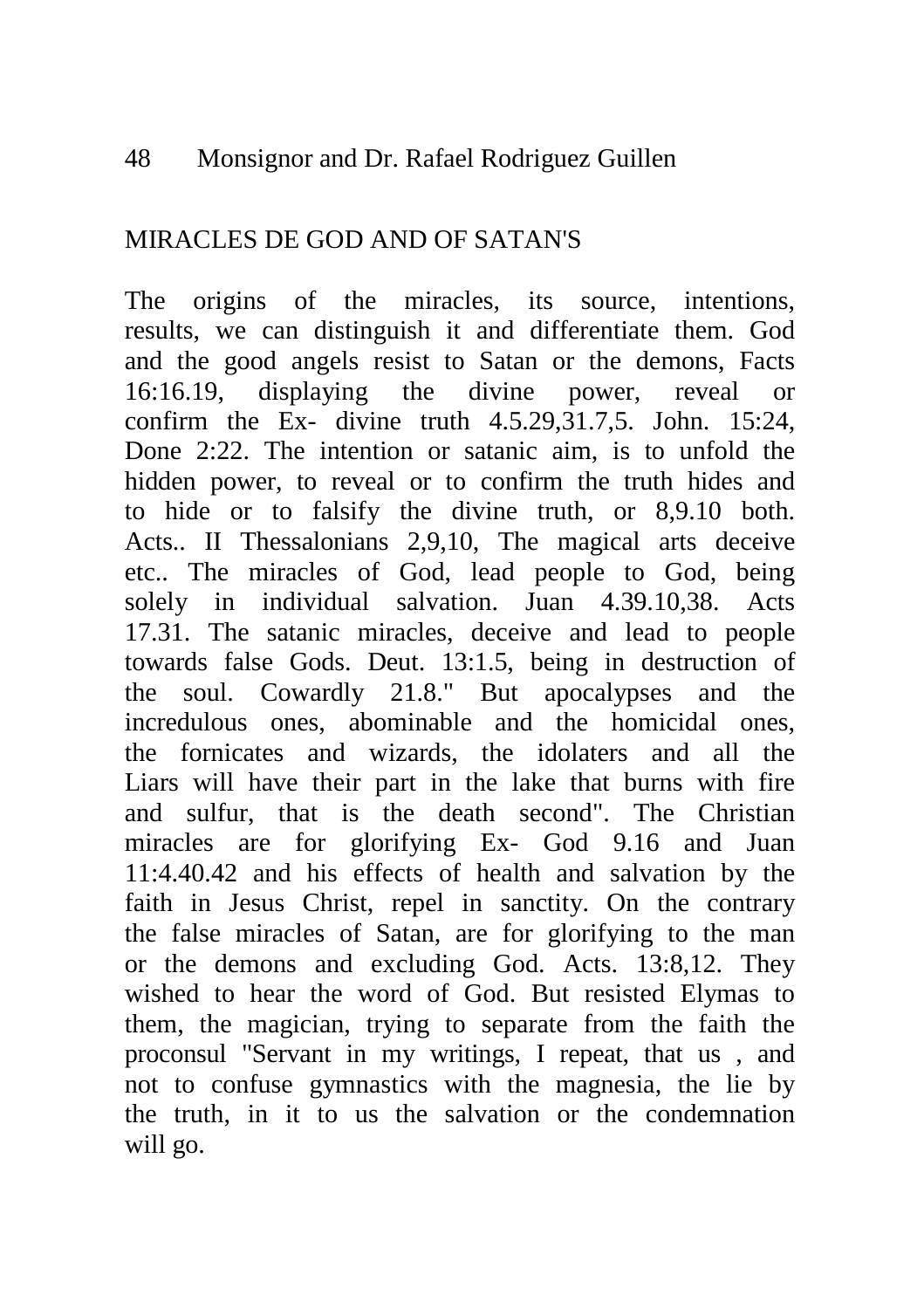## LIBERATION OF OCCULTISM SATANIC

In the first place, is essential a correct diagnosis, on which the person lives in diabolic land, for example, the mental disease does not have to be confused with the slavery to the occultism. I have always given importance in the salvation of the souls, to advise and to advise to my complicated Parishioner with occultism's or demonic depression, whose life of anguishes, problems of curses, loss of faith in Jesus Christ, I have been able to help them, with exorcisms and practices of oration and uninformed, my experiences have been and are multiple, with my treatments diagnostic by my office of Consultant's office and Familiar Council, that still retired officer, I continue it taking care of, the magazine that I publish "Christian Advance" and my radial programs help to which they call to me and I communicate with them. I send free if me it asks for it, and where I expose my Christian psychotherapeutic program. In the spiritual and Christian therapy that is carried out and to release the possessed one, one is due to consider, that is a battle that gets rid between God and Satan. That one has become in front of a real and dangerous enemy, but whom also there is to consider that Christ will gain the victory, if its power beg Biblically and administered by a Christian faithful. The sovereignty of God is due to consider. Christ is the only source of liberation. The other procedures of rigor, the Psychology , the rites, the hypnosis, the transcendental meditation etc.. are unsuitable and can complicate the problem. It is possible that the complete liberation of consultant's office can take weeks, months, and sometimes until years. Or by the sovereignty of God that can be made in few hours. They have to be destroyed all the objects that are used in the occultism .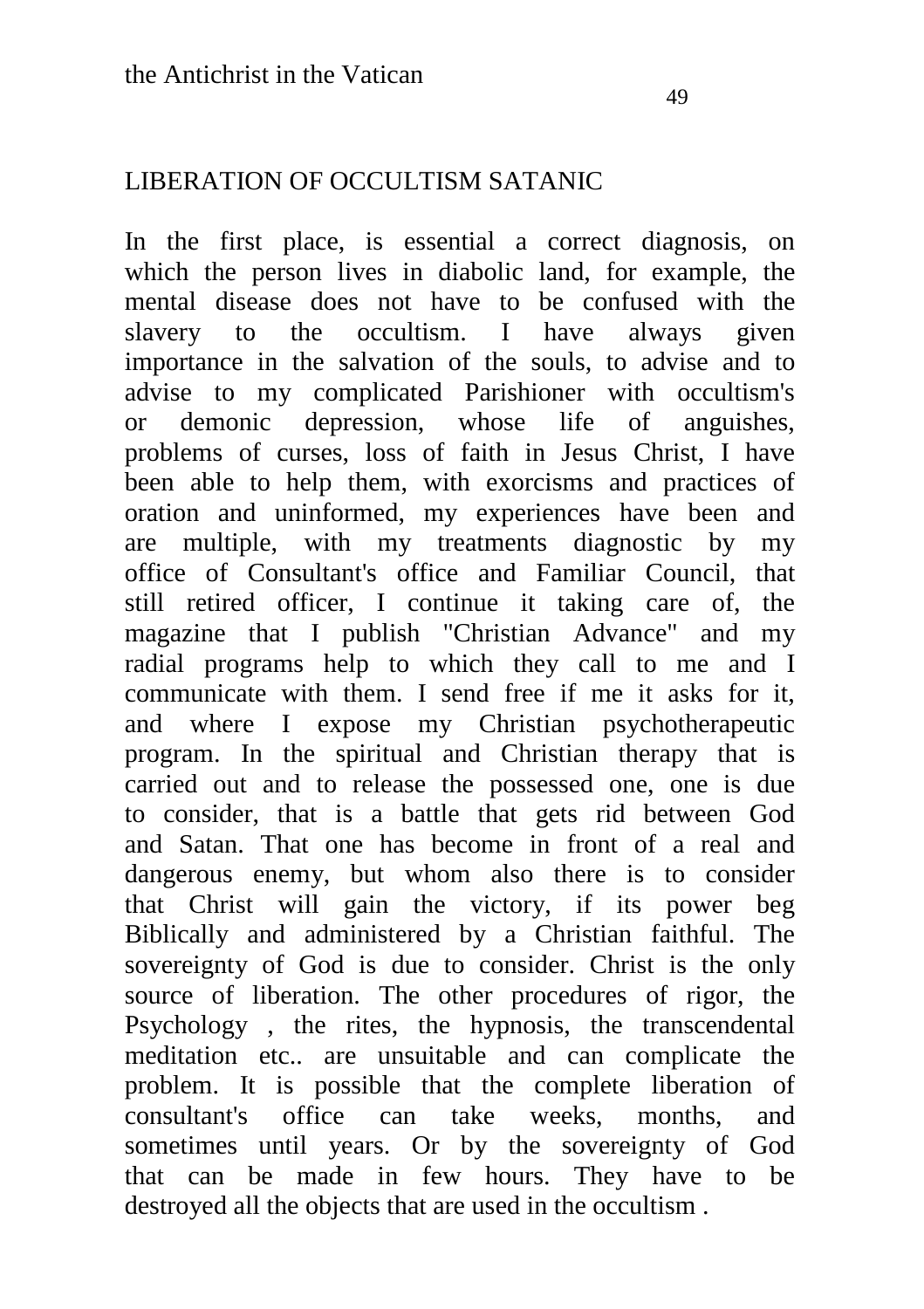#### 50 Monsignor and Dr. Rafael Rodriguez Guillen

I recommends in Facts " many to us of which they had practiced the magic brought books and they burned them in front of all .. Like that and powerfully prevailed the word of the Gentleman." Whatever it is not arranged to undo of this prohibition will not be able to be freed of the influence of the powers of the darkness, the images, stones, still of gold and silver, all the idolatrous one in house prevents the satanic liberation. One is due to accept no type of gifts neither contacts nor friendships with occultist friends, if their, parents or relatives even practice the occultism, must be changed to another part, inclusively is recommended not to pray by them if continue an in the occultist. Los powers of the darkness will fight to snatch to the turned Christian and without mercy again Angry of to be expelled, is why there is to render to him but attention and to help to a sincere conversion in Christ and new spiritual life the turned one must demonstrate repentance before old of the Christian community and the voluntary confession, does not have to allow to the devil nothing that him can favor nothing that can give opportunity him to fortify itself devil "the powers of the darkness can continue demanding their property, their rights, Satan makes feel their reclamation and oration of renouncement to Satan does not want to lose soul, does not have to be complicated with rituals or ceremonies, could complicate the problem. I recommend also reads the book of Kurt Koch "Christian Counseling and Occultism, the one of John Montgomery" Demon Possessed and the one of C. Fred Dickinson Demon Possession and the Christian ".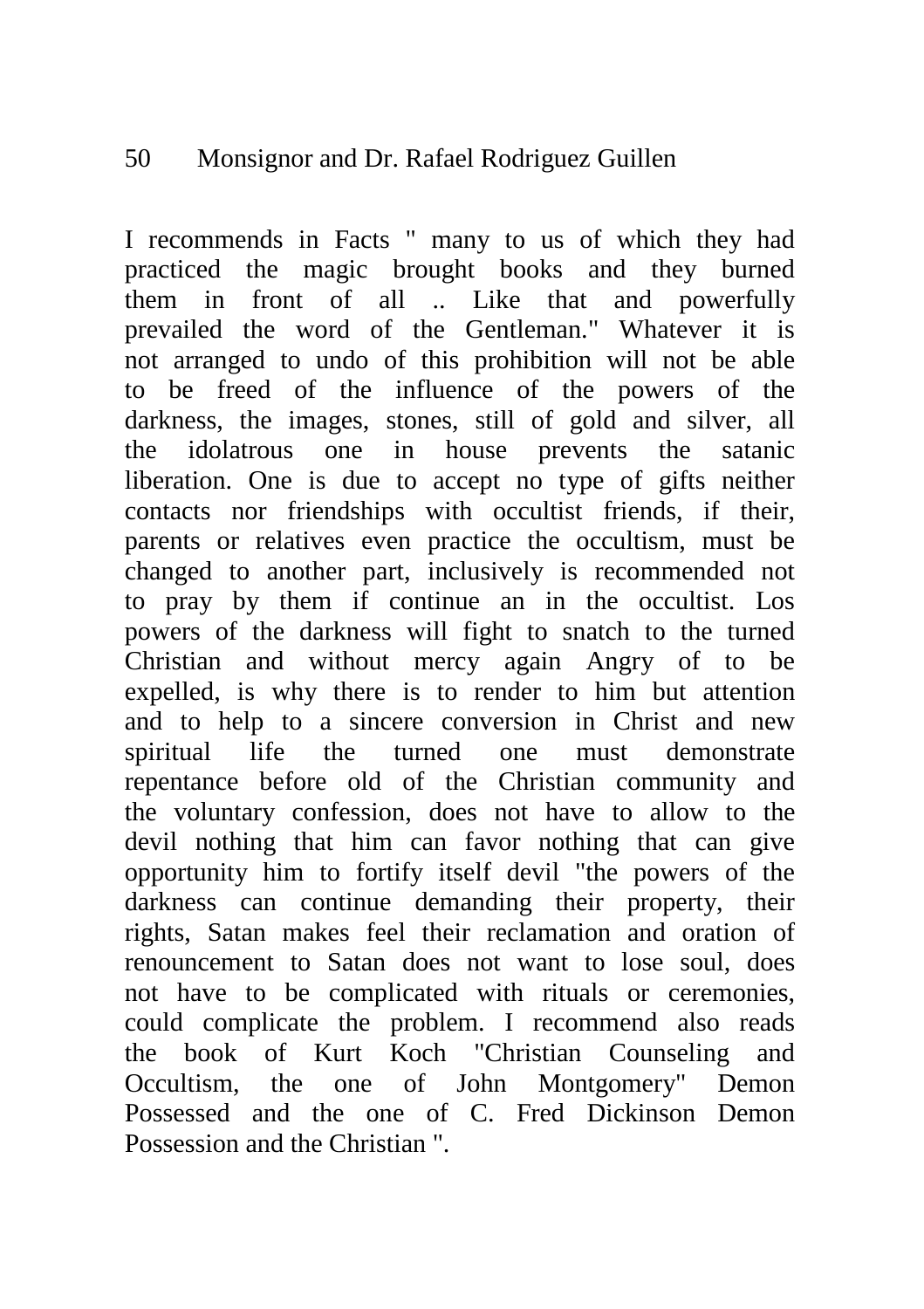# THE ANTICHRIST IN THE PROPHECY

The writer George And Randleman, in its book "The Rise and Fall of Antichrist in the Prophecies of Revelation " is narrating, as it is fall dawn and the resurgence of the antichrist, and demonstrates to us, that it is not necessary to be a scholastic scholar to be able to understand and to decipher to the revelations of the prophet Daniel in his prophecies and the apocalypse of S. Juan. A rich Literature has been written in all the times including prediction like Nostradamus with its predictions on the completion of the world, before year 2000, as the Arabs destroy to Israel, as the city of New York is destroyed by a infernal earthquake, of as the USA are allied to Russia against China in W W III, culmination of the Empire of the Vatican, and the last battle of the W W HI that will get rid in Iran, the beginning of the end. The author who has gathered these prophecies , is describing in IX chapters the nuclear era to us, the historical events between France and Italy, that are going away to fulfill, II War Worldwide and the final conflict and its prestige and prophetic authority, have been copied by thousands of authors and who agree in the same prophecies. The Antichrist finally in the battle of the Armagedon, since I have indicated in another one of my articles in this book, will be overcome and a new Jerusalem will begin to born with chosen of God the its town surplus, and the allies with Satan will be thrown al fire and sulfur the hell. Perhaps but the controversial and provocative book written, on the prophecies and the revelation is the one that writes E. G. White and that titles America in Prophecy, in 662 p and 42 articles, it relates to us, the loss of satanic democracy the USA and its Alliances with the antichrist the Pope of the Vatican. It is described to the antichrist, prince of the lies etc.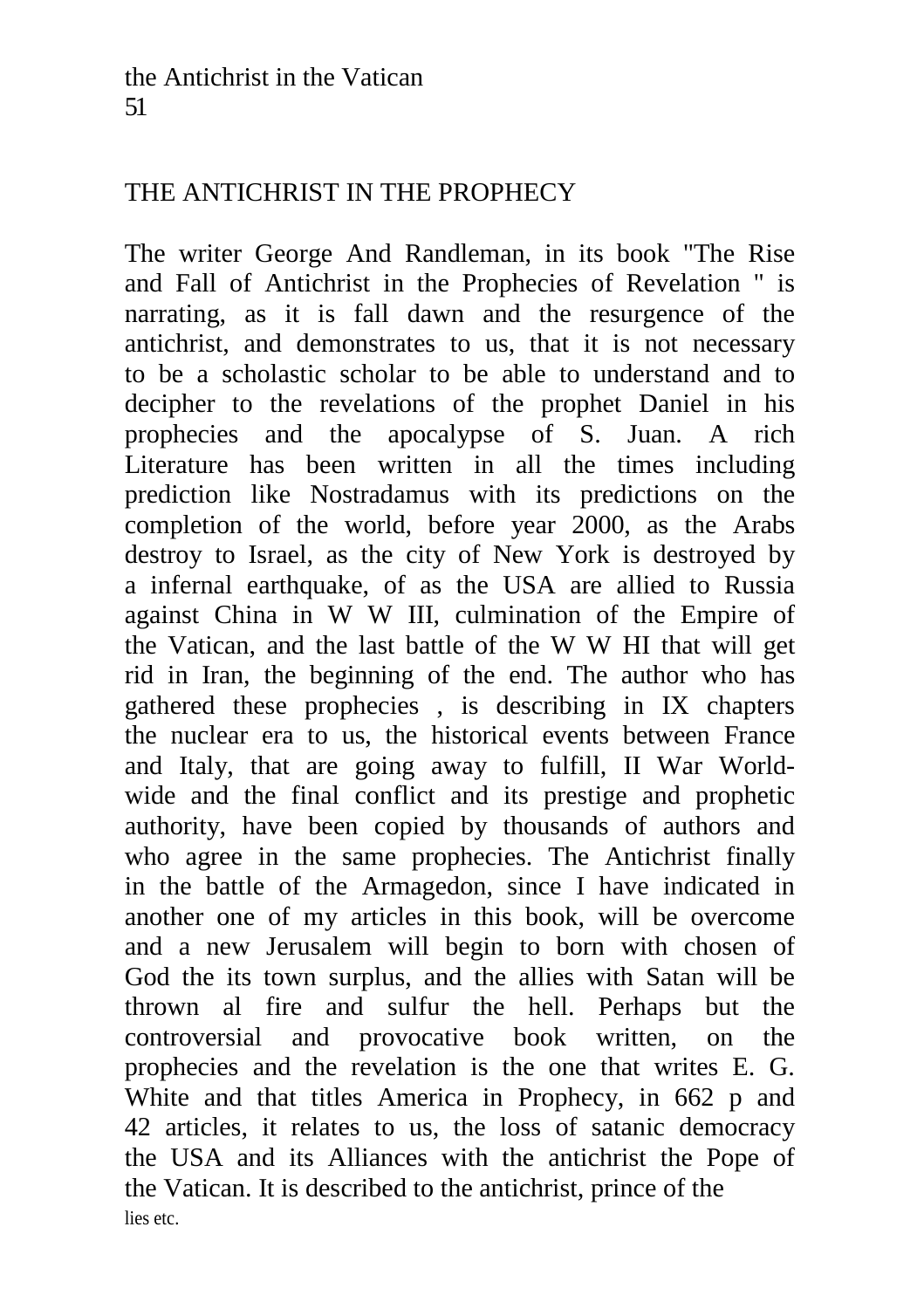# SATAN, SATANISM AND WITCHCRAFT

For most of which they are claimed to be Christian protestant Catholics or, practice the Satanism and many are complicated with witchcraft's or obtained magical powers of the devil, many priests and ministers deal fraudulent with the souls.

The witchcraft's, spells, curses, divinations, the luck or fortune in the games of chance and whichever arts of the occultism I have mentioned in this work, exist, simply they connect them with the satanic activity and who is their author, they ignore the bible and to God. The existence of Satan we have proven, that test Biblically and that their powers in the world are real and we want to ignore them dangerously, when we see in our daily life, that the forces of badly attack against the souls impious every time with but violence, that the antichrist and the signals of the last times is being fulfilled, and that the majority plays and approaches the fire and they are let burn possessed by Satan, la apostasy of the end is fulfilled.

The writer Richard W. with Herbert V. Lugt, writes an interesting book and documented, to that they titles "Satan Satanism and Witchcraft" you will be able to know the action satanic and his it transformations into different ways from witchcraft and like from the average age Christian, the aberrations and satanic cult between his member, once the inquisition and powers of the antichrist in the Vatican are seized of the church of Christ.

The origins, fall down and the diverse occultist satanic activities, are defined and it is said to us in pg. 9 "Satan is very much alive, and is actively involved in today" world that is to say, is alive and fishtailing today.... " The superstitions of million of the Christian calls, are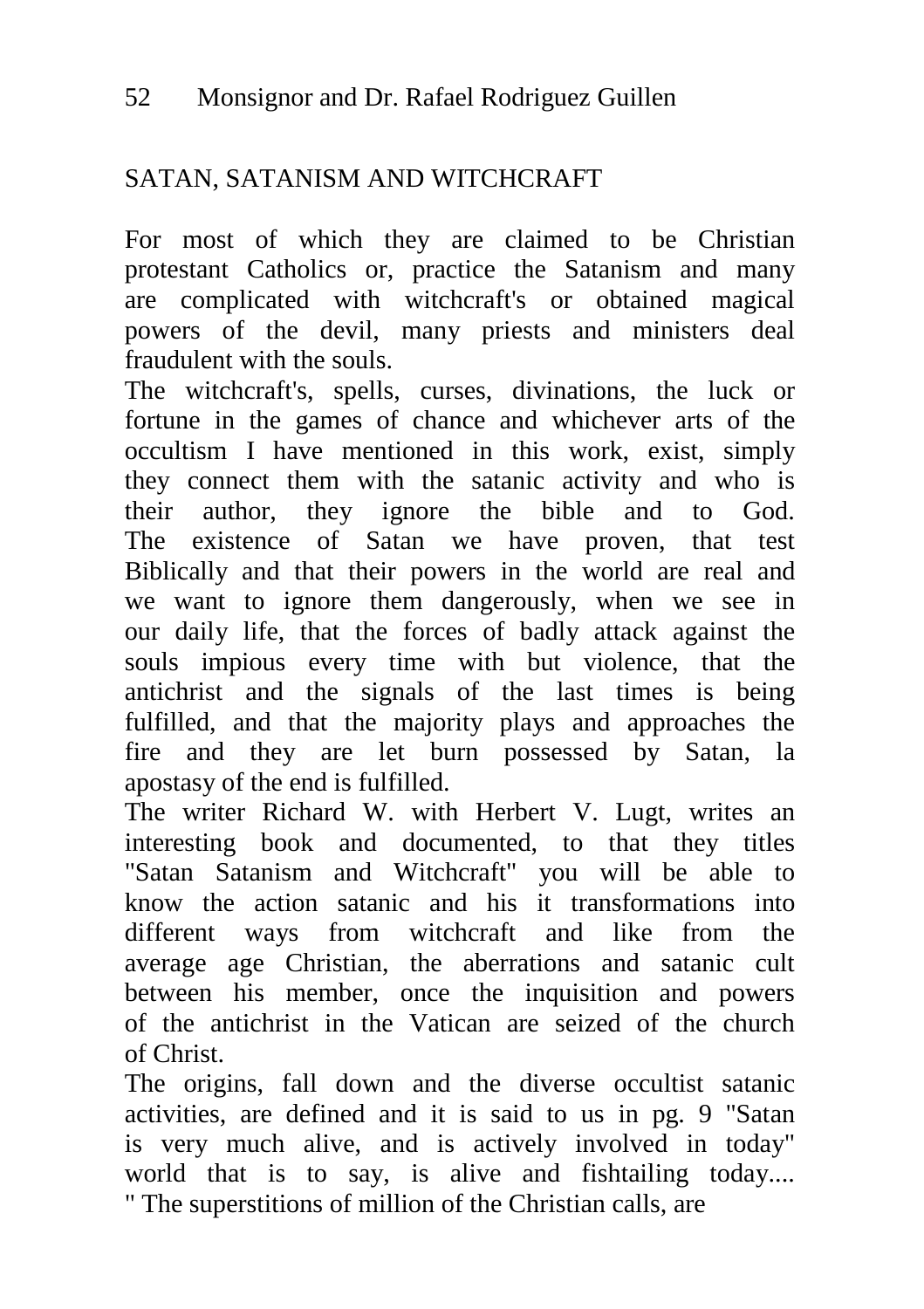demonstrated playing bingo in their churches, refund and having participation in all class from peregrinations to idolatrous sanctuaries of Maria or saints, including a Christ's died in images that neither speak or move. Many parishes they organize trips to Fertile valleys and to perdition centers and to obtain apparently offerings to God. The suffrages to dead is pure spirits the wizards, the meetings of spiritualist, the sorceress, fortune tellers, necromancer, or that practice and try to guess invoking to deeds, gypsies, decisive of the good luck, black or diabolic magic the future, liturgical and esoteric ceremonies in the catholic churches, directed to the God Satan and which they are ignored by its called worshippers catholic, believing to direct them to God the masses, indulgences, purgatory, limb, we have been deceived.

Unfortunately the mass media and magazines that are said educative and religious, are propaganda the Satanism, the ignorance and the superstitions, therefore the horoscopes are published and multitudes of which they are said to believe in God, consult them daily. Many peers person of reputation, are made call light and hope by the messages that say to receive from the spirits and the dead, like that for example Pike Bishops writes a book and to prove his meetings with his late son that suicide.

El had committed spirits a satanic business and it knows it to operate the antichrist and the Vatican. Servant like educated priest and in a seminary, I would call it satanic, because they washed the brain to me and they taught the lie to me by truth, a false Christianity, when it was a satanic Catholicism, that to all the spiritualist ceremonies and liturgy taught to me and to communicate of intermediary with the deceased's being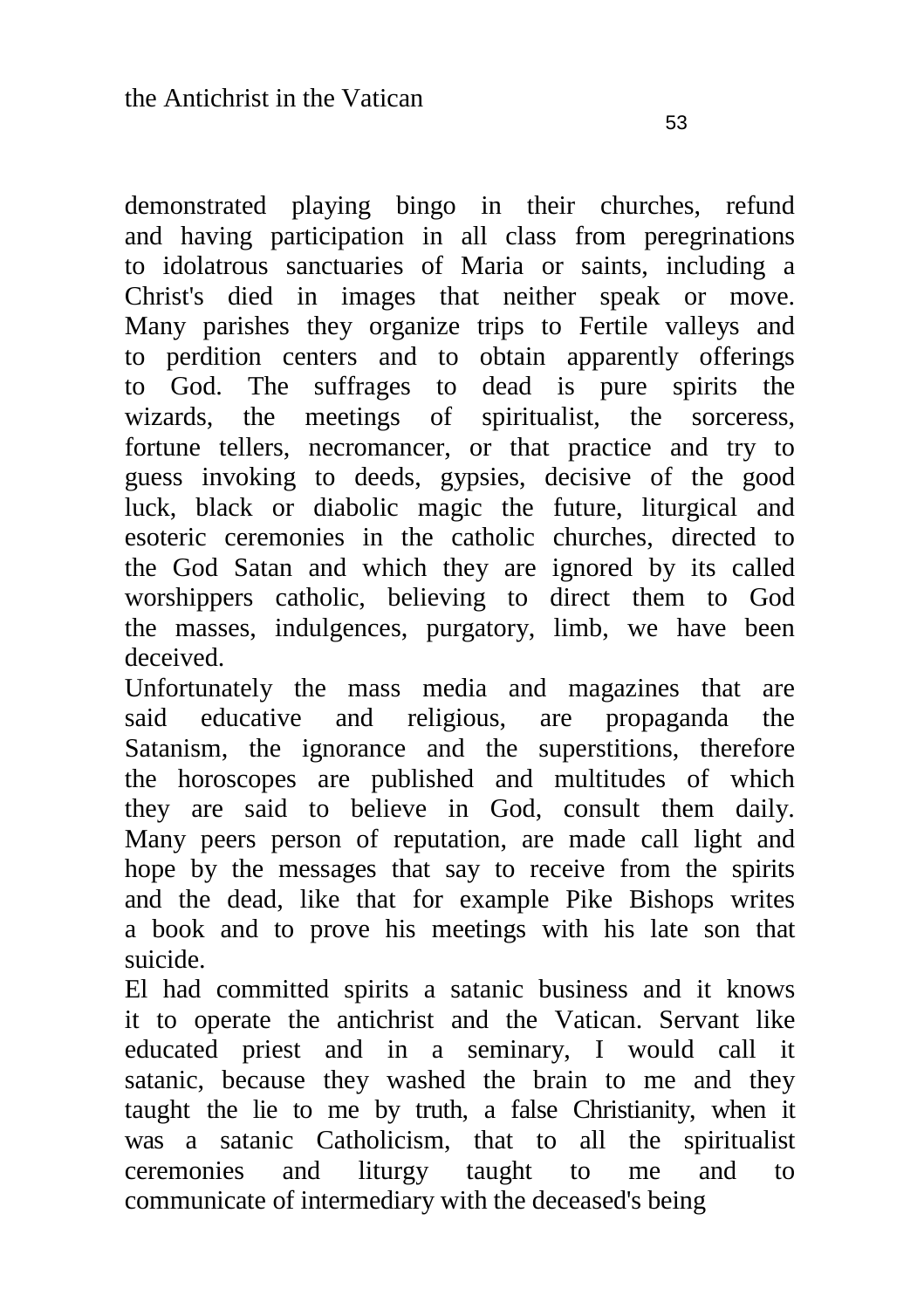said suffrages and funerals, own black rites of same Satan, am very sorry and request pardon to my God to have invoked to Satan in the masses and ceremonies of frauds, fraudulent , cults, but she ignored, today I can give it my testimony to thousand of souls with my writings and conferences and to warn to him, that we have been deceived satanically from not to the true God but to Satan that the God adoration has cleared him. In order to demonstrate, that the Catholicism cannot of any way to be a Christianity, I have gathered data on the activities of the antichrist, in Spain and Hispanic America , mainly in Mexico and Brazil, nations that claim to be catholic a 95%, including in the USA where I am, that are claimed to be the three nations with more Catholics.

Encounter that in its temples and towns, the satanic cult in the diverse forms that I am explaining in this work, has seized of its members. In Spain the cradle of witchcraft's, necromancy, idolatries etc.. was exported to America and still it stays with but fanaticism, you can visit the day of the deceased's a cemetery and will be able to observe the cult dead and the communication and pagan celebrations to his around a 75% create in superstitions and appearances and today same that spirits is increased. Mexico is classic example of the Satan power and of its worshippers, I feel to say this but I cannot silence the truth and this truth is only Christ to whom there is to adore and Satan although to us it is not continued deceiving, are so many the superstition of the white town Mex. in the towns and cities that I have visited and I given lectures, like Santo Domingo, the founder of the Inquisition, which I do not have the space and to tell him as it pays powers to him and of very different forms. The crossings, images of saints and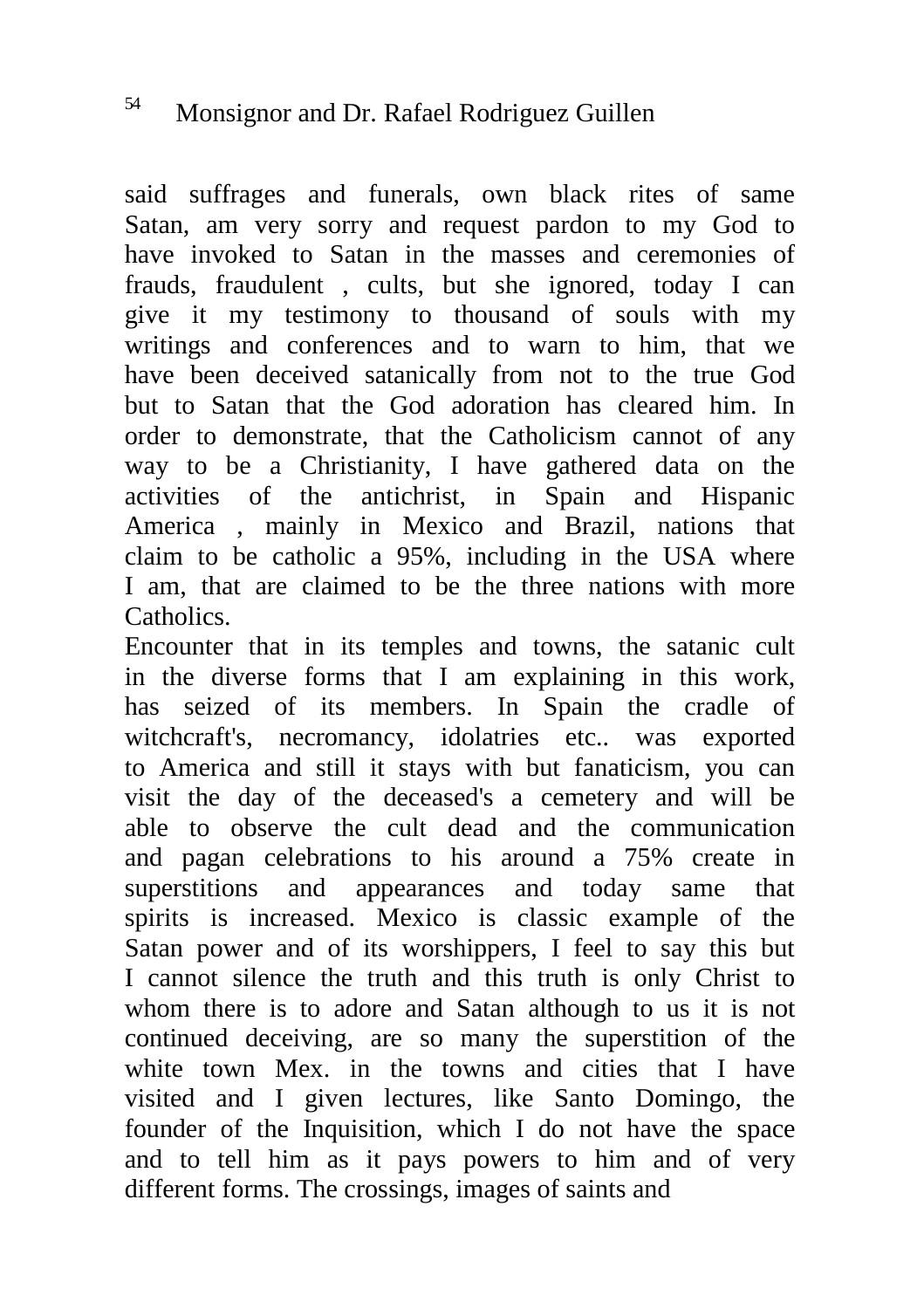Maria, to pressing themselves and to holly hand themselves, to ignite candles, to participate in the idolatrous masses, processions, rosaries, night guarded , inns. Etc..

The abuse and the seizure of hair, the ridicule that Satan has created in the religious devotions of the towns in Andalusia and in whole Spain of where I come, and which they have been increased in Hispano-America and that also the Portuguese took to Brazil with their carnivals, and demonic cults, have been to my to seem, the victory greater than Satan the antichrist from the Vatican and in union with Kings Catholics they implanted in America, the party of the national Catholicism, a book which I publish, is not the church of Christ but the Church of Satan that has usurped it history the true power of God adoration and has occurred to Satan and to its hosts. The wizards and priests it. It seemed that my writing was looking for sensational or with an eagerness to confuse or to attack Catholicism, inventing, disfiguring the truth and wanting to attack or to discredit to the catholic church, of being enemy and atheistic to be excommunicate , nothing of that I am, I consider a genuine Christian and member of the surplus town of God, treatment to fulfill mandates d Christ and to separate of Satan mandates and of those who obeys to him, the Gentleman to me has been to me preparing academically and Biblically, to be able to teach to him, the truth and the lie, it I can prove with my religious authority of ordered monsignor exorcist and guides spiritual of souls that really look for God and want to go out the Satan claws ask excuses if I offend to him, if create to be in the truth, offers this book to another one does not continue it reading.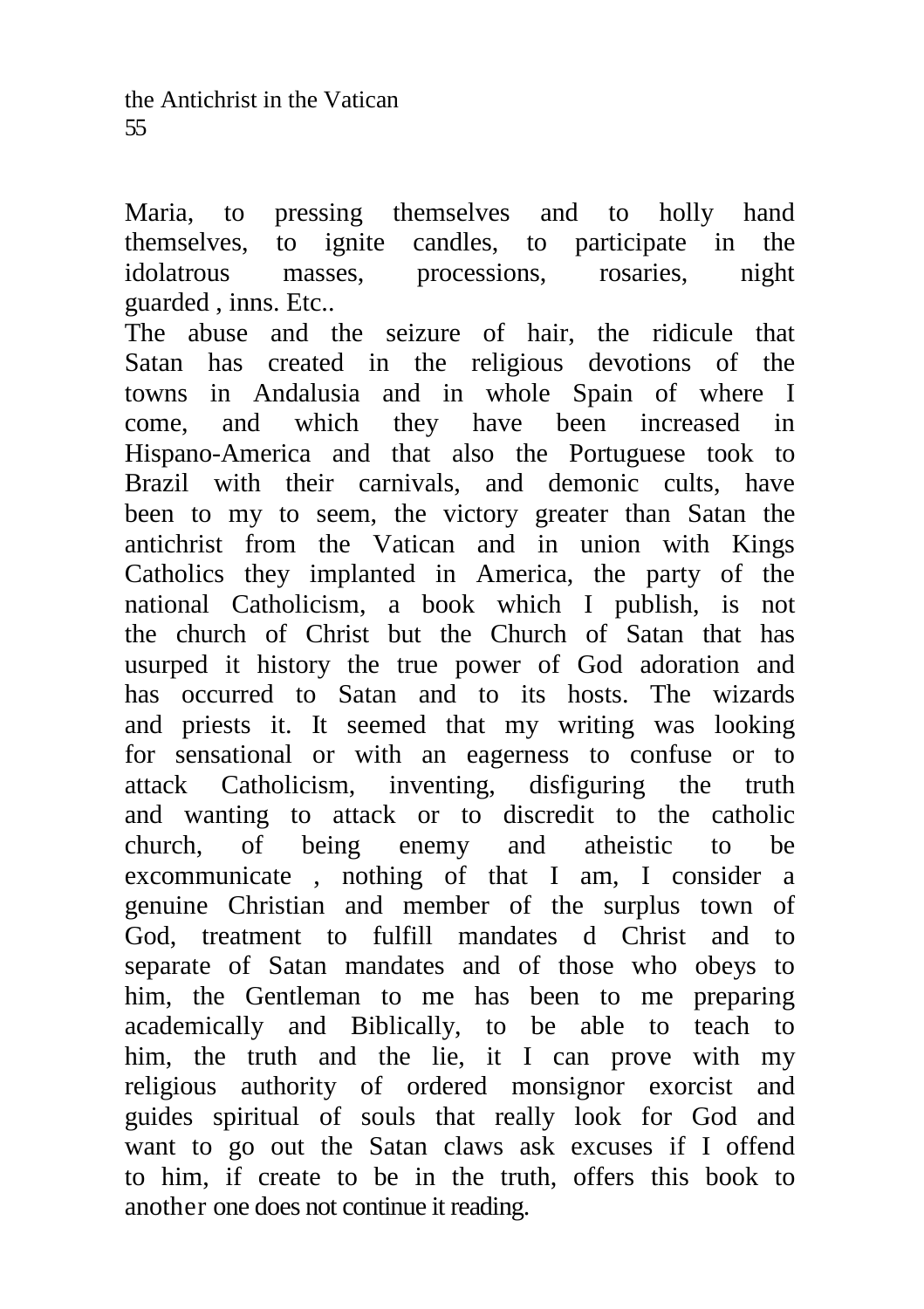# 56 Monsignor and Dr. Rafael Rodriguez Guillen

All my arguments and the affirmations that I am doing in my twenty-four books on religious critic and like Vatican , I can document them and I take responsibility for that reason, or I have been able to demonstrate in the courts in Spain that my Archbishop and the bar lay when protestant calling to me or to belong to separated evangelical sects of blunt, and defaming to me and slandering to me in front of the town. Or in those of democracy we can defend our rights and to demonstrate that the satanic inquisition and its nihil obstat have happened of history, today we are writing true histories of which it is the Christianity and what it is the Catholicism or turned aside Protestantism of the salvation message very different histories.

In my brief articles, I do not have the space to describe to him with but details, whichever affirmations I come making on the antichrist or Satan and its cults, the subject has been deepened by true Christians and reformers at all the times, to help him and complete a little plus the knowledge of the satanic reality, I recommend not only this book to him of Richard W., but also the one of the Dr Merrill F. "The Biblical Demonology" and "Demons in the World Today". The Christian Counseling and Occultism Between Christ and Satan and Occult Bondage and Deliverance. At the end of this work I include a bibliographical list to him and of where I have been able to document and to prove whichever affirmations I do in this work. We know that those are very few that justifying itself in which they do not have time to read, that its works and family prevents it, but this is not certain, if the salvation is taken seriously from the soul by the promises of the message of Christ, and knows with certainty the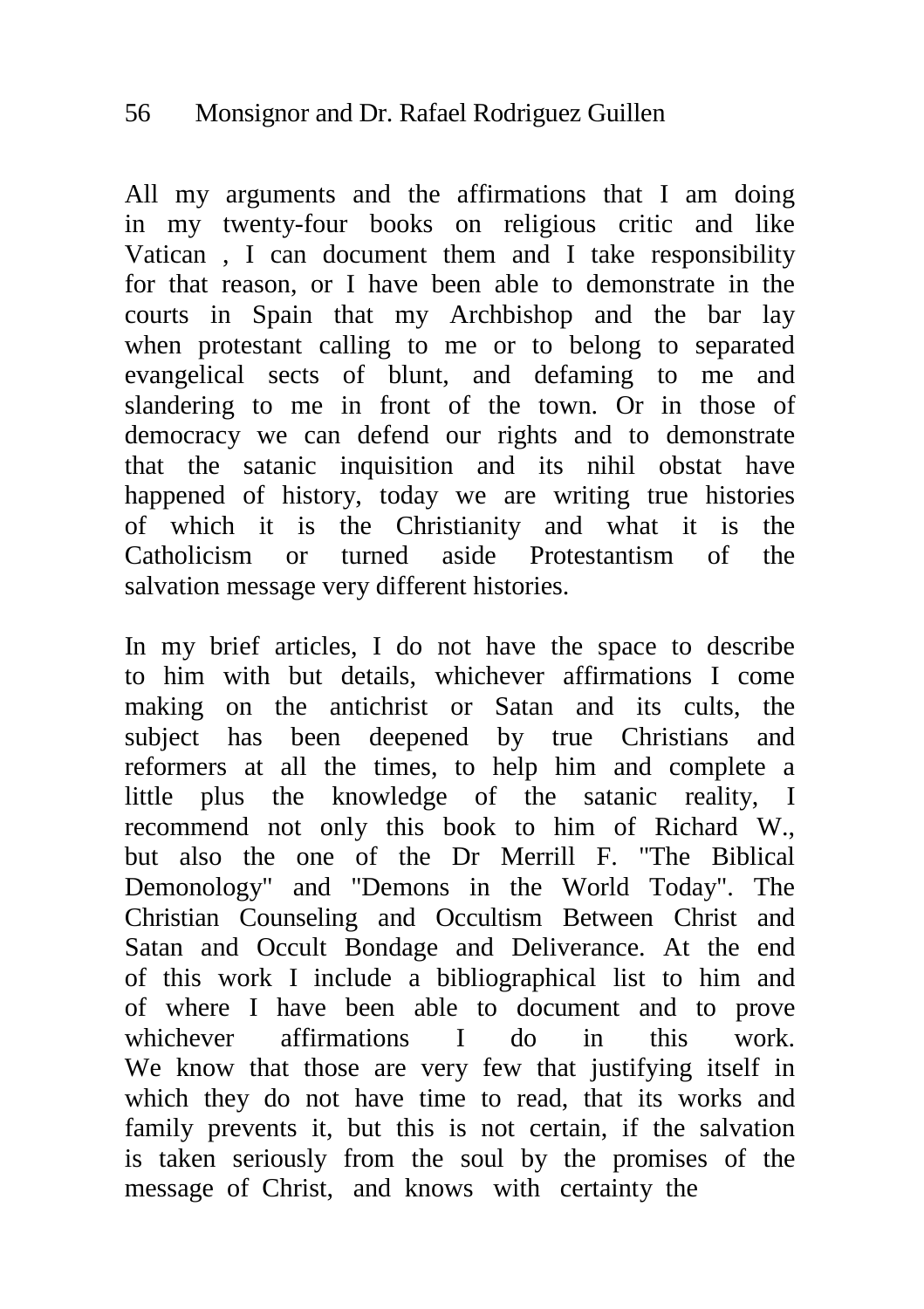existence the satanic powers that prevent this salvation and wants to drag to the souls to the perdition being ignored their power, justifying their satanic vices and possession with their sins, prohibiting him to read the truth. The interest that the Vatican the cradle of the antichrist, must to silence to its reformers and to persecute the authentic Christians excommunicating them, prevailing to them of its human rights, only demonstrates that is work of hurt Satan, the interest to silence the Christians and to persecute them, cannot be explained, but Satan work that does not want that it knows the truth Christ and salvation of souls. But already in the century of the reason and the lights, we can prove scientifically, that is truth, y that is lie.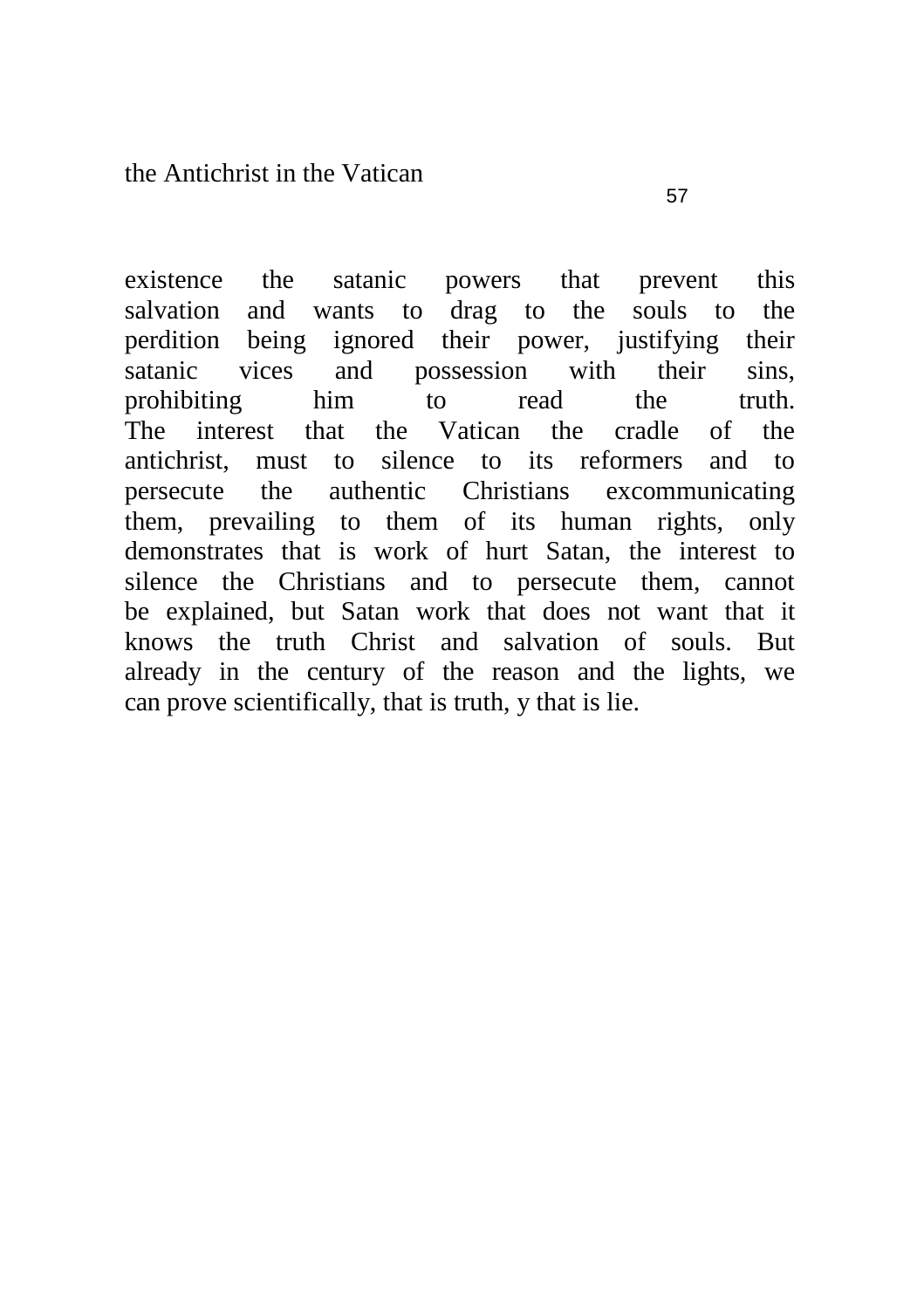### OF THE WITCHCRAFT TO CHRIST

Dooren Irvine, it reigns of the Black Witches, it writes a chilling history, on the Satan empire, the way towards the prison or diabolic possession, the search of Christ for the liberation, the first passage for freedom in Christ and to be leaving the demonic dominion, Jesus the winner, La Paz of Bethany, the spiritual fight that is to have chosen or the town surplus of God and not to fall in the satanic claws or to let themselves take by their temptations and false hypocrites and invitations. All the book, proves the effort and work that the Christian has to make to free itself of the Satan power, that all class of art hidden, which it must know and not continue collaborating and stupid to participate. The confessions of Dooren Irvine, without a doubt between all autobiographies, demonstrate to my affirmations and foundations when, treatment to explain to the antichrist and its dominions of the Vatican and in its Roman catholic churches. It proves the reality to us of the satanic power, that took it to be prostitute, drug addict and Queen of the Black Witches, is but the sensational thing that as truth history can arrive at the eyes of the reader. Episodes like which they are narrated in this book, of sexual perversion, black magic, of being able satanic, only had imagined in pages to fiction. To think in which it is reflexes here in mold letters is real. La fights between Christ and Satan between Dooren Irvine and its life of Witch, in his satanic cults, invoking to Satan and the demons appearing in invisible a greenish fog eddy, y appearing before the eyes etc., Panama hat remembers to me where I was missionary and I have tests of the satanic power, its rites, orgies , drunkenness , ceremonies of black masses, deaths offered to Satan and so many other aberrations of which still detail luxury.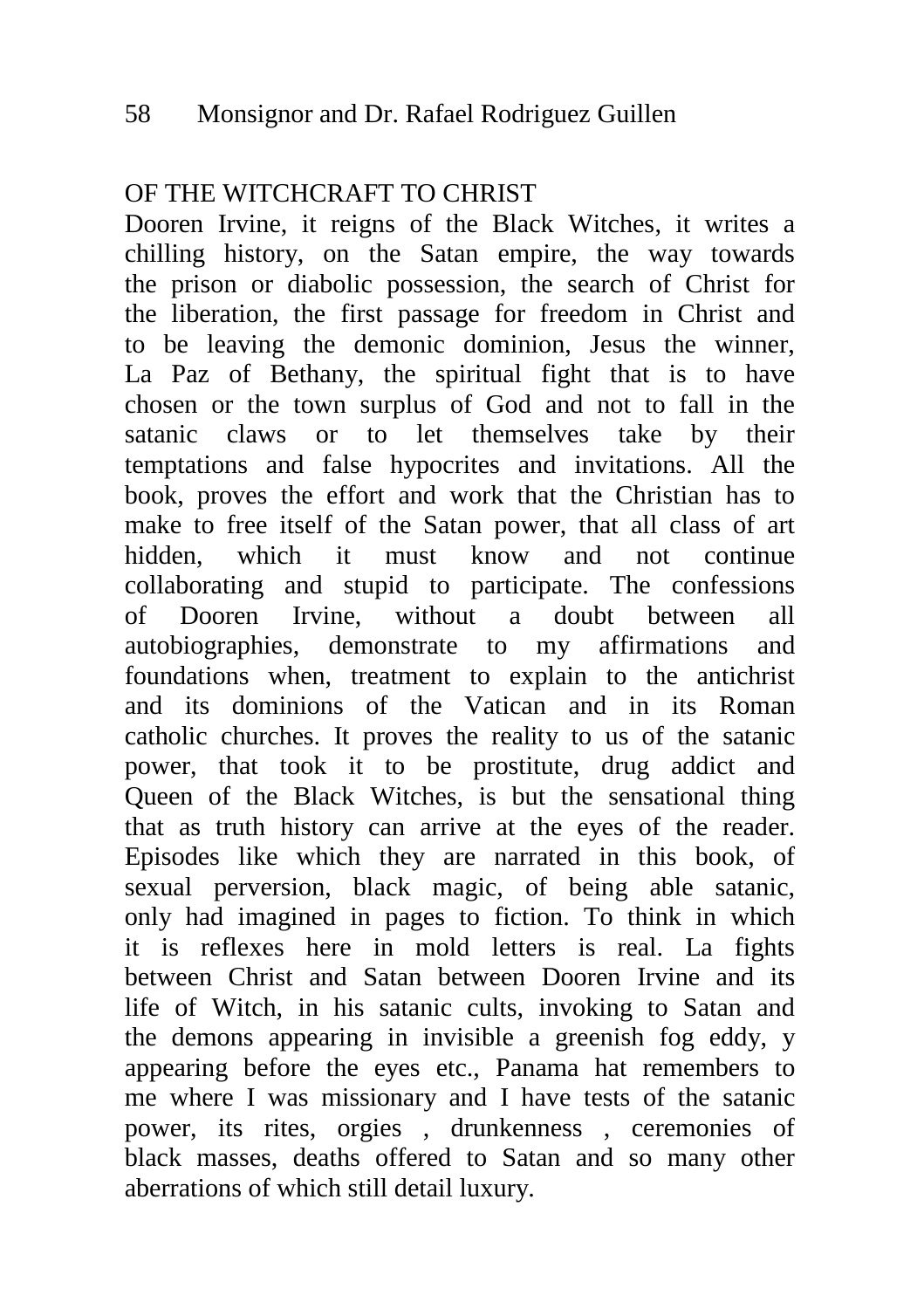# THE RITES AND CEREMONIES TO SATAN

From the antiquity and in the cultures all, appear clearly the influence of the infernal spirits and its power in souls. I am witness in the indigenous zone of Panama with the Guaymies Indians with whom I coexisted of missionary priest, of the presence in many occasions of rites and ceremonies that became the devil, therefore the celebration of the Virgin Clarida , Satan was invoked to him, after days of drunker vaccinates and all class of sexual perversion, to my was prohibited me to unite me to the group, because their Caciques, did not allow to the baptized ones and when priest accuser the celebration less. In my classes of ethic and religion in the University of Puerto Rico, I could study with my students, the natural religion and participation of Satan and its rites and ceremonies so amused and varied, could even know, like in the third Masonic degree, it was adored to him invoking it with sons and ceremonies, and occupied his seat or armchair adorned in the center of the cult, less than the servant could think, that in the rites and ceremonies that of priest did in the catholic churches, many previously of indigenous temples, I was repeating the same cult and the same satanic ceremonies, my ignorance I was clearing it, once Christ and the truth of its kingdom and to its adoration without rites nor satanic ceremonies I ask pardon my Celestial Father by to have deceived of thousand souls directing cultured to the God Satan, and I regret it, hopefully my writings and testimony, could help to the thousands of priests and Catholics, who still are adoring in their cults and ceremonies to Satan. When one has been able to graduate with two doctorate in history and Philosophy has known the truth, of the so stimulating chapter of the study of the religions and in the five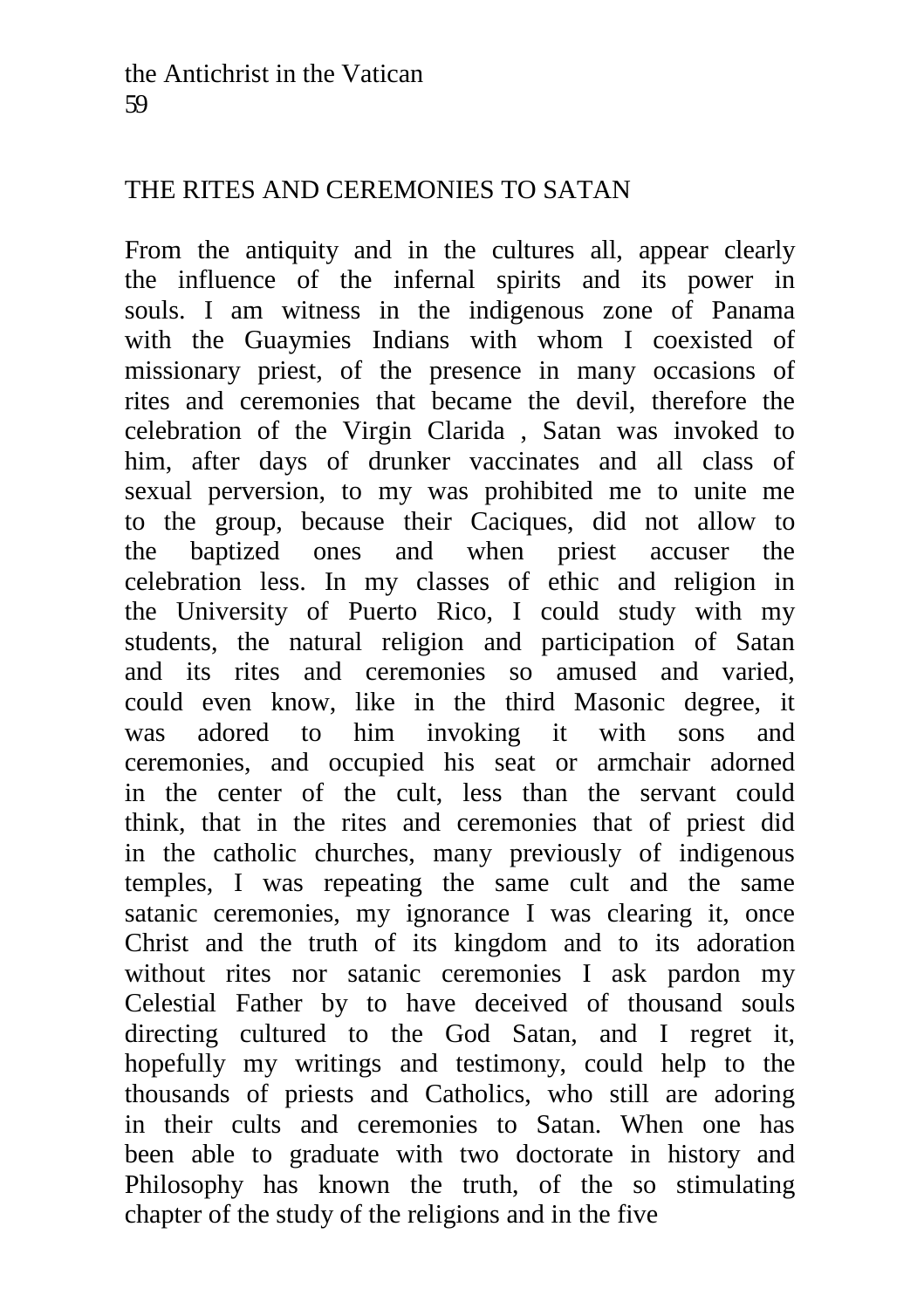#### 60 Monsignor and Dr. Rafael Rodriguez Guillen

continents, reach one the conclusion, that in all of them and all country the phenomenon of the Satanism and its powers, occupy their religious constitutions, laws that interfere with the civil laws, a fanaticism in all the groups, that cowslip their divine members and priests in and the worse thing of the case, that the Catholicism they turn other Christ in the Earth and to the antichrist vicarious to us Filii Dei, that is to say, acquittal the power to Christ and is Satan that occupies his thrones Con the particularity, that is had been teaching to us by centuries, a false theology, a bible that has adulterated the message of salvation etc. The Grace writer To Murray, in his documented to book "Ancient Rites and Ceremonies" in 236 pg. is to us narrating the antiquities rites and the ceremonies, that are celebrated in the five continents, from the old cultures but and nations, Abyssinian , Central America, Aztecs, Mayan, Persian, Russia, South America, etc. in all those rites of the old towns but, it analyzes in satanic flow and like the towns, always Santen's, totes, guru Satan have been taken by his has known to order and to select to their unconditional ministers, who we see have existed in all the towns, like an aristocratic race and with different names of to be respected priests, chosen by Satan to give him cultured and to adoration instead of the true God here the sad reality of the satanic power and the greater cause of all evils. In my doctoral thesis on the chronicler of Indians Gonzalo F. of Oviedo, I refer chapters on the satanic influences in America. You can read my thesis on microfilms in the University International of Michigan USA.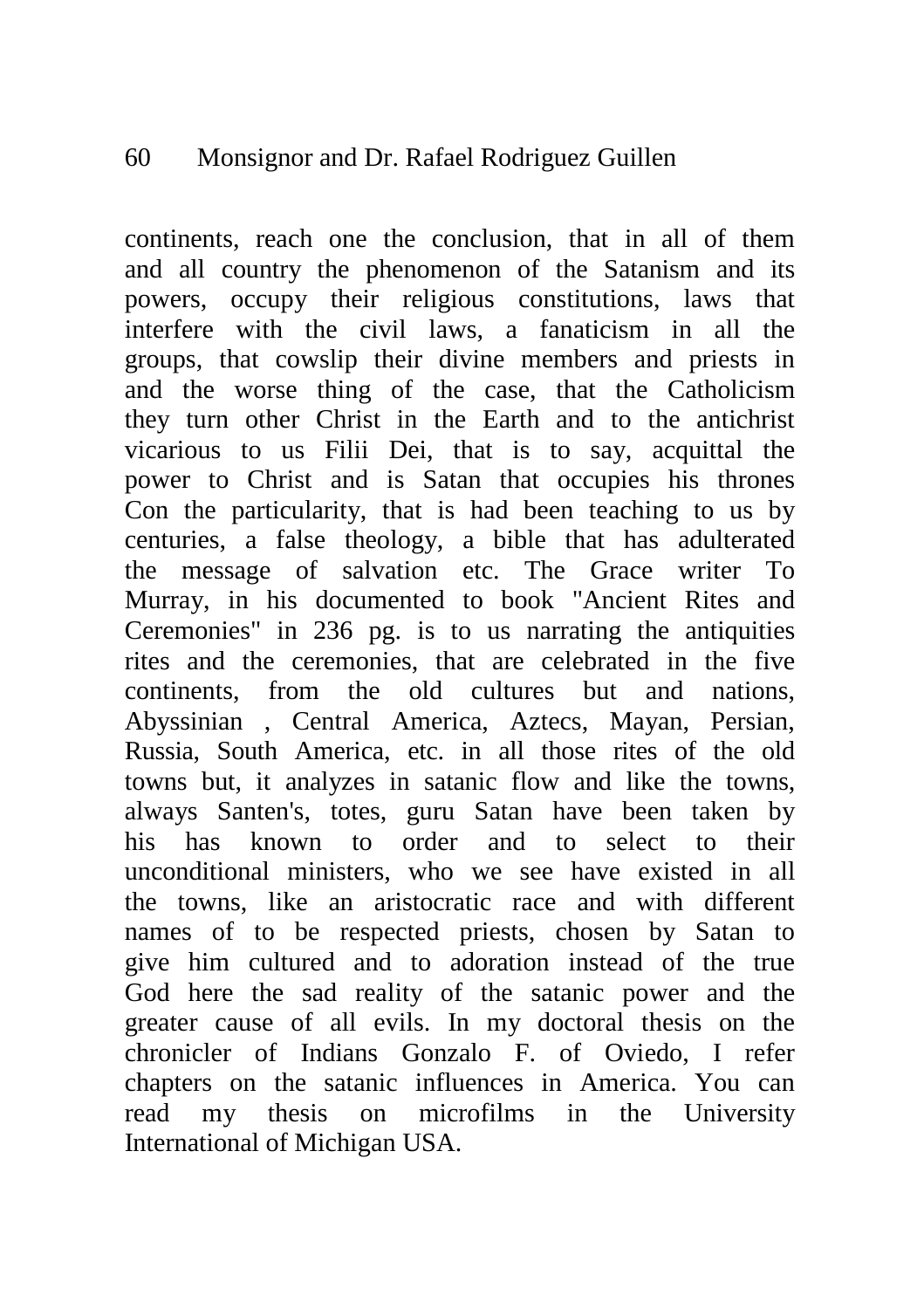# THE SATANISM AND THE RELIGIOUS SECTS

Always I had my doubts, on the satanic influences in the doctrines and quiet life of catholic priests and hierarchy their works did not correspond to the one of the Christians and authentic doctrines and lessons of Jesus Christ that retired and having at my hands the documents on the Satanism, books that do not exist in Spanish, because they are censured and including in the Index Vatican of prohibited books the catholic, I very am convinced to the clear ones, that Satan has seized of a 85% of the Roman catholic churches and that their headquarters living in the Vatican, or place of seven hills of wizards and fortune tellers, followers of Between the inserted bibliography that in the end and on Satanism, encounter one that its reading has helped me greatly to write this article and by its didactic information and scientific research on a subject that stays secretly and silently in many of the religious groups, that very well Satan has known to use them to have confused to average world. Mark I Bubeck, recognized author and whose books best to seller The Adversary and The Satanic Revival Devil interested in the groups religious

Prove in its 220 pg. all a true history of the influences and effects of the Satanism within the churches in our time. It demonstrates the powers of the darkness, the confrontation of powers, using Satan the same arms that the catholic church uses, and as it attacks without mercy the souls in the pastoral programs, in the false moral that it pretends to be true, using the name of Jesus Christ and to his Christian church, to confuse it with it indoctrinates Catholics or of reformed churches. All book is explosion of occultism satanic and of his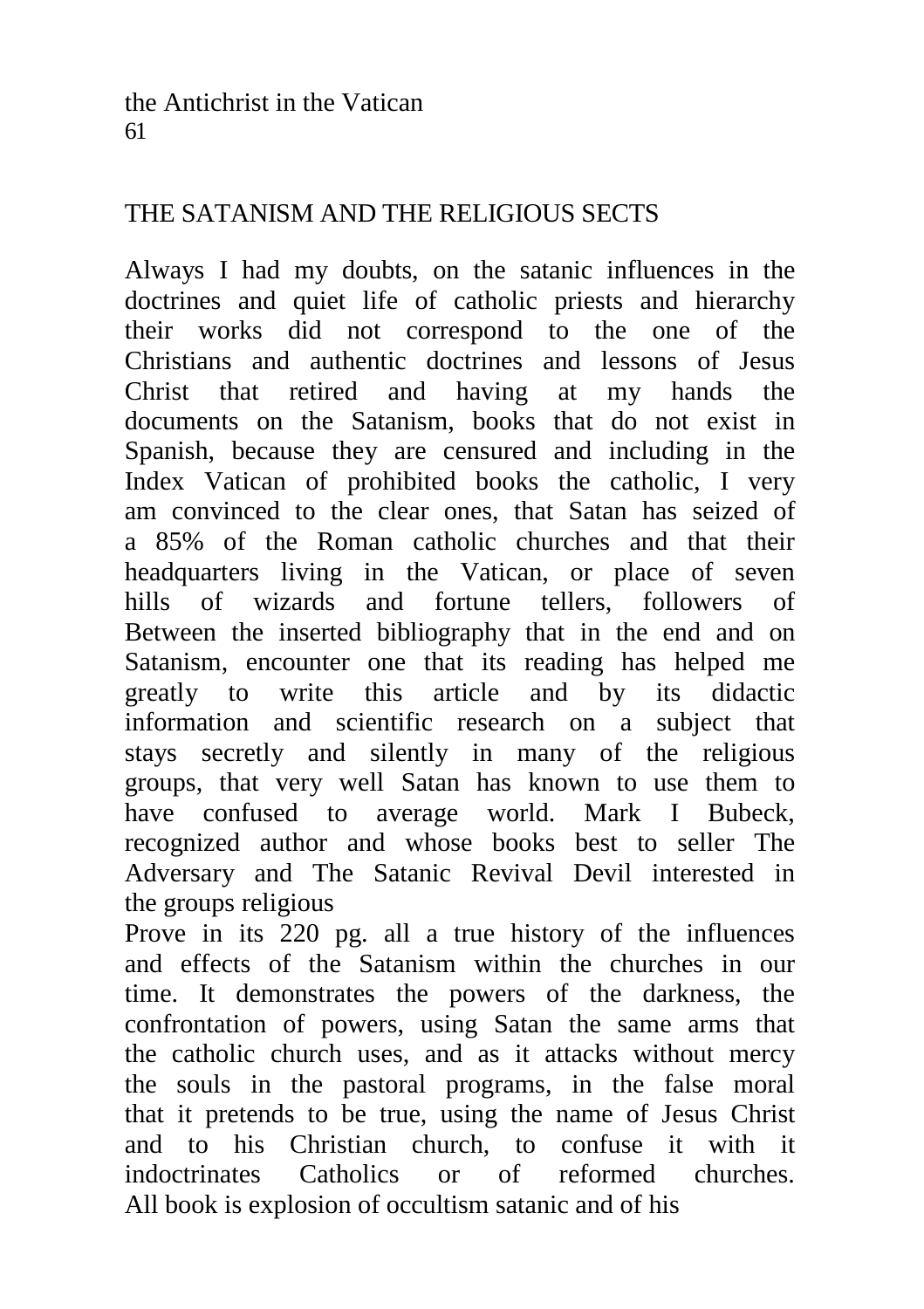### 62 Monsignor and Dr. Rafael Rodriguez Guillen

cult, that is developed in all country called Christian, recommends author, that all those that Christians are called, had to read the book, because he is witness and its documentation is based on concrete facts and our times, recognized authority, expert of the bible, recommends to us to be alert in the new era of satanic revival, that every day and year, the society controls and using average the most powerful ones, of the churches, civil institutions, universities, a catholic scholastic education, of subtle dialectic, which they confuse to that really look for We can very either to understand to these apostates religious, observing his lives outlandish, living in immorality, wasting money that has received of offerings of believer ingenue (I have written a book on finances of the Vatican and his corruption it will be able to understand to author and to many reformers, that as servant we want to end a Satanism within the churches Catholics con the cult to the God mammon or wealth the churches dominated capriciously by same Satan that until prohibit to humbly kneel down before the presence of God and adore for battle may become fierce, even murderous, truths and outright lies be employ. La battles is hard and dangerous, by the falsifications the Satanism within M. Bubeck, presents/displays one hard bloodthirsty battle, of average truths, where the lie prevails until the truth appears. In my XXIV books it appears the truth. This accumulation of falsifications that teaches the catholic church, is of Satan and not of Christ. Reflect dear reader and you know a truth until recently unknown Se has written a false history of the Christianity by the catholic church, today, we are presenting true history, without fear to be excommunicate or censorship of blunt.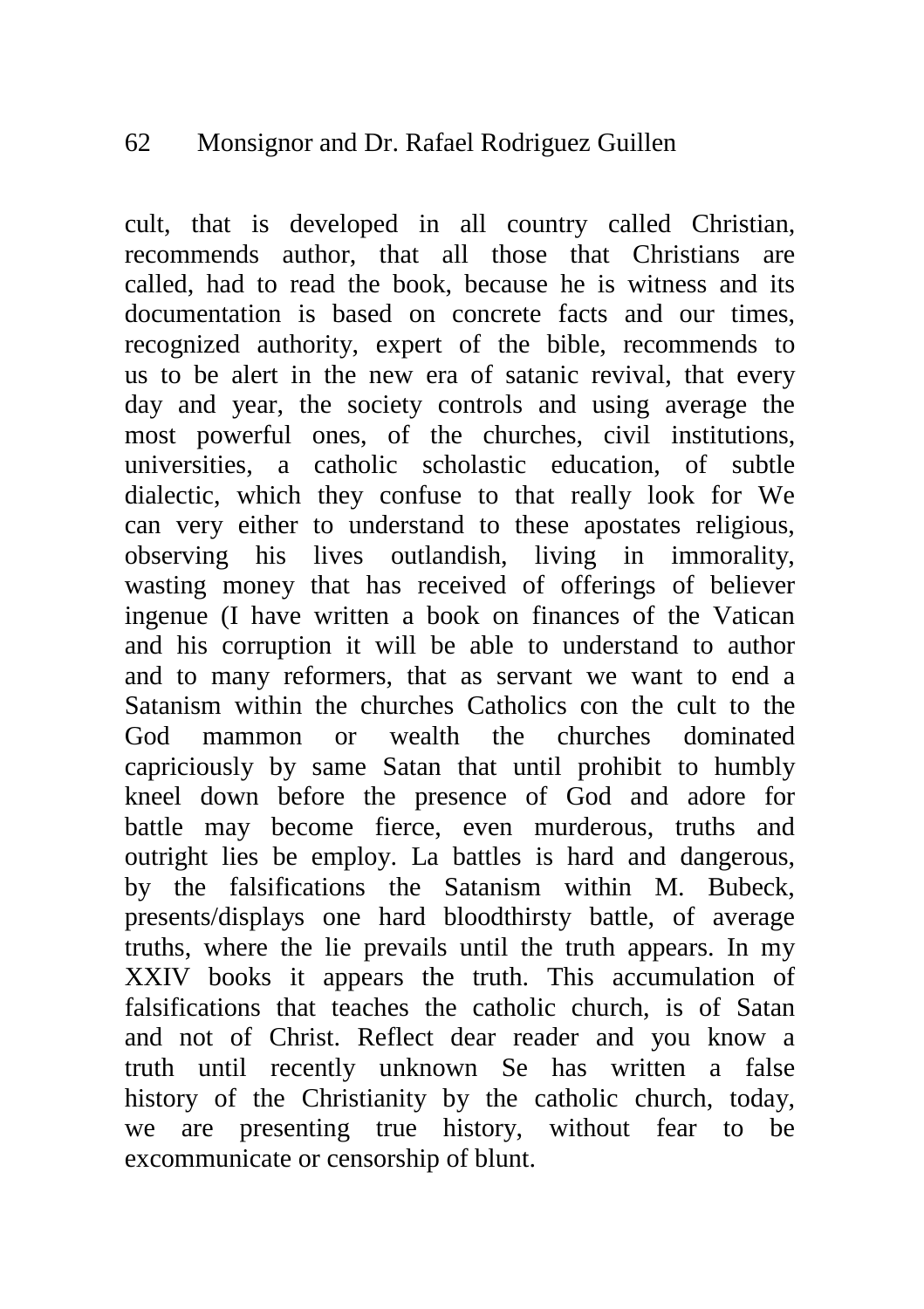### SATANISM CATHOLIC IN the RELIGIOUS GROUPS

Always has seemed me that the ritualistic cult of the ceremonial catholic, has great part of the cult that reports Satan and another to him of the cult of other pagan religions, a brief study of its complicated rites and meaning of symbols clothes, used colors, utensils, are not but such that traditionally is used in the temples dedicated to Satan. The recognized writer Thomas W. Wedge, writes together Robert L Powers, a book and to which titles "The Satan Hunter "The Hunt Devil ". He is demonstrating to us of the way that has Satan to seize of the souls and he is to us revealing the diabolic battles that are getting rid in the world and its effects in the modern society. "If we plows going to fight the enemy, we must have to battle plan "Unless we know and understand all we dog about the enemy, we plows defeated before start" Es a fact and we cannot close the eyes, to the fact of the Catholic. Satanism and that the church has been guilty to a large extent to face us the Satanism. By means of badly the use and interpretation of sacred books, one has propagated by the catholic writers and apologetics, a series of Satanic symbols, books, cultured colors of adoration, ceremonies and where the satanic message can be appreciated clearly, that the authors are describing<br>nersonal interviews to us. lived experiences personal interviews to us, lived experiences, observations, they are the objectives of the authors, to face a reality and to present truth information to us the influences satanic, mainly in the lives of the fanatic that have been enrolled and are members of the satanic Catholics Romans churches. The Satanism selects to its followers secretly and It's spreader and uses them in name of the same Christianity and of a dead Christ who is the image of antichrist. Son recruited of all the social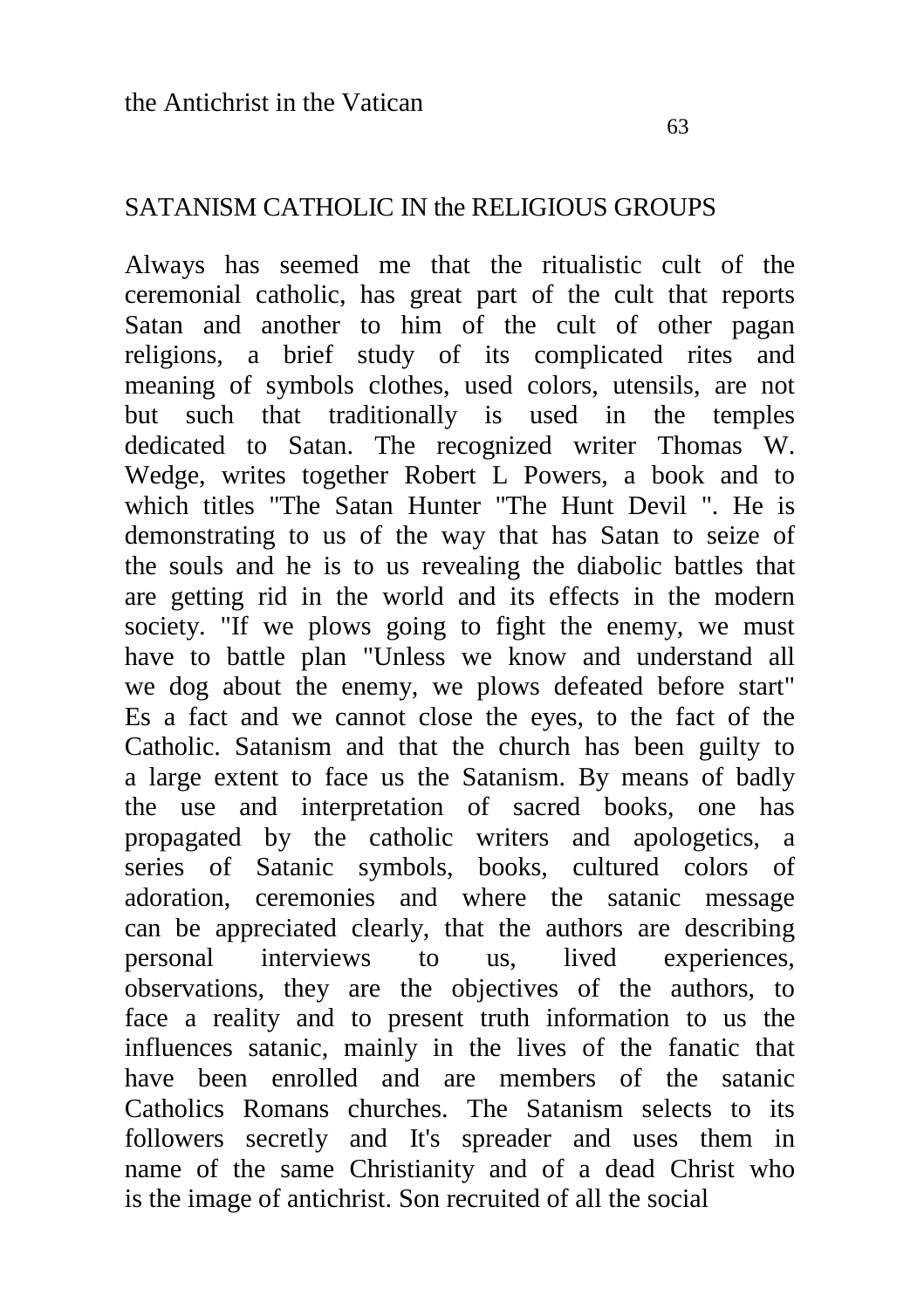#### 64 Monsignor and Dr. Rafael Rodriguez Guillen

classes "people involved in Satanism like from all walks of life, members include physicians, attorney, police officers, pastors an priests" in pages 40 to 55 are describing of the way that is educated and washed the brain to them, and believe that agrees with the brain washing that does to me in the catholic seminary during twelve years and in an own discipline of Satan. All the requirements so that the satanic rites occur, practice in the catholic churches, the masses of magic white, not it black mass, that have made us distinguish the catholic authors, sounds of resounding music and mortuary bells, fires of night lights and wax candles melted in the altars and the processions of capuchins , holly saints of false images of saints who never exist. Paganism's to used of the Roman Empire and Eastern culture and of the West, incense, perfumes of Arabia, and perfumed flowers, signs and symbols that each one in liturgy Roman, on a par has a meaning with the symbols and meaning of the symbols and figures that appear in their stones worked in his you multiform altarpieces and in their satanic altars. Finally the authors mention but of 70 associations that are it jeopardize with the satanic cult, I will mention some, like the one of the apostles, those of articles of the faith, those of the battalion of saints, the crucified ones, those of discipline catholic, these are the groups of seminaries where she is educated to us, apparently to be to alter Christ, I would claim to be to alter diabolism, the mission of Christ, the sacred order, in this group they are all the groups of commanders religious. More of thousands of men and but of thousands of nuns.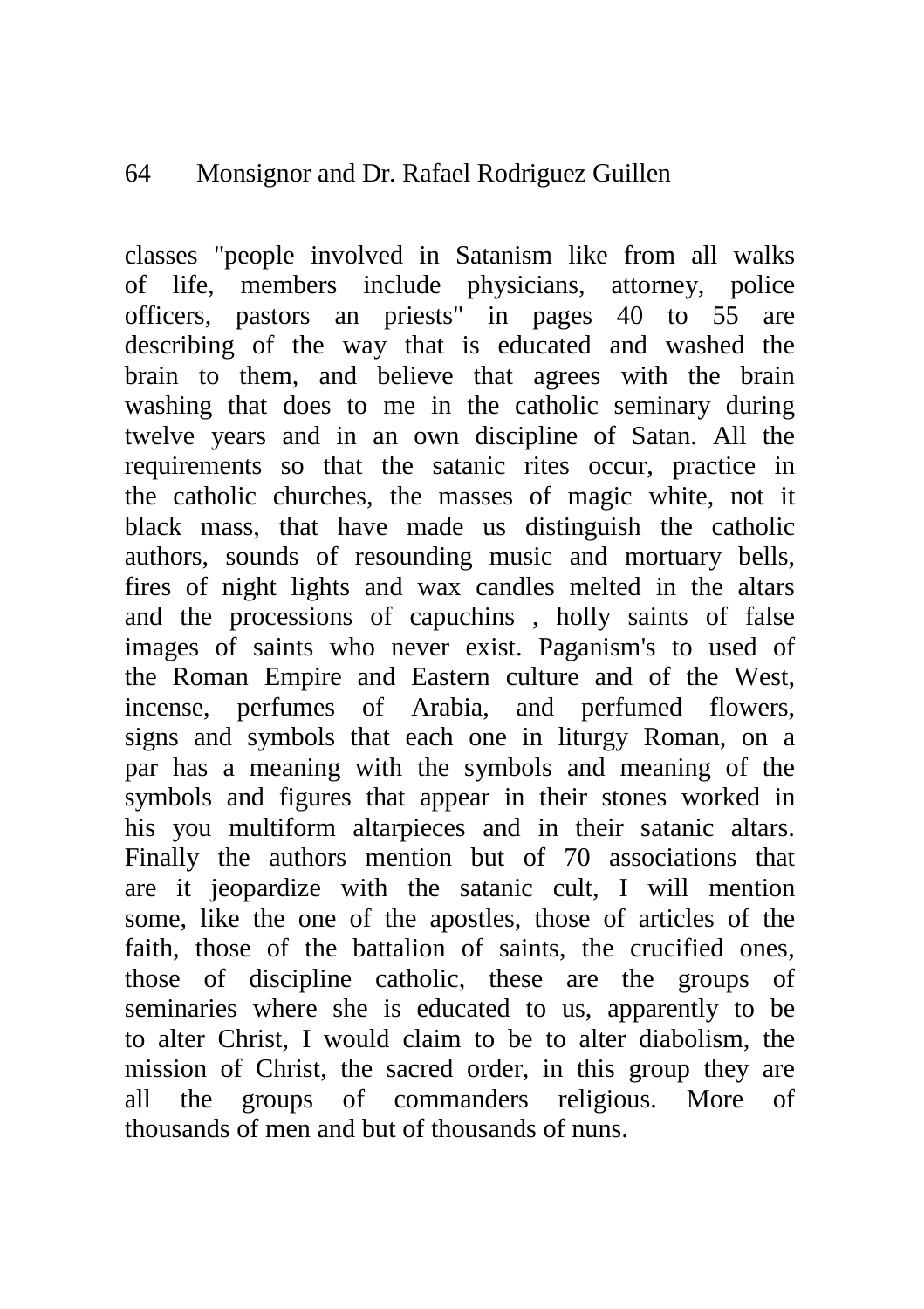#### the Antichrist in the Vatican 65

# ANTICHRIST, EL POPE, THE POLITIC OF SATAN

The recognized writer David Willey, writes best to seller and to which the Politician of God titles Juan Pablo II and describes the action of this Pope and its satanic messages, surrounded by a Mafia, that servant also describes in my book "the Mafia of the Vatican" not demanding that is Amnesty International and the courts of Justice, that they finish once of and by always . The injustices and persecutions that the antichrist carries out with its workers and intellectuals professors whom they love to reform the corruption of the Vatican, Hans Kung, Curram, Monsignor Marinelly, worker of the Vatican, that denounces the homosexuality in like this servant, who deprives itself to them of his rights. The time has arrived to write true history on the Vatican and to investigate what it is happening, without fear or fear to the Satanism that imposes excommunicate and punishes prevailing to them of its chairs, or as in My case , robbing the pension to me that belongs to me of the retirement. David Willey says to us "That saint office, office of the inquisition in the Vatican, is a poisoned lake, where the healthy fish cannot swim. That the papal attitude and of its Mafia, it is a combination of ignorance, and arrogance, administered by ecclesiastics who are terrorist of race". Another Vatican writer very documented is Avro Manhattan and writes "The Vatican's Holocaust" a best to seller worldwide and where he tells but the horrible massacres us that lead the Vatican, the antichrist in century XXI, with photographs and clergymen.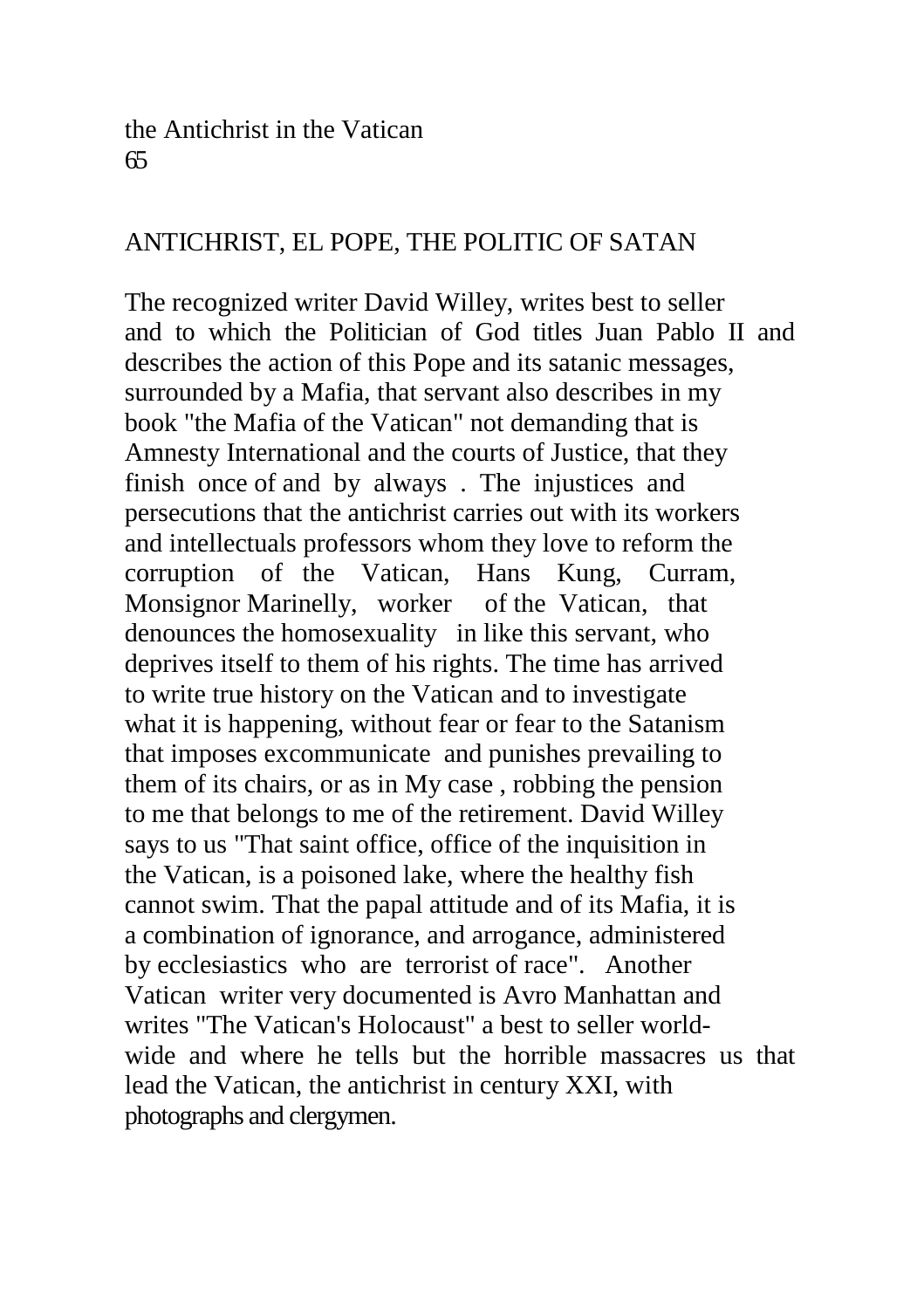# THIRD MILLENNIUM AND SATAN'S

The new technologies and the quickest changes that take place, are opening to the doors to Satan and its plans for the aim of the world. We must be prepared and not to involvement the Christians to us in the materialistic evolutionary plans of the Satan plans. The writer Peter and Paul Lalonde, writes a book to us and where it is to us narrating an extraordinary and novel presentation of the prophecies on the final days . Demonstrate as we are changing, demonstrate like the television and Hollywood, sends powerful images to our mind, the Internet, ultramodern to us mass media and the powers of year 2000, are on the verge of transforming for always our world. They demonstrate us like after reading, his book the "2000 D.C. will understand because the today world will not only accept its technologies, but that will receive to the antichrist with the open arms. Servant now retired and that I have the time to be knowing the new generation of professors and American university professors, its writings, its programs and entertainers of television, like This Week in Bible Prophecy, as like the producers of several and very acclaimed videos, I can know, this stage, of a protestant Christianity and catholic, that is had separated of the authentic and genuine Christianity that preaches Christ to us, and one has become pure theater and exhibition of preachers, who but seem to me well to represent Satan that to Christ, when they pray and they sing worldly artists, scandalous choirs etc .. All this demonstrates to us that the time this close, knows neither to the day nor the hour, but we must be always prepared.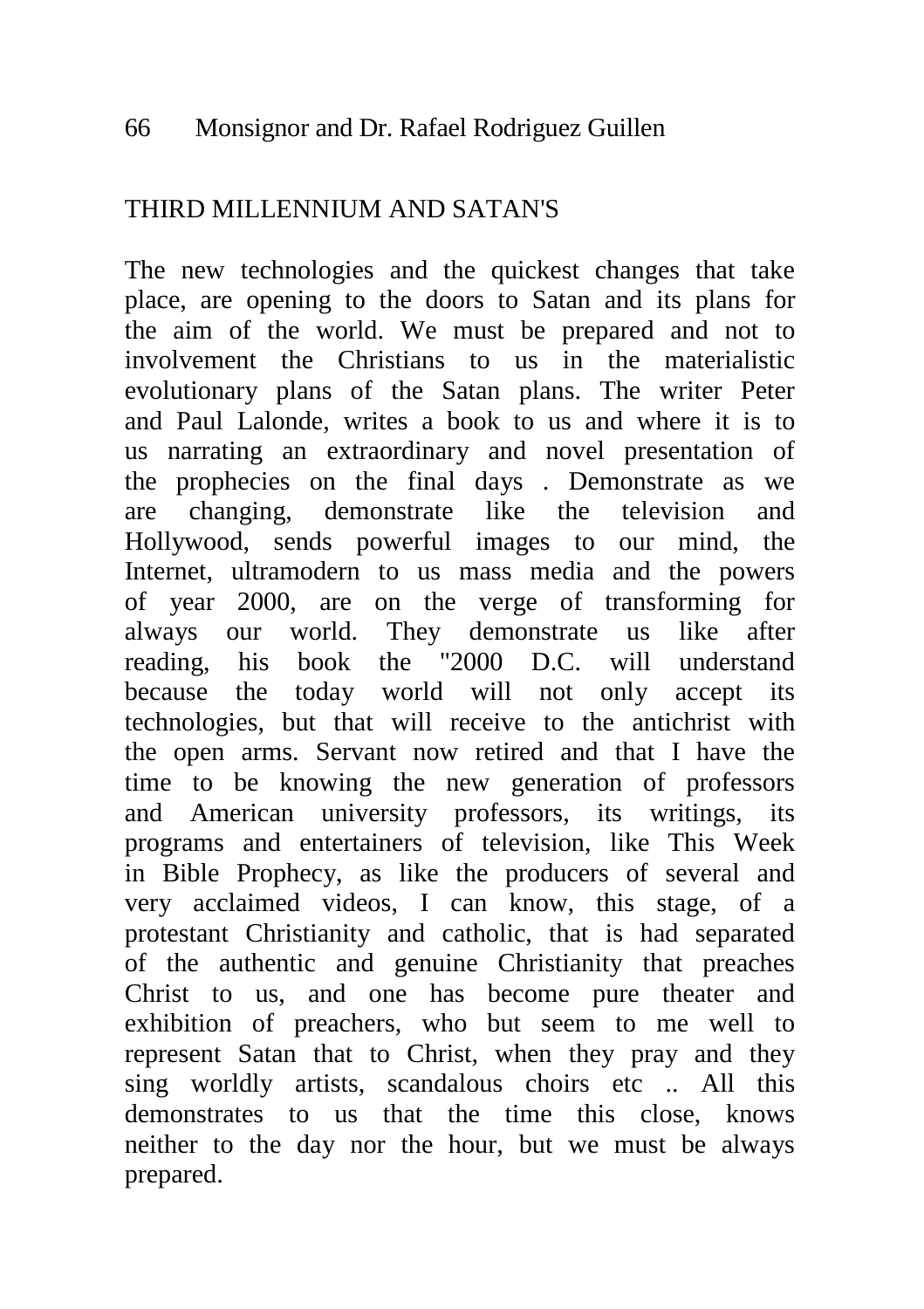# THE SATAN'S DISGUISES

Are a truth fact, Biblically, historically, in the cultures of all the times, the Earth appearances and in skies, the fights of Satan badly and the God good, already we see it in Biblical front page, fall down of angels rebellious and the obedient victory of Los Angeles to God . En the New Testament the same Jesus Christ is attempted and it appears to him Satan with diverse disguises. The satanic intervention and its power are so great, that we can affirm, that their deceits, lies and falsifications, are ending the truth and truth is seizing of scolded. La that is Christ, also Satan filters and disguises of priest, bishop, Pope, and of virgin Maria. In my doctoral thesis, on linguistic anthropology and in my experiences of missionary in the indigenous zone of Panama, I dedicate several chapters to prove the appearances of Satan and their disguises to the natives. In my missions, I could attend the celebration of the cleared one and ear the shouts and paganism of Guamies possessed people. All the rites of but refined the ceremonial one in relation to sex, practiced the natives and who their priests taught to them. Memory that in my parish, my parishes criticized to me because Maria to a called India did not believe in the appearances of the virgin Innocent, and I had to attend and I was convinced, once again, that I was present at, the disguised intervention of Satan of equal way that we are being present at it in today, with the questions and answers that the virgin gives to which she appears to them, it is a fact and the surplus of the town of God, and that obeys its mandates does not have to forget and to present, to the different forms and disguises that the satanic power has, but that the power of God is greater and than final victory is of the lamb Christ and we must be firm in our faith.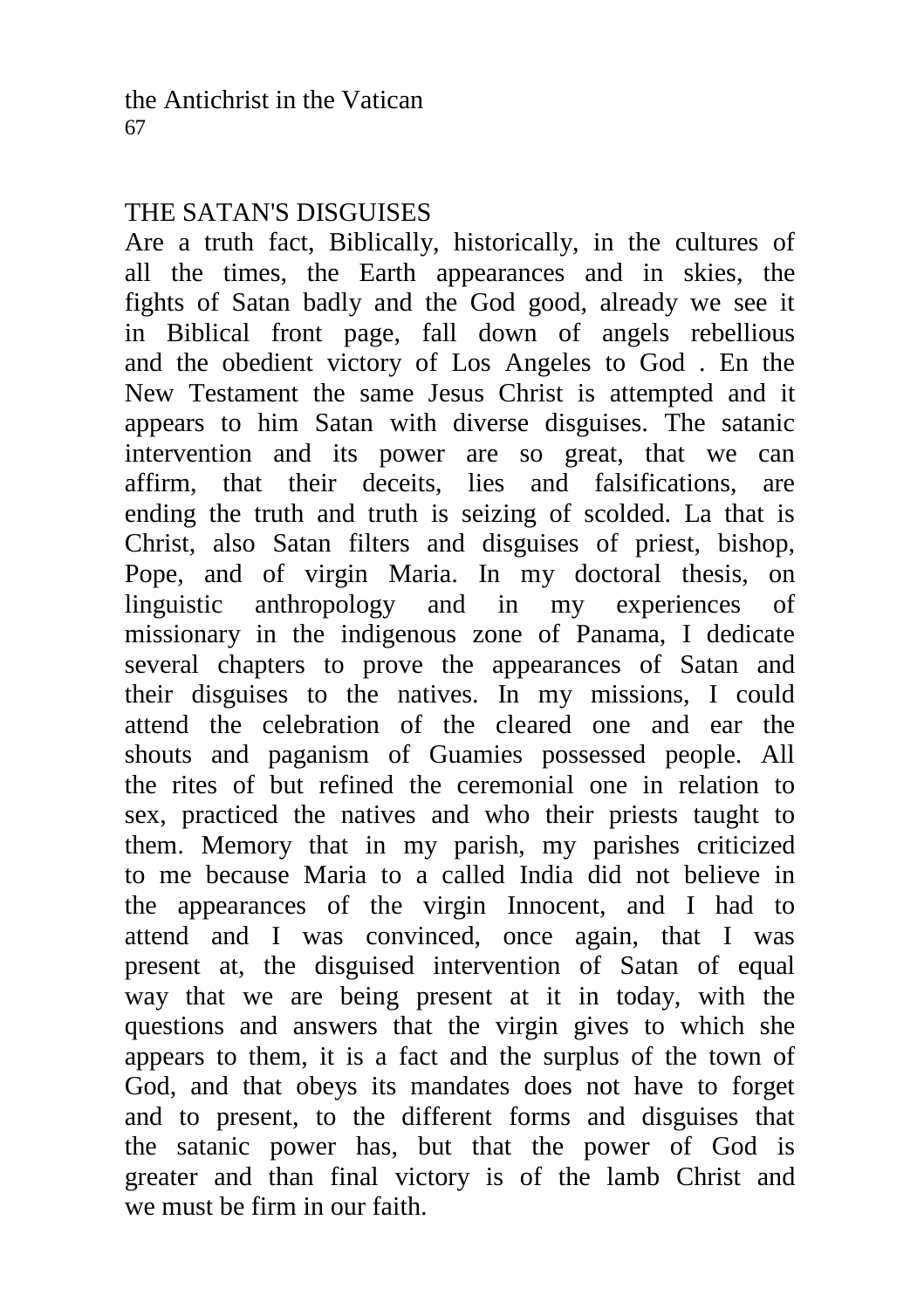## SATAN CHANGES TO THE MESSAGE DE GOD

The greater damage than Satan has been able to make the humanity, has been to adulterate the bible and where in the original one, the salvation message is very clear 20:1.21 Ex- Hebrew or Aramaic Deut. and writing 5.1.22 and that same you can compare it, she has been altered and she has deprived us to know, the mandates of God and in order to the salvation she takes us condemnation to the eternal has been deprived to him to the Catholics to know the truth God, putting in between sacred texts, marginal words in cursive letter and notes illegally, suppressing and adding of the original ones, apocrypha, books, to its interest the texts boldly. In order to prove my affirmations, same you compare. The Ten Orders in the Christian Bibles Exodus 20:1.21 and in the Catholic Bibles, you will find, the following thing: The second order is suppressed "you will not become image no". That is to say, the idolatry, is why implement to adore itself to us to the images, although falsely it is said to us that he is dulia or hiperdulia, (Is adoration ) the catholic kneels down and he adores them. With the suppression of the second order, the fourth order also has ignored it, when the Sacred bible says to us, " Remember of the day of rest to sanctify it". Seventh it happens to be sixth that changes it substantially. The tenth order detaches it in two parts so that it continues leaving the account ten. It invents therefore the nine and Ten of its new edition. The fifth, that happens to be the quarter, clips it, clearing the promise, is to say to him that it manipulates, suppresses and weakens up to five orders, 50% of the Table that Moses receives. Satan the antichrist with seat in the Vatican has made lose to many souls with idolatries and false lessons.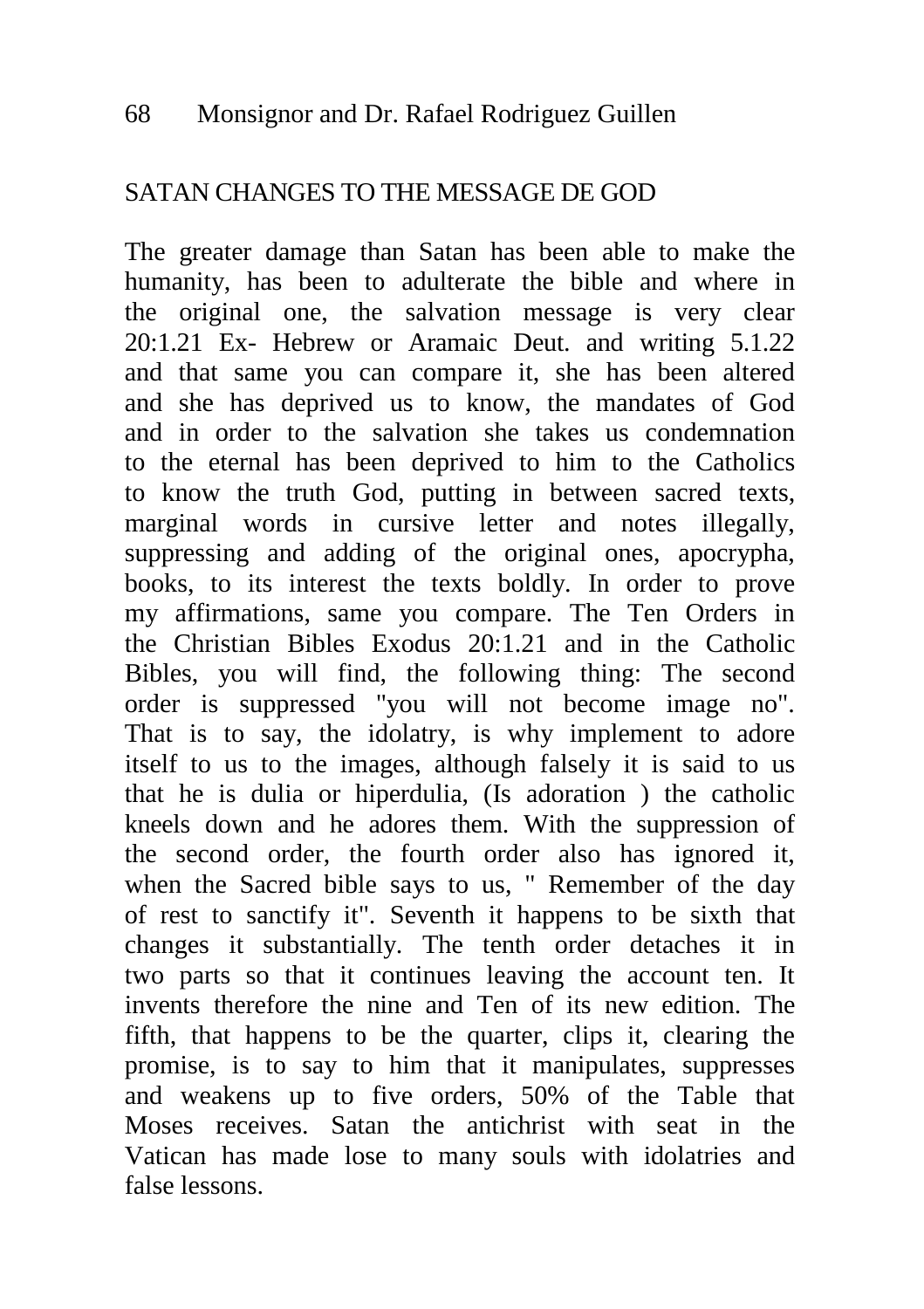the Antichrist in the Vatican 69

## THE SATANIC DOCTRINE OF THE CELIBACY

We can Biblically demonstrate, that the doctrine of the catholic celibacy, it is a sin against the Spirit Santo, and who condemns tacitly. In la. Timothy :4,1-3 .But the Spirit Santo, says clearly, that in the coming times, have to apostate some of the faith, giving ears to deceptive spirits, and diabolic doctrines" 2. Taught by full imposters of hypocrisy ho will become aware cauterized "and in the 3. Who will prohibit the marriage and the use of foods that God created so that they into given from thanks the faithful and those that have known the truth ". It is not possible to be proven with but certainty, which God establishes, on sex and its regularization, we cannot, to follow deceived less and disobeying laws than God imposes the humanity and that specifically, prohibit, and that Jesus Christ when redeeming to us clarifies them and teaches in his rules. Church catholic, when to prohibit reading of the Bible, has obtained that catholic ignores truth Christian on sex, and him has taught, doctrines satanic on celibacy, on mystic and false Spiritualism of abstention, purity, virginity, luxury, of false asceticism, that it practices in the convents and monasteries of papal canonic sexual degenerated that copies, of religions cultist and that honors to same Satan, fulfilling their laws and sexual vices of the catholic believers, who fill to hospitals and jails, and the seminary and convents are full of non celibate homosexuals and lesbian . like to believe to the world. The aberrations are so many and sexual abuses, that I recommend to him reads my book Sexual Deviation of the Catholic Clergy."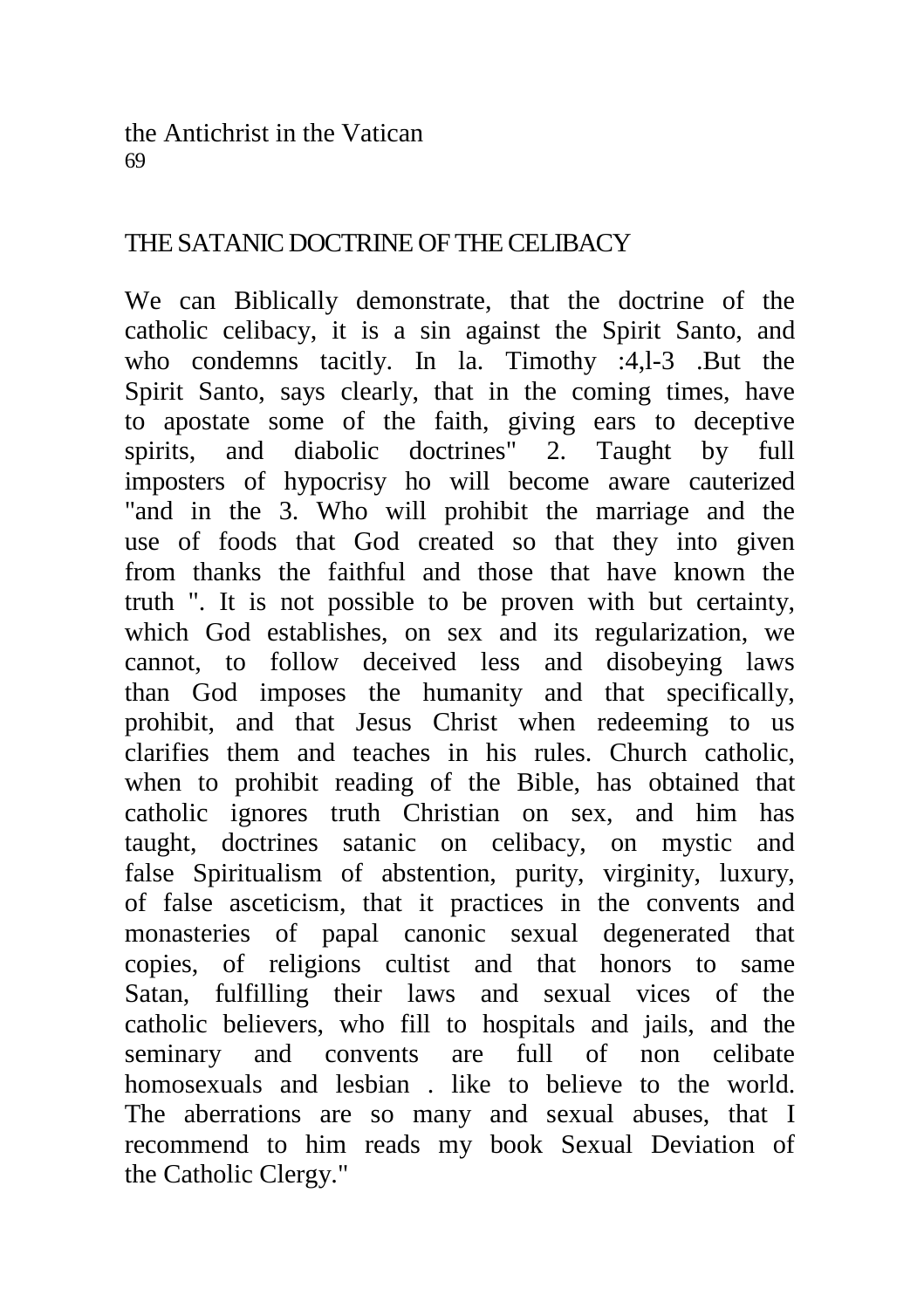# THE ANTICHRIST PERSECUTES MY WORK MISSIONER

During fifty years, that I have dedicated myself to preach the gospel and to preach the salvation of the souls, in Spain Hispanic America, the USA, I can testify by my lived experiences, that Satan, the antichrist, has wanted to prevent and to like of place, my missionary work, and is now that in my retirement and to the seventy and three years, in medical treatment, I can prove and document, of the way that the antichrist prevents my missionary work for the salvation of souls. In Spain, when preaching without receiving nothing by the religious services, when dedicating me to the poor men, and wanting to prevail the mercantilism and political of the fascism and the Vatican, that seize of the education, national patrimony, means of information etc.. it is overthrown to the democracy and a catholic, fascist dictatorship of 40 years prevails. I was removed of my parishes, persecuted, slandered and when not obeying new fascist political slogans of the new imposed cardinal, and new pastoral directives, had to exilic to me, to go to the exile America and power to know, if in truth the catholic church in America were the church of Christ, and the encounter but corrupted much that in Spain. Its Bishops, priests, parishes. When arriving at the diocese of Chiriqui in Panama, it is offered to me to live in a palace, architecture prize, and to share dulche vitta with bishop Monsignor Alberto Clavel, being its vicar and secretary, and the next bishop, position that I don't accept , because to preach the Guaymies natives, abandoned, it was my favorite mission and in fulfillment of the gospel advice, I went into in the indigenous zone of Tole, it orients Chirican and I was vicar of 50,000 Indians (my Daily book "and Memories of Monsignor and Dr. R Rodriguez" story with detail luxury the difficult who I turn out myself to leave Spain, and the network of the espionage of that it still persecutes to me). The Gentleman is my Shepherd, and he has always taken care of to me and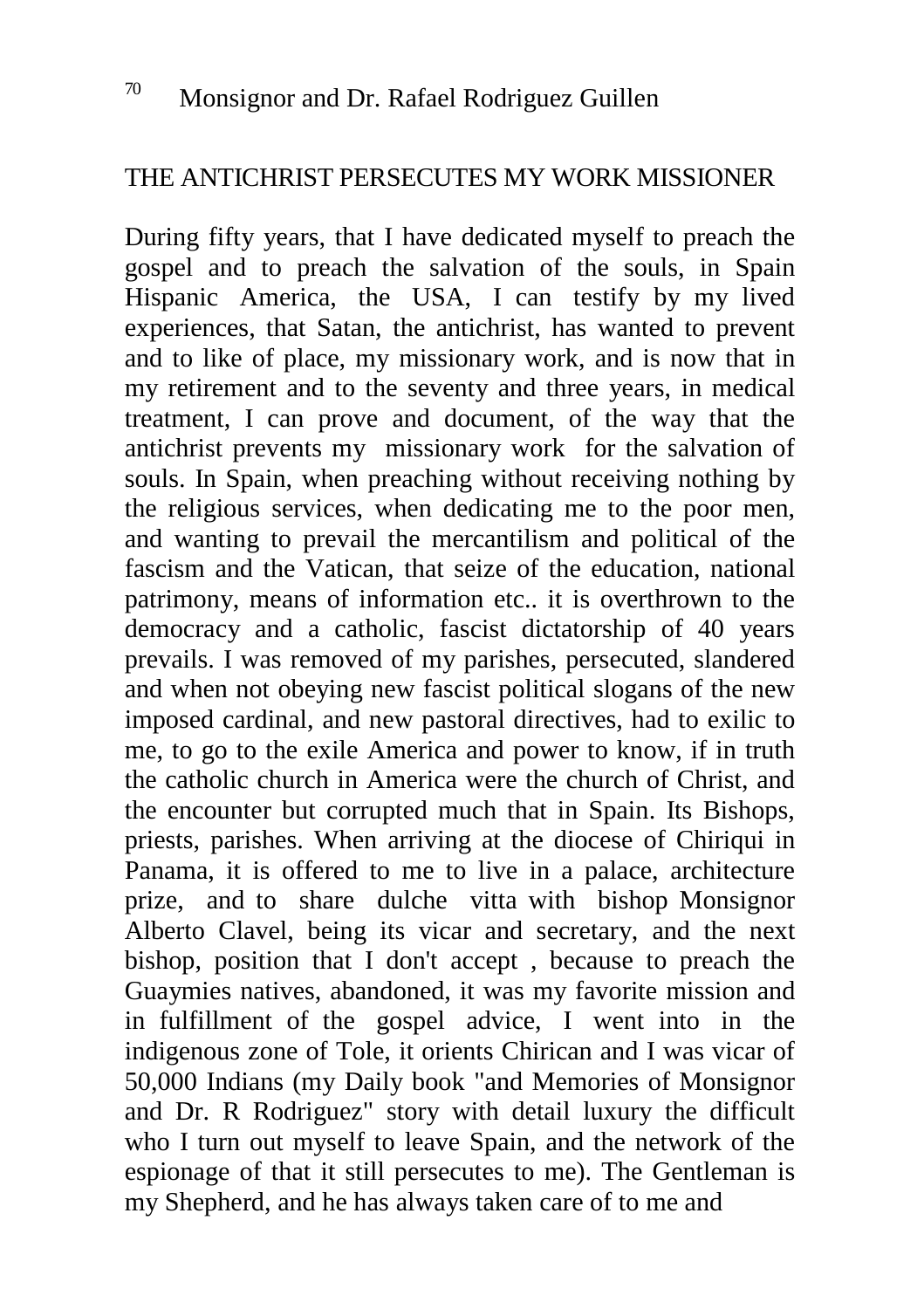blessed. In the indigenous zone, where I coexisted by four years, between fierce and noxious animals of all sort I could by the hundred turn and baptize of natives and farmers in my missionary campaigns, (magazine LIFE and CARE did donations and news articles to me by year 1959-1960). The Jesus Christ proved to me, who when he is sent the networks in his name and dedicates itself with love to the salvation of the souls, is received all class of blessings, and thus I could organize the mission of the CAIG, Center of aid to the Indian guaymi, with a transmitter, to grief that was no electricity, the new Church, he marries pastoral, and programs dedicated to the health improvement, agriculture and indigenous education. The magazine LIFE, and Protestant Institution CARE, sent an airplane and they interview me in the zone, and they presented my missionary work . After health sufferings, of confrontations with same Satan, small change in the indigenous zone, to dedicate to my work, soul, life and heart, receipt a letter of the bishop and demands my monthly payment me, don't permit my station radio, because I was one foreign, and it clears the parish to me if it did not contribute with the monthly payment of demanded stole. I could include/ understand then, that like in Spain, the catholic church, directed by the antichrist in Panama hat was the same one. Patient, I was hospitalized, and but for the Dr Figueroa who operated to me free, since the bishop don't want to pay the operation may the Lord bless me to live if not today would be dead, but the God wanted to me, to prove to the world that the antichrist persecutor of my missionary work, and the antichrist live now in the Vatican. Finally in the Diocese of San Diego, where I am living retired I cant officer like priest ,and prohibited writes in the newspapers, it offers conferences by the radio, and it is only allowed me in a clan, to exert my canonical functions, because the times that they have wanted to excommunicate to me, I have taken them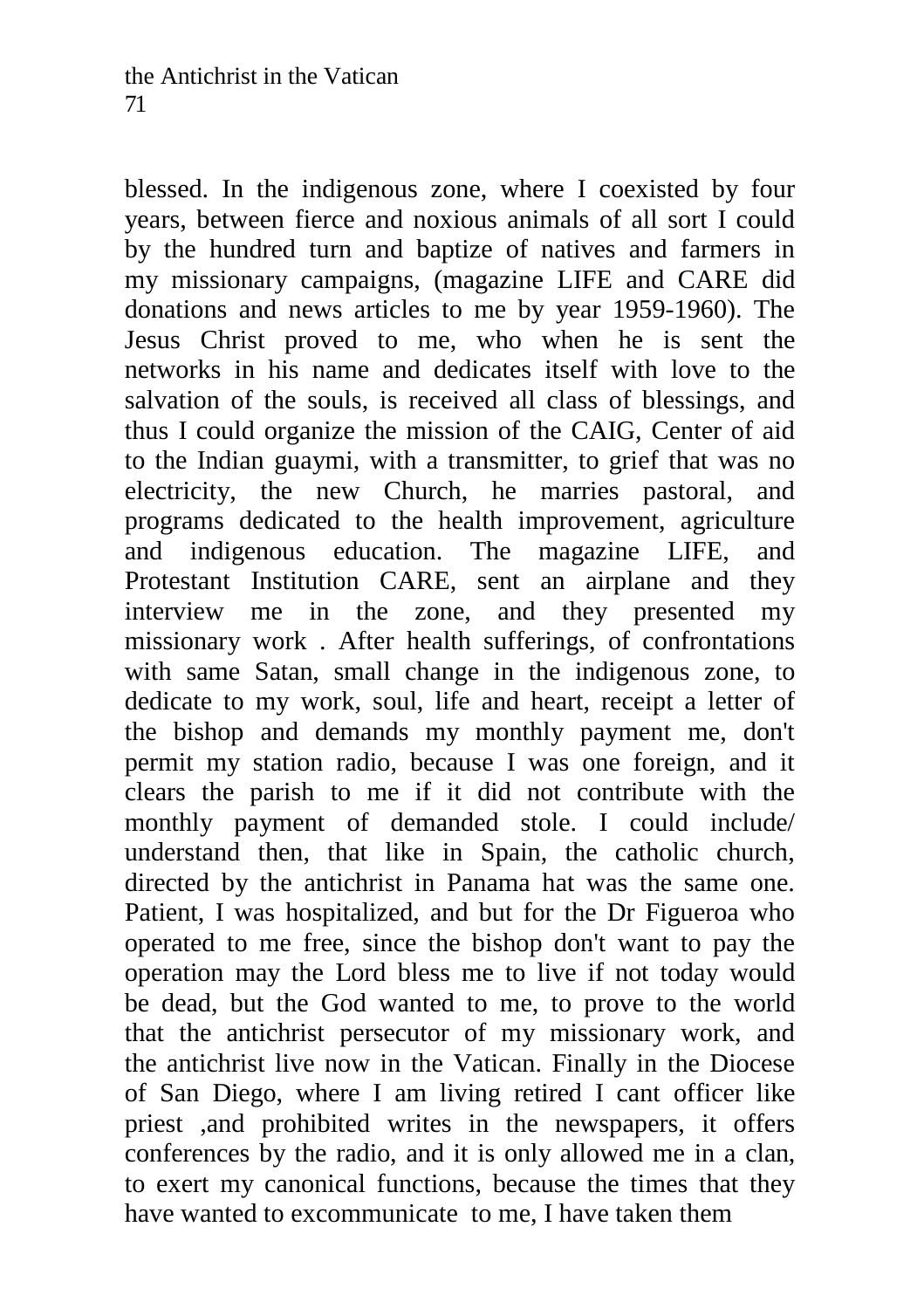courts to the civil, because the ecclesiastic make fun of my human rights, and nothing concerns the democratic laws to him. The Jesus Christ is allowing me to write, my lived experiences, y denouncing to the antichrist that reigns in the Vatican, the Jesus Christ has presented to me the truth the church of Christ that he establishes in the Earth, and the lie of a church catholic apostate. I have written 24 books and where I can prove and to document, that the deviations of the catholic church and their corruption, has degenerated and it cannot be a church of Christ, one has become the mother of all the fornication who prophesies itself in the apocalypse, the Babylonian of the new testament, with all her superstitions, esotericisms gnosticism's, pagan ceremonies, and giving cultured same Satan, that has seized of million souls and it takes way to them of the eternal condemnation. One is seizing of million catholic or protestant calls, but whose lives and beliefs are not of God, but of adoration to the antichrist and its idolatrous images. In these end of times, in which we see, to fulfill prophecies, before lies and crisis spiritual that has sunk the lessons to us, of false doctrine catholic, where, every day, it appears in the mass media the corruption in which lives priests and bishops, of Vatican He written on these subjects, that the catholic must know audio books to 120 p and videos, to raise consciences and to know the truth Christ and the lies, of the Catholicism. I scientifically prove and document in my books that I have written. The Vatican in the open. The Finances of the Vatican, the Mafia in the Vatican, the Lies of the Pope Juan Pablo II, the False Scholastic Philosophy of the catholic Church, the Vatican is undemocratic, the National Catholicism Political State of the Vatican, the Power of the State of the Vatican in the USA and Hispano-America. The Catholic Sect. Differences between a Catholic Church and another Christian, the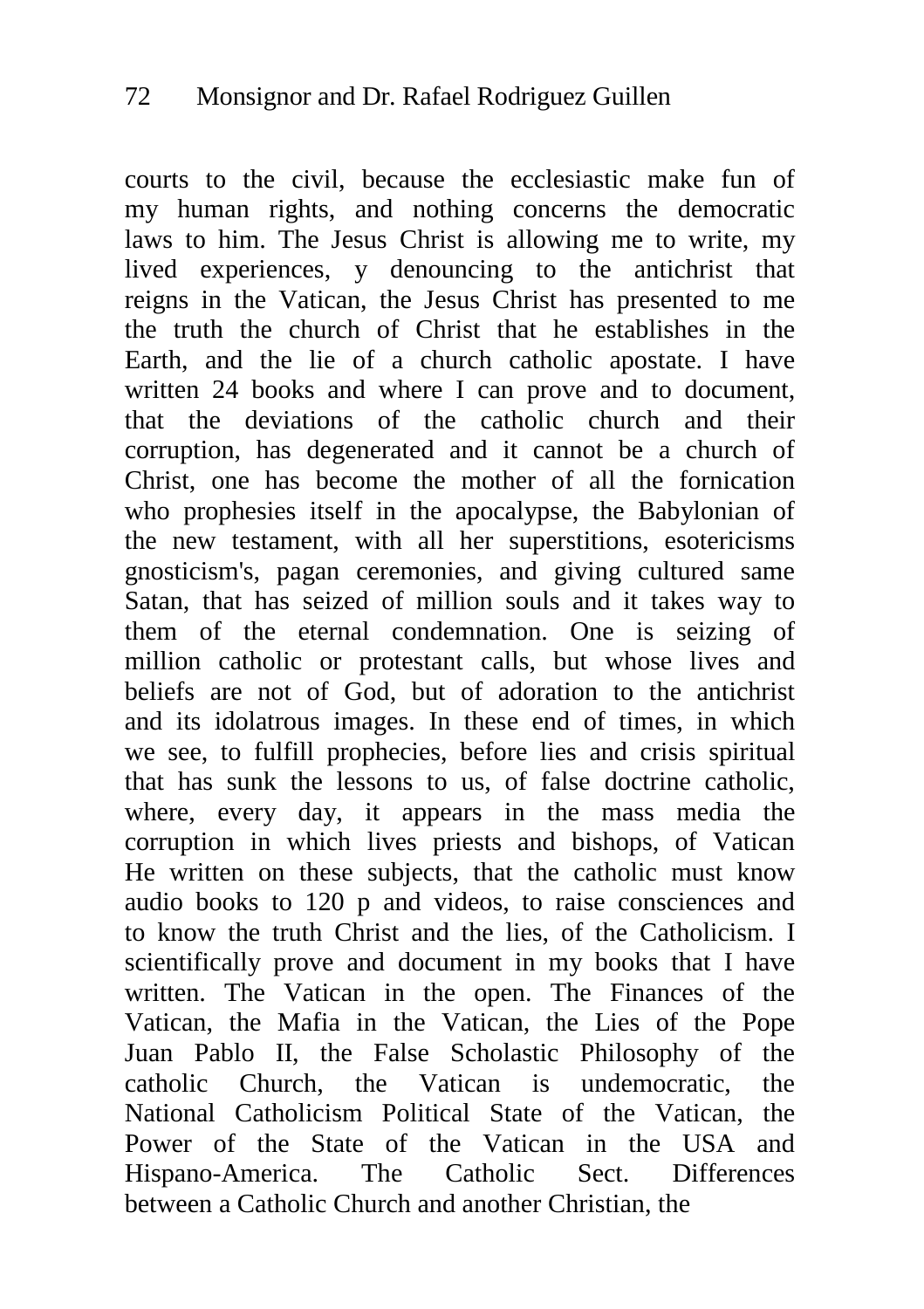sexual Deviation of the catholic clergy, the Catholic Inquisition the Church that Jesus Christ has founded. I have write one new Christian history. Treatment to prove and to demonstrate Truthfully, is to say scientifically, by history, the bible, the individual moral, the philosophy and theology, that a thing is Christianity and another thing is Catholicism, two very different histories and that the antichrist from its beginnings, has confused the believer. In my book on my memories, I am analyzing my lived experiences, undergone persecutions and powers of Satan to prevent my missionary work of salvation of souls. It is tor that reason that the Christ inspires to me, before being taken to rest, to write and to open religious consciences to the million even protestant Catholics and, who his churches and their leaders has been turned aside of the authentic Christianity, their rites and houses of oration have apostate of the Biblical lessons and turned amused esoteric and agnostic theaters and operettas. The satanic persecution is incredible that receipt, to my return to Spain, after forty years to be preaching in America to Christ and invited by the evangelical churches, I was punished, is expelled to me from the residence for priests, and prohibit to preach itself to me, refuses my certificate to me of arrangement and by the same vicar student of the seminary, refuses parochial work to me in spite of being many parishes without priests. I had to go to the civil courts, after two years, to demand my canonical right and to make fun of my legal requests, I paid to the famous lawyer but in Seville Lic. Lettuce, and denounced the case before the courts, that it was the only way of which my canonical rights were recognized to me and I get up myself to ministry to preach Christ. Desperate to much people within the Catholicism, so that it found to the Church of Christ outside the lessons of the Catholicism.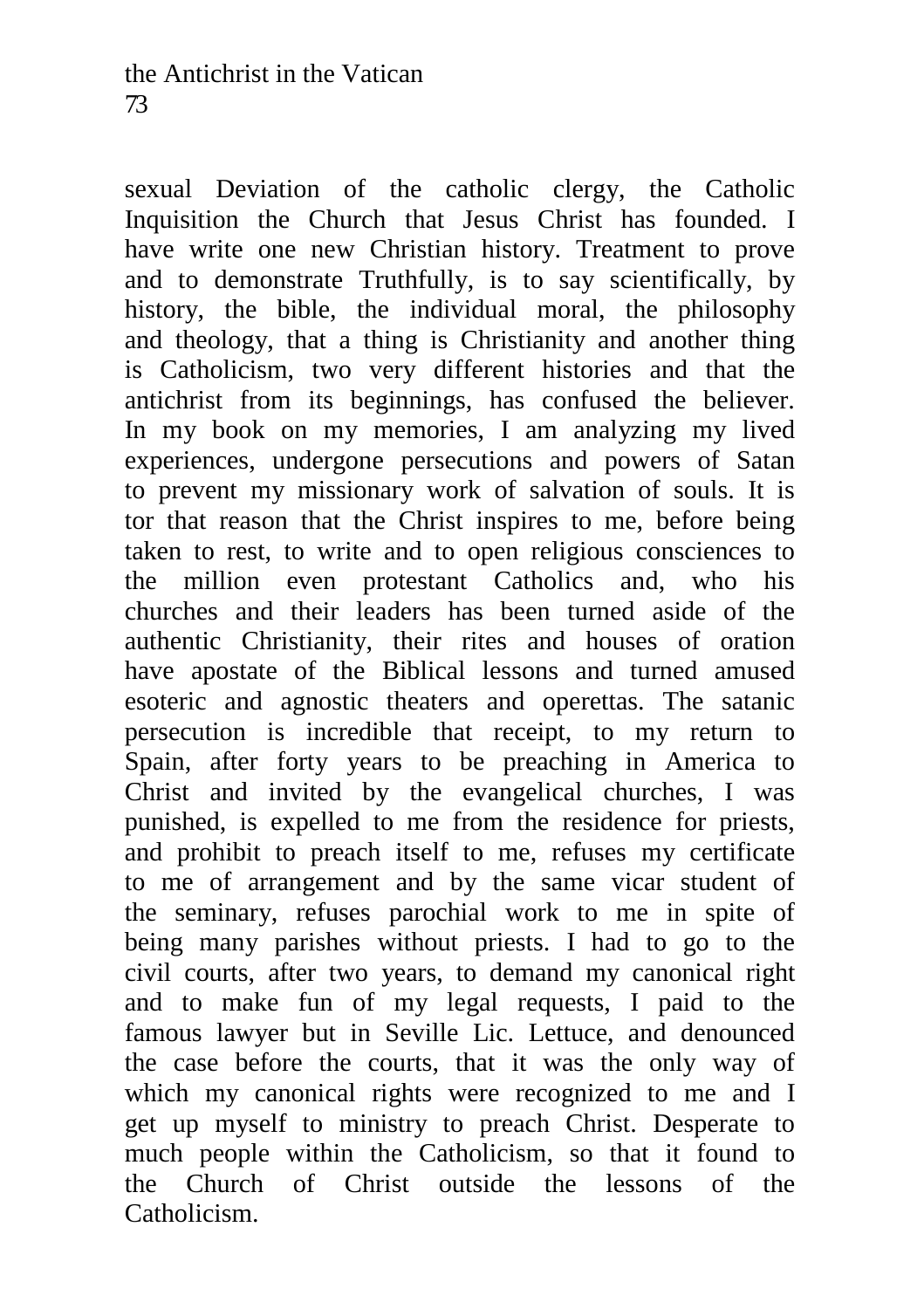I must add that the pension of retired that the Spanish government grants to all citizen by law, robs to me in my diocese of Seville, I was to be in medical treatment in California. Finally in the diocese of San Diego, and with my clerical licenses, prohibit to be spoken to me in the churches, the radio to write in the newspaper they sending to the archbishop and to been excommunicate I want to reform the corruption in that it has sunk to the antichrist in the churches and their ministers, I have challenged them and in Mexico also I am persecuted, but I fulfill blessing in my writings and conferences tha internationally I am giving and of whose fruits and conversions to the genuine Christianity, I have wonderfu statistics, Satan in its vicar and representative in the Vatican, cannot with the power of Christ and when are preached in its name. Two radial programs in San Diego have been prohibited me, but the Jesus, at these same moments in which I write, I have already been able to contract other two programs, to which I call Christian Advance, and where with my audio books of critic, videos and, I am presenting, the true church that Jesus Christ Cover and sacrilege deviations of the Catholicism and Protestantism that agrees with the Vatican. We know that next to the third millennium and before the spiritual crisis in which it has sunk to the mother of all the fornication and their seat to us in the Vatican, when we can see to the catholic town, sunk in spiritualist idolatries, sacrilege sacraments, beliefs, and until of a God Trine, of purgatory not biblical for the adulteration and suppression of such orders of God, inventing satanic dogmatic laws and canon, we see the catholic, believing but in the Maria appearances and adoring it, in sorceress, Obscurantism, witchcraft's , superstitions, in a satanic spirits, that is taking it to the same hell when believing in powers that are not of God Desire to finish to this article, repeating the words of prophet greater Jeremiads CAP I.17,19 and in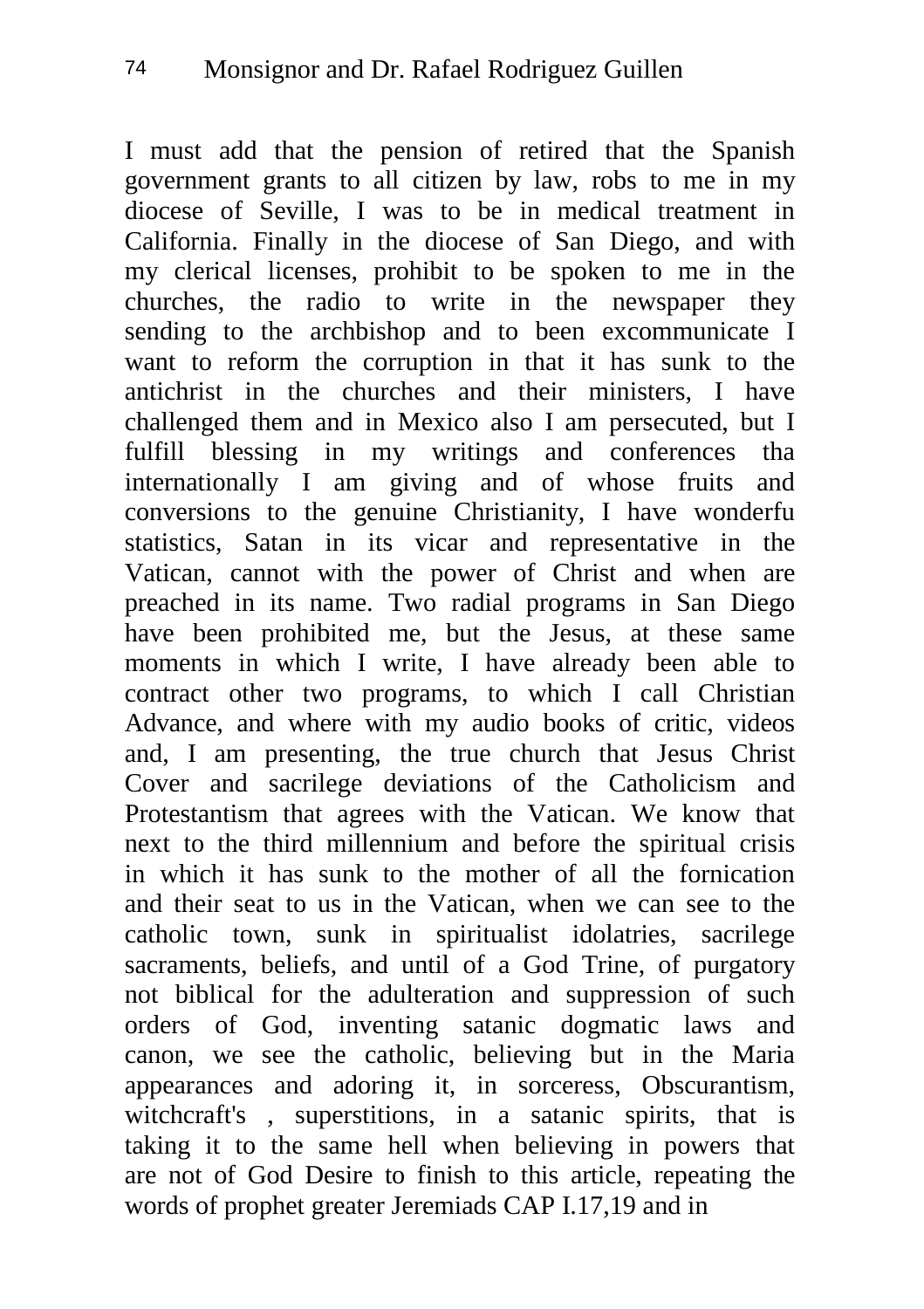whom foundation my preaching by Christ and salvation of souls. "You, then, it fits your backs, to raise, and spoken all whichever it commands to you, non subjects in front of them, so that I do not make you break in front of them". Because I am I have put to you here in this day like fortified city, iron column, and bronze wall, against all this earth, Kings de Judah , its princes, its priests ,y the Earth town." And they will fight against You, but they will not win to you, because I am with you, says Jehovah, for freedom " Las promises of victory of the Immaculate Lamb Christ Jesus against the satanic followers and their powerful attacks will not be able to surpass, the divine powers and their victories through the centuries, have sacrificed million believing faithful and it has invented by the catholic church all class of martyrdom's and calumnies against the town of God, but it has not been able to exterminate with its town surplus, that defies it and it does not have the fear, this Christian and monsignor, doctor in the Biblical wisdom of the salvation message and academically preparing to me, to be able to prove and to document, that it is Christianity and of which inclusively Protestantism is Catholicism that still their leaders keeping the umbilical cord like children of the mother all the fornication's, la catholic church and its Roman Pontiff, the dragoon of seven heads, prophesied in the four angelically messages in the apocalypse. I do not have fear to be an attacked day and silenced, until now all the attempts to shut up and to let to me preach Christ and write on the lies of a catholic church that has hidden the truth to us of its lies, the Gentleman inspires to me by my hooks, discover the true satanic face that he does not know himself, and prove whatever in my writings documentary and affirmations I do.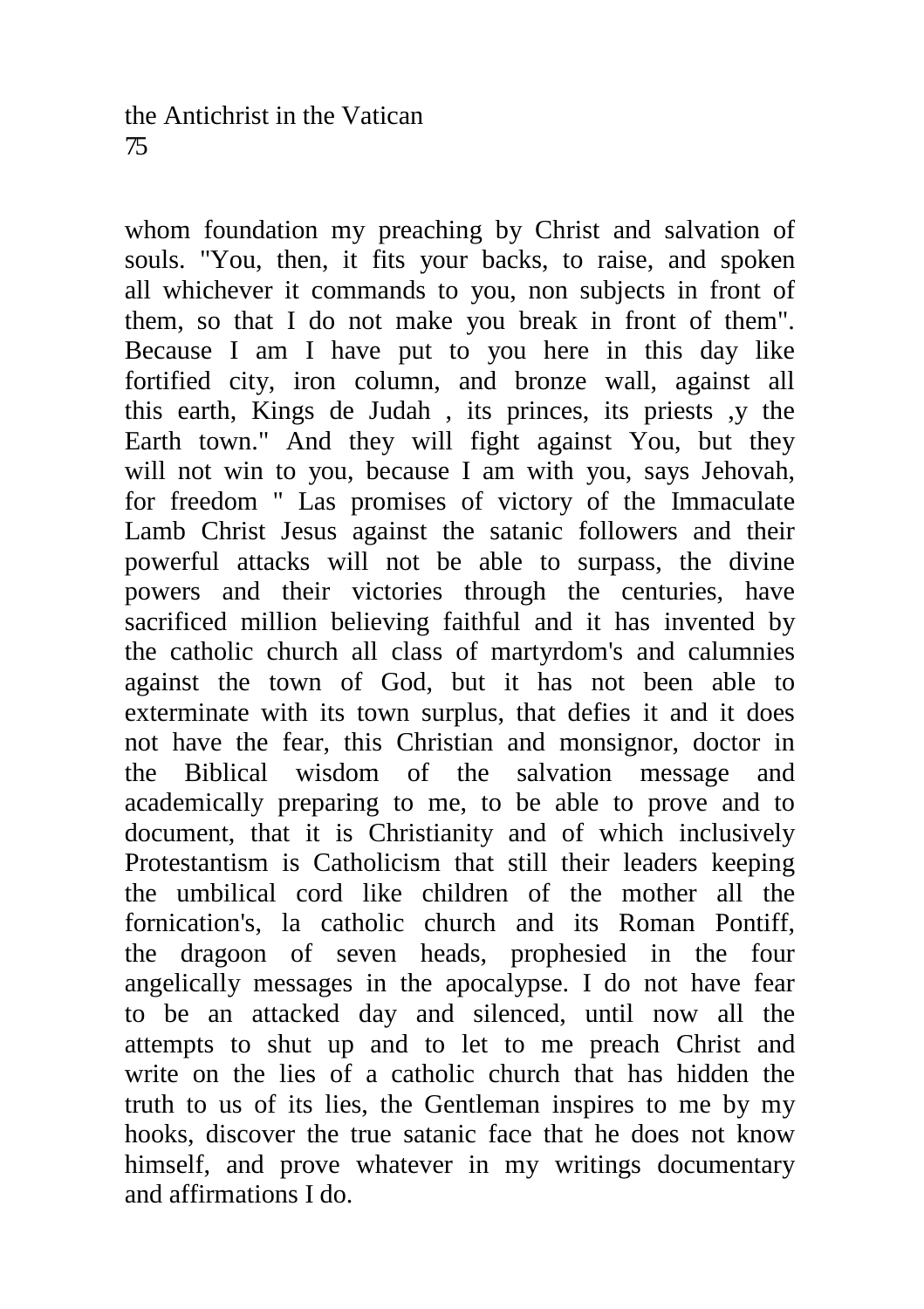# ROMAN, HOST SECT CATHOLIC OF THE **ANTICHRIST**

Between the abundant bibliography and books that I have in my writing table, on the antichrist, I have preferred to select and to document my article, the one that Doctor Benjamin Gonzalez writes Towers that takes by Host Rome title of the Antichrist, a warning to the humanity of holly "virgin" en his appearance in France in 1830, the author is based on the catholic writers to sustain his thesis, of which the Seat of the Antichrist is Rome. For it the book of Revelations begins its tests mentioning the Apocalypse in its Later see CAP 13. II. 12 "another beast that raised of the Earth and had two horns but it spoke as dragoon and it exerted all power of the first beast". In order to prove it it is based on Biblical appointments on the origin and the seat of the Antichrist, can consult I John .2.18 and 4.18. and 2 John 7. because many liars have left by the world, that do not confess that Jesus Christ has come in meat. Who this does is the liar and the antichrist "the author makes theological and historical considerations and of catholic writers, the Eusebious, Hipolite, Justine, who prove that Rome is the Seat of the antichrist Also analyzes carefully some of the appearances of holly virgin, indicating to Rome like seat of the antichrist. Of sample also that such French and Roman cardinals like that confirm it, finally it mentions a found letter of the Merciful Pope I SAW year 1342-52, in where Satan prince of the darkness goes to its vicar the Pope before mentioned. It says in pg. 21 to us "By virtue of all the exposed considerations, does not have to surprise that the first council of the catholic church have been inspired by anti Christ" the Appointment the Council of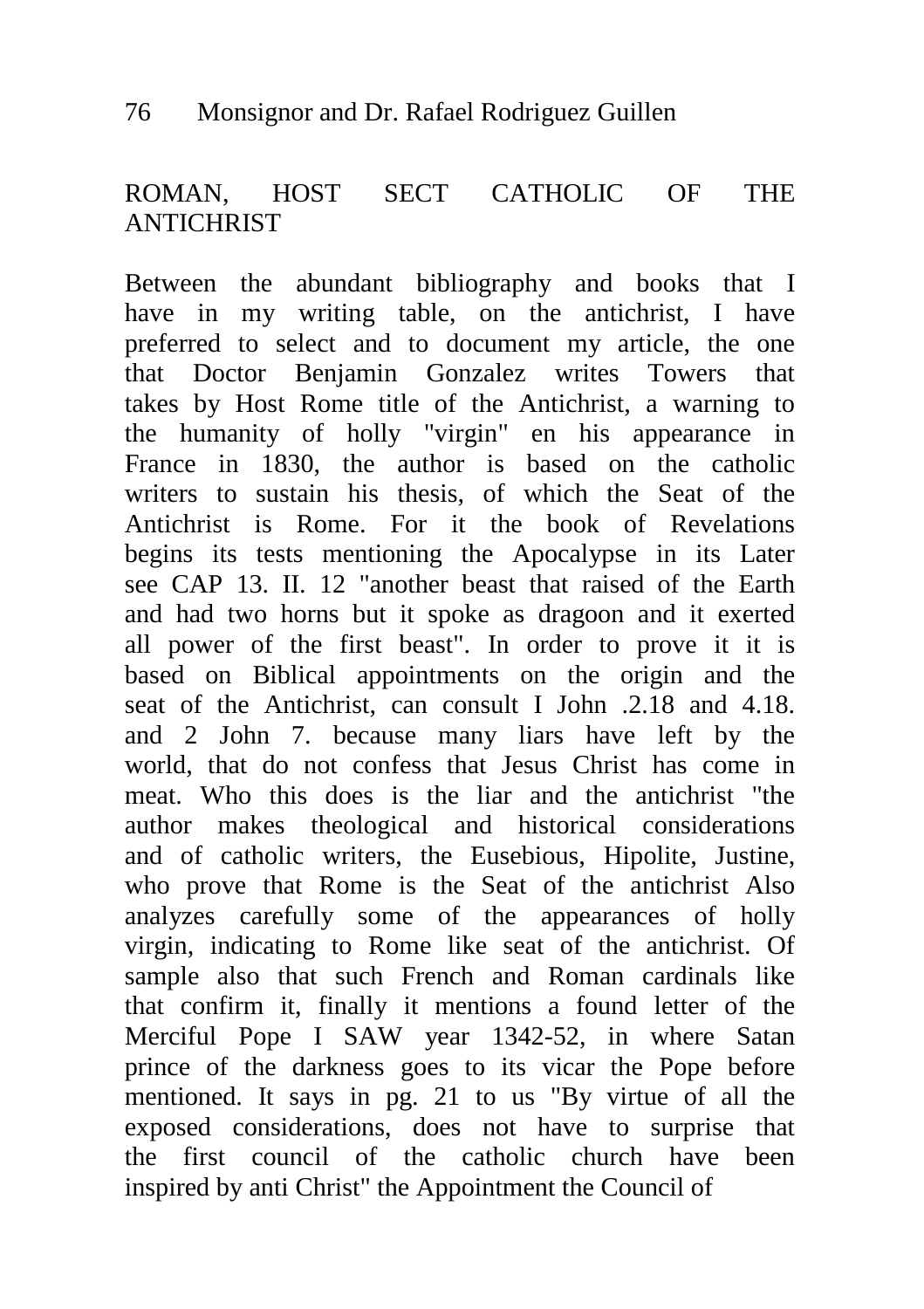Nizea 325, of Efes year 431, Chalcedony 451, council to us handled by the Roman emperors many were called Christians without being them, certainly were catholic. Another one of the books whose reading interested to me and to prove apocadicticaly that she is blunt and the Vatican the seat of the antichrist it is the book that writes George and Vandeman and whom The Rise titles and Fall of Antichrist y bases his thesis researching prophecies of the book of revelation that publishes Pacific Press Publishing Ass 1986. In p 49 and that titles The Antichrist Exposed, and asking Who author in the world will it to be ?A religious fanatic like the Ayatollah Khomeini? Or to political tyrant? To cult to leader ?Perhaps an atheist. Is it to human or to demon ?A Government ? Maybe even to churchmen page 71, documents to the antichrist as "Airlift Armageddon the great day of the final battle and victory of the Almighty and that appears in Apocalypse 17.14.Y where the antichrist will be overcome. All prophecy Biblical and of famous vidents whose prophesy has come fulfilling Notradamm, all agree in confirming that blunt it will be exterminated and the antichrist the Pope and that the second coming and end of the times comes near and only it will reign in the Vatican two Biblical Popes more and they will be fulfilled all prophesy and the extermination of the antichrist represented by the Roman Popes. Another one of the books that narrate to us on the antichrist and that identifies with Satan call Satan Satanism and witchcraft and which writes Richard W De Haan, it has also helped me to support my thesis of which it is the catholic church and its leader the Roman Pontiff, a church who represents the interests of the antichrist or same Satan and I do not interest them of Jesus Christ and his Santa Christian Church.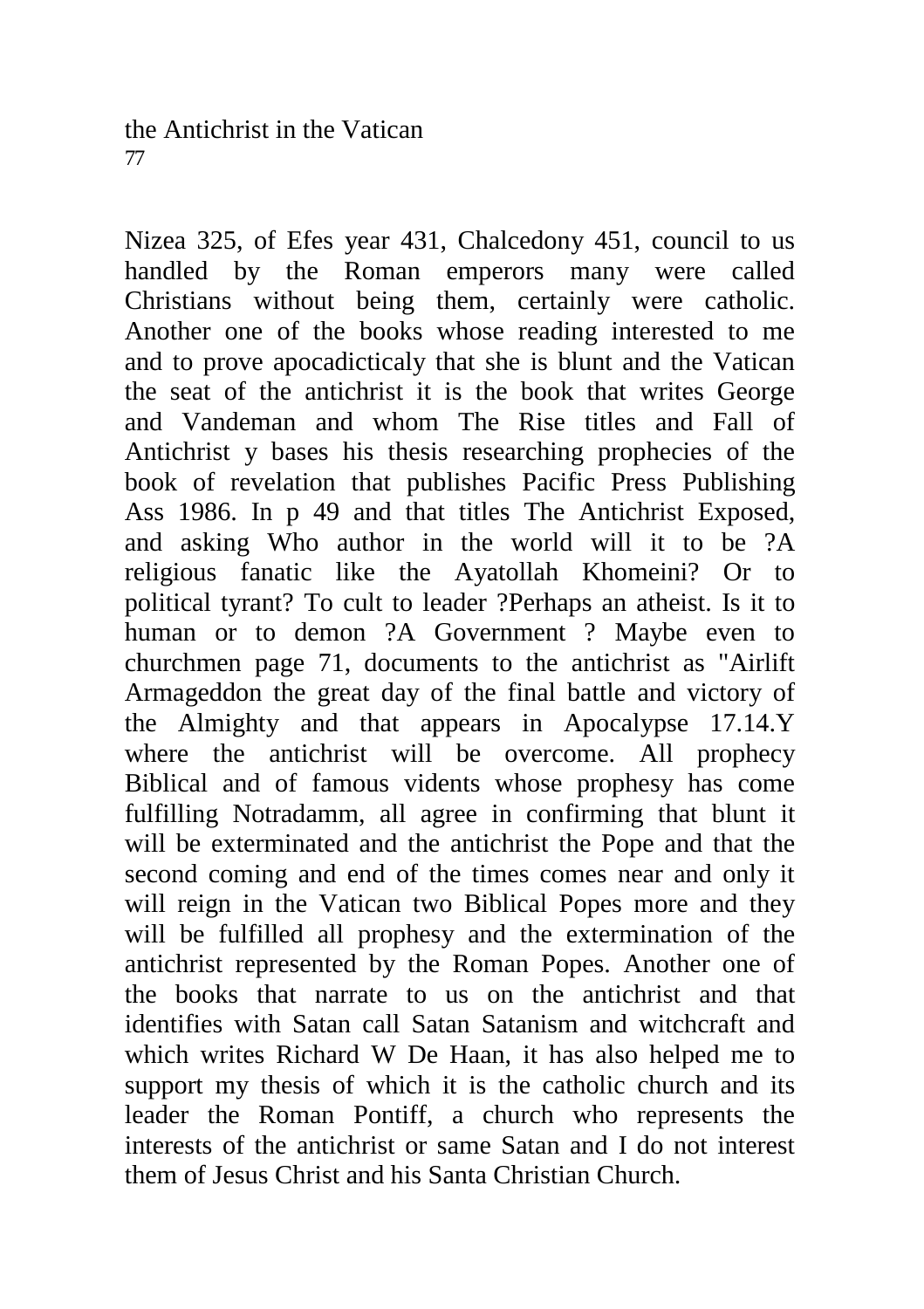# THE POLITICAL OF ANTICHRIST AND THE USA IN THE LAST OF THE THIRD MILLENNIUM

The definitive battle of the antichrist against the town of God, the selected surplus, is accelerated, between the pacts and alliances of the Vatican with the United States. This subject of interest and that you must know, when not having the space in my brief articles, I recommend to him it reads or it consults following books and of where I document to me. 1. THE POPE and its Importance in the World of Today Reads CAP 2. Daniel, the dreams of Nabucodonosor, the last ministry preach. Puerto Rico 1996. It will be able to know the truth the satanic appearances of the Virgin and its prophecy of God and the meaning of the number geopolitical of a world-wide leadership by the antichrist, the satanic ministries of the Vatican the religious of Mary warnings for the final days. While the Catholics kneel down to adore Maria and to invoke it, they ignore that it is same Satan, that appears and to clear the glory to him to God. Another one of the books that I recommend reads is "Your King Came on" and consults to Hosea prophet 6.3.y as we know Jehovah to its arrival to the Earth, in its 20 CAP is to us proving Biblically, the second coming of the Gentleman and ends up announcing in CAP "to the 20 doors a glorious dawn". Antichrist will handle really economy worldwide, only us would be enough to study carefully Apocalypse CAP 17,18, to know who does is "rammer "la catholic church, that mounts to the beast, with his political power. On the United States of North America the prophecy of Apocalypse 13 Later says "see another beast that raised of heart Have two horns, double power, resemblance's to those of a lamb, Christian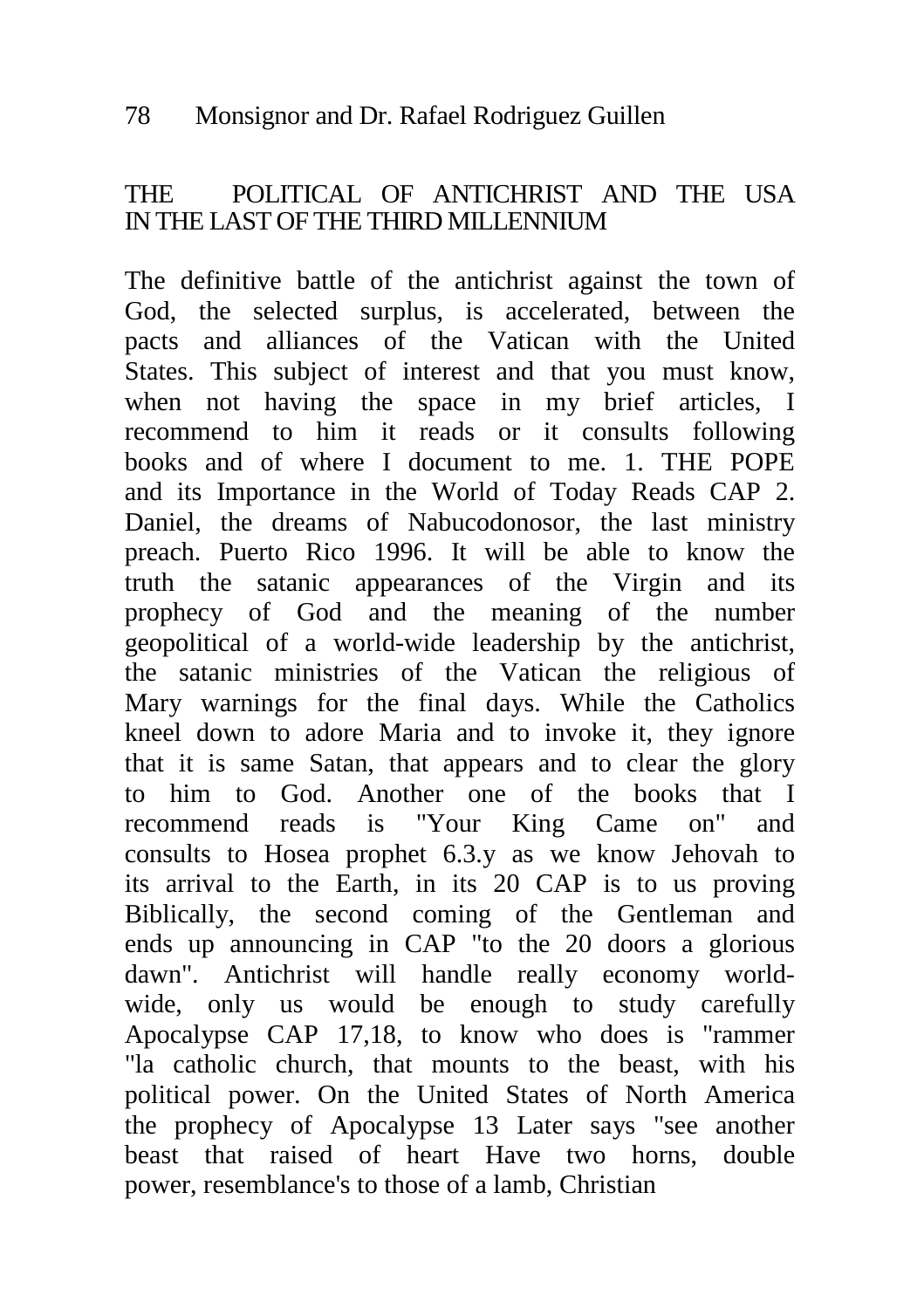nation, but it spoke like oppressive dragoon, laws and decrees verse 11 Have all the authority of the first beast, the Vatican, in the presence of her, and did and it forced that the Earth and its inhabitants adored the first beast, whose hurt mortal antichrist was healed to v 12.14. He deceives, the United States will fall in national ruin, it will stop like power to give all the power the papal one, the Vatican, will Infuse life breath, to the image of first And it will order that to all, small and great, rich and poor, free and servants, a mark is put to them or the name of the beast or the number of his name. El number of the beast that is number of man is 666 verses 15.18. We have to be prepared the surplus town of God and review: Daniel 2:34,35,8:25.11:45,12. II Thessalonians 2,8 Revelation 13 117:12,14. Matthew 24,7.10.21.22 Jeremiah 30.7, Isaiah 51.7.16,1 co. 15.51.54 rev. 20.15.2.4. Must need to say to my readers, that all my literature was according with the fundament Biblically and that you must consult it then of another way could not understand to me. The New Order between the USA and the Vatican and its advances at the moment in which I write, you can consult, the documents that appear in this book that I recommend Your King to him now Comes and who publishes Rum Wyatt Madison the USA, In your final CAP you will find discoveries between the alliances of the antichrist surprising the Vatican and the government of the United States, is why servant is preaching and the stones would do it if the fear and fear to the persecution, make silence us, Jesus Comes and we have to be prepared to receive it, approaches arrival of our King and Salvador, the prophecies are being fulfilled apocalyptic, and of won and thrown to hell. Of Times reads "the Signals of the Times The Signs and the Conflict of the 618 Centuries p Helen G. White.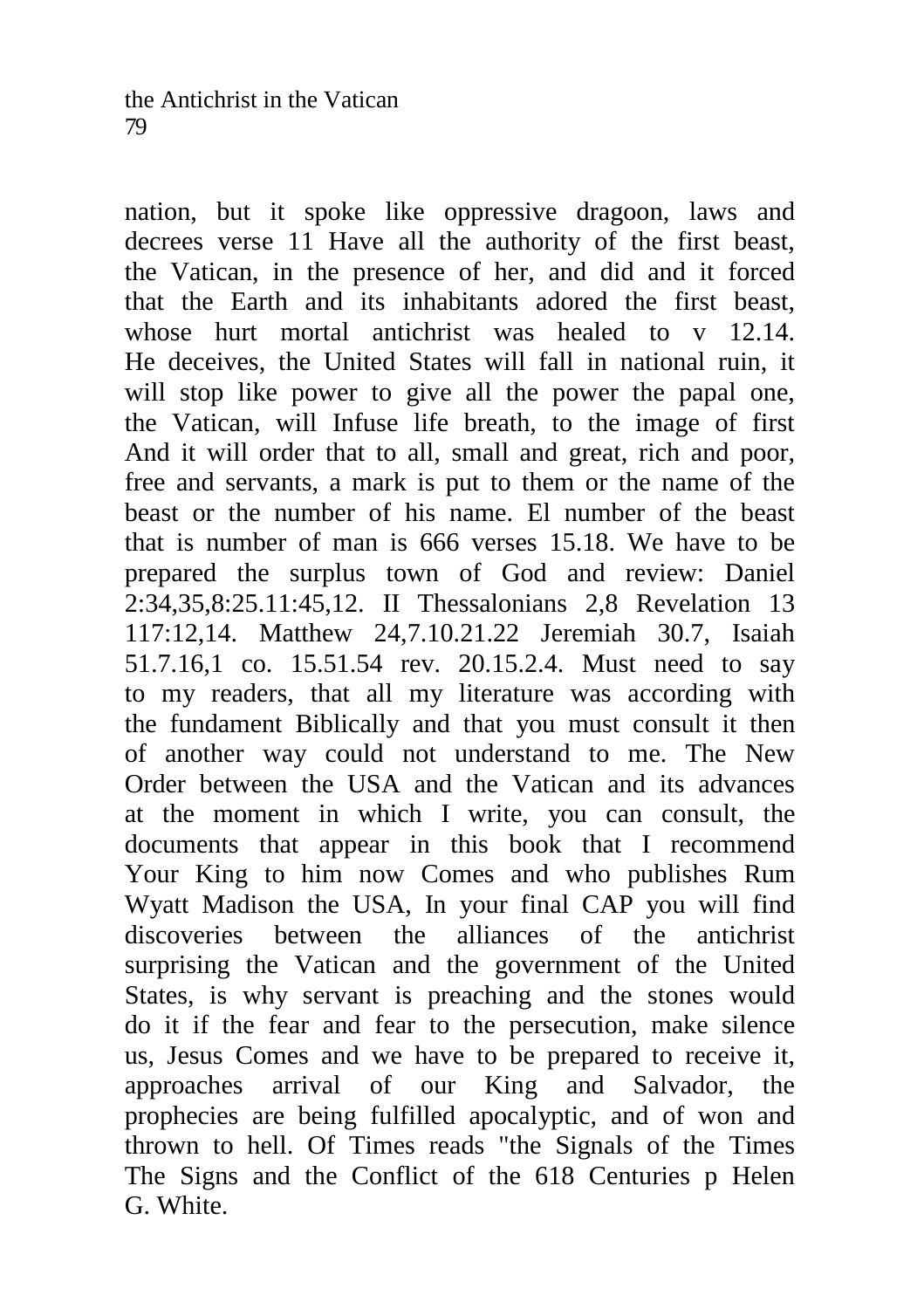# THE POWER OF THE ANTICHRIST AND THE DOLLAR

Are the Vatican writer, Avro Manhattan the one that better it relates and it describes to us, the reality of which is the Vatican and of its satanic kings the Popes antichrists in the earth Many of its 18 books, they have already been retired of the bookstores and I have been able them to find in the bookstores of second hand, in the public libraries of the United States. The Christ whom he loves knows the truth, many of them fall in my hands and they have documented to me in all the affirmations, that servant writes in his books. The book "The Dollar and the Vatican publish by Ozark Books 1988 and before dying the author, is a documentation source and to prove, the economic power of the Vatican. The imperialism of the world-wide national Catholicism , that extends by means of the catholic churches, everywhere, the alliances of the Vatican with the USA, in everything what concerns the espionage, complots politicians, in the world wars, with its papal delegates and nuncios, cardinals, archbishops, bishops and priests of the thousand religious orders, its Roman legions. It is the Vatican, says Avro Manhattan, "Invincible to us to power in worlds affairs and in CAP 5 the Declaration proves of the way" The Vatican condemns of independence murder of President Lincoln by the Jesuits, the penetration of the national Catholicism in the USA "The Catholic Promotion of World Fascism" y that I was servant and witness in Spain, where it exerted my ministry in Seville, and I was present at the arrival of the Italian fascist army and German and the Vatican ended the' democracy, implanting a dictatorship for 40 year. I was victim and witness All his 38 chapters, if you have privilege to read them and to know reality Catholicism,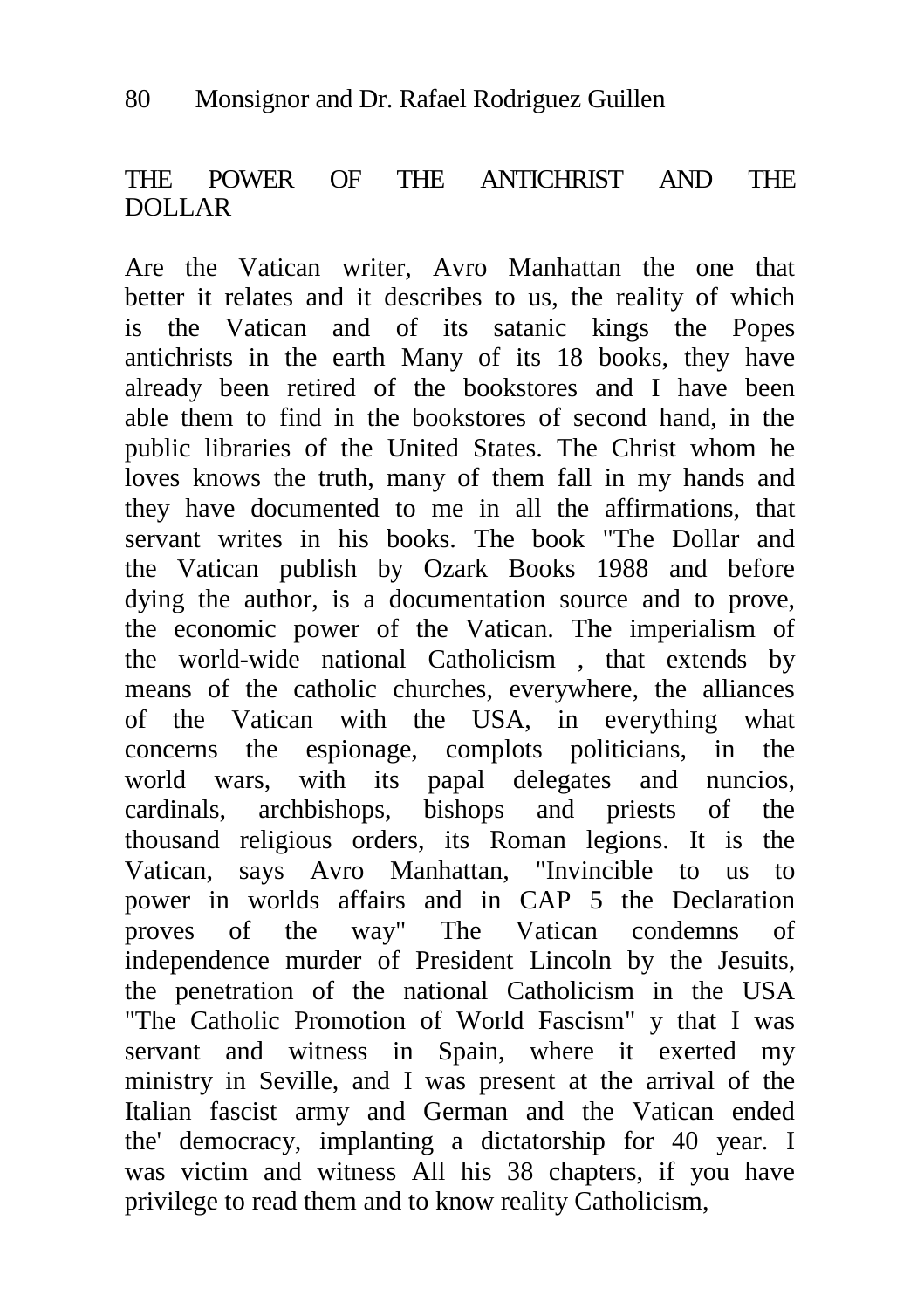that is made pass by a church that Christ founds, will reach the same conclusion that this one servant, that it is impossible that is it, the church of Christ she is nonpolitical, he is a spiritual and not earthly kingdom or empire that directs the power of the antichrist from Vatican one State off of the National Catholicism. Christ the rock and foundation of his Earth church, cannot be Pedro or the Popes his rock or foundation, as they taught to us from child in the catechisms etc. He proves the author of the way that failed the third world war and its participation in the conflicts and his espionage in the laboratories nuclear.

Remember of the way that the Cardinal Spellman comprises of the secrets of the atomic pump and its approval to send it. These documented affirmations that Avro does in this book "The Dollar and The Vatican have been key for thousands of Christian writers specialized in political subjects of the Vatican, that equal that servant, we are waking up conscience and presenting the other face a false currency that it has had to us deceived, although are wanted to us to excommunicate, or to retire our writings of the public and deprived bookstores. The hurt antichrist, fierce and the apocalyptic beast, hide the truth and persecute its enemies, the surplus of the town selected for the salvation, but this is a lest but that it cannot be the catholic church and its leader in the Vatican, when martyrs the genuine Christians and it makes disappear, with all class of condemnations, that only Satan have the power to do, because the doctrines and lessons of our divine Salvador and in order to the salvation, are of love, pardon, mercy, not of hatred, revenge, I interest earthly . It is for that reason that in my writings, I separate what is Christianity and what Catholicism, because their facts are not of God ,but its of Satan.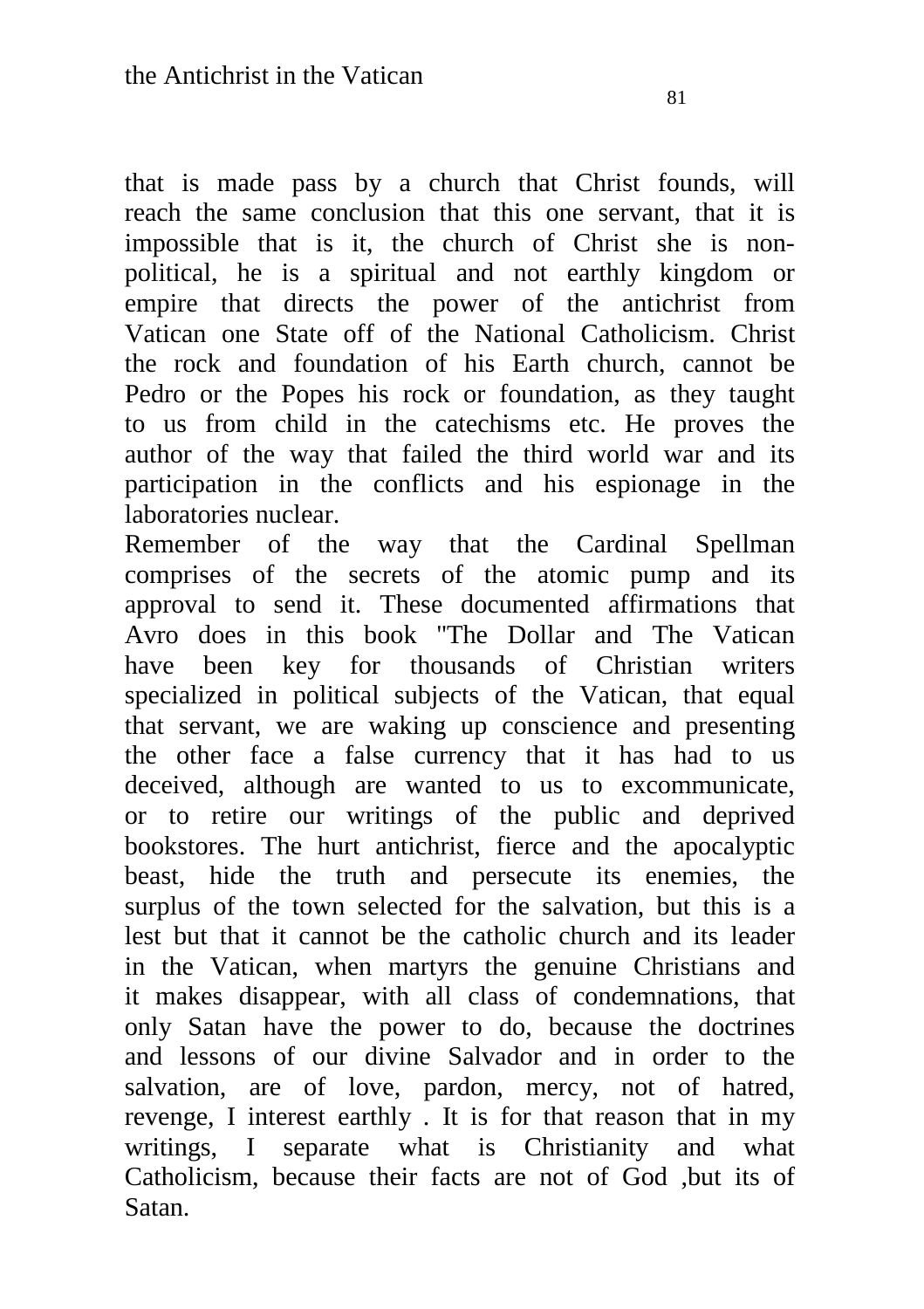# THE STATE MILITARY DE CHRIST AND THE **ANTICHRIST**

Through the history of the Christianity, that is not the same one that the history of the Catholicism, we found investigations it jeopardize with the truth, that papal or the Roman Church of the state of the Vatican, a political party and that has used to the Christianity for its aims and earthly ambitions, it has persecuted without truce and satanically to its opponents and critical of its corruption to which they have wanted to reform. We can analyze from the beginnings of the Christian Church, the Judie priests, the martyrs, the false Christians and apostate, year after year, we found in the diverse nations, as the Christians have been to per themselves persecuted, jailed, and their prophets and saints vilipend to want to reform the genuine values of a Christianity of the three first centuries. The pages of the History of the Protestantism, of the multiple groups of separated Christian Churches of the Catholicism and of their papal dogmas, certificate, that always a declared war has existed and exists, between the authentic Christianity and the false Christianity to us with the Catholicism name. Sometimes with the arms, others of words, defaming, slandering to its reformers, denigrating them like sects etc. to the true Christians. Naturally, which he stops to be able to make these affirmations and to prove these conclusions of the true history of the Christianity and the one of the Catholicism, you must know both histories and not word, but with the scientific documents that can prove it. This servant, a Christian and member of the true Church of Earth Christ, has been investigating all a life and studying, until finding it and with the same characteristics, that we found of the Christian churches of the three first centuries, years have cost me, I have had to comprise, of catholic and protestant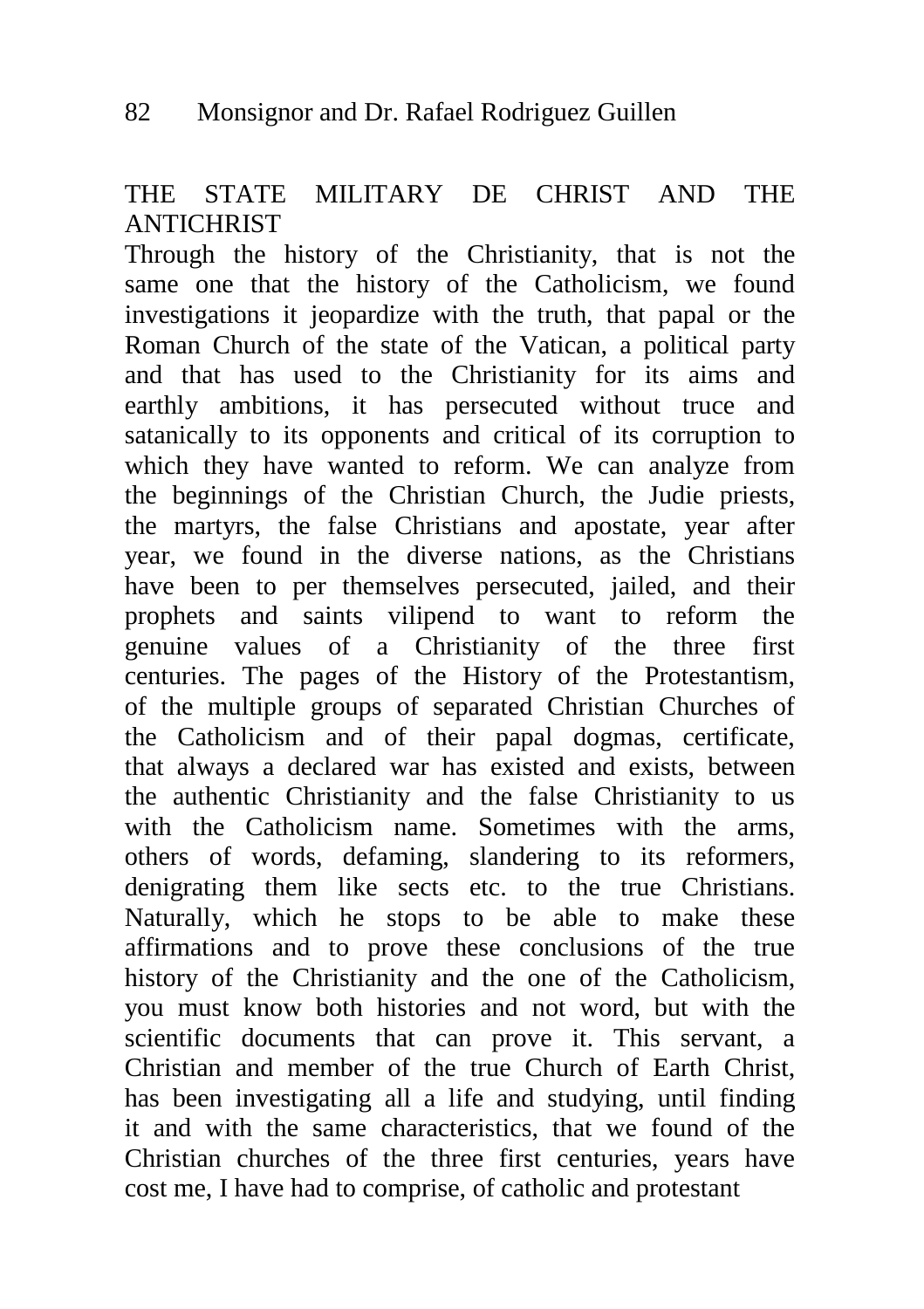member and to be able to convince to me, of as it was the true Church that Christ founds on the Earth. This is my conclusion: The Church of the Restoration of the Christianity according to the three first centuries, where their guide of lessons is Biblical and the conduct of their members, is the observance of the evangelical rules, this Church has been for my the Christianity of personal salvation and I have been able to recover my baptism in the name Of Jesus Christ and for remission of sins, to turn Christ to me and to be its disciple. The war that surrounds to the Christian Church with Roman the Catholic Church, I could define it, like a war of God with the Antichrist, that is to say, one more a rival war, than the one of the United States with Russia, one more a deadlier war and with the powerful arms but that the malignant spirit uses, Satan, which she has seized of million individual consciences, who has seeded a false Christianity by centuries and that, is very difficult, almost impossible for the catholic, to prove the error to him of its idolatrous beliefs, false sacraments and a etc.. etc.. that has inherited of its ancestor's. The war openly between Christians and Catholics, is one more a test of the restoration than the authentic Christianity preaches and necessity to reform it. Anti Christ it directs from the Vatican his battles disguised of Roman Pontiff and terrorist armies of clergymen, Jesuit's, Dominican, horsemen of Columbus etc.. They have well

structured the network of international espionage to eliminate its opponents.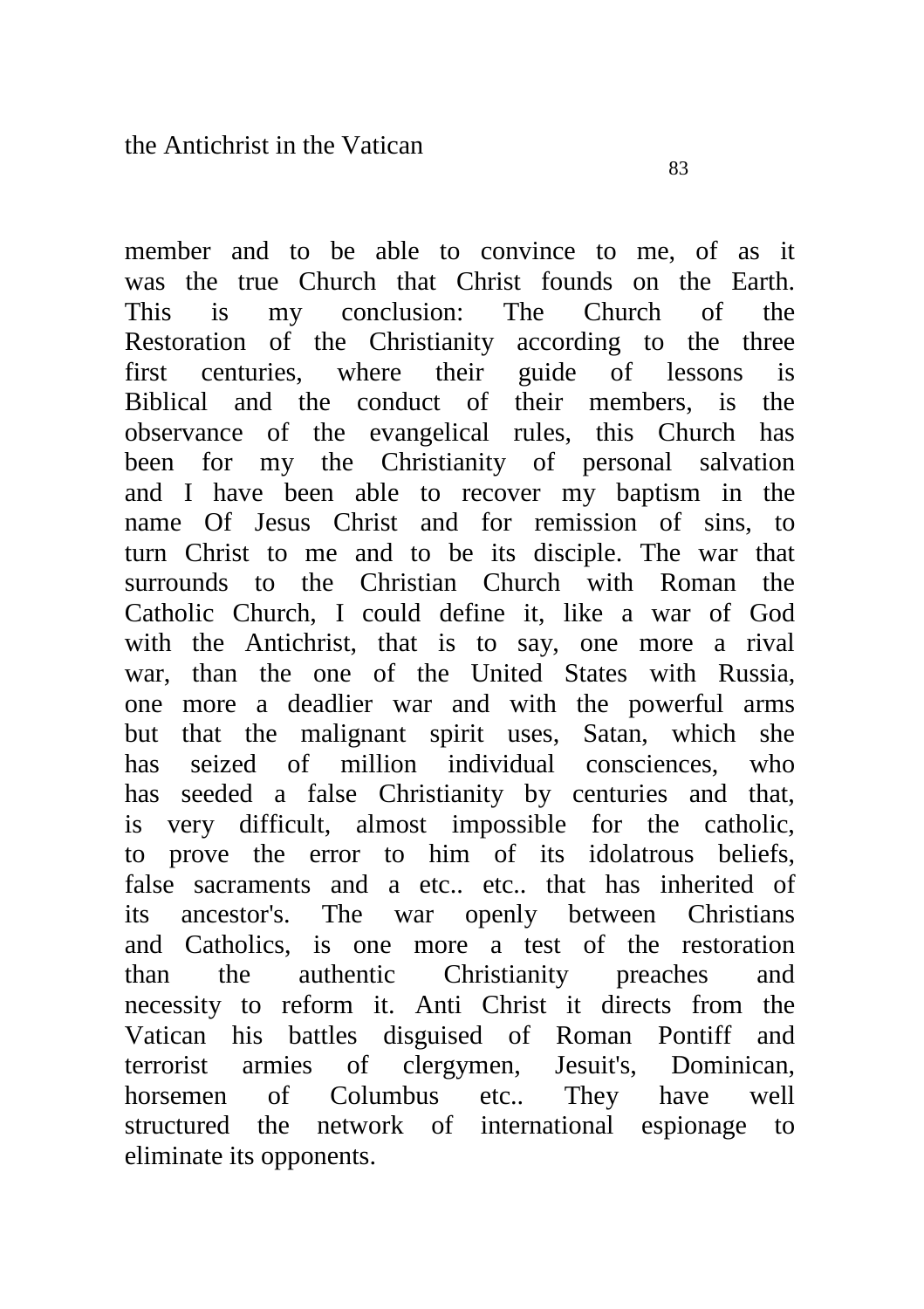#### 84 Monsignor and Dr. Rafael Rodriguez Guillen

#### STRATEGIES OF THE SATANIC THE ANTICHRIST

Anti Christ with seat in the Vatican, strategically direct the world-wide policies, we can be proven in Latin America and in the USA, with more certainty than in the rest of the world, voting in please those Governments Catholics or candidates who are it jeopardize with the National Catholicism I could have been present at in Spain where I was witness of strategies that uses the Vatican and the fascism to overthrow the democratic republic and to impose the fascist catholic dictatorship. The catholic leaders from their seat the Vatican, are united, and supported economically, the democratic movements a, that come happening in Latin America and use to Protestantism the USA, to agree with their leaders and to seize of the Congress. Most of the new democracies in Latin America and that fights to make disappear their catholic dictatorships, they find confrontations with the Roman ecclesiastical hierarchy, intervened, until in the boxes of the voting's, changing his results end , or organizing guerrillas with priests of the theology of the liberation like , in Nicaragua, Colombia, Mexico and where we see Marcos or Samuel Ruiz, Jesuits, to challenge the government and to want to defeat legatee democracy. I can prove, by to have lived in the USA and Latino America , the influence of the catholic church with its dollars, to end the political parties, that separate have been of the church, and I am witness in the churches which I have carried out my position pastoral of proselytism program of CARITAS CATHOLIC and of other catholic movements that its only purpose is to stay in the power, with absolute authority.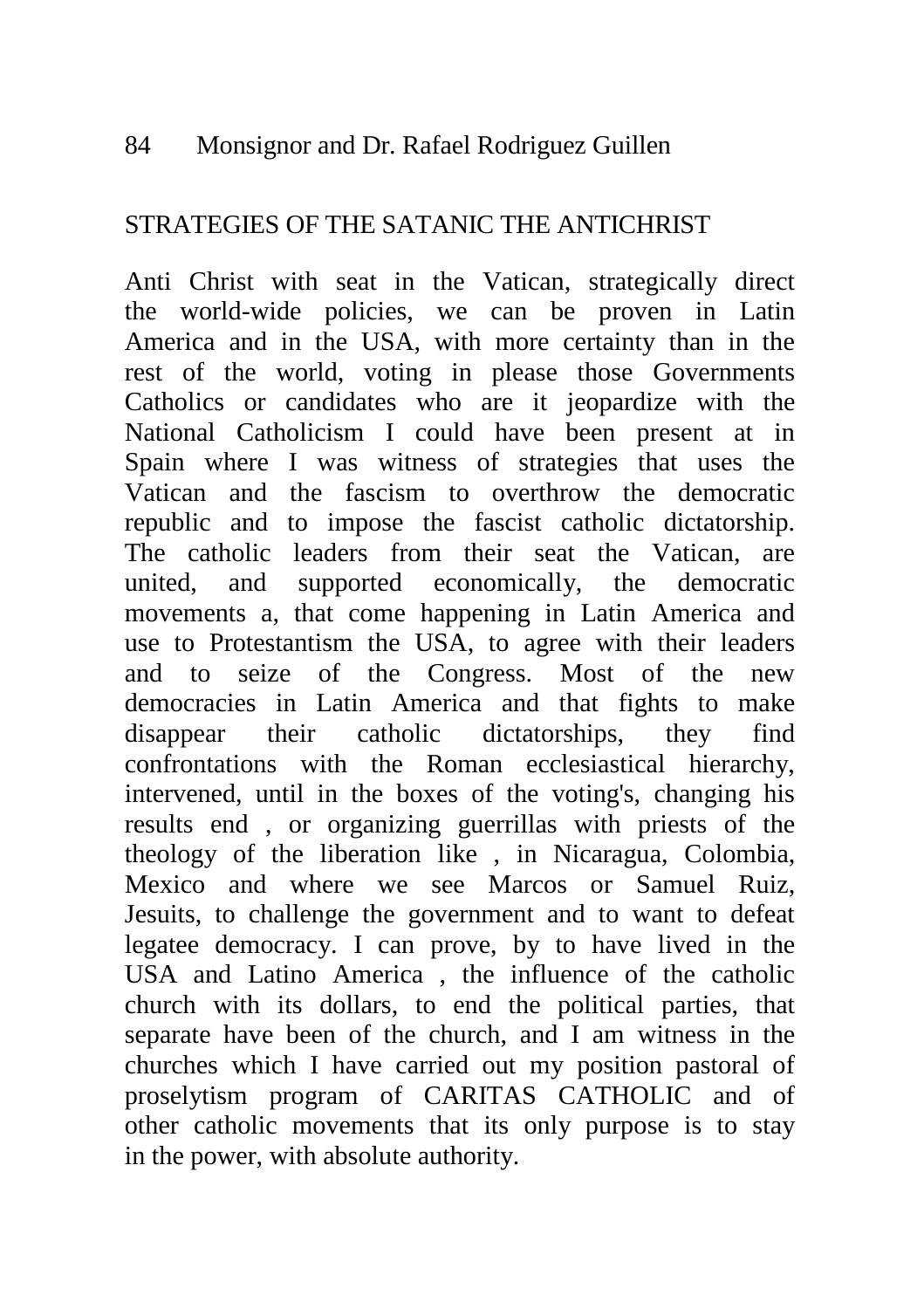#### THE MAFIA OF THE VATICAN IS DIRECTED BY THE ANTICHRIST APOCALYPSE 13, AND 18

WWW Characters in Hebrew are equivalent and 666 their powers of world-wide communication in internet, are translated by the numbers to connect in the computers In CAP 13.18 of the AP is 666 reflected Here is the wisdom, that we must understanding, tells to the number of man Y their number is six hundred sixty and six. The science of the linguistic anthropology, chair that servant teaches in the National University, due to my doctoral thesis occupies to investigate all the related one to the language, and among them, glossolalia it is to say what it is related to the words of religion I have interested of languages that many Christians have and the verbose or potpourri of the possessed of the demon, my experiences like exorcist priest and Christian, he could narrate interesting data to him and as you can distinguish the action of the spirit saint and the one of the devil. In order to be able you to analyze Biblically to Biblical number 666, one is due to go to the sources or sciences of the linguistic one of glossolalia and to consult the best Biblical teachers, servant therefore I have done it, and to thus I recommend him you also do you in following books and teachers: 1. The Bible Code" N.Y Best Seller in the World written by Machael Drosnin., Where one prophesies and he condenses the news of the millennium of history of the computerized humanity and according to the Bible, on Planet Earth author 2 Satan Is Alive and Well Hal Lindsay.. Best Seller. You will be able to know the satanic cleverness and powers and their dominions in the Earth. 3 the Great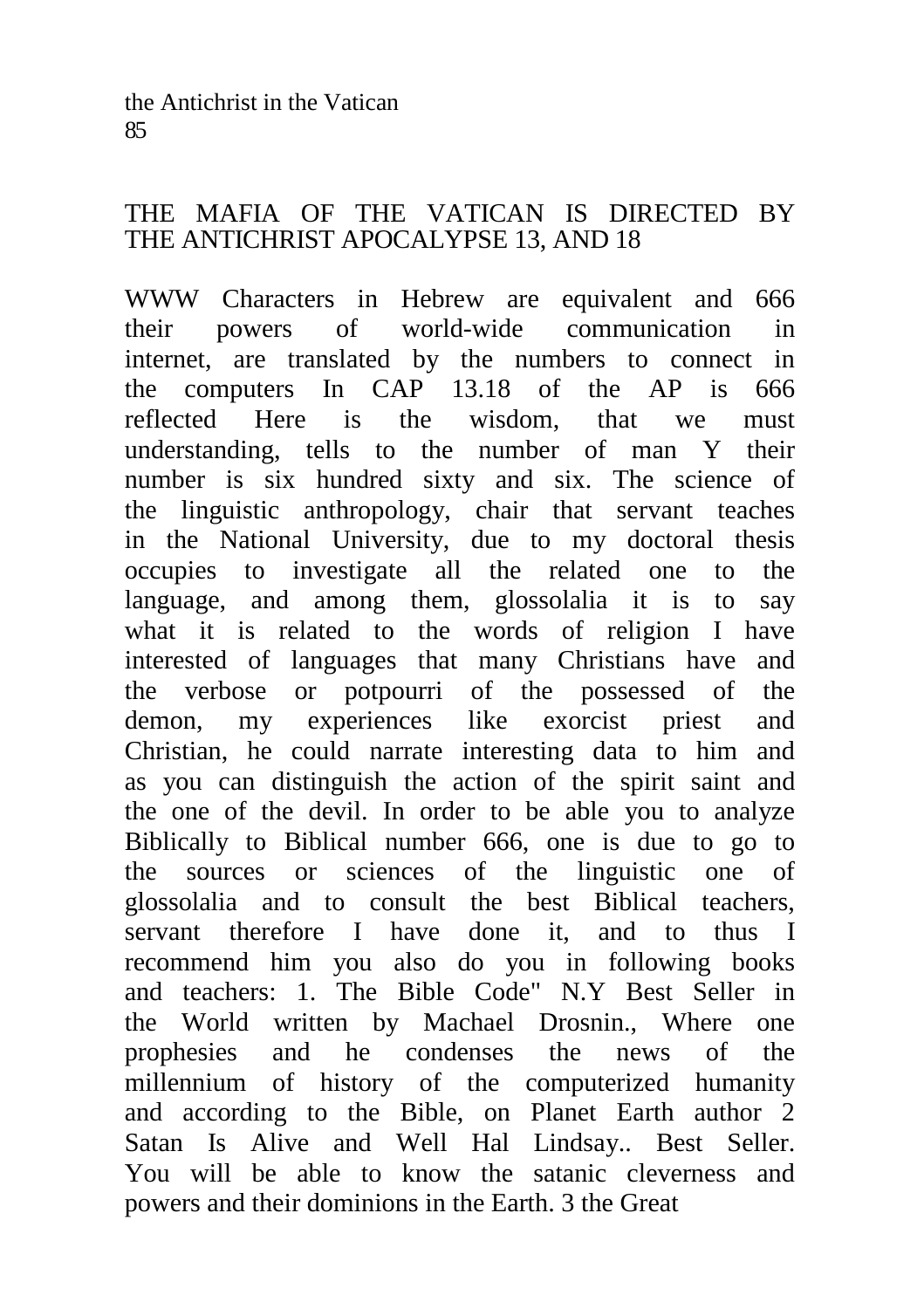Conflict, by Elena G of White.. in Spanish I recommend it, if it is that it wants to know history the seat of the antichrist the Vatican and its MAFIA corrupted papal that is published in 30 languages. One is Helene White prophesies and their prophecies are being fulfilled on the antichrist and the apocalypse. The Anti Christ the Prophecies of Revelation by George and Vandeman, like Elena G of White, defines and by means of Biblical texts his monarch unmasks Mafia the demon who occupies the place of Christ

5. Pontiff Maximums, Millenarian Dynasty of Wizards Priests written by Martin Careaga, test archaeologically and by history the Satanism within the catholic church, and he documents it scientifically. .The Satan Hunter "the devil hunter where is analyzed, like Satan recruit to its disciples, the traditional Satanism its adoration's the candles, the water, Santeria, the signs and symbols etc, y writes Thomas mainly W Wedge the recent book written by one of my better Vatican teachers Ex Jesuits Malachi Martin "Hostage to the Devil" Hispid or possessed of the Demon where the author is to us narrating the diabolic possession of five Americans and the exorcism to release them. Servant I received the four smaller orders in the catholic church, or powers of exorcism and with the authority by my sacerdotal arrangement, this power and authority, freeing of the claws of Satan the Catholics, always there I am doing ministry no only in the confession but administering to the sacraments, ceremonies and copied rituals to a large extent of the satanic cult. I recommend to him reads the book of Ancient Rites and Ceremonies de Gracie To Murray and the one of Acreage, and it will be surprised, that we are suffering the moral crisis etc to be given from the childhood to Satan with satanic catholic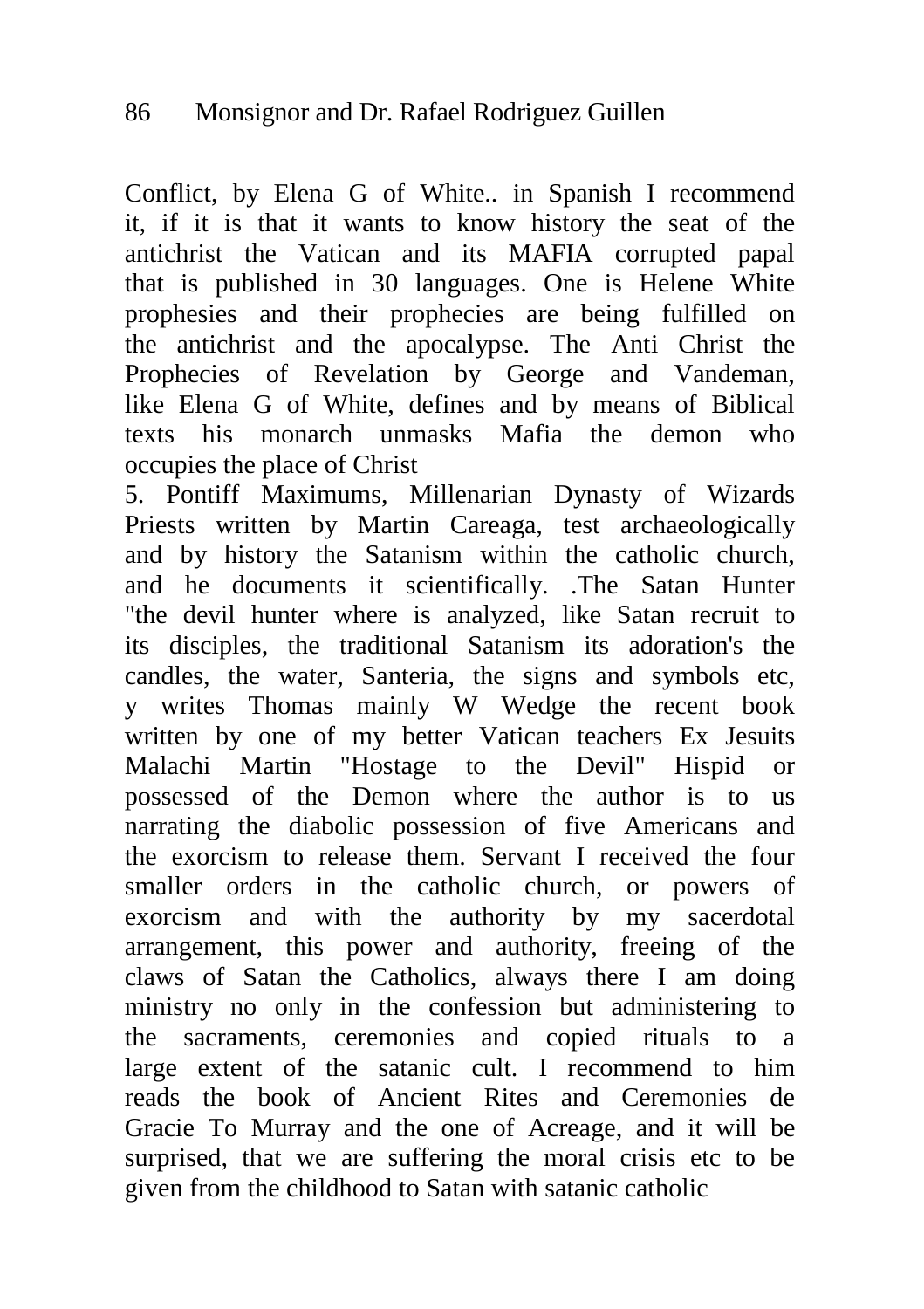rituals. My affirmation is strong, I can prove it apodictically have believe whenever Jesus Christ is but powerful who Satan, and in his name I have sent demons of possessed hundreds of which me they have asked for it, in Seville, Spain, in the zone indigenous of Panama hat defying to the wizards, healers etc.. in New York, Mexico in San Diego, have expertise de as Satan has seized of the souls and since they have been able to leave its claws, still in my. retirement my Christian work of spiritual guide I continue it exerting and I have taxed testimonies and written of souls that I have saved of the Satanism. They exist in the USA thousands of satanic centers and with but the diverse names, scientists, monks, the consequences of the power of Satan in the immorality that we lived and social crisis, one gets worse by to have turned spiritual guides, who demonstrate to be victim of Satan incense of Satan roams the catholic altars and to its clergy Paulo Pope says I SAW If extreme you the Roman numbers of JOANNES PAULUS SECOND and VICARIUS FILII DEI will be able to know the antichrist of AP CAP 13, this is the number of the Pope Juan Pablo II. That Juan in AP 666 says to us. Are you aware everything what will happen lately? ?Del triumph of Christ on Satan. I recommend to him reads the book Your King Comes "and the book? What has Behind the New World order. Providence has arrived at my writing table and in where the Gentleman has allowed who collects a library on the Vatican of two thousand volumes a book "the Religious Ecumenism For the New WORLD Order in his page 23 Xs the Roman Catholic Church and the Ecumenical Movement and World-wide Council of Church you will be surprised as the antichrist in the Vatican is prepared for next millennium.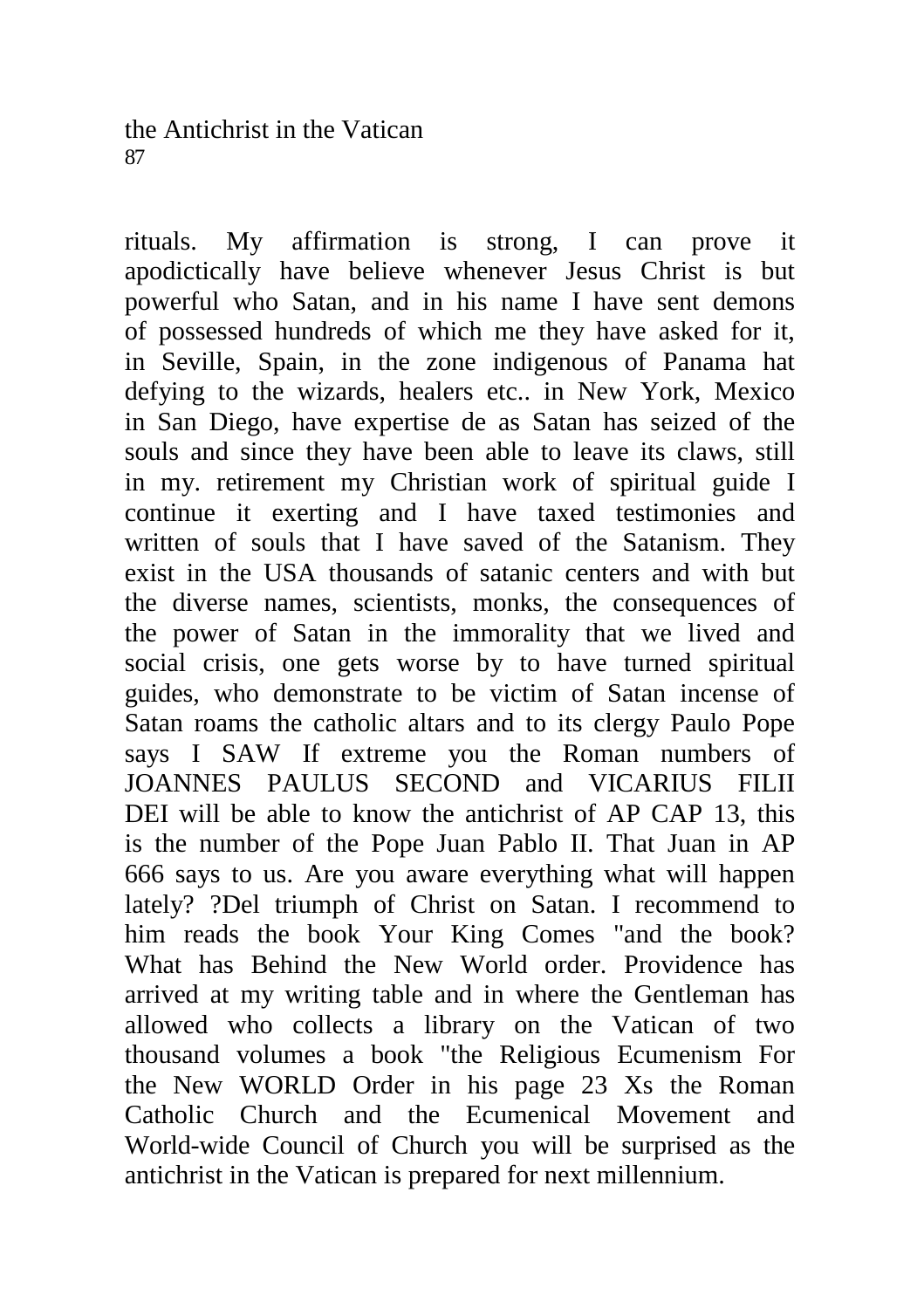# <sup>88</sup> Monsignor and Dr. Rafael Rodriguez Guillen

### ANTICHRIST IN THE VATICAN, IMAGE OF BEAST AND OF DRAGOON

When to read CAP 12,9 of Rev. we asked, which it represents the beast and the image and the mark the prophetic in which are these symbols, begins in this chapter, with the dragoon that tried to destroy Christ, when was born, we can see that the dragoon is Satan, who we see fight against Christ and his town and during the first centuries of the Christian era. In the mortal wound that was caused to him, one talks about to the fall down one of the Papacy one in 1798, we see fall down of the Catholics Romans. Se it raises, when the USA again, is united with Papacy catholic and the republicanism and the Protestantism, then it will be an image of the Roman hierarchy, the United States was protestant but it was united with the Catholics, is the church that persecutes the saints of God. The book of Apocalypse 14,12, Say "is the patience of the saints Here, who keep the orders from God and the faith of Jesus. El antichrist the Pope does not keep the orders from God. Las apocalyptic tests on the dragoon and its image the antichrist in the Vatican, are very clear and they are possible to be applied, logically to Papacy. Le re eating the Biblical book What is the Image of the Beast and Who is the Dragoon? Publisher by Robert Diaz Navarro. You will be able to know in but space, the performances of the antichrist, by means of his leadership in the world and its powers, representing the Christianity falsely and confusing to million believers. Apostasy of protestants has also been reading "the Religious Ecumenical for the New world Order" and the Vatican .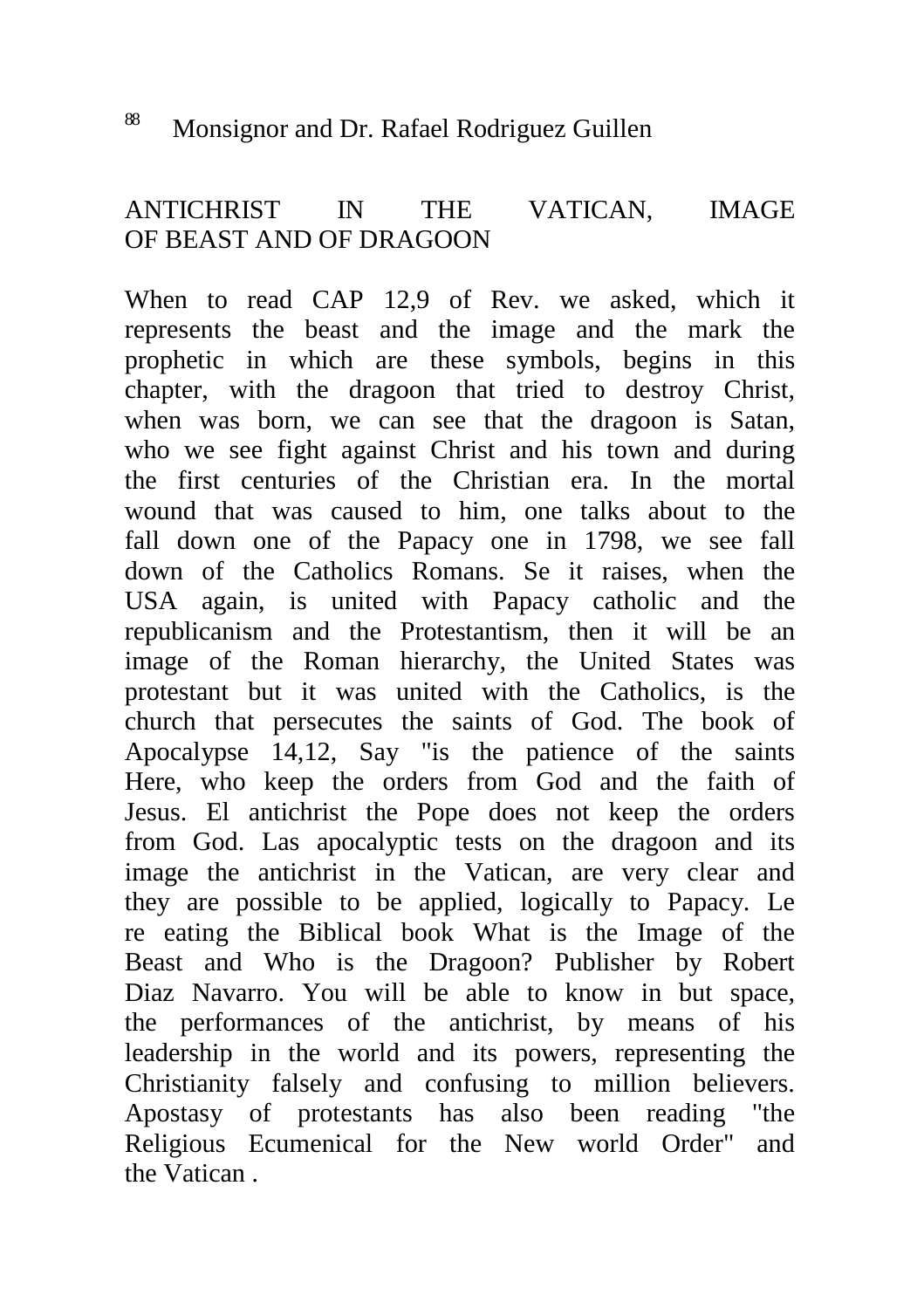# THE DEVIL ALSO MAKES MIRACLES

the Christian writer Domingo Fernandez in its book "Babel" y in defense of the gospel and true the historical church, and where in 9 chapters, it is describing, which is the Constitution of the Church that Christ founds on the Earth, the spiritual decay to which it has taken the Roman catholic pseudo Christianity to us, the false Christ's and false prophets to us, the false preachers and Biblical interpreters of Satan, the call divine health, and warnings from life or death to the historical church catholic Roman, the alarm of the end of that servant does in his writings and that I recommend reads it. He titles the CAP 6, pg. 53, as the devil also makes miracles to where God allows it, thus, refer the magicians of the Pharaoh, in paradise transforming into serpent CAP 1 and 2 of Job, prove to us that the devil makes miracles, in CAP 13 of the Rev., it notices to us that the devil will make miracles and is written that false the Christ's and the false ones will Prophets "Will do great signals and prodigies Mateo 24.24. We do not have to lose of Vista, says the author to us, "that the church is being whipped by winds of apostasy and that the Gentleman is mentioned in II 2,3 Thessalonians warns to us in the parabolas, the wheat and discord, the false doctrines and moral impurities of the Roman Catholicism, the increasing advance of the Roman pseudo Christianity. The testimony of Christ and his town the surplus has been threatened and we must face that threat, not only persecutions, calumnies, from power of the Vatican.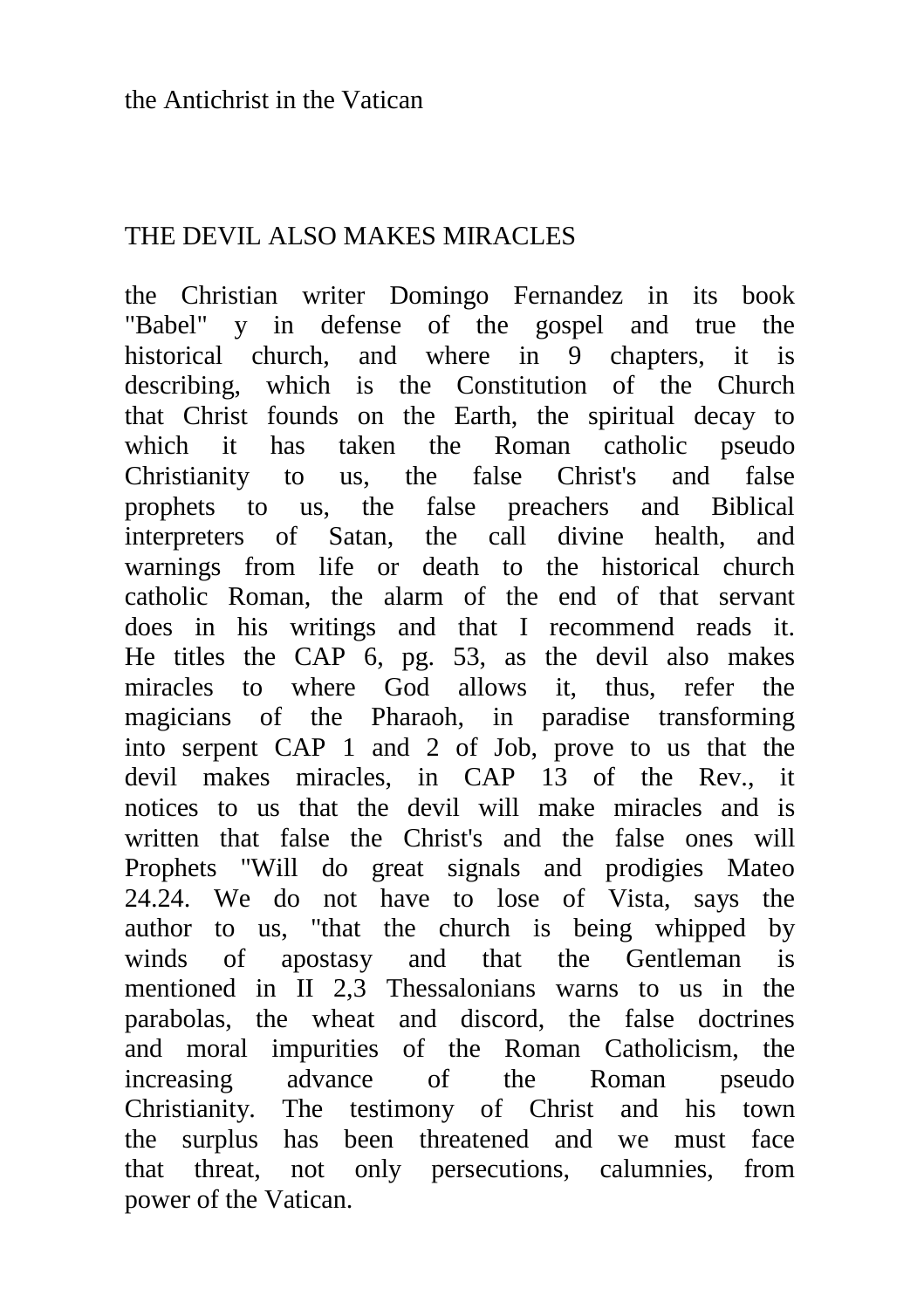# THE ALLIANCES OF THE VATICAN AND THE USA

From II the world war, the progress of the Catholic Church in America has been spectacular, therefore Avro Manhattan in its book "The Vatican Moscow Washington Alliance" and says to us where it documents and it reveals the dangerous beginning of the new society allied of the Vatican and the United States and with the theological orthodox Communism of Moscow. At the moment they are being sent Nuncios Apostolic, Papal, General Delegates of Convents Religious, mainly of the Opus Dei, or white Mafia, of the Jesuits or the black Pope, graduated cardinals and ambassadors, a legion of clergymen, nuns, catholic institutions, that are seized of mass media, the education and organizing divided to politicians with the name of Christian democracies, when his leader the antichrist of the disguised Vatican and deceiving imposes his dictatorial tactics in Hispano-America and the USA, until the Protestantism is allying it ecumenical in a false world-wide evangelization. The diplomatic globalization together with the UN and the UNESCO, with the courts internment's, where their pontifical delegates are the power until of the offices of the human rights, has caused the spiritual crisis, in which we lived, is Satan the cause and the truth to most of the town is hidden, that still thinks that it is the Vatican and the Pope, the center of the Christianity and the one that the solution to the problems and present crisis has. It is described the new phenomenon to us in the political life of the United States, the aggressive creation, of a political religion, and that exerts one third force in the domestic subjects, this present historical situation, is a reality and non speculations, I am witness, and where alive retired officer, documenting my books of criticizes to the antichrist.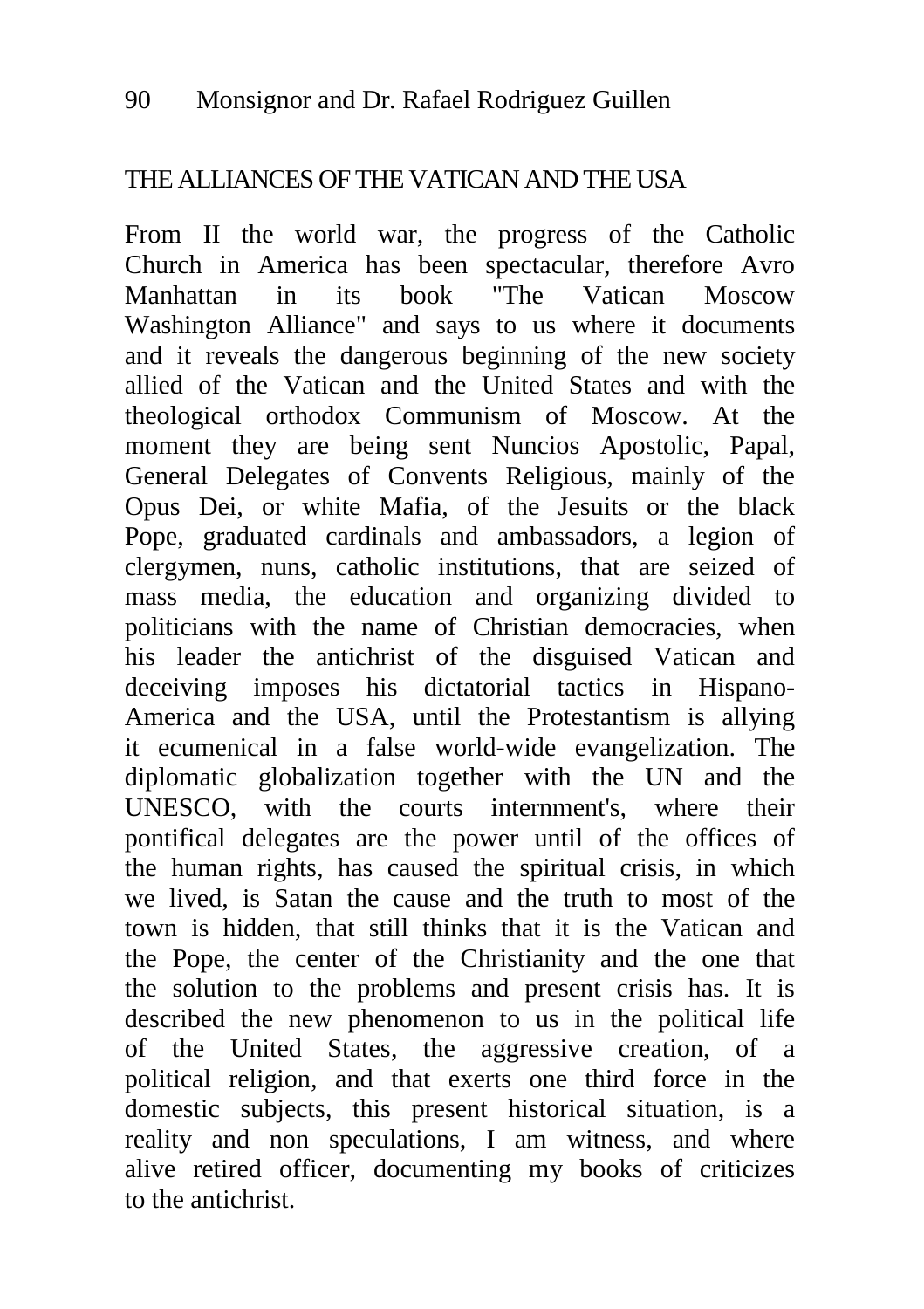# THE ANTICHRIST AND ITS IMPERIALISM

Desire to summarize, in this brief article, the strategy and plans that Satan has or the antichrist, that directs from its center or seat of the Vatican, and for it, I am only going to transcribe the titles of the 37 chapters That appear in the book of Avro Manhattan "The Vatican Moscow Washington Alliance" 382 book of which they document to the tests and the affirmations of my literature critic to the antichrist. The warlike armaments in the seat of San Pedro in Rome, I am witness in Spain no only of the blessings to the military German and their deadly armaments that use in the Spanish war civil, but of their factories of armaments of Baretta and military and terrorist trained his of the Opus Dei and Jesuits and thousands of Roman legions of friars and nuns, which camouflaged armies of Christians are by the world and as, they are those that all the movements and guerrillas in Europe and Hispano-America and with the dollars of the Catholics organize and take part in and Hierarchy of the United States. The necessity of alliances of the Vatican and Washington by the power of the world, and like finally with decay the USA, the antichrist will seize of the Earth. One both analyzes the mysterious deaths of Popes Pio XI and Juan Pablo I, opposed to the fascism and corruption of the Vatican, the election of two Nazi Popes pro and the politician Juan Pablo II. Complots of cardinals and the company is narrated documentary to elevate to the pontifical throne to the successor, taking part in the Conclave, assassinating to the opponents. The masterful plan for a catholic revolution and like international achieve supremacy is described. I recommend the book its reading, and thus it will be able to understand better the Ecumenical Religious for the New World order.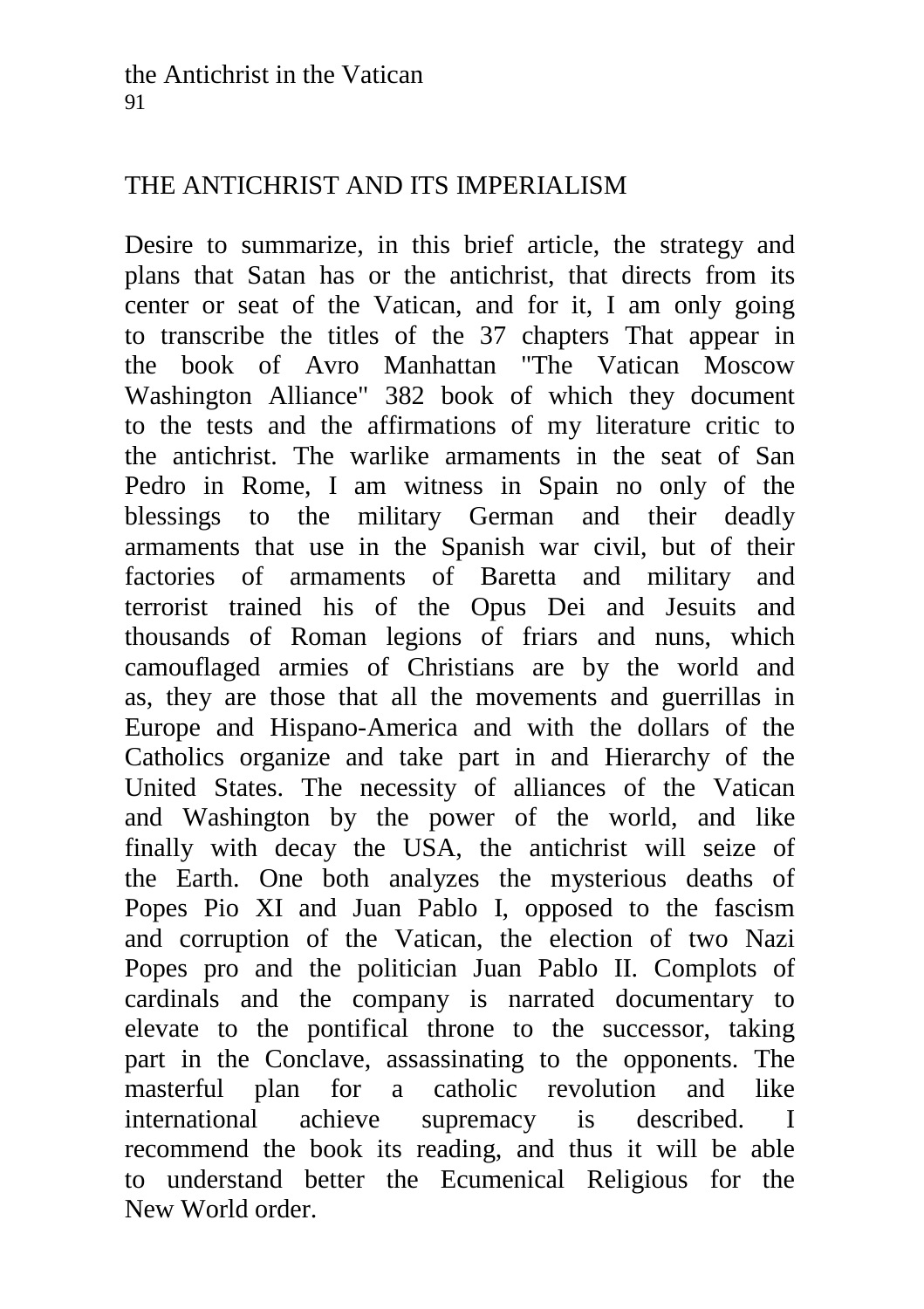### THE ANTICHRIST AND ITS PROMOTION

Have been in charge to the antichrist and its followers the catholic writers, to seed a Literature by centuries, that fallen what is Christianity and have based its doctrines on apocryphal gospels, encyclical, apologetic catholic and non Christian. The publishing house Edectrice of the Vatican, the Bookstores Paulinas, their thousands of branches everywhere, Roman L. Observatories, thousand of newspaper chain and radio stations, has saturated an image of the antichrist and that directs the Vatican, that to write in his against, is very dangerous and seemed false whatever is said to remove the mask and tell us the true reality of which it is the antichrist or Satan, promoted by its proselytes. Encounter which all those that we want to reform and to discover the ambushes of the antichrist, we are persecuted and many silenced for always, in my memory I dedicate to my undergone experiences and persecution, as much but whatever in my writings challenge openly and I unmask to the antichrist without fears and with power . Not thus most of my Christian brothers, whose fears and to the Satan retaliation, fear to write openly and with freedom of expression, they have coward their writings or leaders agree to with the antichrist and not to be called reformers or separated protestants This book of Manhattan, has been removed from its sale and the Gentleman has allowed, enriches my personal library, after looking for it months by the bookstores of second hand, the antichrist wants that the truth is not known and that it is adored to him and that million souls create that it is the Pope and its catholic church, the only one that save... when she is the one that following its false idolatries and anti Biblical lessons, the only church that condemns hell. It does not forget that our Celestial Father will prevail.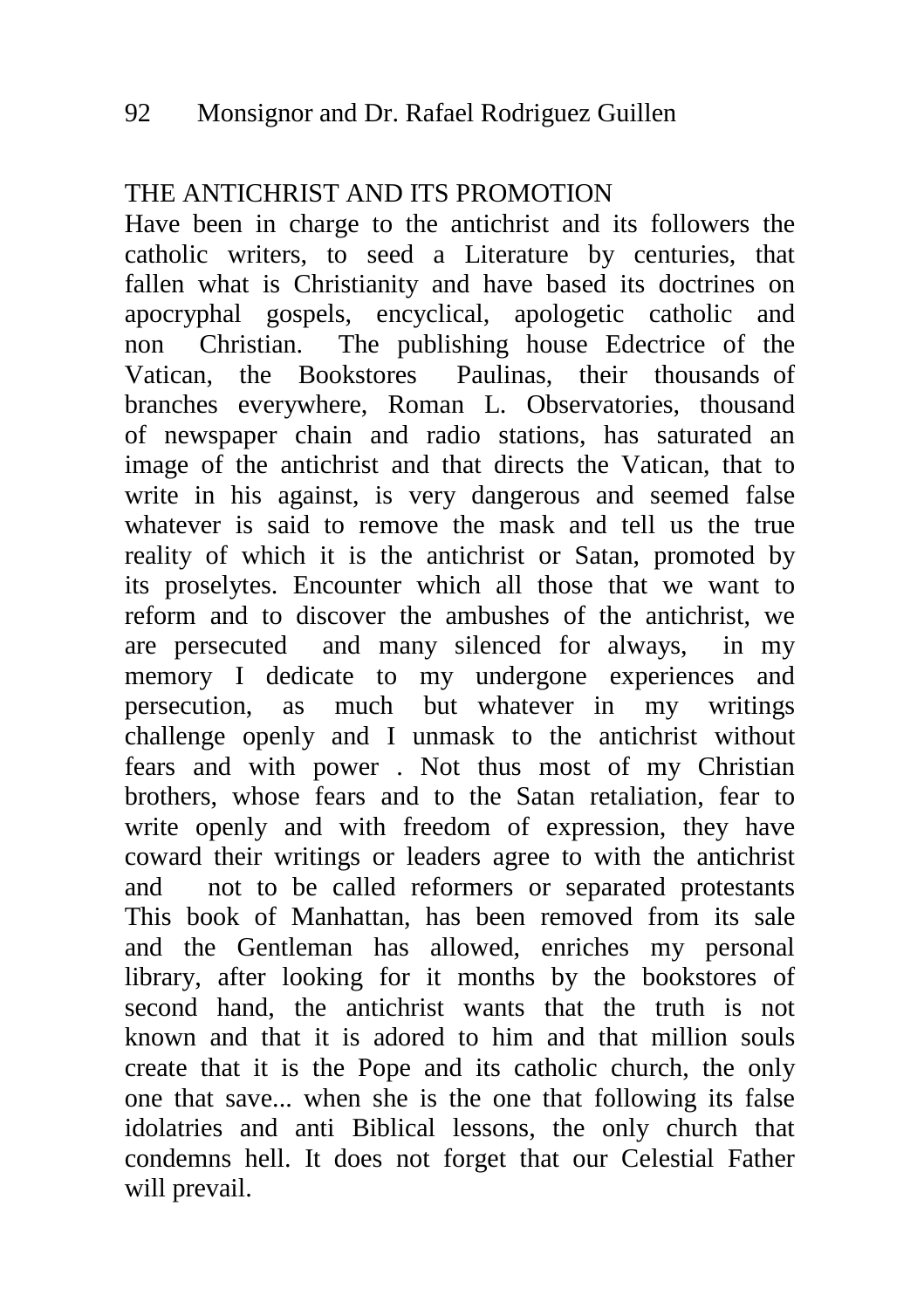the Antichrist in the Vatican 93

### THE ANTICHRIST AND THE PROPHECIES

The Vatican plays a vital part in the political events of the world, like also in fulfillment of the Biblical prophecies. God reveals its truth and identity in chapters 17 and 18 of the book of the Revelations. All the truth for the Christians of the message of salvation and the conduct to follow, has to be examined carefully and to fulfill it in order to the salvation and to be prepared for the second coming of final Christ of the times. The Vatican at the moment plays a definitive role in alliance with Russia and the United States. Historically, always the winner has been the Vatican on empires and he stays powerful, using to the Christianity for his conquests. For the Vatican, the conquest of the United States and its dollars, are the goal next to obtain, is for that reason, that it preaches the theological communism in the evangelical of Latin America, it uses the emigrations of Hispanic catholic traditions, to thicken the rows of followers, between the Anglo-Saxon Catholics. In order to understand this moment of the million Hispanic emigrants, I have written a book to whom I title "the Diocese of San Diego, discriminates of the Hispanic priests and who we arrived at its Diocese". They are my experiences lived on priest, ten years serving in its parishes, and where I follow distant. The Christ inspires to me, to write on the Vatican and the Antichrist, and to warn the Hispanic, to pray and to gain the victory for Christ, in the final battle that we are freeing, to save to the world of the diabolic claws.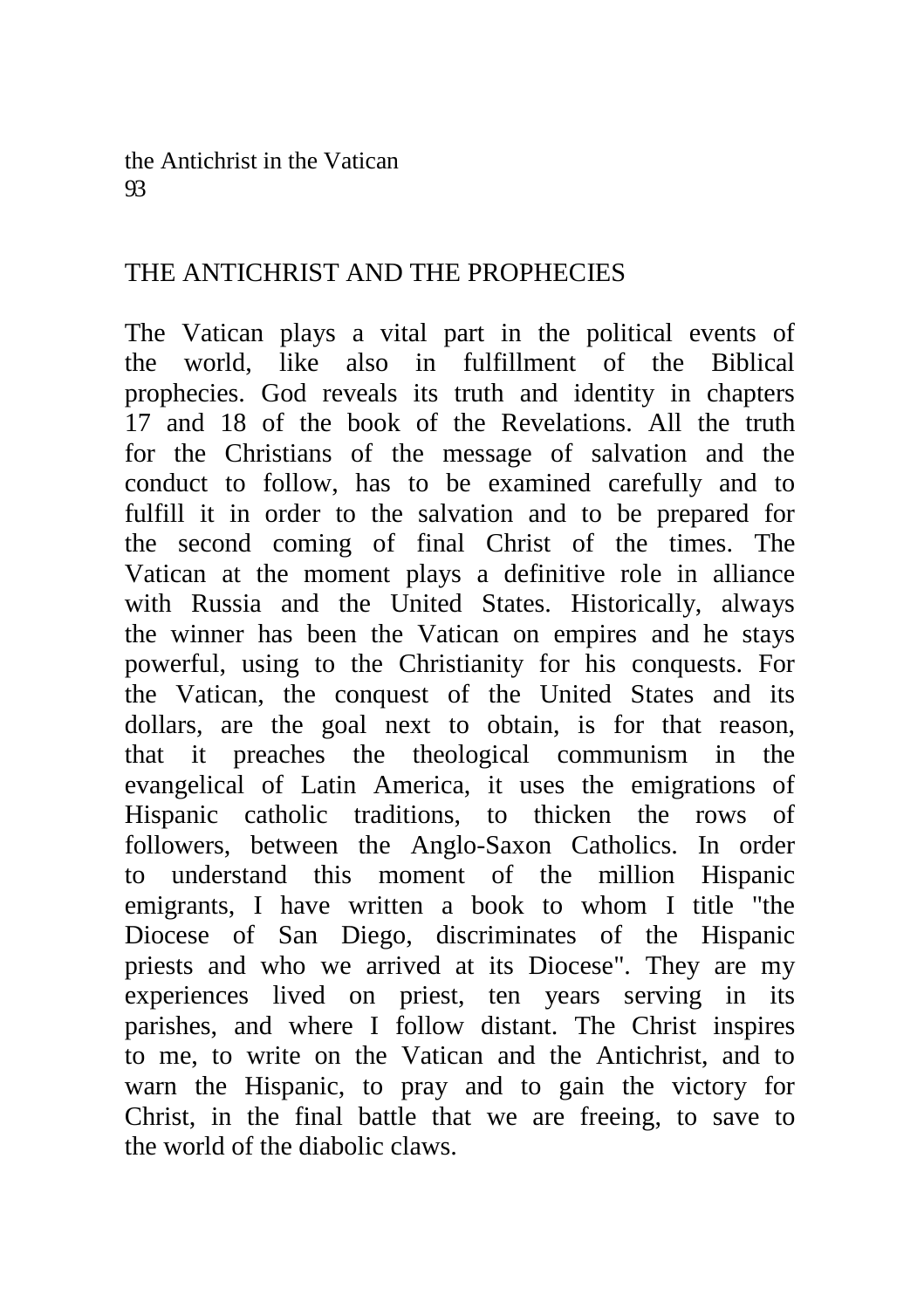#### 94 Monsignor and Dr. Rafael Rodriguez Guillen

# THE MAFIA OF THE VATICAN SURROUNDS TO THE POPE

To demonstrate that the antichrist is surrounded by the sacred Mafia and is the one that dominates the powers of the Vatican, I have written a book and to which I title "the Mafia of the Vatican" I demonstrate and document in 126 p and with photographs of cardinals, archbishops, pontifical delegates, persecuted by the offices of the crime and guilty courts in the justice courts, I send its reading and will understand this brief article to him. The consolidation of the pacts and alliances of the Vatican and Washington, the encounter of Wojtyla with Reagan in Alaska, have constituted both personages but powerful of the world, two men, a Pope and President that has combine the new imperialistic Ecclesiastic ideology of the century XXI it has been conspired to organize the authoritarian theocracy but dangerous that exists in these time Se it has combined the material power with a religious pragmatic power, that nothing has in common with the genuine Christianity, but that uses for its cloudy interests and earth powers. They are the State United, at the moment the pardon and protector, the catholic defender of the church by the world, his institutions of charity, catholic caritas, of the million dollars offered to the institutions catholic, free of taxes and immune, is doing, that the Catholicism in the USA in only 40 years, has duplicated its churches, monasteries and as I demonstrate in another one of my books "the Power of the Vatican in the USA and Hispano America" has seized of a 45% of their national patrimony.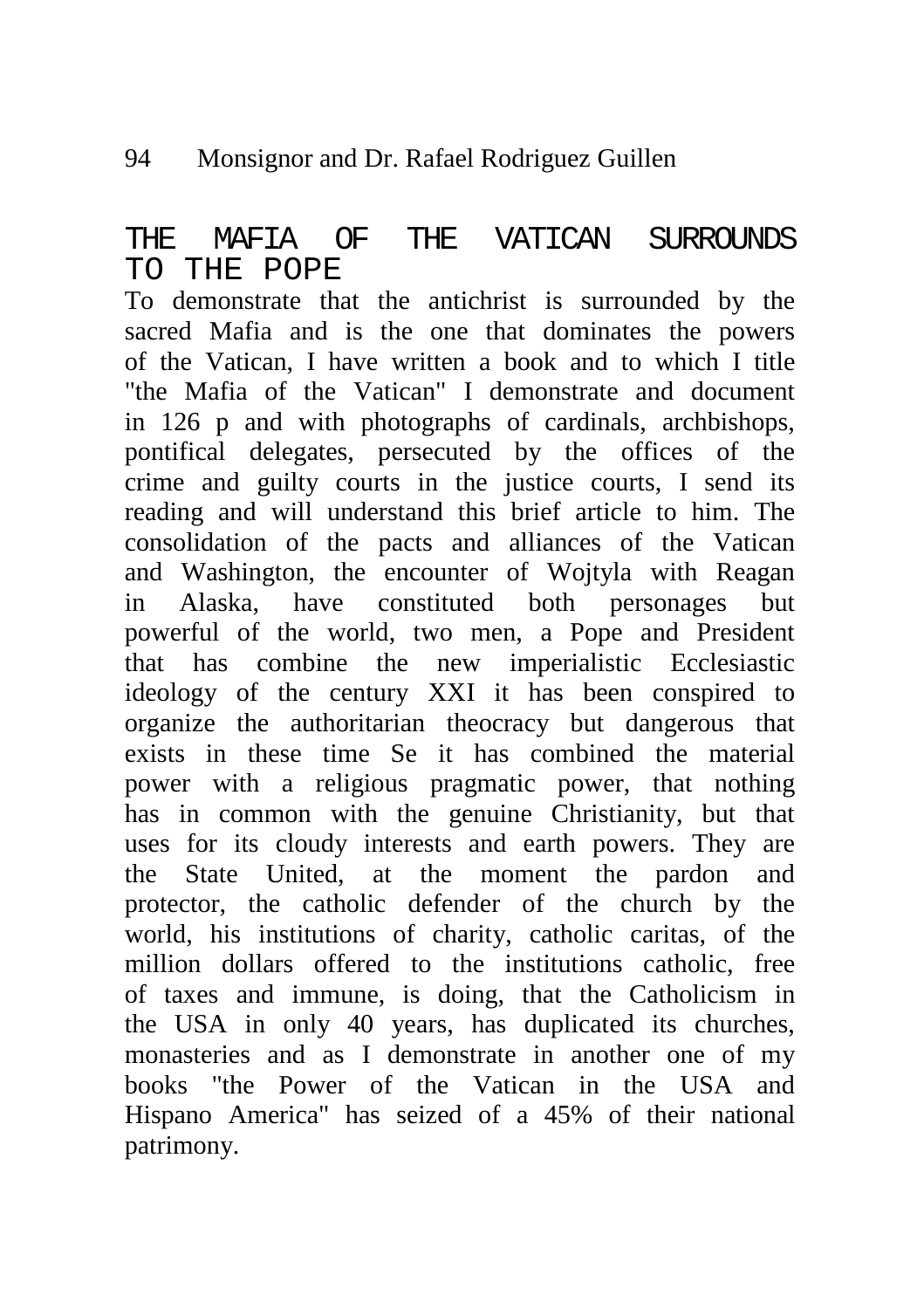# ROMAN, HOST SECT CATHOLIC OF THE **ANTICHRIST**

Between the abundant bibliography and books that I have on the antichrist, I have preferred to select and to document my article, the one that Doctor Benjamin Gonzalez writes Towers that takes by Host Rome title of the Antichrist, a warning to the humanity of Mary "Virgin in his appearance in France in 1830, the author is based on the catholic writers to sustain his thesis, of which the Seat of the Antichrist is Rome. For it the book of Revelations begins its tests mentioning the Apocalypse in its Later CAP 13. II. 12 "another beast that raised of the Earth and had two horns but it spoke as dragoon and it exerted all power of the first beast". In order to prove it is based on Biblical appointments on the origin and the seat of the Antichrist, can consult I John 2.18 and 4.18. and 2 John because many impostor have left by the world, that do not confess that Jesus Christ has come in the flesh this does is the deceive and the antichrist "the author makes theological and historical considerations and of catholic writers, the Eusebios, Hipolito, Justino, who prove that Rome is the Seat of antichrist analyzes carefully some of the appearances of Mary virgin, indicating to Rome like seat of the antichrist. It also demonstrates that such French and Roman cardinals like that confirm it, finally mentions a found letter of the Merciful Pope I SAW year 1342-52, in where Lucifer prince of the darkness goes to its vicar the Pope before mentioned. It says in p 21 to us "By virtue of all the exposed considerations, does not have to surprise that the first Council of the catholic church have been inspired by the antichrist" Appointment the Council de Nice 325, of Ephesians year 431, of Chalcedony 451, councils handled by the Roman emperors many were called Christians without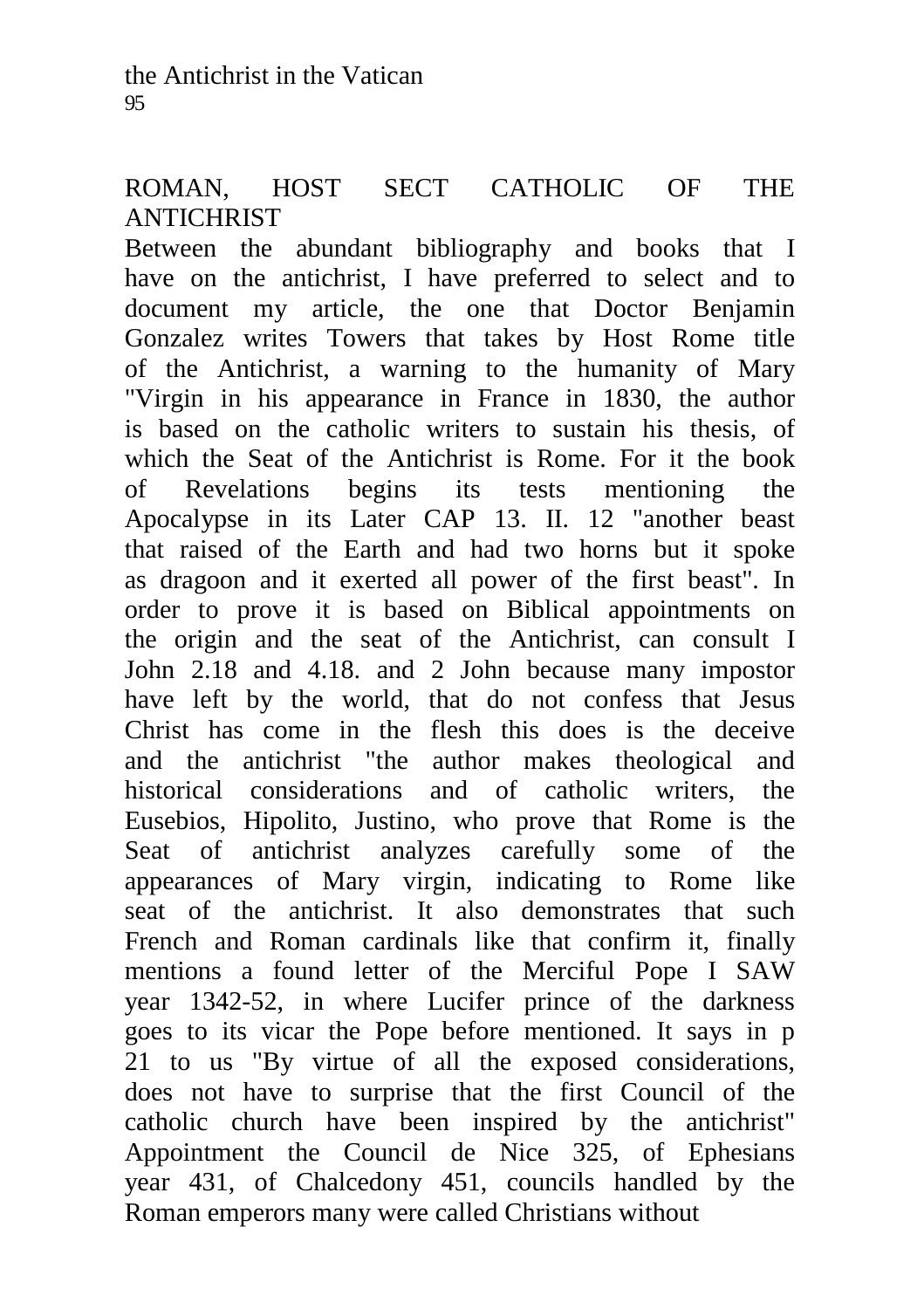#### 96 Monsignor and Dr. Rafael Rodriguez Guillen

being them, certainly were catholic. Another one of the books whose reading interested to me and to prove Truthfully that she is blunt and the Vatican the seat of the antichrist it is the book that writes George and Vandeman and whom The Rise titles and Fall of Anti Christ and fundaments his thesis investigating the prophesies of the book of revelation that publishes Pacific Press Publishing Ass 1986. In pg. 49 and that titles The Antichrist Exposed, and asking Who author in the world will it be A religious fanatic like the Ayatollah Khomeini ? Or to political tyrant? To cult to leader? Perhaps an atheist. Is it to human or to demon? A Government Maybe even to church? In the page 71 .document to the antichrist as "Airlift Armageddon the great day of the final battle and victory of the Almighty and that appears in Apocalypse 17.14.Y where the antichrist will be overcome. All prophesies Biblical and of famous clarividents, whose prophecy has come fulfilling Nostradamus, all agree in confirming that blunt it will be exterminated and the antichrist the Pope and that the second coming and end of the times comes near and only it will reign in the Vatican two Biblical Popes more and they will be fulfilled all prophesies and the extermination of the antichrist represented by the Roman Popes. Another one of the books that narrate to us on the antichrist and that identifies with Satan call Satan Satanism and Witchcraft and which writes Richard W De Han , there is helping to me to support my thesis of which it is the catholic church and its leader the Roman Pontiff, a church who represents the interests of the antichrist or the same Satan, and I do not interest them of Jesus Christ.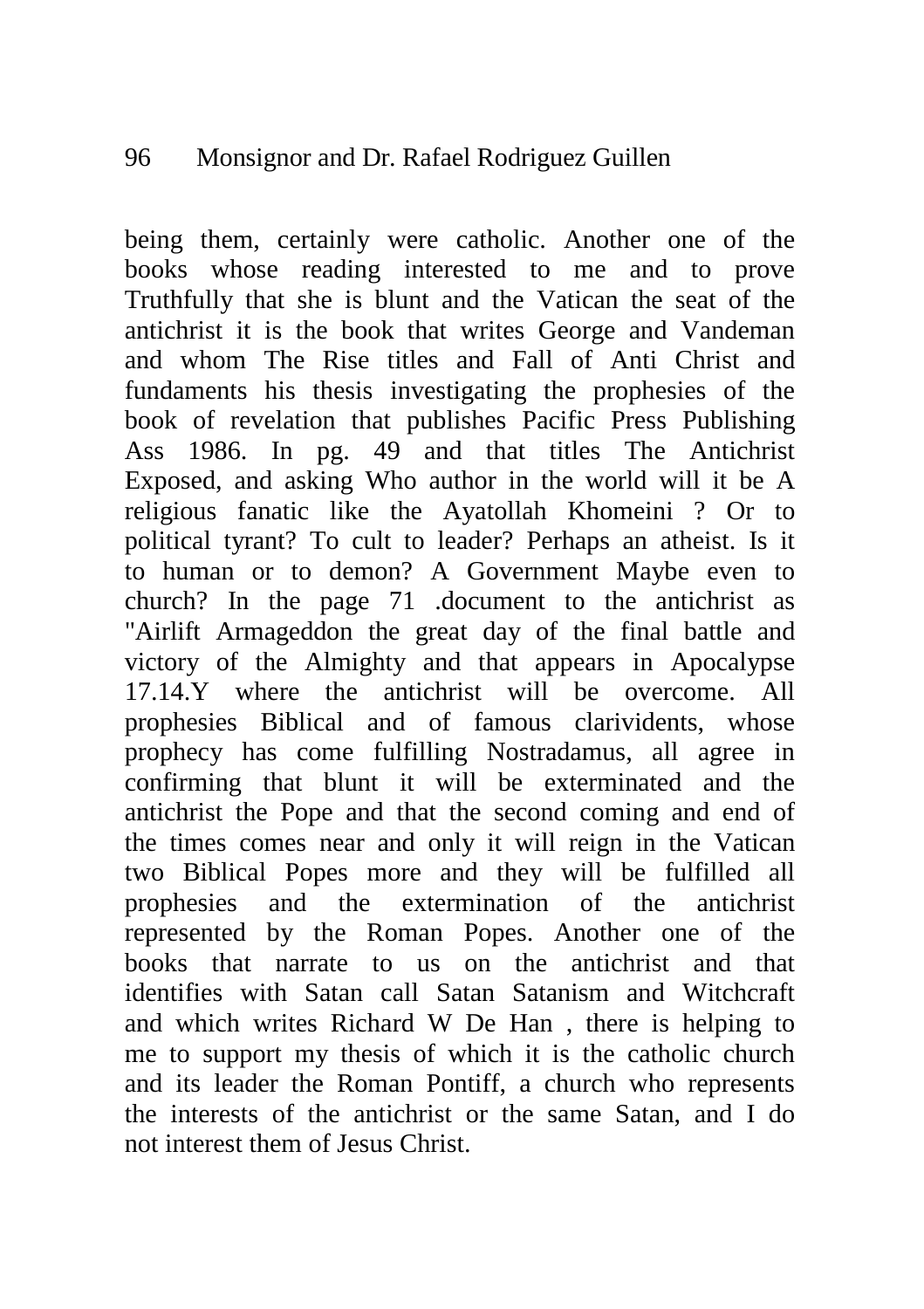# THE ANTICHRIST AND THE NEW WORLD ORDER ARE IMMINENT

We lived a continuous anguish on preoccupations thinking about the culmination and end of the world, all the day appears prophets and in mass media, Marian appearances, secret of fortune tellers and priests wizards, whom from the Vatican, they have frightened to the world and to the consciences of faithful and honest catholic believers hidden subjects are discussed and secret that almost nobody dares to think, until psychic and the astrological ones, they are consulted by distressed souls and they create in his prediction full business and of a satanic spirits they communicate with dead and arts of the satanic occultism and mediums are let ear using false liars . The question that all become is, which will be the New World order that is being forged at the moment? Of which way will affect to any one? Is imminent and can be predicted his apparition ? I recommend to read "Your King now came O Satanic Spirit ?What has behind the New World order? The Vatican teacher Malachi Martin, in his book The Keys of This Blood p 492, does interesting revelations to us, on this moment in p 15, he prepares us as he affects us to each one, and as Juan Pablo II insists "on which the man does not have hopes to create a geopolitical power system ready to act unless by catholic church and is based on Roman Christian only on my book "the Lies of Juan Pablo II" I analyze and inserted the documents from Vatican The United Nations are ready for the New World order, and at the moment the participation of the papal delegates, works hard to carry out their total world-wide dominion, to doing the New Order and according to the Wojtyla. Reagan plan.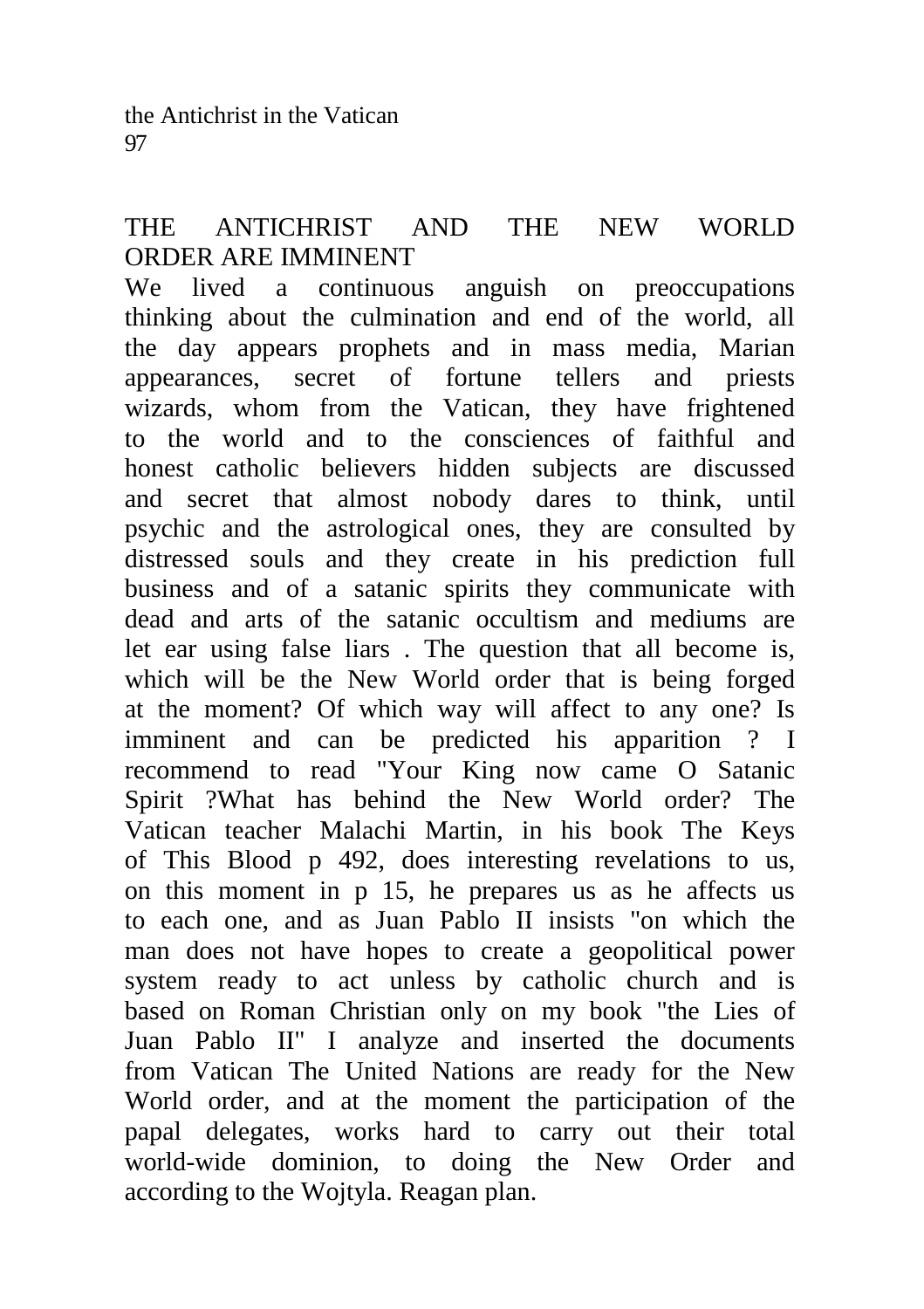THE GREAT CONFLICT BETWEEN CHRIST AND ANTICHRIST

One of personnel registers and that but has helped to decipher to the puzzle of the Catholicism and their seat me in the Vatican, are the book of Elena G of White, a favorite of million readers and published classic work in 30 languages, whatever would wish that outside read by all the Catholics and people which they are interested in knowing, the true church which Jesus Christ founds and as is their differences of the Roman catholic church who has corrupted and he has been turned aside of the Biblical lessons, in this book one hundred documented, , you will be able to know the truth which is Christianity and of In 43 chapters they are documented Biblically and by history, the destiny of the world, the faith of the martyrs, the time of the spiritual darkness, the Lucero of the reform, and its progresses, the reforms in Europe, America, land of freedom, heralds of a new era, light through the darkness, the great one to wake up religious, before the frustration of the false lessons of the catholic church, fulfilled prophecies, Jesus Christ our Lawyer, the necessity of a true conversion, the Catholicism the worse enemy of the man, who has distorted the consciences and until the same natural law, seeding the lie and making it appear It describes to the satanic tactics and ambushes from the enemy to its Christian town, prevents on the freedom of Conscience threatened by the political alliances of the Vatican the called nations catholic and the fear that also succumb the United States of this freedom of separation of the State and the Roman Church, the imminent conflict and of as the Christian it must safeguard of the plans and diabolic tactics of the catholic Romanist, and of the final message from God to its town, to be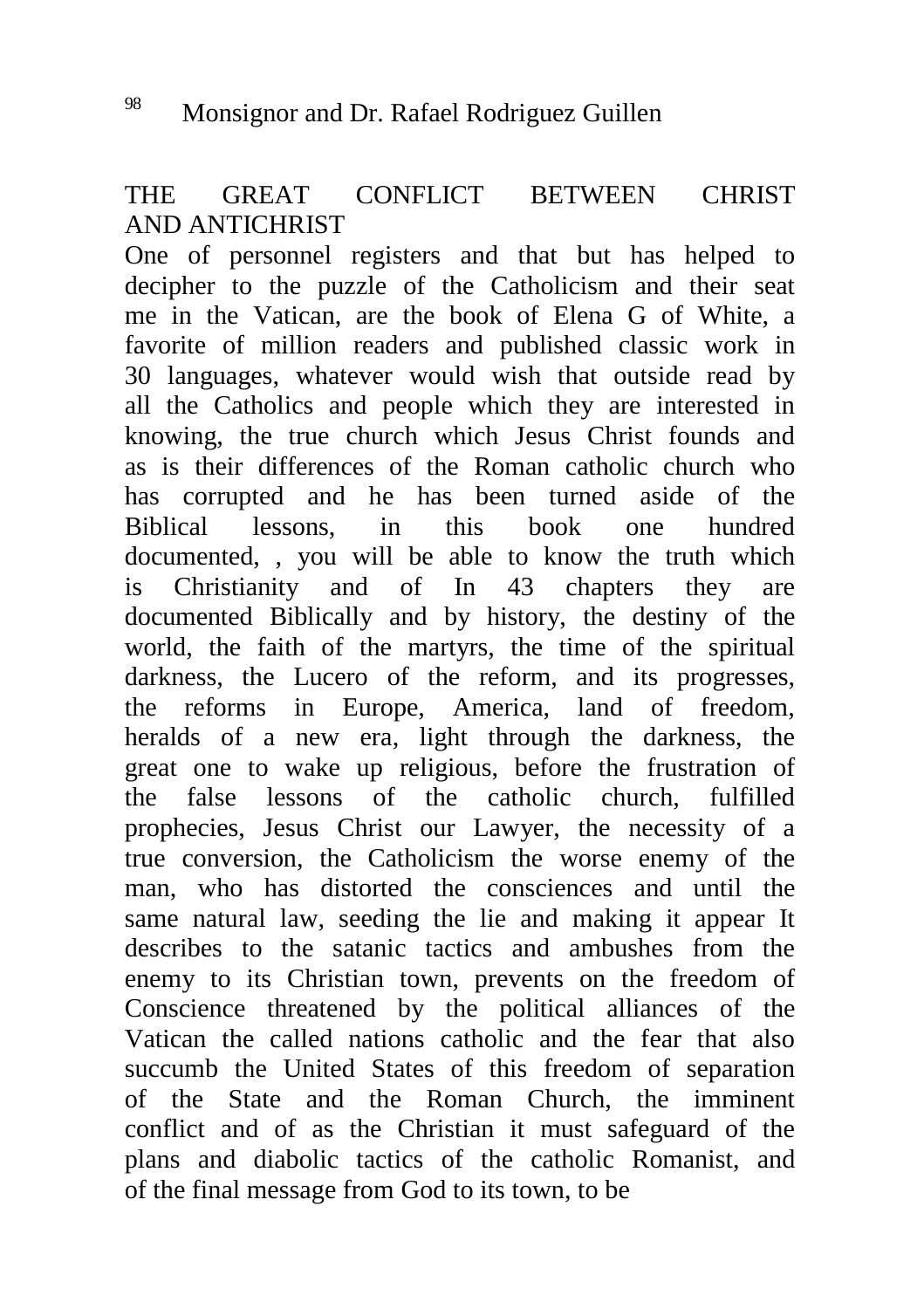prepared for the arrival of Jesus in the times of anguish, and in that we will be released of the satanic claws in the days of Earth desolation, it finishes to the book doing a count antichrist, In our days, world finds on the brink of madness crisis, greater of history, I think that worse than in the degeneration at that had arrived the Roman empire and that but for the arrival of the Rescuing Mesas and the piety of God, world was finished I think that this crisis and of which all we are witnesses, where the lie is wanted to turn truth, where all the mass media, the policy, the catholic church, is had nicknames and to seed the immoral lessons, that has taken to the degeneration of youth, to the drug addiction, diseases, being been they do not respond to the conduct of a Christian, but to gentile without turning Mafia of criminals, narcotics traffickers, terrorists agreeing with Satan freckle you gild public. In this book masterpiece is the authorized answer to the ruling confusion and to the desperation at this time tensa. El Great Conflict, responds to the true meaning of history during XXI the centuries of the Christian dispensation. I recommend the book "Religious Ecumenical for the New Vatican World" alliances Order satanic and. In the magazine that it publishes the heralds of the Truth and in its pages on 'a New Sundial' You Order Approaches will be able to know the way that are being united the United States of North America, the United Papered and Nations, the new millennium and to organize a single directed world-wide power from the Vatican.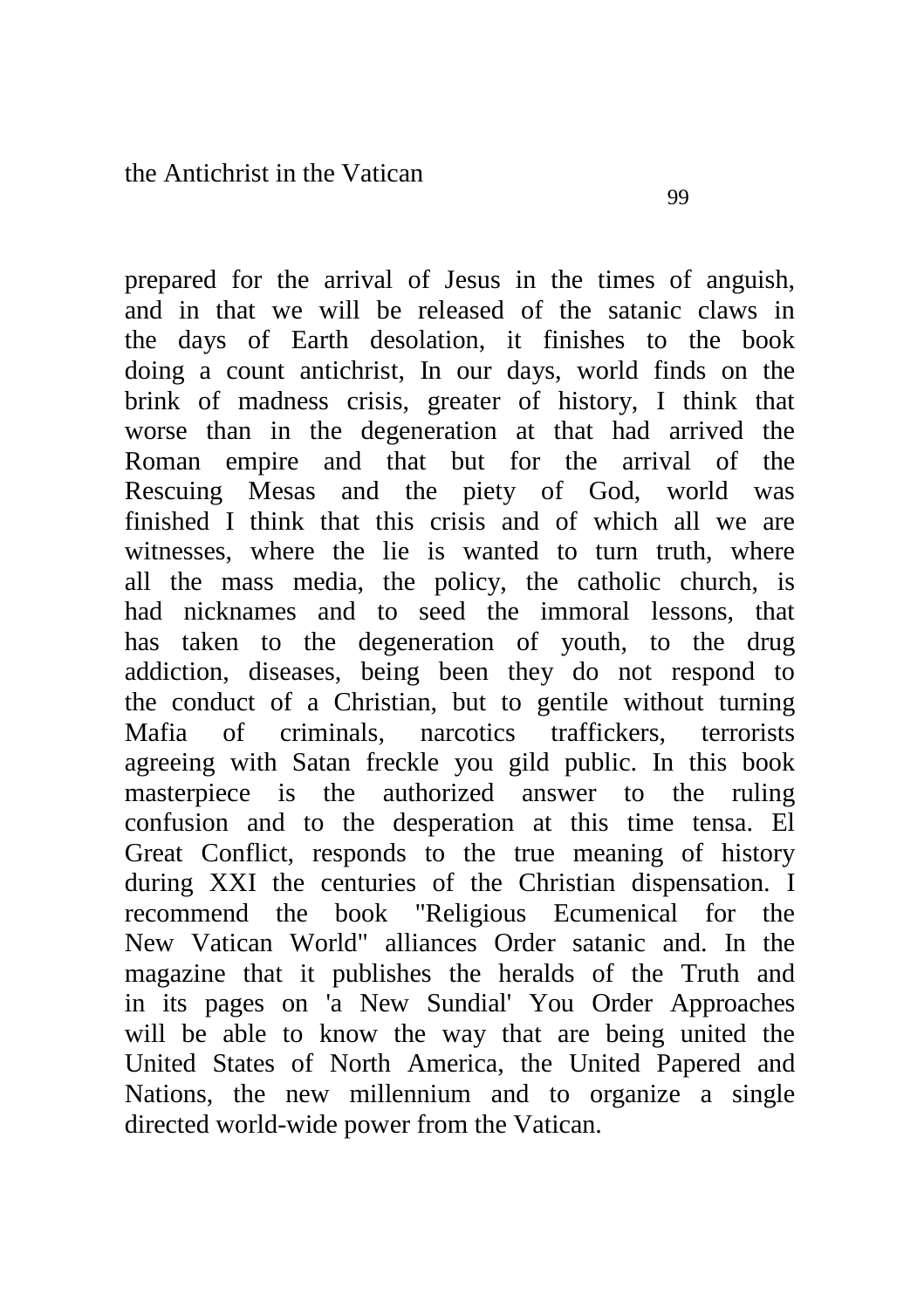#### BEGINNING OF THE END OF THE ANTICHRIST

For the believer and the Christian, expert faithful of the Biblical message of salvation, is the prophecies of the Old one and the New Testament, on the existence and performances of the Earth antichrist, a fact of undeniable reality, for the gentile or faithful atheist, for whom with the name nothing else of catholic or protestant, it deceives mandates of God and it lives in sin, the Biblical prophecies, for anything it counts in his life, and the greater one of the times interprets them esoterically, mixes them with satanic powers. The Christian reformer John Hague in his Beginning book of the End" The Assassination of Yitzhak Rabin and the Coming Antichrist" He is describing, the Biblical panorama of the prophetic content of the message from God to his town, of the way that there are the Christians to trust the revealed truth of the divine prophecies and to be prepared for the events of the last times and the second coming of Jesus Christ. He prophesies himself what will happen at the end of the world and to the arrival of the Salvador, the place, the time, the geophysical phenomena of terrestrial convulsions, corruption's dwells them, political conspiracies, coalitions and catastrophes of all nature, that will whip to the planet earth, the violence's and revenges, of the governments and churches with their members and citizens, the lack of vindication to the rights Houma us, the scorn of the asylum and the God adoration. We are living it and we do not have to be deceived, like the power of the antichrist, it has changed the minds and the heart has apostate of God and adore to Satan In the bibliographical list that inserted in the end, will find those books and authors who document to me and that had to consult to understand to me.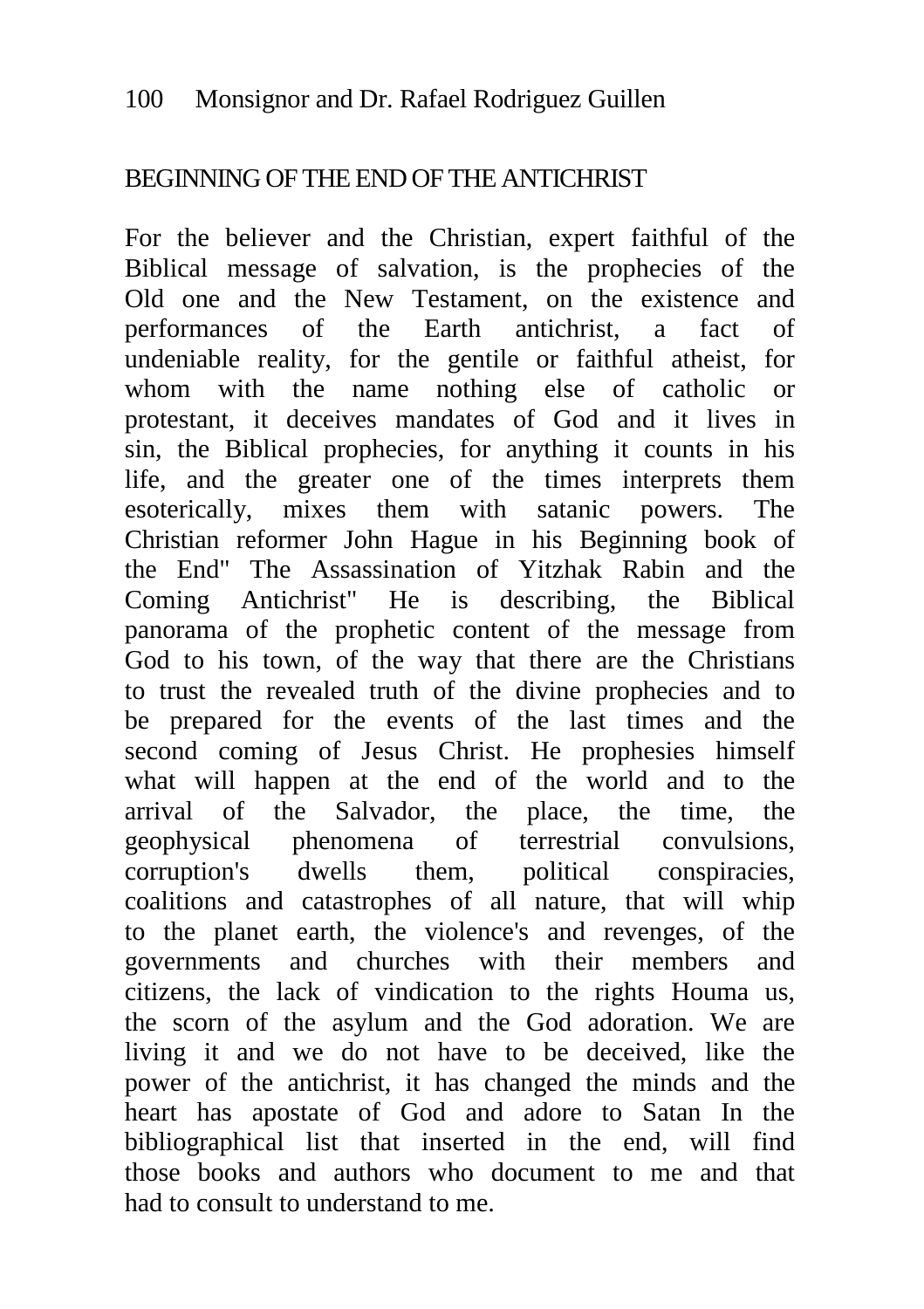# ROMAN CHURCH CATHOLIC AND THE LAST DAYS

One of books Biblically documented and that better describes last the events to us of the end of the times, is book of author Dave Hunt and that takes by title "a Woman Rides Best" Apocalypses 17,7 "and the angel Said." I will say the mystery to you of the woman, and of the beast "and Apocalypse 17.3."Y took in the spirit to the desert, and I saw to a woman seated on a full scarlet beast of blasphemy names, that had seven heads and ten horns "the book dedicates it to almost billion Roman Catholics who badly have been informed by the catholic hierarchy of the facts, and to the genuine martyrs in both sides. It documents to the author like "fait accompli" the 29 of March of 1994, in that several Evangelical and Catholic evangelical leaders signed a joint declaration titled "Together" a seizure of hair to the Christians. It is the Vatican and its theologians those that have won the battle of centuries of reforms and thus fulfill, the prophecy of apostasy lately. While the evangelical ones sign a truce, Rome increases its evangelization of the roman. Los protestants so that evangelical leaders become to the Catholicism who signed the joint declaration apparently imagined a spiritual society with the Catholics to gain the world for Christ, I send to the reader reads pg. 8.9.10,11, You will astonish. In 569 pages, it is described the fulfillment of the apocalyptic prophecies and as all of them agree with the definition of the antichrist and a church mother of all the fornication's who has sunk to the world in sin and martyred to the town of God, whose head the beast and the woman describe themselves and they are applied to the Pope and to the catholic church roman. Los leaders of the Reformation were sure that she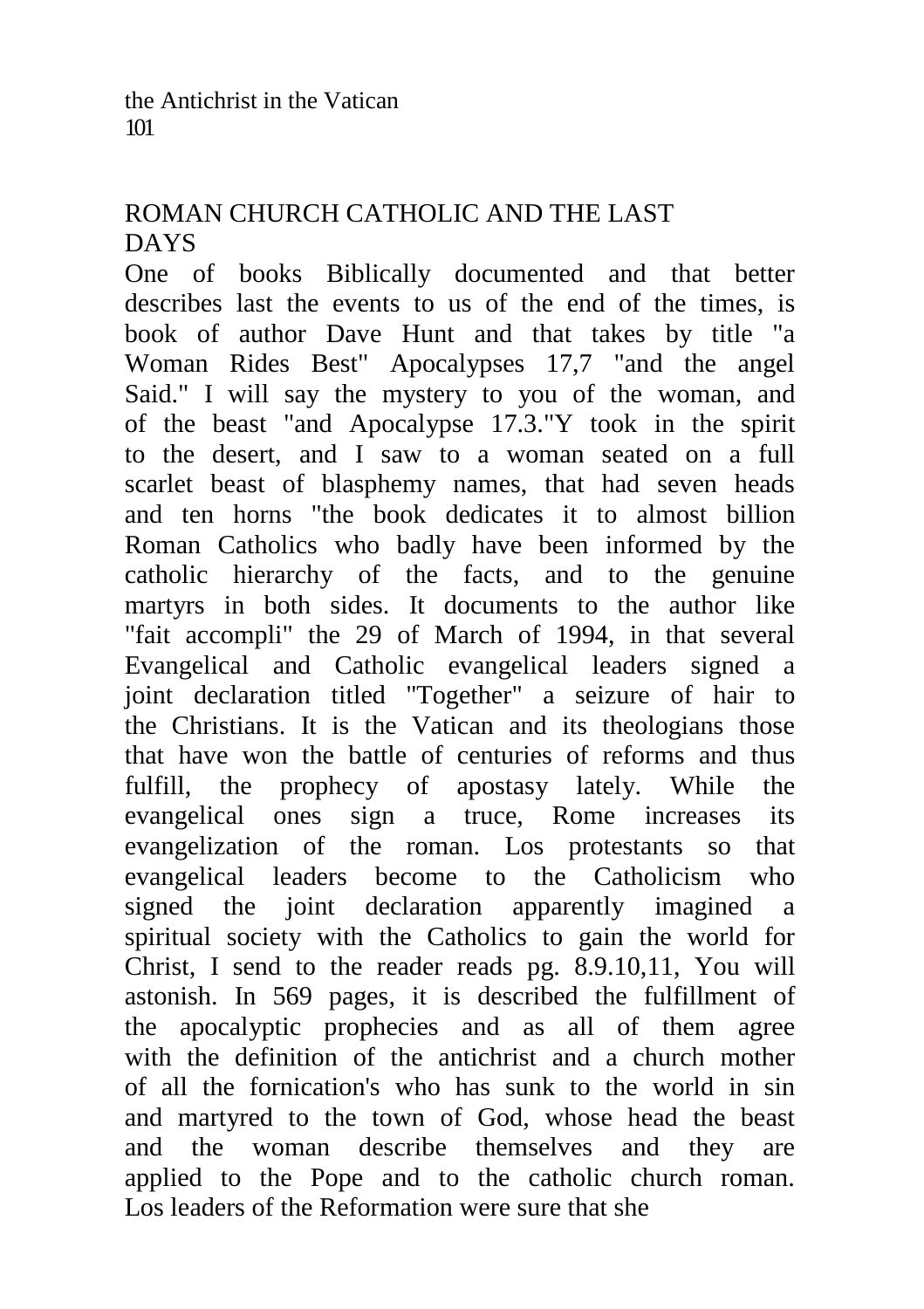#### 102 Monsignor and Dr. Rafael Rodriguez Guillen

represented the Roman Catholic church in general and the Pope in individual, To affirm it, is for the evangelical ones that signs the somewhat separatist pact "for discus" le are scared to Satan and the papal dragoon. It is analyzed in the book, Babylon, a City on seven hills, the frauds and falsification of history, the succession apostolic, infallibility and tyranny, the false rock, and mother imp, seducer of souls, the alliances impious, dominion on kings, the blood of the martyrs, antecedents of holocaust, the Vatican, the Nazis, and the judgments, the slaughter of the Serbian's, the routes clandestine of the Vatican, the betrayed reform, apostasy and ecumenism, Maria and the new coming world order, subjects very documented and that they must be known. The invention of purgatory, the indulgences, dominion on kings, the papal infallibly and the apostolic succession, heresies papal the bible and with respect to the tradition, subjects all of a very great interest and to get to know true history which the woman or catholic church who ride on the beast or Roman Pontiff the antichrist that takes on its 666 full front of blasphemy Rev. 13, and satanic titles inherited of the pagan religions and their clothes of Cardinal escalate and gold images and diabolic idolatrous and symbols Gods silver. All the Apocalypse is due to read at great length, if it is that we want to understand the last revelation from God to its town and events of the last times.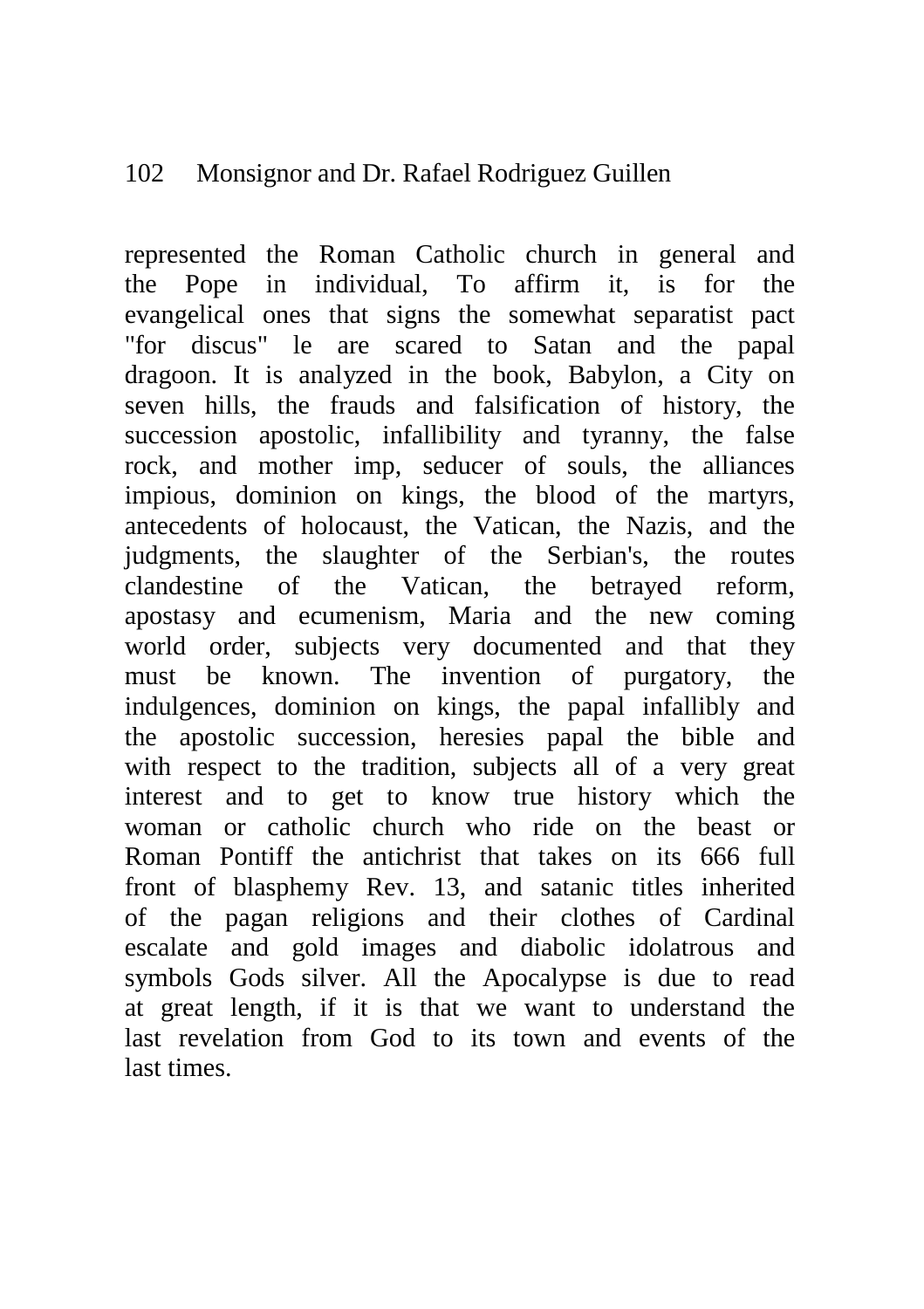the Antichrist in the Vatican 103

# SATAN HAS COVERED WITH SMOKE SCREENS THE MINDS WITH THE MAYOR WITH THE HUMAN BEINGS

The evangelist San Mateo in CAP 24:4, warns to us saying "You watch that nobody deceives" We know al to you to study bible, that Satan will build false a super church.... Prostitute of the apocalypse, chapters 6, 13.17 and 18, in agreement to the bible prophecy, she will have great educative, military, economic and political power and will persecuted and assassinate the true believers in Christ. We know by the Bible that Satan is the deceiver teacher and covers skillfully with smoke screens to hide the identity of prostitute of most of the Christian believers. The smoke confuses and covers the enemy, is a technique that Satan uses, to understand until satanic point uses the malignant one I recommend to him reads the book of J.C.Chick "Curtains of Smoke se will surprise just as servant has been surprised, when he says "that prostitute of the apocalypse is the Roman Catholic Institution" and that in it agrees all the Evangelical reformers, Exists a multimillionaire campaign made through the press to convince people that the Catholicism is not a false system, has bought half all of communication and prohibit by government laws and pacts of the Vatican, the programs of the separated Christian churches of blunt, truth and the salvation, we have to pray then Christ ensures the final victory to us, Satan is advancing and programming for the third millennium the extermination of the God town, the surplus that is of its blessed church in the earth W musts to fight Satan not to fear and to continue announcing the message of salvation thousand of believers confused and sometimes cowardly. It exists a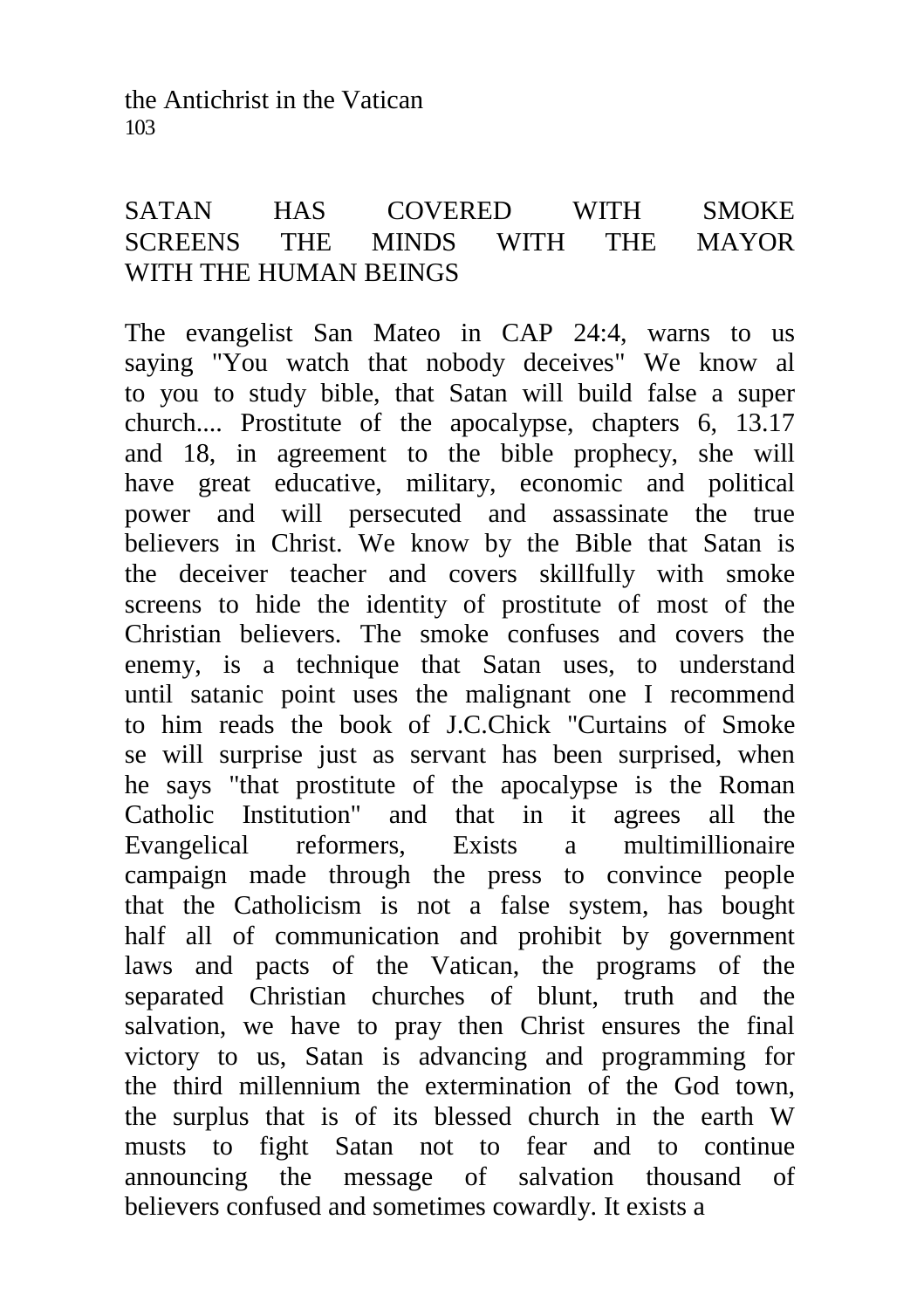### 104 Monsignor and Dr. Rafael Rodriguez Guillen

diabolic and masterful plan programmed by the Vatican and his Mafia to make a America Catholic and to end the Christian advances, since every day thousands of turned brothers to Jesus Christ they defy the fifth satanic columns and to prostitute apocalyptic that the full scarlet beast of names of blameful rides, that has seven heads and ten horns "AP 17. 3 and in 13,18 CAP Here the wisdom, the one that has intelligence, that calculates the number of the beast, a number of man. Su number is 666. At the moment the Gentleman has wanted that he can add to my Christian publications whose catalogue counts already with twenty and two books on the subjects which each believer must know in Jesus Christ, new books will be published and with the subjects never before written, the Lies of the Pope Juan Pablo II, the Powers of the Vatican the USA and in Latin America etc another face of a currency that is not known and that it is false, and that it will take in its front the number of the apocalyptic man 666 and whose vowels of the numbers blunt nas of Vicarius Filii Dei and Joh Paul Second, they add the 666. A Woman Rides Beast AP. 17.1 wait for expensive reader, that this my book on the Mafia of the Vatican, can help him to know for the first time, a history diabolically hides and that it can find the truth of an institution that it has had sunk to us in the ignorance by centuries and it does not continue collaborating with the Mafia and it leaves her. Million Catholics are separating of the satanic claws of the satanic empire of the Vatican, they are forming standard bearing with the good angels and are defying the monster or dragoon of seven heads that prophesies itself to us in Daniel and the Apocalypse, the final victory is of Christ.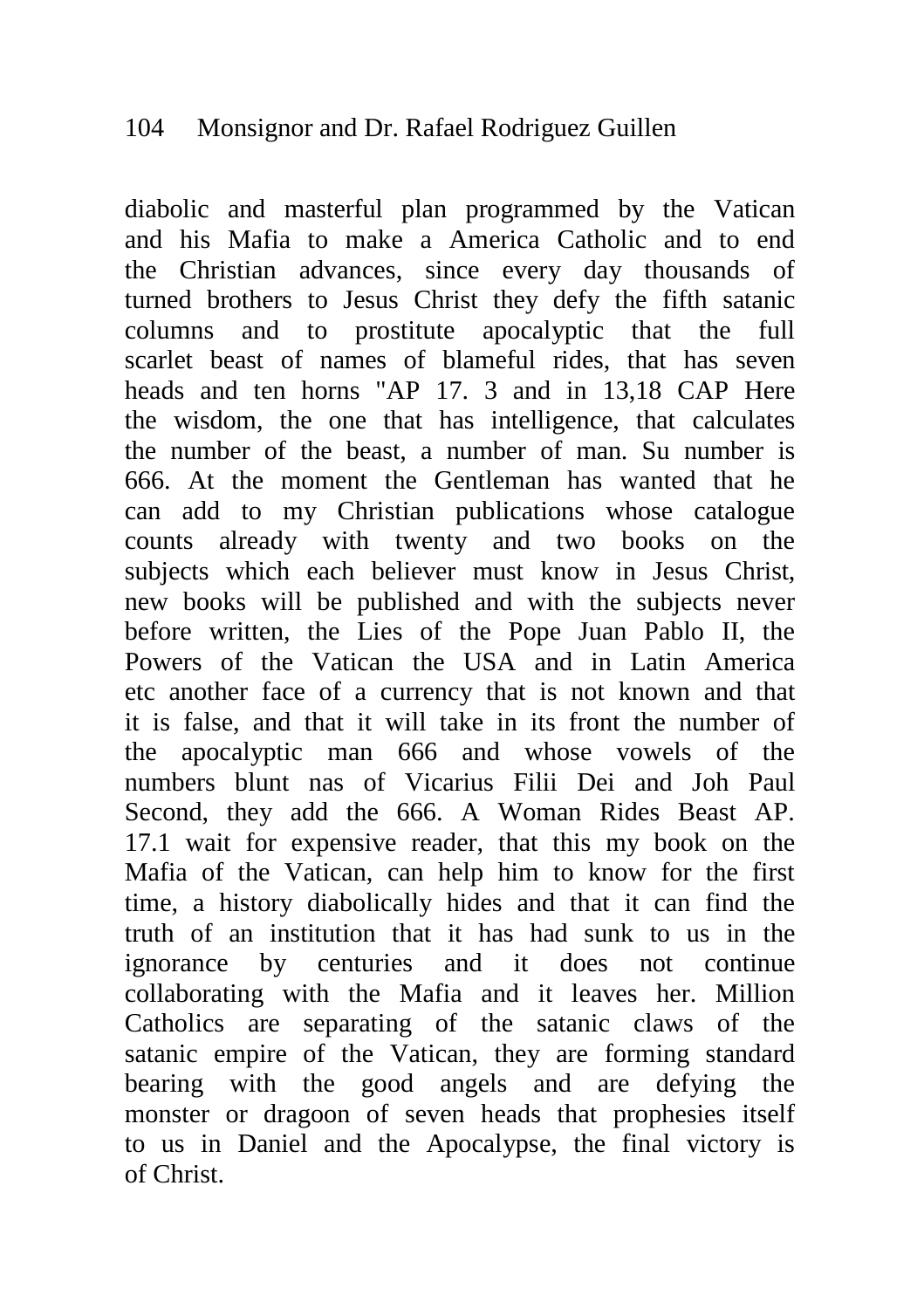the Antichrist in the Vatican 105

#### SATAN DEFINES IN THE BIBLE

The Satan personality defines itself and characterizes widely in the sacred Scriptures, and from the Genesis to the Apocalypse, their performances and importance, cannot be not known, whoever to obey mandates of God and to reject the mandates of Satan, its tactics and plans to lose to the souls, they are defied very clearly, in all sacred books, also the fights and final victory in Armageddon. Satan also is called Beelzebub and the Devil, its power allowed by God, is power to hurt and to sicken the bodies Job 1,6,2,7. Satan touches Christ and is rejected Satan prevents the Luke .10.18.11.18.13.16.22.31. The salvation the Rev. Satan will be overcome, but before its powers and fights, will to confound to many and they will be united apostate to the empire of Satan Many thousand years will be fulfilled and Satan will be loose 20,7- AP Appraise like the demon, possessed person, spirit unclean Lev and Deut. 17.7. 32.17. Psalm 8. 16. 17. 18. Es 106.3 7. In TM 7,22 won by Jesus Christ , in Mark and Luke, the possessed people and of demons are expelled from the bodies by Jesus .En John 7,20.8.48. 10,20 ,Se reprimands the demon and it notices us of the powers that it has, to that is to leave them. Also it is called devil, adversary, TM to him 4.1.25.41. Mammon or God of the wealth, the earthy things, of the money, properties or values human. Luke 16.9. 11.13 .No can be served to God and the God Mammon.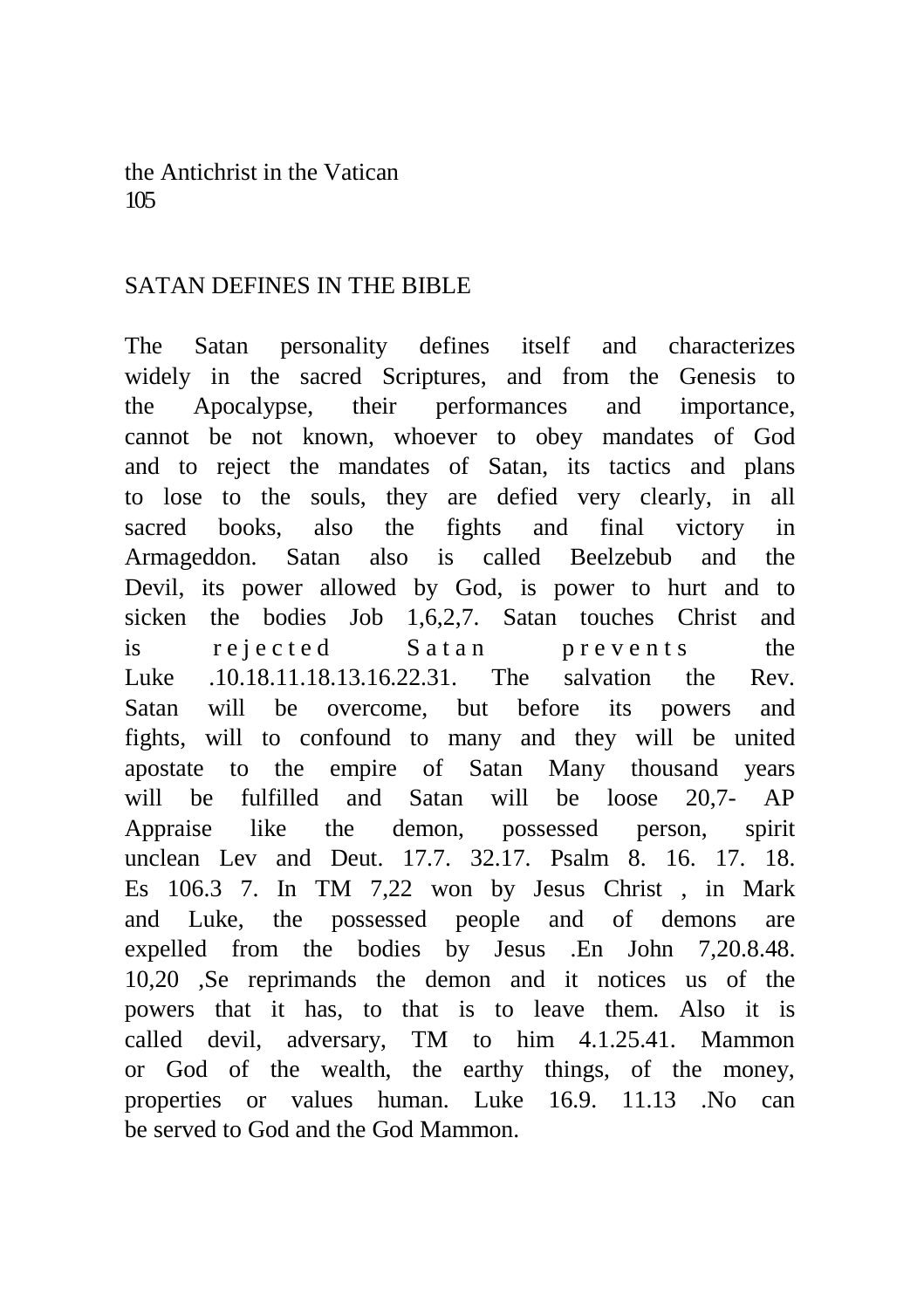# SATAN OR THE PRINCIPE OF LIE

One of the malignant attributes that define Satan, is, that is the owner of the lie and has to the man submissive the deceit, lying and falsify the truth. The truth is Christ and is defined, the lie is the devil and true it appears in but of 50 Biblical passages of the New and Old Testament, one of the orders that are to obey the Christian, is not to lie, not to deceive, not to falsify the true .La conscience and the law of the printed natural reason in the heart, notices to us, when we are saying the truth and when the lie, when we are Christian and when we are not it. The lie has become blessed, and ear to say that, the one that more good knows to lie, more good will progress, because everything is, based on the lie and deceit that has established same the Satan .Los punishments of God to the liars, the bible or message of salvation is repeated constantly in, and all that falsify and lies Ap."All the deceive will have their part in the lake" is lain without no repairs, in the churches, Christian calls in the pulpits teaching Biblical, theological, moral falsifications, energies and full ministers and preachers of Satanism, lose to the souls with his Ragu mentors fatuous, in his conferences It is lain and it is wanted to prove the false thing by the way, the target by black, in the soap operas, appearing hypocritically and in name of the Christianity, the lie by truth, or at least, apparently that the radio ear or the television viewer and believing spectator confuses to. I have reached the conclusion and after to have had to make two doctorates scientific, that the lessons of the catholic church, based on the scholastic philosophy, in the false history that has to us counted on the Vatican, Bible, theology and the same philosophy, are a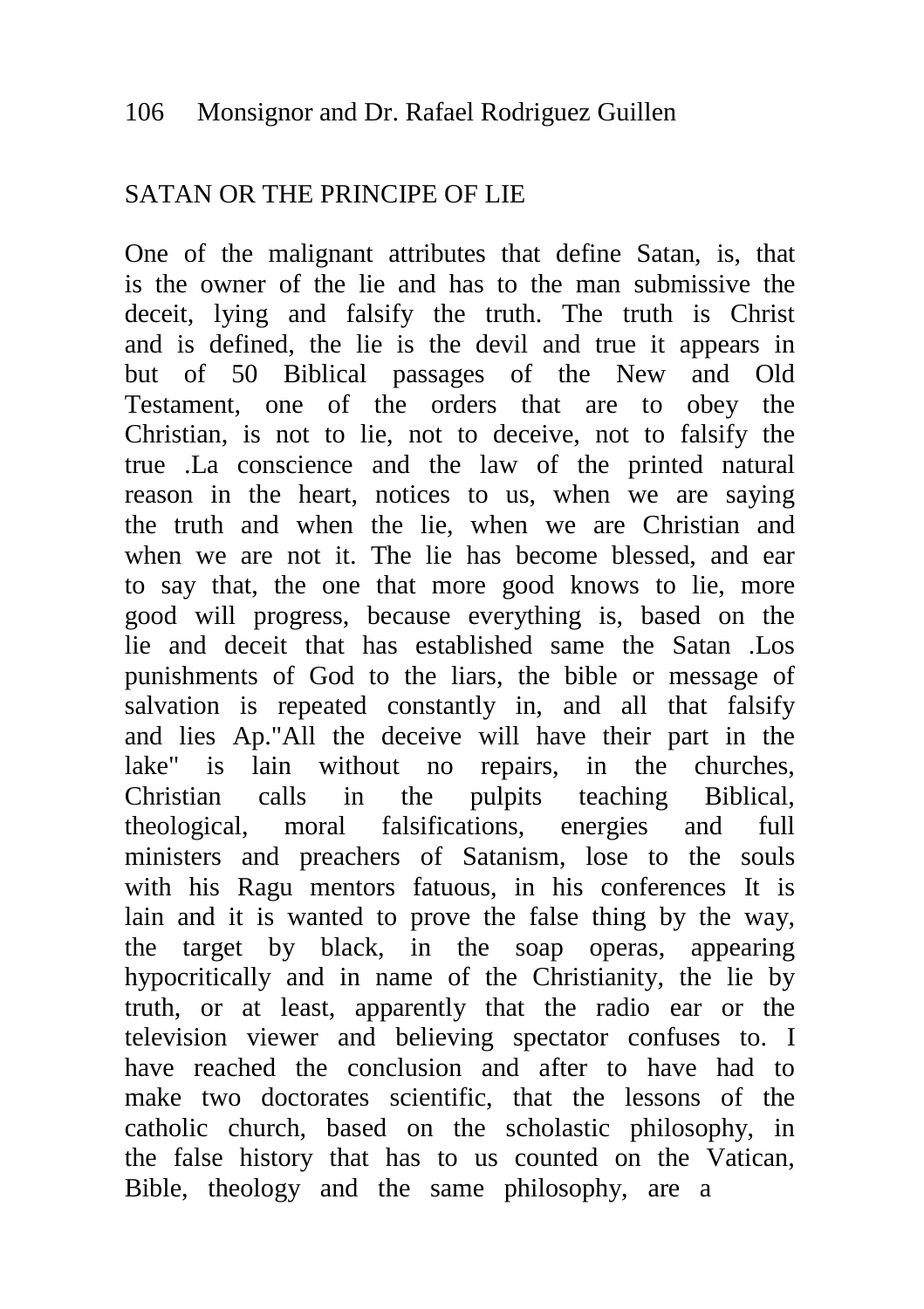conglomerate of falsifications and lies, that cannot be proven, by means of the logic and with arguments truthfully. He written a called book "the False Scholastic Language of the Catholicism "y where I demonstrate and I prove, like was deceived in my education of the seminary during twelve long years, and as they weighed the brain to me, to change the truth by lie, naturally that stops to write Christians I could have investigate and have been deciphering to the puzzle of the Scholasticism Catholic. Of medieval lessons, pagan, esoteric doctrines that, have turned to Christ the Truth the Way and the Life, by Satan the lie, and death with their false doctrines in order to the eternal condemnation. The church that Christ settles down in the Earth, its message of salvation is clear and very sure it does not mix with the lie and much less, its members lie Its Satan, the antichrist and its encyclicals, dogmas, canon, its mercantilist churches, whom has seeded a smoke of confusion in the souls, that have turned the lie by truth, and thus it is respected and it prevails in all average of the social. Lie , calumny, defames, deceives says Satan to us, that it will always be left something. Satan has used the lie and calumny against, the Christian evangelical reformers and in the XXI e centuries. We lived a time and times, that we can denominate it of the culture of the lie, Satan has possessed itself of most of the souls, its minds and heart, their feelings and same nature, to make believe the lie them by truth and has created a new condition in the treatment of the humanity, in which it is had changed but to the diaphanous logical and dialectic arguments, that they can prove the truth, by subtle scholasticism and false theories, that it is very difficult to be able to get to know it, to servant it has cost to him, all a life and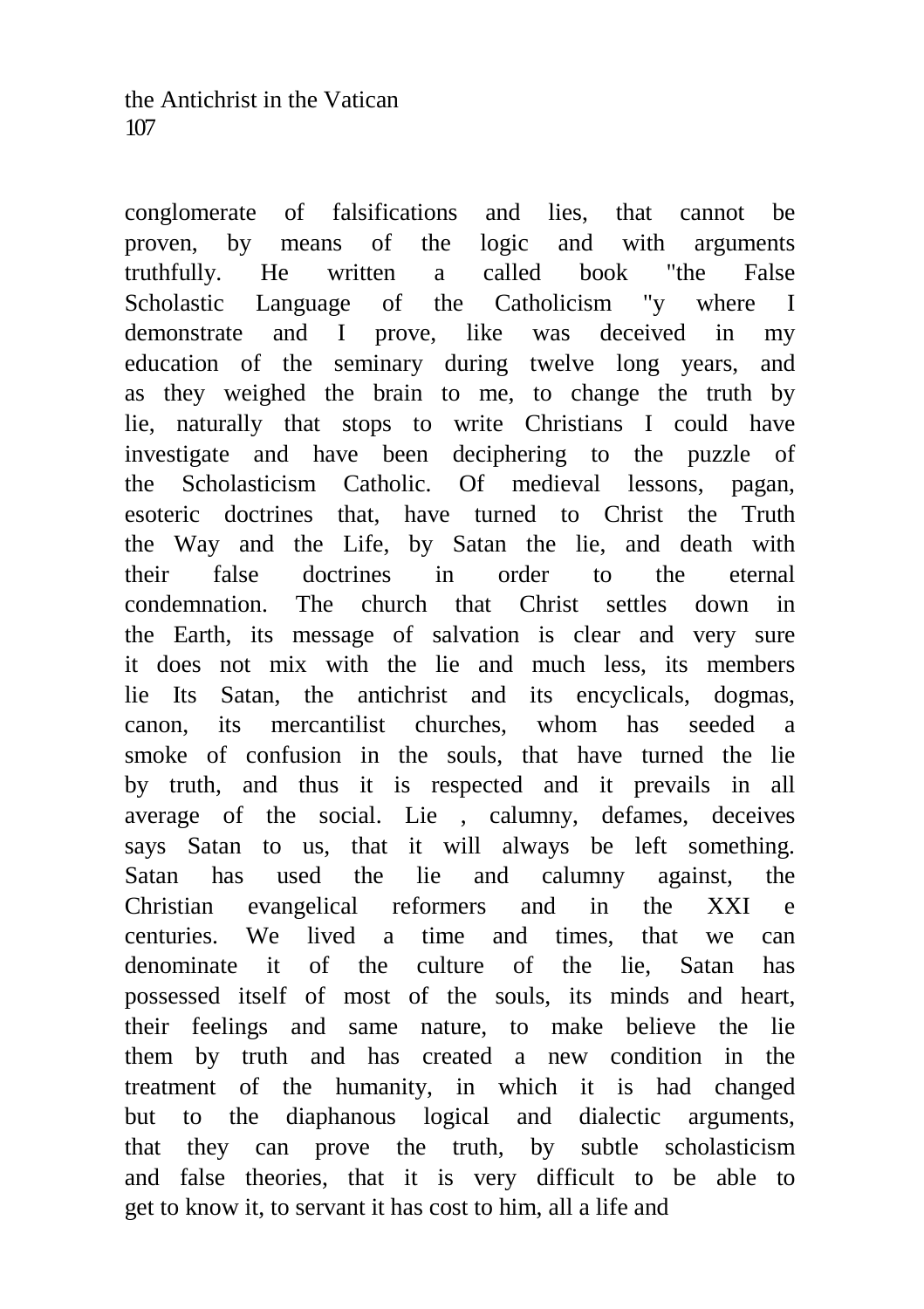to be able to demonstrate, as it is the true church that Jesus Christ founds on the Earth? I have written a book, call thus, and in 23 Biblical lessons, I create it to have found, because I had to leave Spain and to arrive looking for it America and in a free country from accesses the scientific research and Biblical the USA The States give to me opportunity to investigate over, Jesus has allowed who retired and to the 76 years, can repeat nunc dimittis servus tuus of Zechariah when seeing the Jesus Christ and his church, that this is neither catholic nor protestant nor denominational, although all of them, want to teach to be the true one. I have in my text book for the university students "Tests on the Foundations Philosophy and of the Education, several chapters dedicated to the concepts of which it is the truth, the happiness, the freedom and the love, and I." teaches to my 201 students to them that is the truth, the theory of the coherence to get to know it, the pragmatic theory or of the American philosophy, the theory of the correspondence, the perception and the contemporary realism, I teach, the way to arrive at responsibility itself in the own life and the society, which is truth and what it is lie, and that by the life, always saying the truth. Satan with his deceits and lies, that imposes to youth and in the home, the schools, churches, parties political, institutions civics religious, that the lie by truth has turned, has given com result chaos and crisis spiritual in that we lived and that no longer we can to distinguish, which certain true, reason why false and lie. very difficult to believe the person that Christians are called, and except the catholic or protestant calls inclusively, who in the name of Christ the Truth and using the same bible illegally, have turned social chaos to humanity, you same can make a study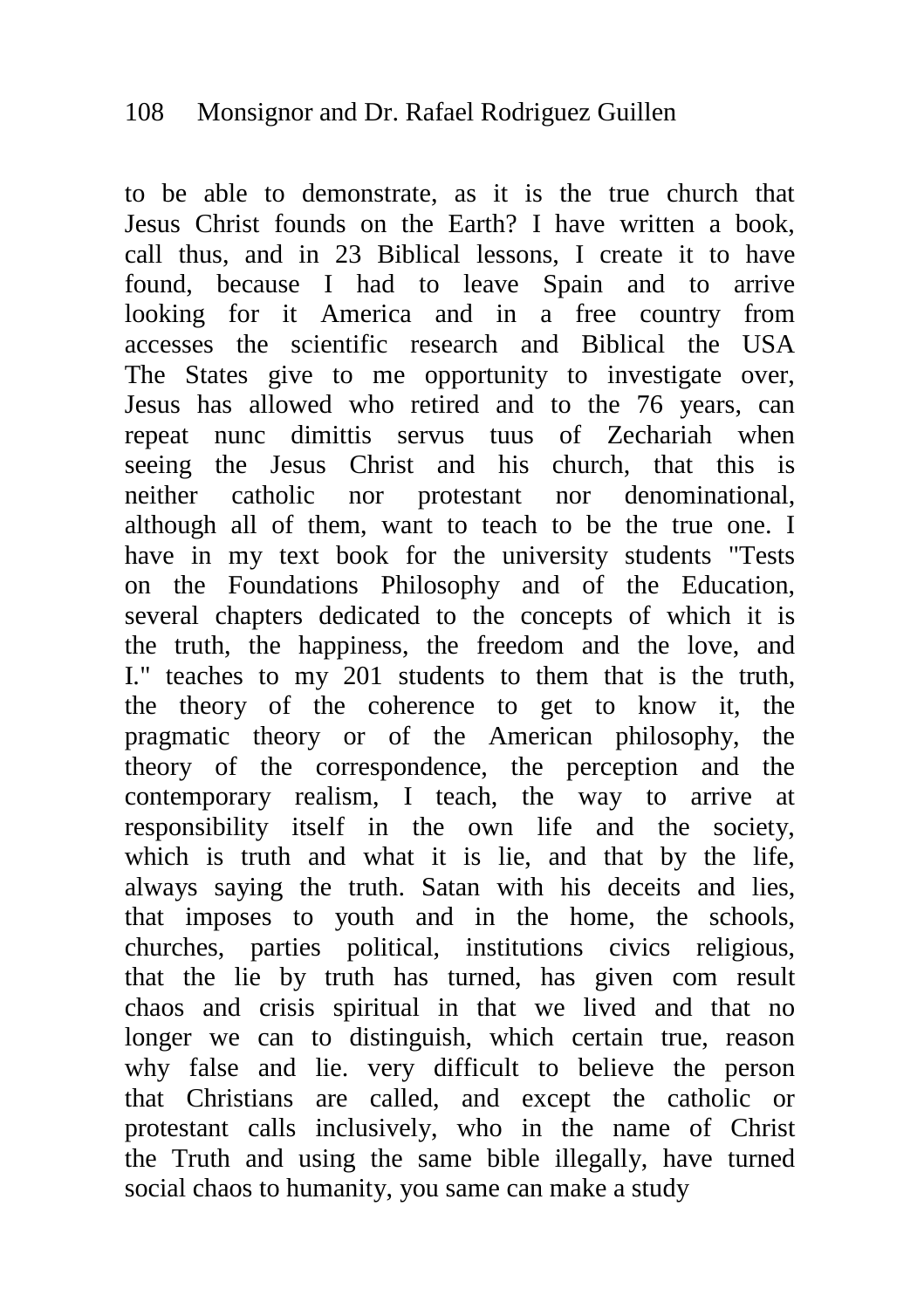and analysis, of to the same conclusions that servant, that the catholic Scholasticism and their lessons that are by anywhere. Satan has upset the logical order and has implanted a false epistemology or theories of the knowledge, really changes the concepts by lie, encounter that the concept of the love of God by sexual love changes and turns sex the vital center of all its actions, I have written a book on the subject and it will surprise the corruption within the Vatican, priests to him and authority, imposing the celibacy, anti Bible equal way has changed the freedom, by libertinism, and the happiness by drunker ceremony s orgies, drug addiction, alcoholism, tobacco, the seven head sins that hide low the altars Catholic, today are knowing with tests. I recommend reads the book What Is Behind the New World order? And as this affects you to him, where one is hidden subjects that almost nobody dares to discuss "In p 40 say us "The Image of beast the Vatican and the form of Protestantism apostate that looks for civil aid and of the catholic Romanist".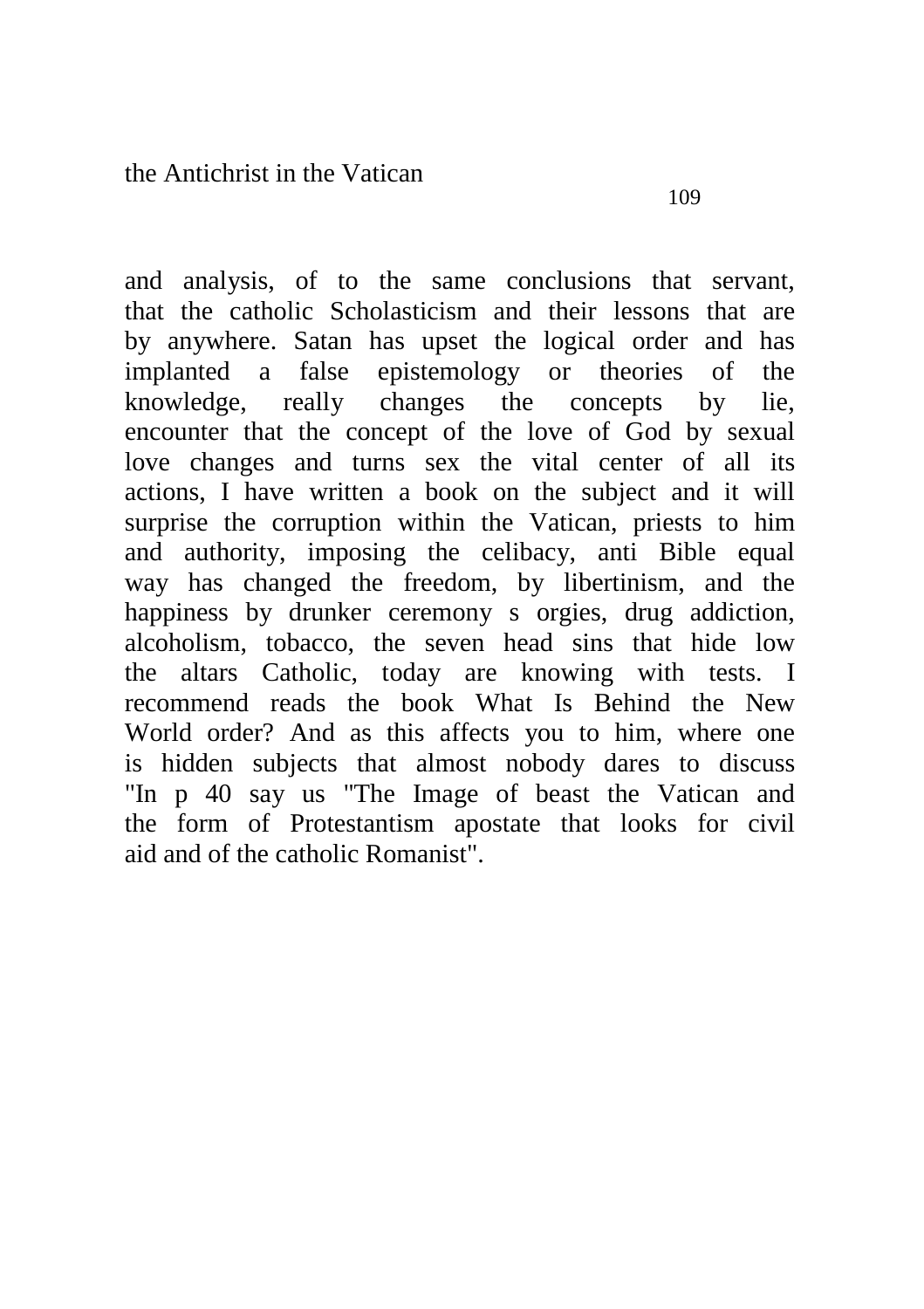# THE SECT OF THE VATICAN IS DIRECTED BY THE ANTICHRIST.

Apoc. 13 y 18 In CAP 13.18 of the AP. is refluxed here "is wisdom, that has understanding, tells to the number of man its number is six hundred sixty and six science of the linguistic anthropology, chair that servant teaches in the National University, by my doctoral thesis occupies to investigate all the related one to the language, and among them, Glossolalia, it is to say what is related to words of religion .Me it has interested east field of investigation and it is for that reason, that I have been able to analyze the gift of languages that many Christians have and the talkative or crazy of the possessed ones of the demon, my experiences like exorcist priest and Christian, In order to be able you to analyze Biblically to Biblical number 666, one is due to go to the sources or sciences of the linguistic of Glossolalia and to consult the best Biblical teachers, servant therefore I have done it, and to thus I recommend him you also do you in following books and teachers. .The Bible Code NY Best Seller written by Michel Droning. 2. Satan Is Alive and Well on Planet Earth author Hal Lindsay.. Best Seller. 3 the Great Conflict, by Elena G of White, in Spanish I recommend it, if it is that it wants to know history the seat of the antichrist the Vatican and its MAFIA Pontific Maximums, Millenarian Dynasty of Priests Wizards, book written by Martin Acreage testimony of archaeologically and by history the Satanism within the church Catholic .".The Satan Hunter "The devil hunter where, is analyzed, like Satan recruit to its disciples, the traditional Satanism its adoration the candles, the water, saints, the signs and symbols etc.. write Thomas W Wedge to the Devil "Hispid or Posed of the Demon where the author is to us narrating the diabolic possession of five Americans and the exorcism for smaller liberty I have received four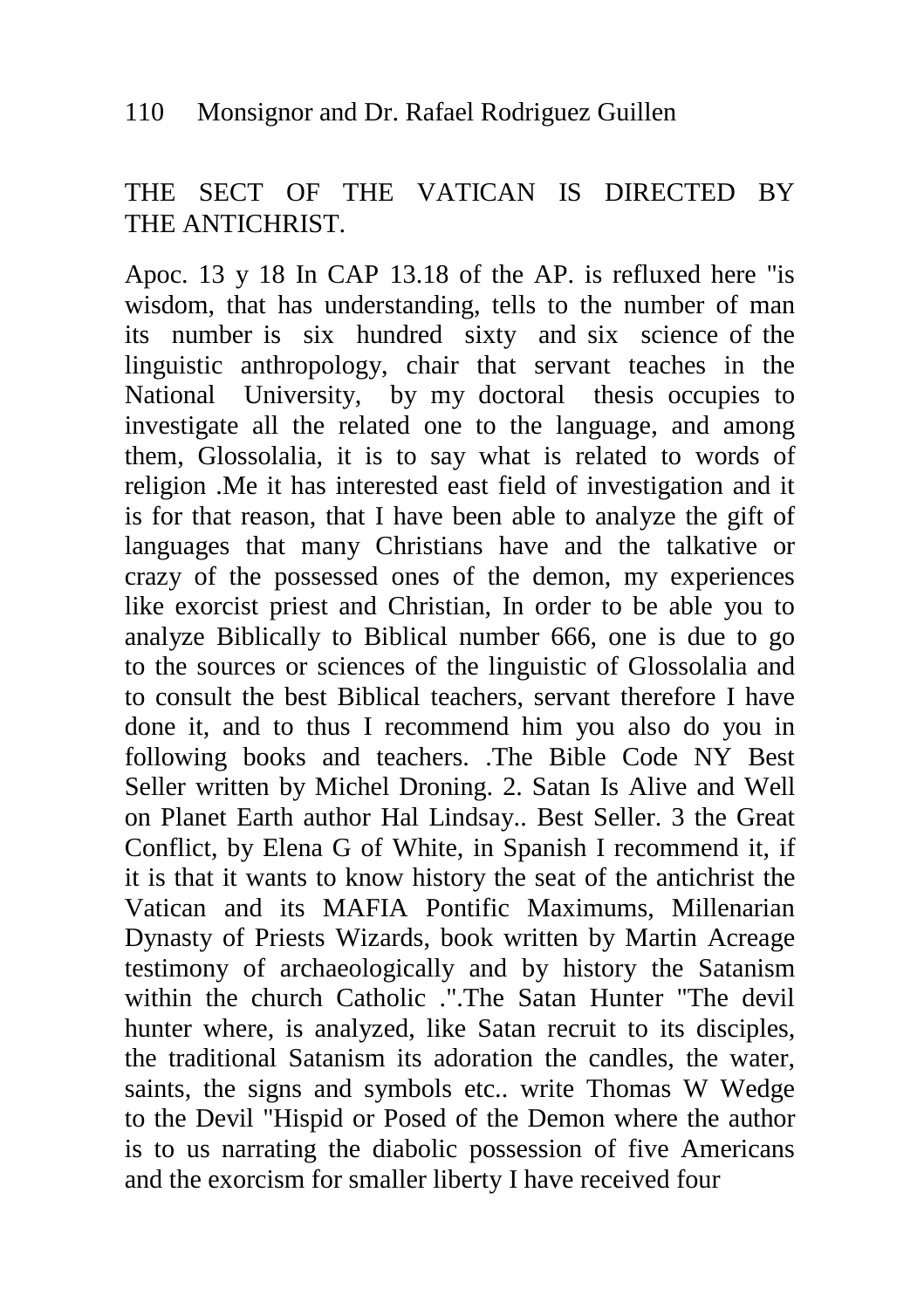order in the catholic church, or powers of exerciser and with the authority by my sacerdotal arrangement, this power and authority, freeing of the claws of Satan the Catholics, always I have exerted it, not only in the confessional, but administering all seven sacraments, ceremonies and copied all the ritual a large extent of the cult satanic I recommend reads the book of "Ancient Rites and Ceremonies de Gracie To Murray and the one of Acreage, and it will be surprised, that we are suffering the moral crisis etc I have believe whenever Jesus Christ is more powerful than Satan, and in its name I have sent demons of possessed hundreds of that me has asked for it, in Seville, Spain, in the zone indigenous of Panama defying to the wizards, healers etc in New York, Mexico in San Diego, have experiences,

that Satan has seized of the souls and since they have been able to leave his claws, still in my retirement my Christian work of spiritual guide I continue it exerting and I have taxed testimonies and written of souls that I have saved of the Satanism. They exist in the USA thousands of satanic centers and with the diverse names, scientists, monks, the consequences of the power of Satan in the immorality that we lived and social crisis, one gets worse by to have turned guide spirituals, that demonstrates to be victim of Satan the incense of Satan roams the catholic altars and to their vestibules, cathedrals, Basilica churches, monasteries and houses with demonic rituals .Those Office exist by anywhere.

The Satanism that has infiltrated in all the actions of the catholic ceremonial ritual, is so pernicious and has confused so much to the believer, that the majority ignores, when entering its temples, that their orations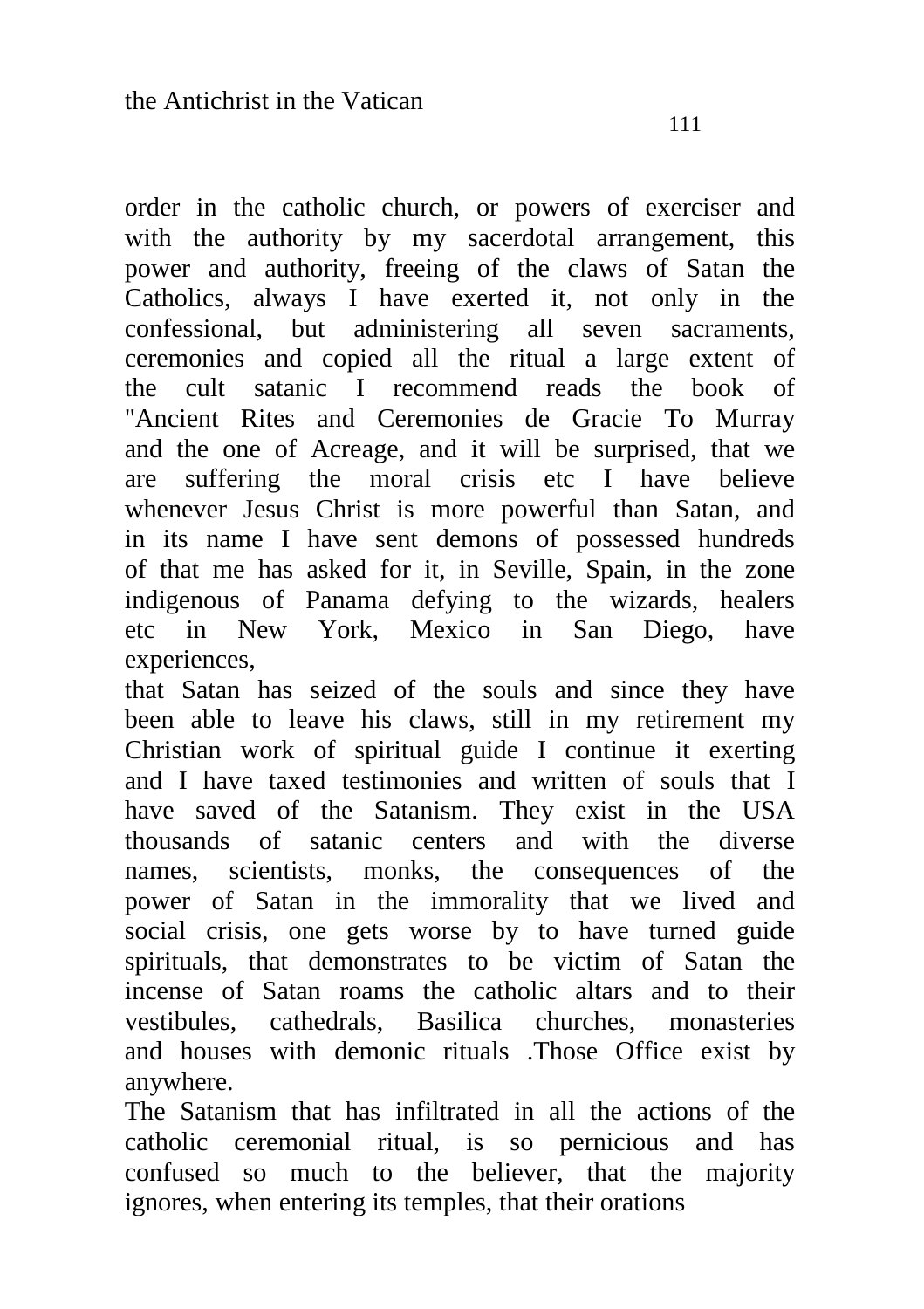### 112 Monsignor and Dr. Rafael Rodriguez Guillen

and begs, no go to God, but to saints and virgins, images of wood or metal, which they do not have life and majority not even a ridicule is existed. Seem, but this is sad reality . la catholic sect like other sects, goes in its adoration to the same one Satan, whose esoteric power can be found in the Roman temples Catholics.. The Catholic sect, has become a world-wide power and to erase all vestige of religion evangelist. Rev. 13. 16. Reads the message of Joan Paul II the 16 of Julio 1998, in the Internet (http://Rom//Papa.tm) a secret message where the Pope speaks on the religions that do not belong to the Roman catholic and to that is to exterminate, for next Millennium, and ends up saying "the world must be prepared so that as of the 2000, it begins to work a new world-wide power, directed from the Vatican, with a single currency and a religion the Apostle Pablo in 2 prudent Thessalonians 2,10.12 saying" All those to us that neglect the Word in discord with the world, you would will be left its own condemnable luck and accepted hierarchies that considered as religious truth "This affirmation of the Apostle, la we see be fulfilled in our times, you lead of separated groups of blunt, advise to their members, not to defy or to denigrate to the Vatican, but to be united in love and Christian alliance, in the world-wide evangelization , that is to say, to be united to Satan to the antichrist to the pagan world.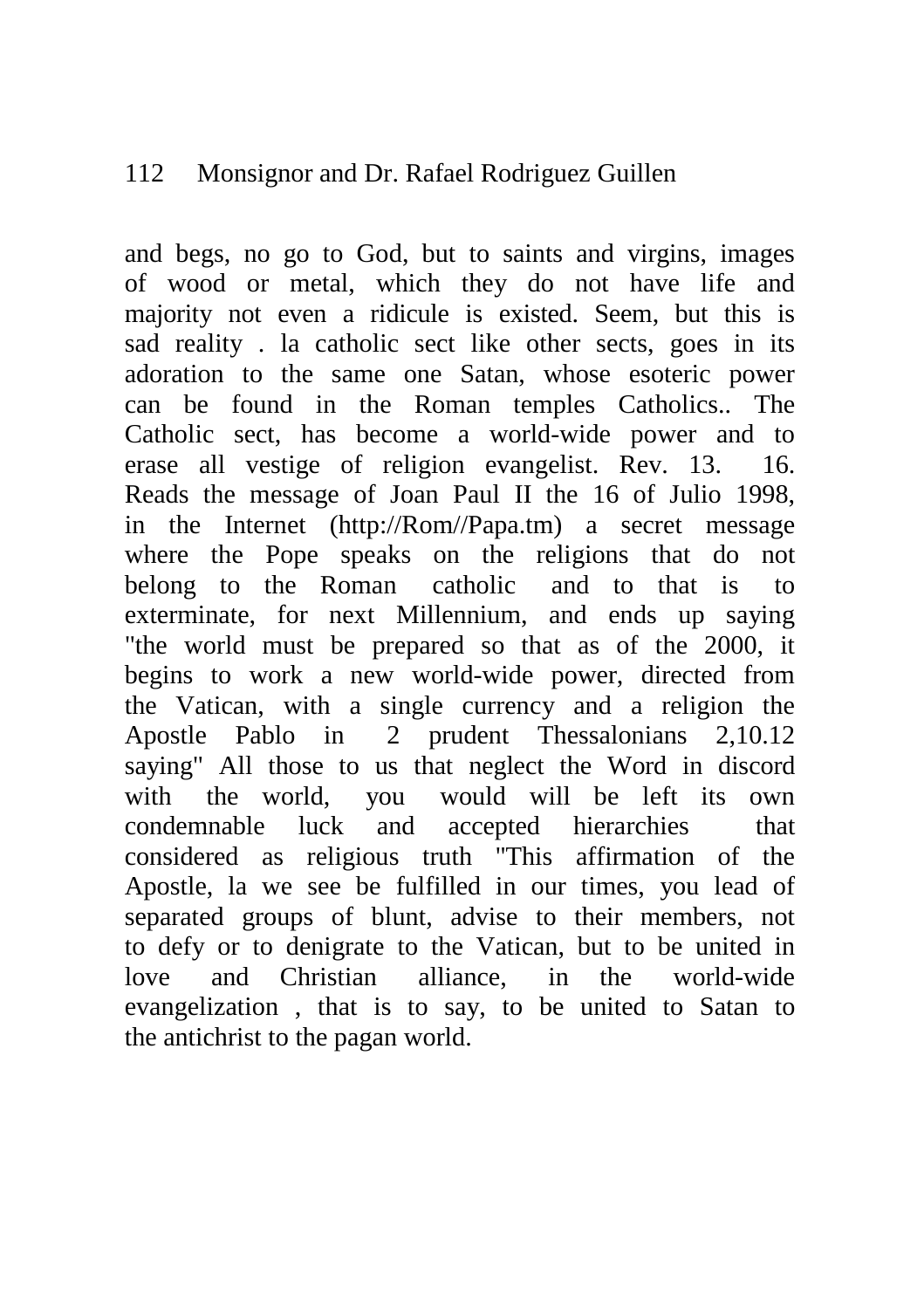the Antichrist in the Vatican 113

## **CONCLUSION**

Of the 24 book, that the Jesus Christ has inspired to me, writes, to raise to consciences and doubts, on which it is Christianity and what it is Catholicism, answers to the questions that thousands of listeners, do to me in the Conferences and at international level, that I am preaching, I have wanted to finish, with this book and dedicated to the antichrist and to demonstrate, that all the other subjects, summary in the affirmations that I do in this book, that is to say, that is the Vatican and the antichrist or Satan that the catholic church directs and that has been turned aside of the genuine and authentic Christianity, also many of his the Vatican in blunt. I have wanted to finish my investigations, and Biblical, theological, historical, moral studies, including philosophical, demonstrating, the bloody existing fight between the God good and badly Satan between Christ and the Antichrist, basing my tests, always scientifically, are to say supported in seeing you give it metaphysics, in the immutable and rational logic and challenging in public arena. Possibly when reading my writings, you can believe me that he is hierarchy and excommunicate, that desire to attack the institution falsely that has educated to us, but, I am only a believing faithful in Jesus Christ and of his mandates, I obey his message of salvation, and criticize and I want to reform to a church that is said to represent the Christian values, when their facts and his Hierarchy , have turned aside and apostatize of his Faith , and have become their temples cult of adoration to Satan.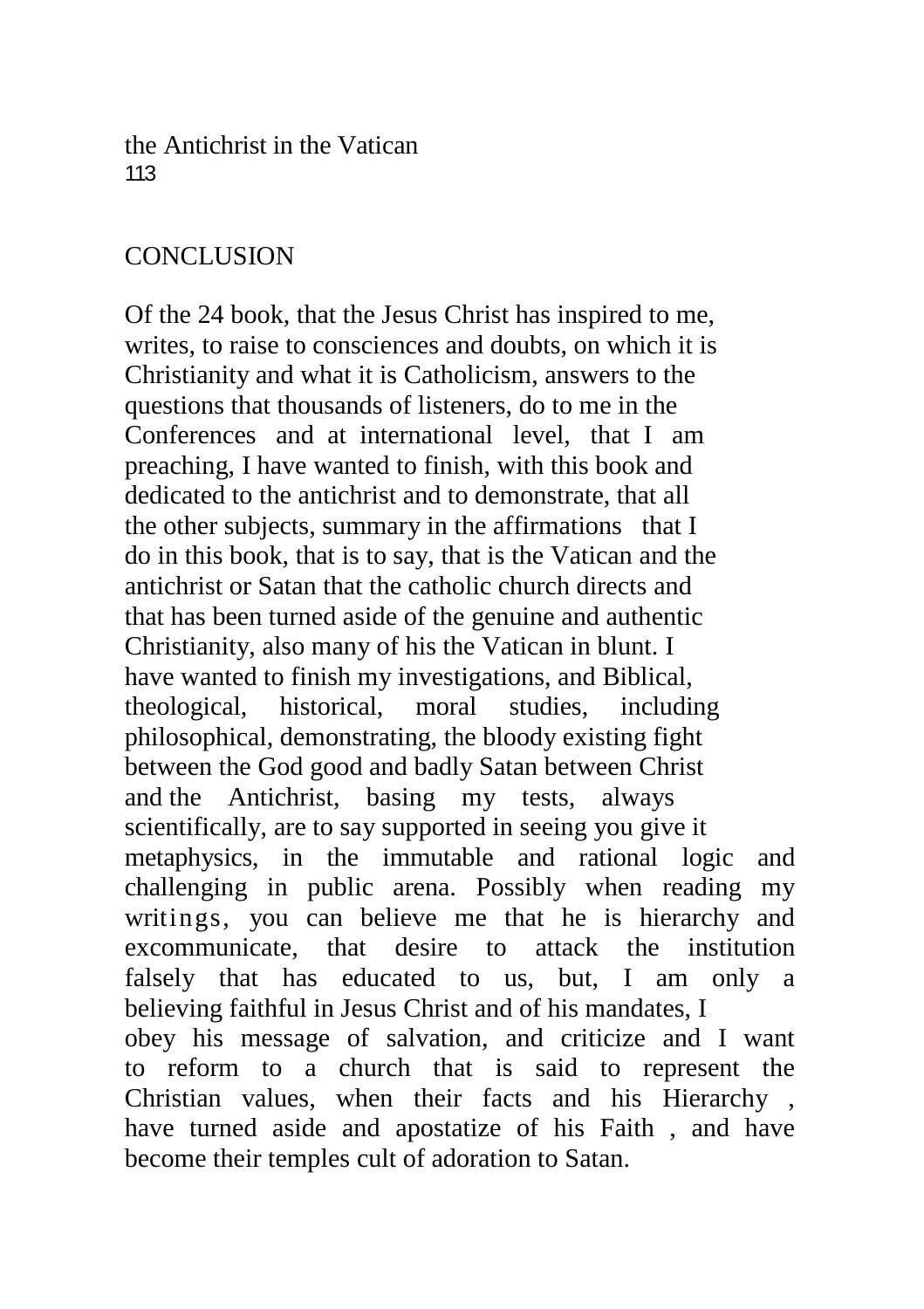## SUMMARY

In the 25 books that I write to demonstrate that we have been deceived by the catholic church and other protestants, on the truth of the Christianity and its message of salvation, of to have constituted in churches of the antichrist and to obey other laws, being called catholic and denominational, I prove, that the Christianity, and their values of any way can be represented by churches corrupt apostates and, who have paganism Nicolaists false prophets, whose lives and works are not Christian. For it, beginning demonstrating and discovering that it is the Vatican, of 666 antichrist of seven ominous wizard and place and the cradle hills Priest. Have wealth and finances surpass to the state or rich imperialism but of earth, that its powers in America, se has empowered of its national patrimonies, that using the inquisition and excommunicate to their critical and opponents, have martyred to million and to us it continues persecuting satanically. I demonstrate that it exists differences between a Christian church and another catholic, and who their lessons and scholastic language, have made believe us the lie by truth, the false thing by Truthfully .I Demonstrate that the only sect, separated of the Christianity is the catholic church and not them churches separates. Probe in my books, the sexual deviations of clergymen and nuns, and the State of the national Catholicism that using its legions of clergymen and delegates two, nuncios, cardinals, archbishops, religious orders, priests in all Earth, they have distorted the message from salvation to the town of God has taken to hands of the antichrist or Satan Demonstrate to them that the canonical laws and dogmas, catechisms of monsignor and priest in diverse nations, based on my doctorates and Masters in Divinity, with my scientific authority and my faith in Jesus Christ.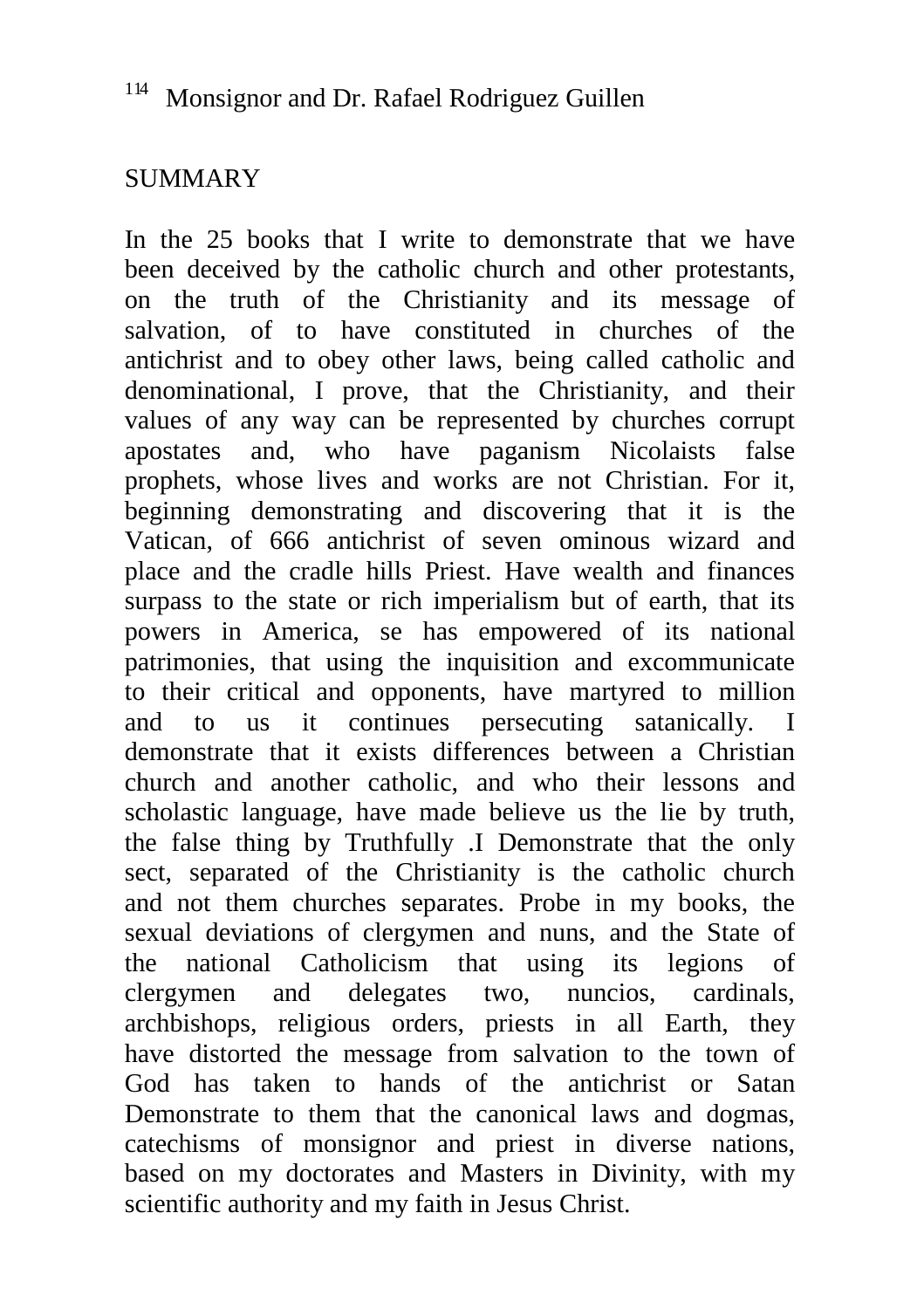# BIBLIOGRAPHY

1 The Vatican, Moscow, Washington Alliance By Afro Manhattan, Starling Revelations of Dangerous New Partnerships. Edited Rare Christians Books .

2. Satan Is Alive and Well on Planet Earth By Is Lindsey,

best to seller Edited by Bondservant Publishing

3. Catholic and Christian By Alan Schemes Edited by Servant Books 1986.

4. Satan Satanism and Witchcraft By Richard W Dean Edited by Bondservant Publishing House 1967 5. 2,000 D. C the New Technologies and the quickest Changes that take place, are opening to the doors to Satan and its plans for the aim of the By world Peter and Paul Alone. Edited by Beanie .

6. Of the Witchcraft to Christ. Cooled appearances. By

Samuel Perez Millis Edited by Hereby . Spain.

7. The Vatican Against Europe By Edmond Paris, Edited by Wickliffe Press. 1993.

8. Catechism of catholic Church II I conciliate the Vatican. Kdited by Catholic Conference 1992.

9. The Vatican Holocaust

by Afro Manhattan, sensational The account of the most horrifying religious massacre of the 20th century Edited by Ozark Books 1986.

10. Ancient Rites and Ceremonies By Grace A. Murray. Kdited by Random House 1929.

11. When Bad Things Happen to Good People. By Harold S Kosher. Publish by Avon Books.

12. N.Y. Beginning of the End By John Hague Edited by Thomas Nelson Publishers 1996

13. You will receive To be able. By E. G. of White Edited by Ass Inter-American Publication 1995.

14 Fundamental Lies of the Catholic Church By Pepe Rodriguez. 6"Edic Edited by Group Zeta Mex. 1997.

15. The esoteric Occultism, Spirits , phenomena and psychic powers. By John Ankerberg and John Weldon Unilit .1995.

16. Doing What is Christian by Harold by Graded Press .

17. Rome the Great Lie by Solabarrieta Edic B, p.i.w